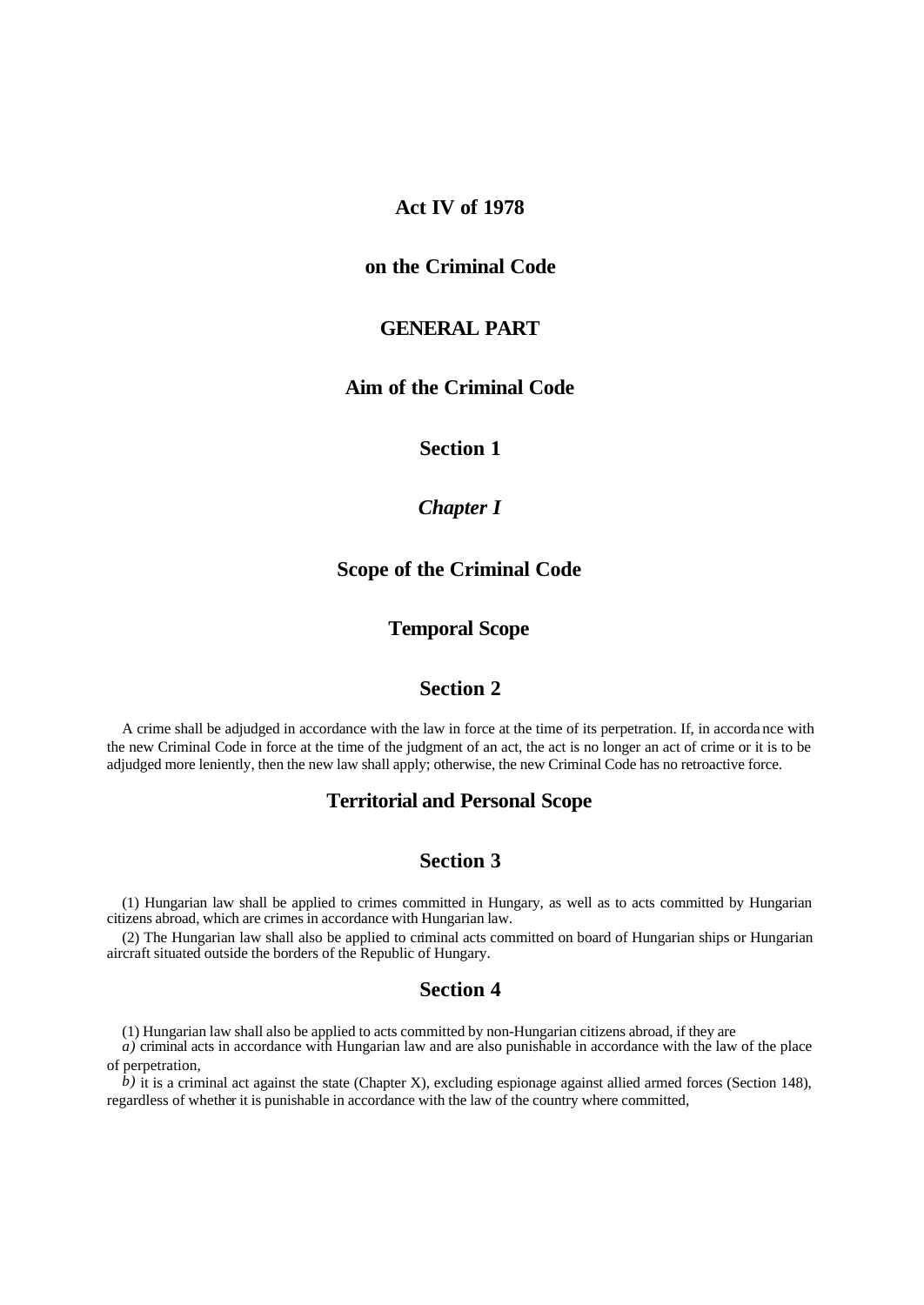*c)* crimes against humanity (Chapter XI) or any other crime, the prosecution of which is prescribed by an international treaty.

(2) Espionage (Section 148) against allied armed fo rces by a non-Hungarian citizen in a foreign country shall be punishable according to Hungarian penal law, provided that such offense is also punishable by the law of the country where committed.

(3) In the cases described in Subsections (1)-(2) the indictment shall be ordered by the Attorney General.

#### **Diplomatic Exemption and other Exemption Based on International Law**

# **Section 5**

The criminal indictment of persons enjoying diplomatic immunity and other immunity based on international law, shall be governed by international treaties, and failing this, by international practice. In the issue of international practice, the declaration made by the Minister of Justice shall be governing.

# **Effect of Foreign Verdicts**

# **Section 6**

(1) A verdict rendered by a foreign court shall have the same effect as a verdict rendered by a Hungarian court, if

*a*) the foreign court proceeded on the basis of charges filed by the Hungarian authorities or upon transfer of the criminal proceeding,

*b*) the foreign court proceeded based on charges filed against the perpetrator for an act that is punishable by Hungarian law and by the law of the foreign state as well, and the proceeding conducted abroad and the sentence imposed or the measure employed is in conformity with Hungarian law.

(2) The va lidity of a verdict rendered by a foreign court shall not be recognized even in the event that the conditions set forth in Paragraph b) of Subsection (1) prevail, if such verdict was passed in connection with a criminal act of a political nature, or one closely related to such, or in connection with a military offense.

(3) An offense shall not be considered of political or military nature if the criminal aspects of the offense outweigh the political or military aspects in the commission of such offense, in view of all applicable circumstances, such as the intended objective of the act, the motive, the mode of commission and the means physically employed or contemplated.

(4) For the purposes of establishing the validity of a verdict rendered by a foreign court, premeditated homicide and any offense which includes premeditated homicide shall be construed as a criminal offense under any and all circumstances.

(5) If an act of a person falling under the jurisdiction of Hungarian criminal law has already been adjudicated by a foreign court, with the exception set forth in Subsection (1), the Attorney General shall decide on the institution of criminal proceedings. In such case, the time of sentence served in a foreign country or the time of detention shall be deducted from the sentence imposed by the Hungarian court.

## **Espousal and Passing On of the Execution of Punishment**

# **Section 7**

#### **Offering of Criminal Proceedings**

## **Section 8**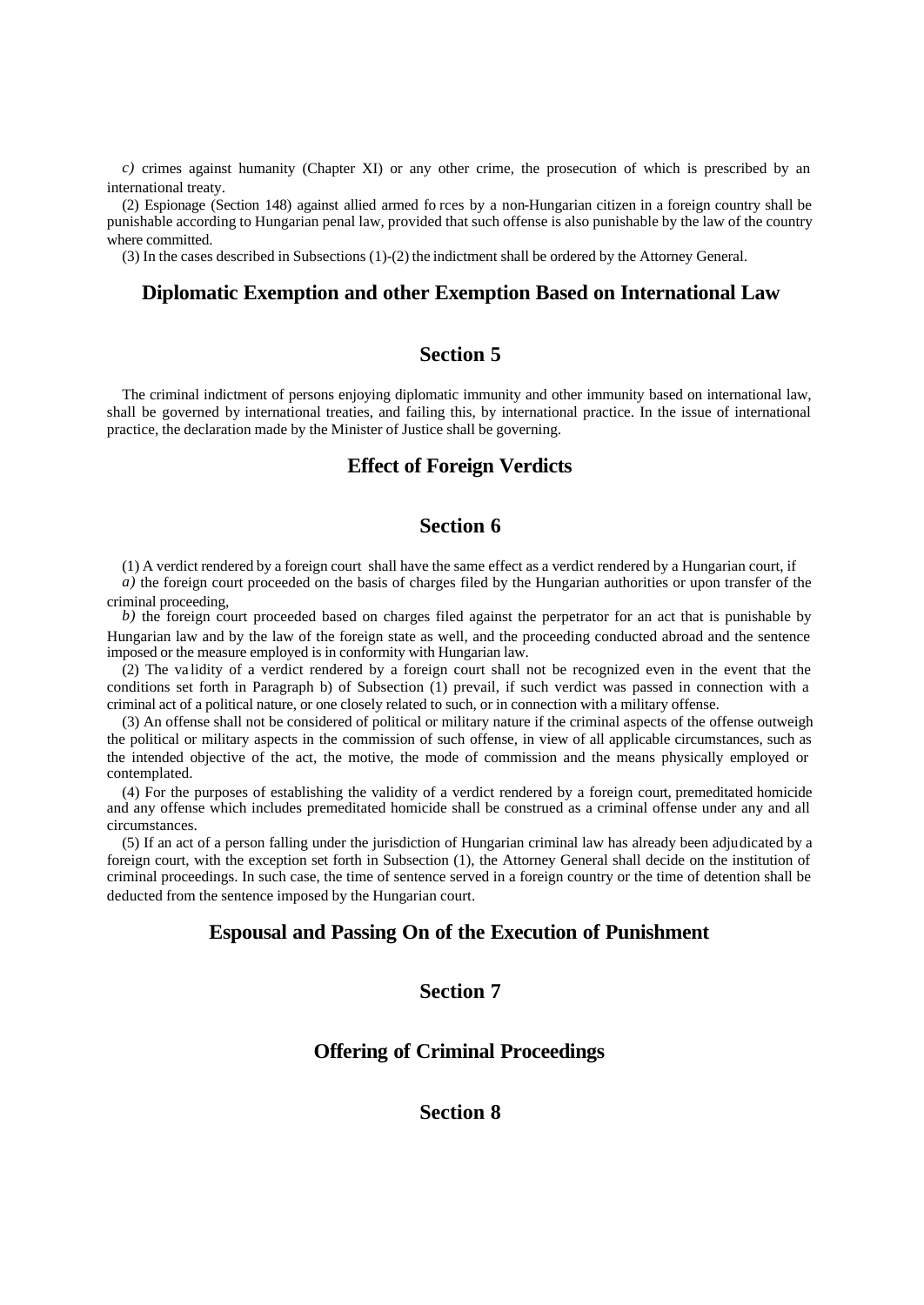#### **Extradition and Asylum**

# **Section 9**

#### *Chapter II*

## **The Act of Crime and the Perpetrator**

## **Title I**

## **The Act of Crime**

# **Section 10**

(1) An act of crime is an act perpetrated intentionally or - if the law also punishes negligent perpetration - by negligence, which is dangerous for society and for which the law orders the infliction of punishment.

(2) That activity or omission shall be an act dangerous for society, which violates or endangers the state, social or economic order of the Republic of Hungary, the person or rights of the citizens.

## **Felony and Misdemeanour**

# **Section 11**

(1) An act of crime is either a felony or a misdemeanour.

(2) Felony is an act of crime perpetrated intentionally, for which the law orders the infliction of a punishment graver than imprisonment of two years. Any other act of crime is misdemeanour.

#### **Cumulation**

## **Section 12**

(1) Cumulation of crimes is, if one or more act of the perpetrator realizes more than one act of crime and they are adjudged in the same proceedings.

(2) It is not a cumulation of crimes, but a crime perpetrated continuously, if the perpetrator commits the same crime with unified decision, to the detriment of the same injured party in short intervals on several occasions.

## **Intention and Negligence**

# **Section 13**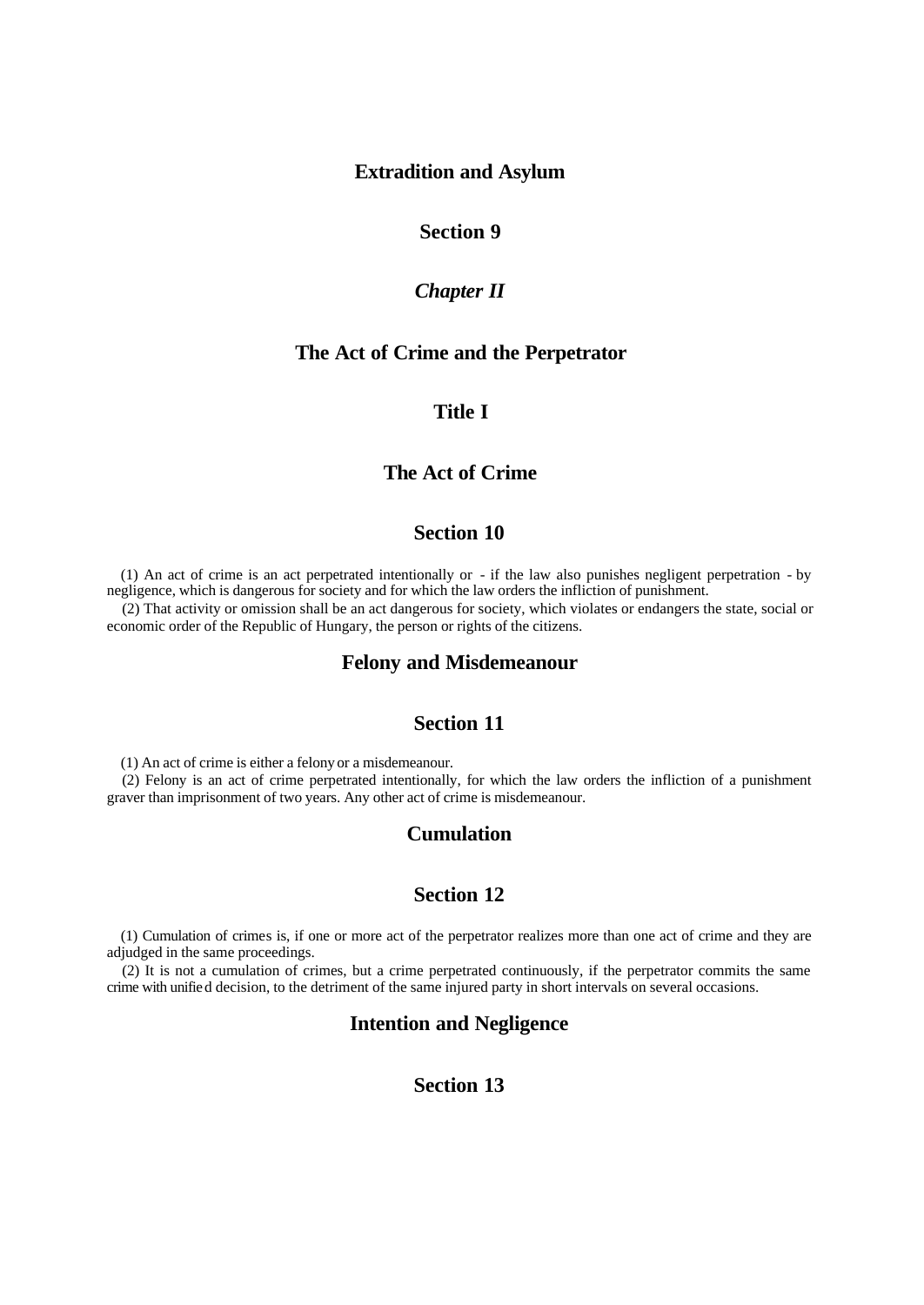An act of crime is perpetrated intentionally by the person who wishes the consequences of his conduct or acquiesces to these consequences.

## **Section 14**

An act of crime is committed by negligence by the person who foresees the possible consequences of his conduct, but carelessly trusts in their non-occurrence; as well as by the person who fails to foresee the possibility of the consequences, because he omits to pay the attention or exercise the circumspection that may be expected of him.

#### **Section 15**

The graver legal consequences attached to the result as a qualifying circumstance of the crime may be applied, if the perpetrator is burdened at least by negligence in respect of the result.

# **Title II**

#### **Attempt and Preparation**

## **Section 16**

The person, who commences the perpetration of an intentional crime, but does not finish it, shall be punishable for attempt.

# **Section 17**

(1) The item of punishment of the finished crime shall be applied for the attempt.

(2) The punishment may be mitigated without limitation or even dispensed with, if the attempt has been perpetrated on an unsuitable subject or with an unsuitable instrument.

(3) The person, due to the voluntary desisting of whom the finishing of the crime has not taken place, furthermore, the person who voluntarily prevents the occurrence of the result, shall not be punishable for attempt.

(4) If in the case of subsections (2) and (3), the attempt in itself realizes another crime, the perpetrator shall be punishable for that crime.

#### **Section 18**

(1) If the law orders especially, that who provides for the perpetration of a crime the conditions required therefor or facilitating that, who invites, offers for, undertakes its perpetration, or agrees on joint perpetration, shall be punishable for preparation.

(2) That person shall not be punishable for preparation

*a)* due to the voluntary desisting of whom the commencement of the perpetration of the crime does not take place;

*b)* who withdraws his invitation, offer, undertaking with the aim of the prevention of the perpetration, or makes efforts so that the other contributors desist from the perpetration, provided that the commencement of the perpetration does not take place for any reason whatsoever;

*c)* who informs the authority about the preparation.

(3) In the cases of subsection (2), if the preparation is already another act of crime in itself, the perpetrator shall be punishable for that crime.

## **Title III**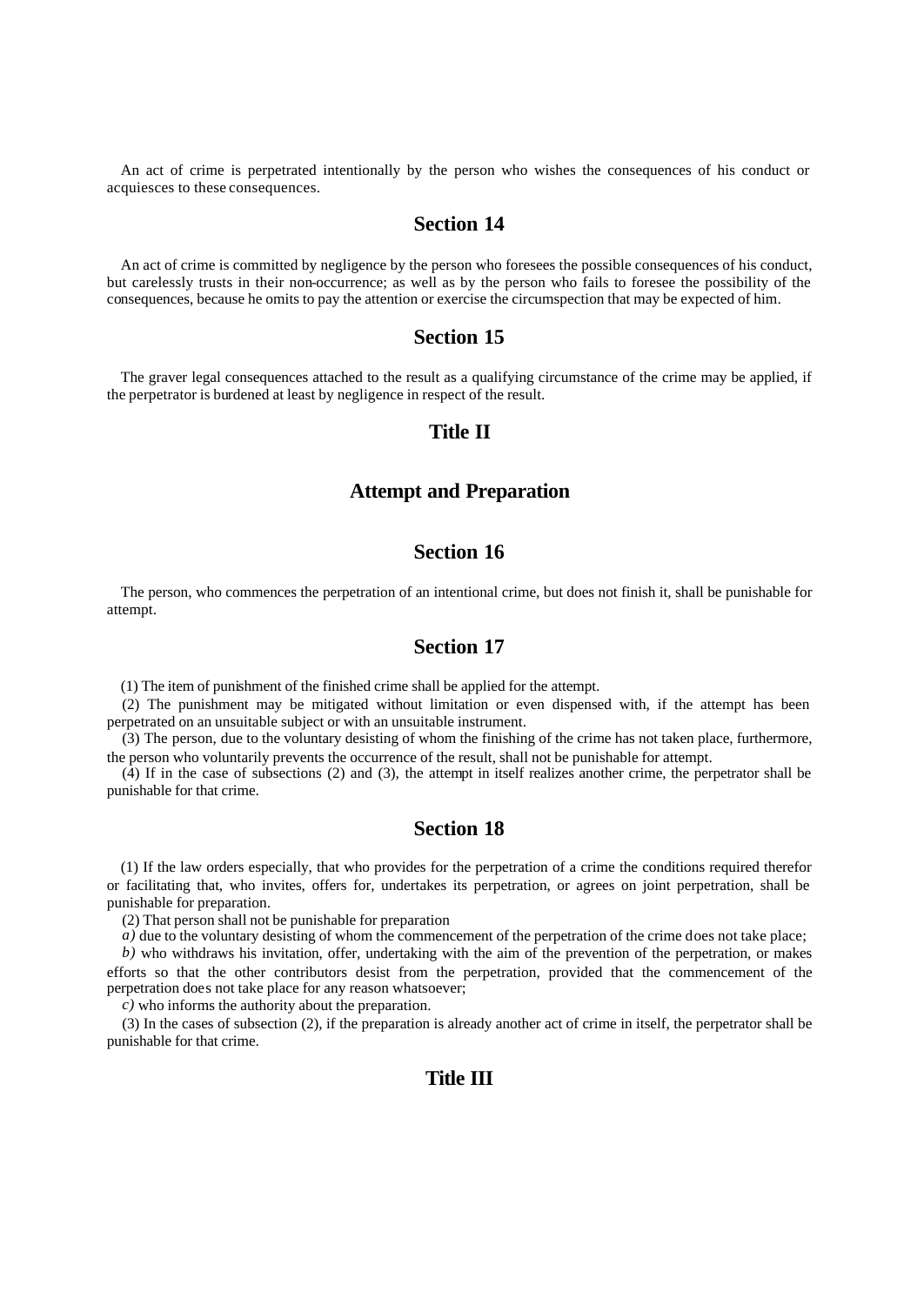## **The Perpetrators**

# **Section 19**

Perpetrators are the perpetrator and the coprincipal perpetrators, the abettor and the accessory (accomplices).

### **Section 20**

(1) Perpetrator is a person who realizes the legal facts of a crime.

(2) Coprincipals are the persons who jointly realize the legal facts of an intentional crime, in awareness of each other's activities.

# **Section 21**

(1) Abettor is a person who intentionally persuades another person to perpetrate a crime.

(2) Accessory is, who intentionally grants assistance for the perpetration of a crime.

(3) The item of punishment established for the perpetrators shall also be applied for the accomplices.

# *Chapter III*

# **Obstacles of Criminal Prosecution**

# **Title I**

# **Grounds for the Preclusion of Punishability**

# **Section 22**

Punishability shall be precluded by *a)* infancy, *b)* insane mental state, *c)* constraint and menace, *d)* error, *e)* negligible degree of danger to society of the act, *f)* justifiable defence, *g)* extreme necessity (emergency) *h)* absence of private motion, *i)* other grounds defined in the law.

# **Infancy**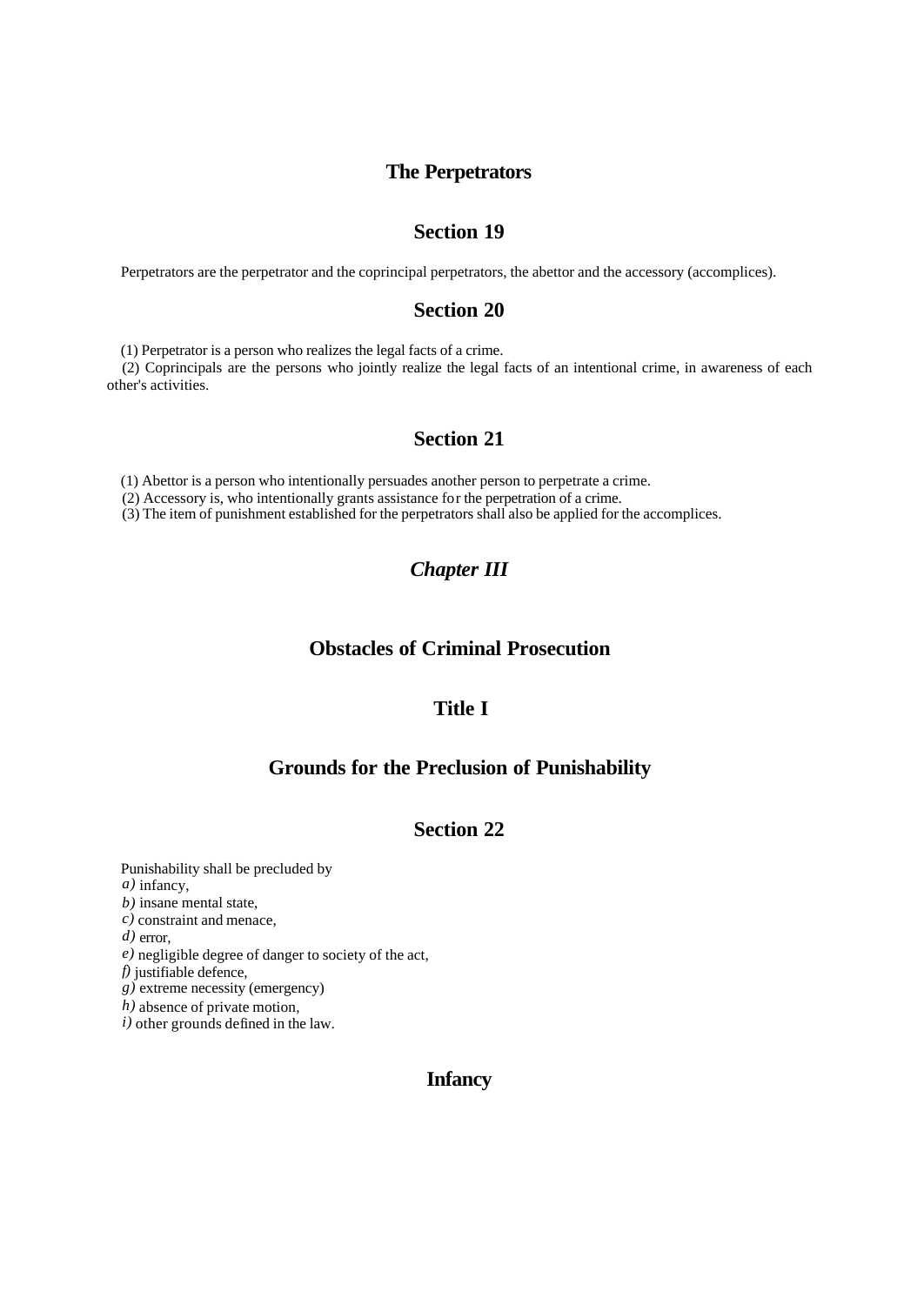The person who has not yet completed his fourteenth year when perpetrating an act, shall not be punishable.

# **Insane Mental State**

# **Section 24**

(1) That person shall not be punishable, who perpetrates an act in such an insane state of mental functions - thus in particular lunacy, imbecility, dementia, cognitive or personality disorder -, which makes him unable to recognize the consequences of the act or to act in accordance with this recognition.

(2) The punishment may be mitigated without limitation if the insane state of mental function hinders the perpetrator in the recognition of the consequences of the act or in acting in accordance with this recognition.

#### **Section 25**

The provisions of Section 24 shall not apply to persons, who perpetrate acts in a drunken or stuporous state through their own fault.

# **Constraint and Menace**

# **Section 26**

(1) The person, who perpetrates an act under the influence of a constraint or menace which renders him incapable of acting according to his will, shall not be punishable.

(2) The punishment may be mitigated without limitation, if the constraint or menace restricts the perpetrator in acting according to his will.

#### **Error**

## **Section 27**

(1) The perpetrator shall not be punishable for a fact, of which he was not aware on perpetration.

(2) The person, who commits an act in the erroneous hypothesis that it is not dangerous for society and who has reasonable ground for this hypothesis, shall not be punishable.

(3) Error shall not exclude punishability, if it is caused by negligence, and the law also punishes perpetration deriving from negligence.

## **Negligible Degree of the Danger for Society of the Act**

# **Section 28**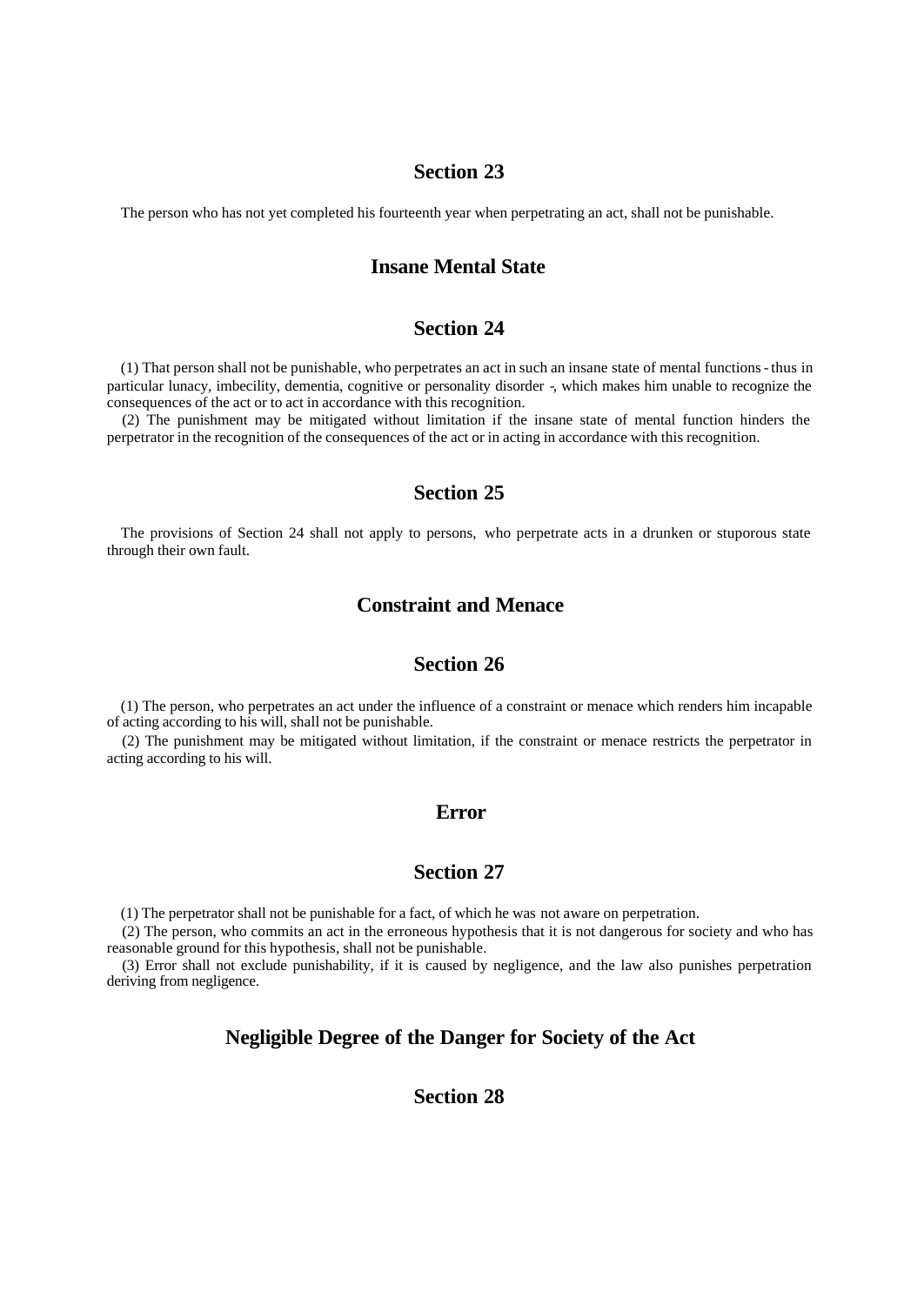The person, whose act is dangerous for society on perpetration to such a negligible degree, that even the most lenient punishment applicable in accordance with the law is unnecessary, shall not be punishable.

## **Justified Defence**

## **Section 29**

(1) The person, whose act is necessary for the prevention of an unlawful attack against that person, his own goods, or those of other persons, or against the public interest, or of an unlawful attack menacing directly the above, shall not be punishable.

(2) That person shall not be punishable either, who exceeds the necessary measure of prevention because he is unable to recognize it due to fright or justifiable excitement.

(3) The punishment may be mitigated without limitation, if the perpetrator is restricted in recognizing the necessary degree of prevention by fright or justifiable excitement.

## **Extreme Necessity**

# **Section 30**

(1) The person who rescues his own person or goods or the person or goods of other people from a direct danger otherwise not preventable, or acts so in the defence of the public interest, shall not be punishable, provided that the occurrence of the danger is not imputable to him and his act causes a smaller injury than that for the prevention of which he made efforts.

(2) That person is not punishable either, who causes an injury of the same or greater extent than the one for the prevention of which he made efforts, because he is unable to recognize the magnitude of the injury due to fright or justifiable excitement.

(3) The punishment may be mitigated without limitation, if fright or justifiable excitement restricts the perpetrator in the recognition of the magnitude of the injury.

(4) No emergency may be established to the benefit of the person, whose professional duty is the undertaking of exposure to danger.

# **Absence of Private Motion**

#### **Section 31**

(1) In the cases defined in the Act, an act of crime is only punishable on the basis of a private motion.

(2) The injured party shall be entitled to submit the private motion.

(3) If the injured party is limited in his disposing capacity, the private motion may also be submitted by his legal representative, and if it has no disposing capacity, it may be submitted exclusively by his legal representative. In these cases the guardianship authority shall also be entitled to submit the private motion.

(4) If the injured party, entitled to submit the private motion, dies, his relative shall be entitled to submit the private motion.

(5) The private motion submitted against any one of the perpetrators shall be effective for all the perpetrators.

(6) A private motion may not be withdrawn.

# **Title II**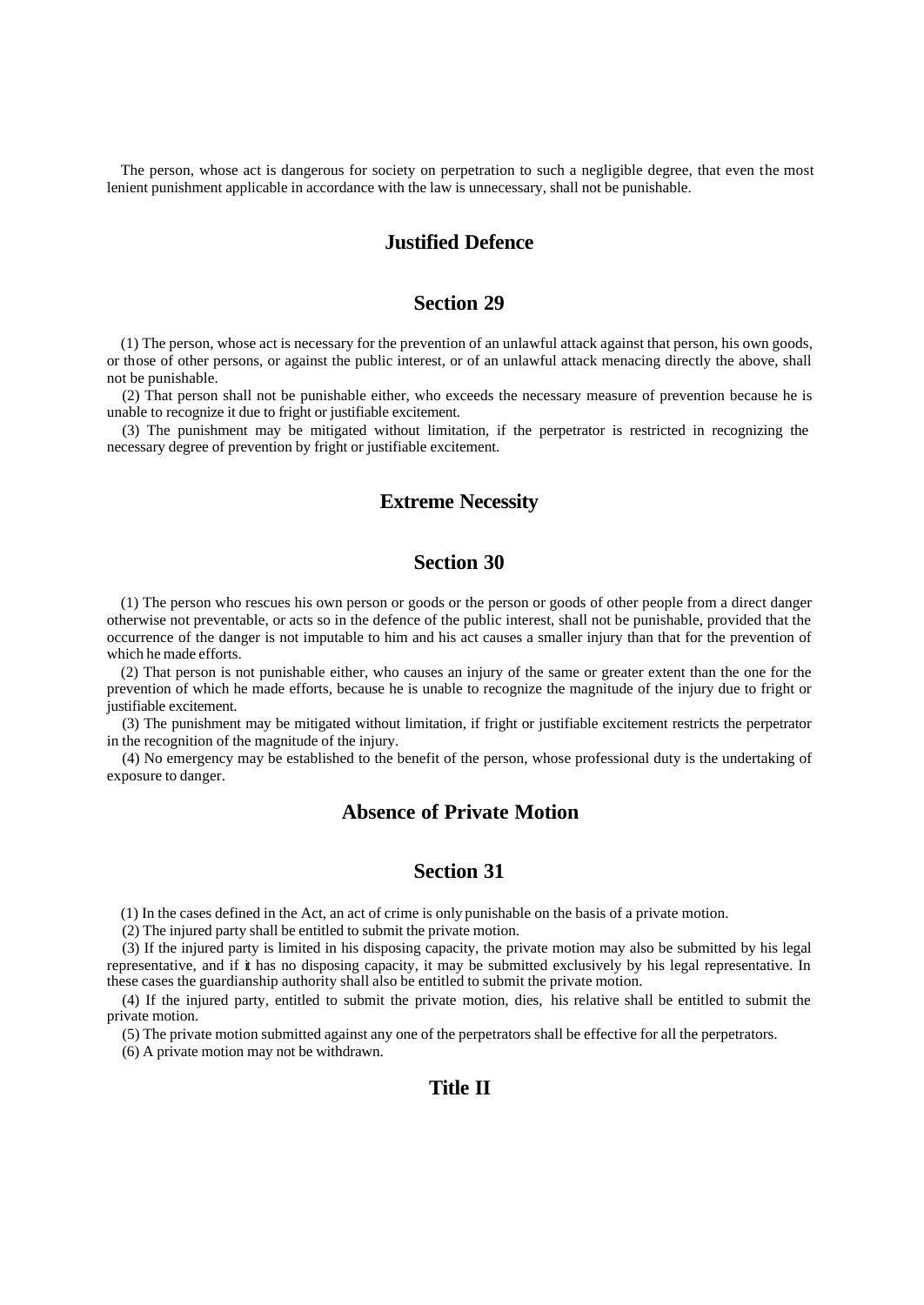## **Grounds for the Termination of Punishability**

## **Section 32**

Punishability shall be terminated by

*a)* the death of the perpetrator,

*b)* prescription,

*c)* remission,

*d)* cessation or becoming negligible of the dangerousnes for society of the act,

*e)* other grounds defined in the Act.

#### **Prescription of Punishability**

# **Section 33**

(1) Punishability shall be prescribed

*a*) in the case of a felony, which is punishable by life imprisonment, by the elapse of twenty years;

*b)* in case of any other crime, by the elapse of the period of time equal to the upper limit of the punishment, but not less than by the elapse of three years.

(2) The punishability of the following crimes shall not be prescribed:

 $a)$  war crimes defined in Sections 11 and 13 of Decree No. 81/1945. (II.5.) ME, enacted by Act VII of 1945 and amended and complemented by Decree No. 1440/1945. (V.1.) ME;

*b)* other crimes against humanity (Chapter XI);

*c)* cases of homicide qualifying more seriously [Section 166, subsection (2), paragraph *a)* to *i)*];

*d*) cases of kidnapping and of violence against a superior officer or service official, qualifying more seriously [Section 175/A, subsection (4), Section 355, subsection (5), paragraph *a)*];

*e)* cases of acts of terrorism, seizing of aircraft and mutiny qualifying more seriously, if the act causing death is perpetrated intentionally [Section 261, subsection (2), paragraph *a)*, Section 262, subsection (2), Section 352, subsection (3), paragraph *b)*]

# **Section 34**

Initial day of the period of prescription is

*a)* in case of a finished crime the day, on which the legal facts are realized,

*b)* in case of attempt and preparation, the day when the act realizing them terminates,

*c)* in case of a crime which is realized exclusively by the omission of a duty, the day on which the perpetrator could yet satisfy his duty without the consequence established in the Criminal Code,

*d*) in the case of crimes which consist in the maintenance of an unlawful state, on the day, when this state ceases to exist.

#### **Section 35**

(1) Prescription shall be interrupted by the act of criminal proceedings effectuated by the authorities acting in criminal cases against the perpetrator due to the crime. The period of time of prescription shall restart on the day of interruption.

(2) If the criminal proceedings are suspended, the period of suspension shall not be included in the period of time of prescription. This provision may not be applied, if criminal proceedings are suspended, because the perpetrator stays at an unknown place, or has become mentally ill.

(3) In case of probation (Section 72), the period of probation shall not be included in the period of prescription.

## **Cessation of the Dangerousness of the Act for Society**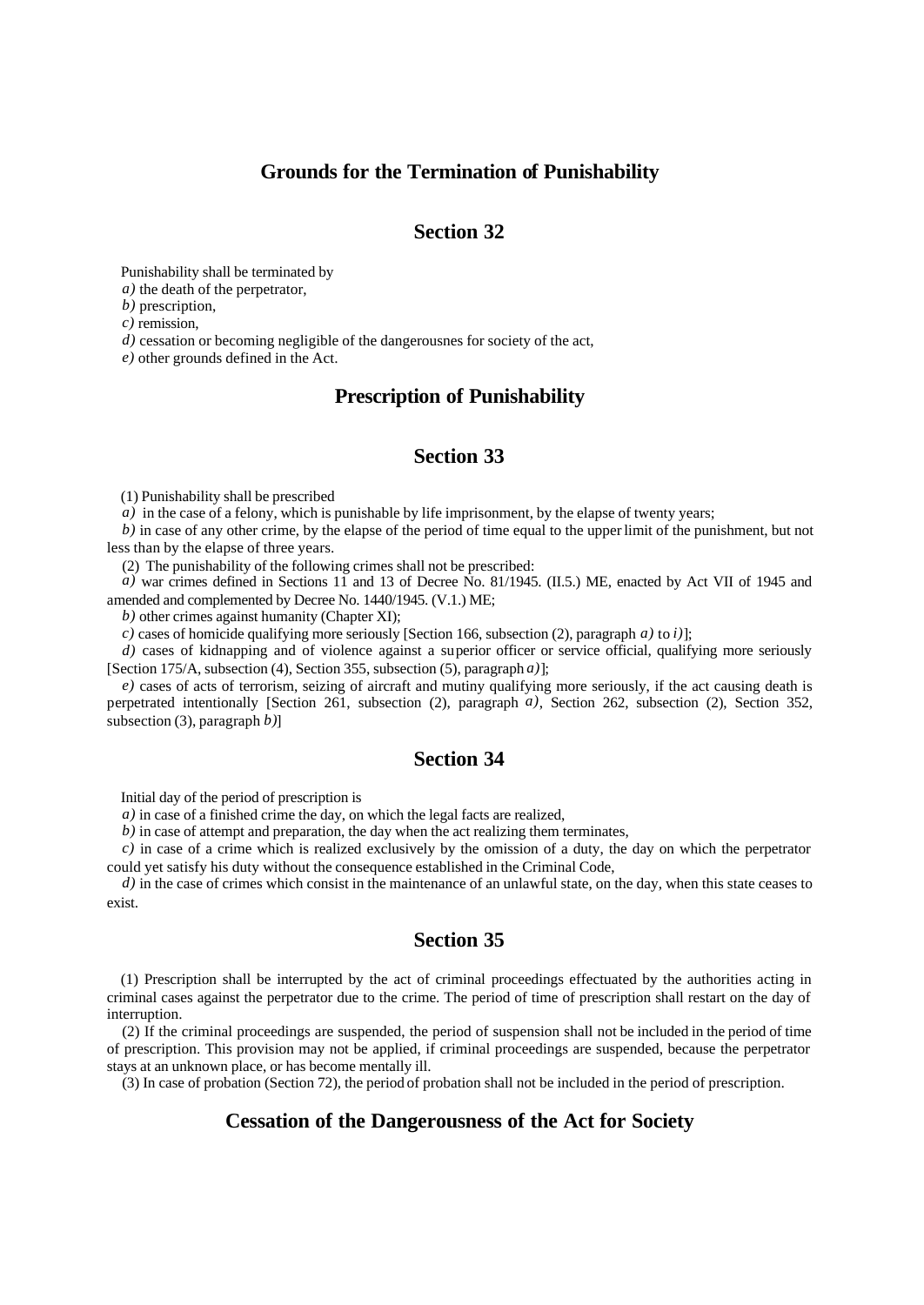The person, whose act is not dangerous for society any more or is dangerous only to such a negligible degree on adjudgment, that - also with respect to his person -, even the most lenient punishment applicable in accordance with the Act is unnecessary, shall not be punishable.

#### *Chapter IV*

#### **Punishments and Measures**

### **Title I**

#### **Punishments**

## **Aim of Punishment**

## **Section 37**

The punishment is a legal prejudice defined in the Act for the perpetration of an act of crime. The aim of a punishment is the prevention - in the interest of the protection of society -, of either the perpetrator or any other person from committing an act of crime.

# **Types of Punishments**

# **Section 38**

(1) Principal punishments

1. imprisonment,

2. labour in the public interest,

3. fine.

(2) Supplementary punishments

1. prohibition from public affairs,

2. prohibition from profession,

3. prohibition from driving vehicles,

4. banis hment,

5. expulsion,

6. confiscation of property,

7. fine as supplementary punishment.

(3) The supplementary punishments listed in paragraphs 1 and 6 of subsection (2) may be inflicted independently, without the infliction of punishment (Section 87/B), while the supplementary punishments listed in paragraphs 2-6 may be inflicted independently in lieu of the infliction of principal punishment (Section 88), if the other legal conditions of their application exist.

# **Capital Punishment**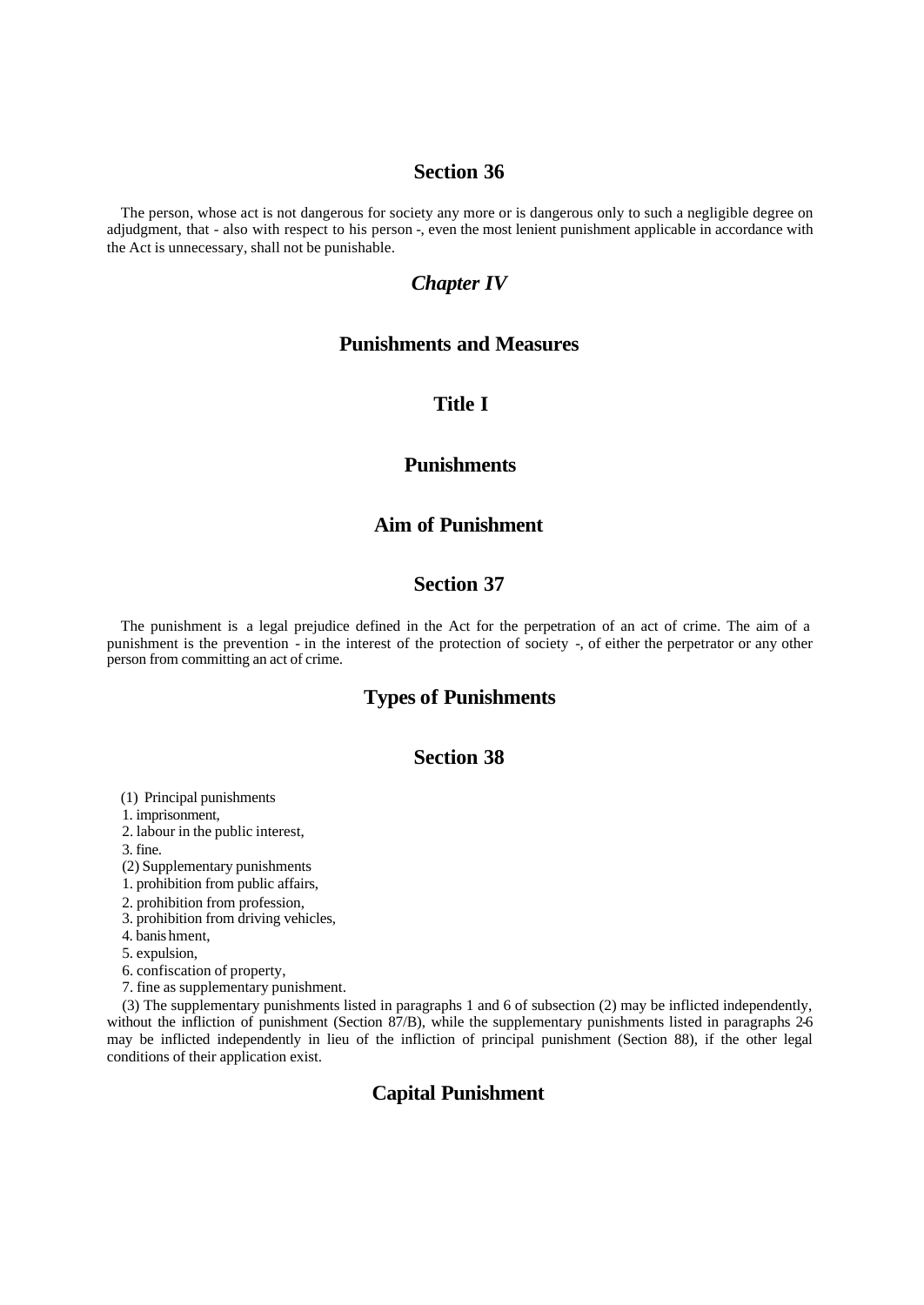#### **Imprisonment**

#### **Section 40**

(1) The imprisonment may be a life imprisonment or an imprisonment lasting for a definite period of time.

(2) The shortest and the longest duration of a sentence for a specific term of imprisonment shall be two months and fifteen years, respectively; or twenty years in respect of cumulative or consolidated sentences.

(3) Only persons over the age of twenty at the time of commission of the criminal act shall be sentenced to life imprisonment.

#### **Section 41**

(1) The imprisonment shall be executed in an institution for the execution of punishments, in the degrees of high security prison, prison or detention centre.

(2) The order of the execution of imprisonment, as well as the obligations and rights of the convicts are defined in a special legal rule.

(3) During the execution of imprisonment, those citizens' rights and obligations of the convict which are contrary to the aim of the punishment, thus particularly those which are also covered by the prohibition from public affairs, shall be suspended.

## **Section 42**

(1) Life imprisonment shall be executed in a high security prison.

(2) Imprisonment of the duration of three years or of a longer period shall also be executed in a high security prison, if it has been inflicted for

*a)* a crime against the state or against humanity (Chapters X and XI),

*b)* 1. an act of terrorism (Section 261), seizure of an aircraft (Section 262), criminal misuse of explosives and blasting-agents (Section 263), criminal misuse of firearms and ammunition [Subsections (1)-(3) of Section 263/A], arms smuggling (Section 263/B), establishment of a criminal organization (Section 263/C), criminal misuse of weapons prohibited by international treaty (Section 264/C, criminal misuse of narcotic drugs (Section 282),

2. homicide, kidnapping, trafficking in human beings, rape, sexual assault, sodomy, causing public danger, breach of an international legal obligation and aggravated cases of robbery [Subsection (2) of Section 166, Subsections (2)- (4) of Section 175/A, Subsections  $(3)$ -(5) of Section 175/B, Subsections  $(2)$ -(3) of Section 197, Subsections  $(2)$ -(3) of Section 198, Subsections (2)-(3) of Section 200, Subsections (2)-(4) of Section 259, Subsection (3) of Section 261/A, Subsections (3)-(4) of Section 321],

3. promotion of prostitution as part of a criminal organization [Paragraph b) of Subsection (3) of Section 205], pandering [Paragraph c) of Subsection (3) of Section 207], smuggling of illegal aliens [Subsection (3) of Section 218], money laundering [Paragraph a) of Subsection (3) of Section 303], foreign exchange fraud [Paragraph c) of Subsection (5) of Section 309], tax or social security fraud [Paragraph b) of Subsection (5) of Section 310], smuggling and trafficking in smuggled goods [Paragraph c) of Subsection (4) of Section 312], theft [Paragraph c) of Subsection (7) of Section 316], fraud [Paragraph c) of Subsection (7) of Section 318], blackmail [Subsection (3) of Section 323], trafficking in stolen goods [Paragraph c) of Subsection (6) of Section 326].

*c)* military crimes also punishable with life imprisonment (Chapter XX).

(3) Imprisonment of the duration of two years or longer shall be executed in a high security prison, if the convict is a multiple recidivist.

## **Section 43**

The imprisonment shall be executed in a prison - except for the case of Section 42 -, if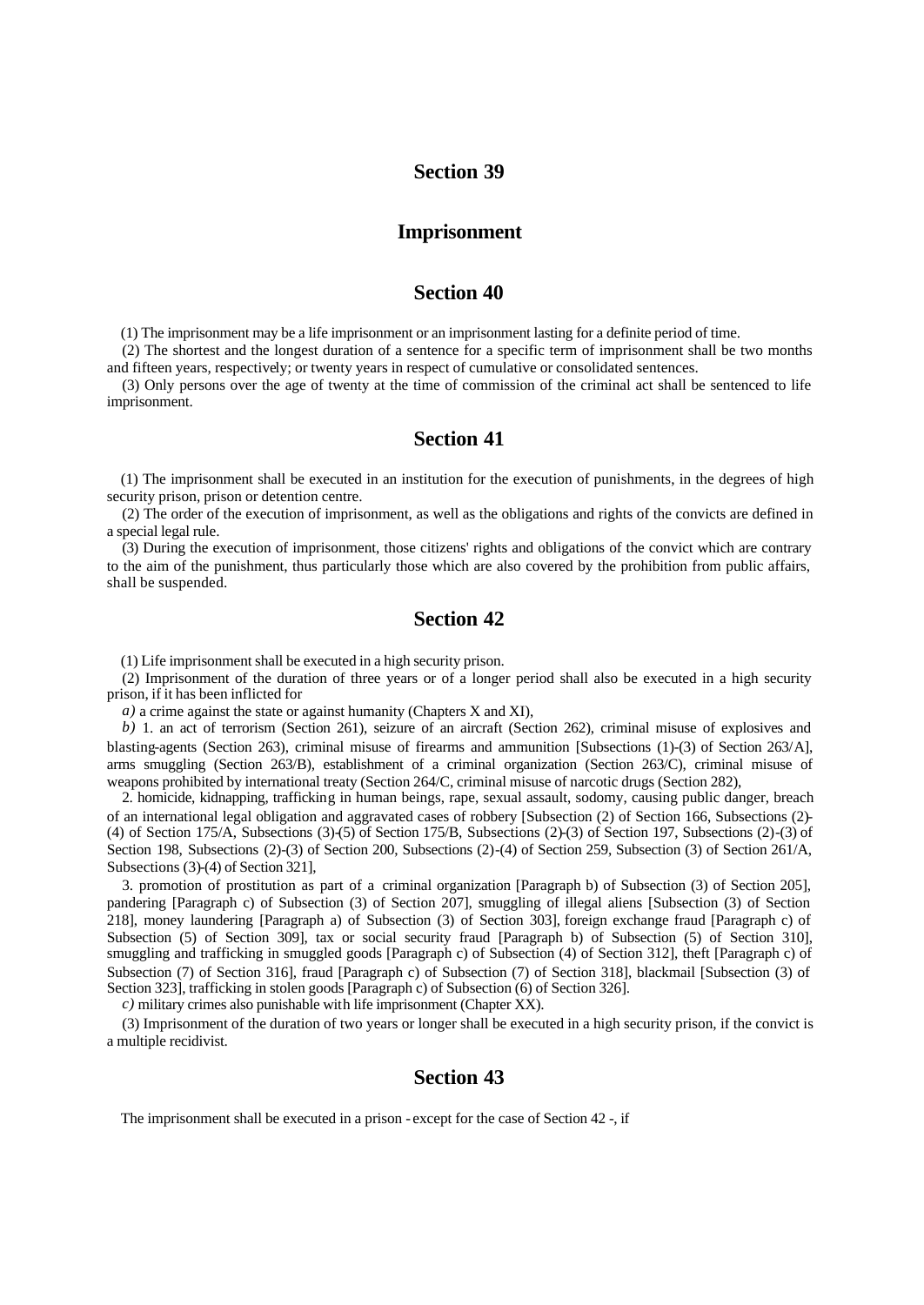*a)* it has been inflicted for a felony,

*b)* it has been inflicted for a misdemeanour, and the convict is a recidivist.

# **Section 44**

The imprisonment for a misdemeanour shall be executed in a detention centre, except for the case if the convict is a recidivist.

#### **Section 45**

(1) If the court applies imprisonment, it shall inflict incarceration in high security prison, prison, or detention centre.

(2) In view of the circumstances to be taken for basis when inflicting the punishment (Section 83) - especially the personality of the perpetrator and the motif for the crime -, an execution type one degree stricter or more lenient than prescribed may be determined.

## **Section 46**

(1) In case of impeccable conduct displayed during the execution of the punis hment, the court may order that the remainder of the punishment be executed in a degree which is one step more lenient; and if the convict disturbs repeatedly and seriously the order of the execution of punishment, the court may order that the remainder of the punishment be executed in a degree by one step stricter.

(2) In view of the changed conduct of the convict, the court may invalidate its decision taken on the basis of subsection  $(1)$ .

## **Parole**

## **Section 47**

(1) The court may place a convict sentenced to imprisonment of a definite period on parole, if it may be reasonably supposed - in view especially of his impeccable conduct displayed during the execution of the punishment and of his readiness to conduct a law-abiding way of life - that the aim of the punishment may also be reached without further incarceration.

(2) Parole may only take place, if the convict has served

- at least four-fifth of his punishment executable in high security prison,

- at least three-forth of his punishment executable in prison,

- at least two -third of his punishment executable in a detention centre.

(3) If the sentence imposed is for less than three years imprisonment, in cases qualified for special consideration, the court may include a clause of eligibility for parole after one-half the sentence has been served.

(4) Such persons may not be let on parole

*a*) who have been sentenced to imprisonment for an intentional crime, which they perpetrated after they had been sentenced earlier to executable imprisonment, before the termination of the execution,

*b)* a prisoner who served less than two months of his term of imprisonment,

*c)* habitual recidivists,

*d)* persons who committed a criminal act as part of a criminal organization,

*e)* persons who committed a criminal act punishable by imprisonment of three years or longer in a business-like manner or as part of a criminal conspiracy.

(5)

#### **Section 47/A**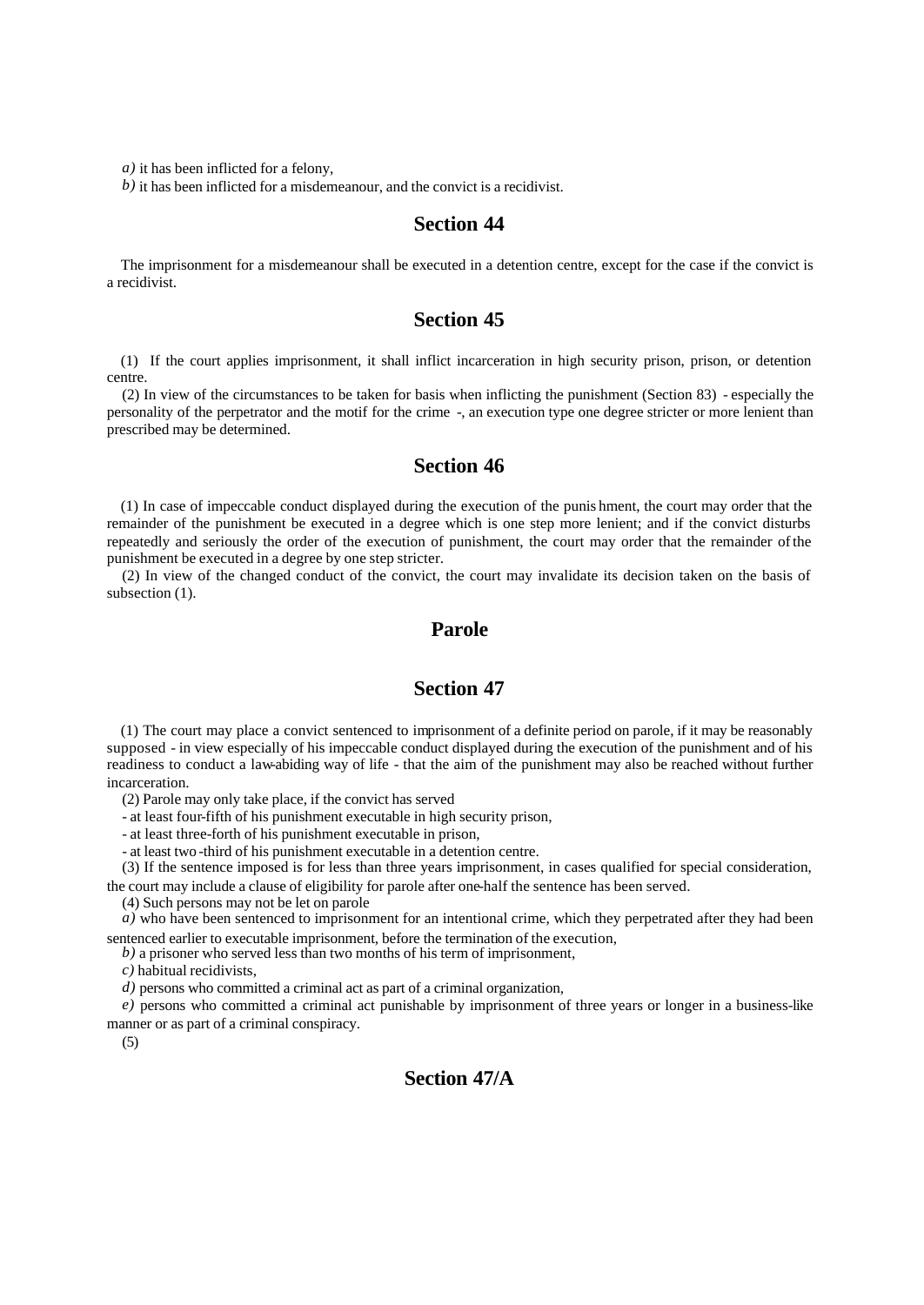(1) In the event that a sentence of life imprisonment is imposed, the verdict shall establish the earliest date of eligibility for parole, or shall preclude any eligibility for parole.

(2) If the court has not precluded eligibility for parole, the earliest date of release on parole shall be after serving a term of twenty years, or at least a term of thirty years if the life imprisonment was imposed for a criminal act that is punishable without a statute of limitation.

#### **Section 47/B**

 (1) If, while serving a term of life imprisonment, a prisoner is sentenced to a specific term of executable imprisonment for a criminal act committed before being sentenced to life imprisonment, the court shall postpone the earliest date of release on parole for the duration of such specific term of imprisonment.

(2) If a prisoner who is released on parole from life imprisonment is sentenced to a specific term of executable imprisonment for a criminal act committed before receiving such sentence of life imprisonment, the court shall revoke the parole and shall postpone the earliest date of release on parole for the duration of such specific term of imprisonment.

(3) If, while serving a term of life imprisonment, a prisoner is sentenced to a specific term of executable imprisonment for a criminal act committed before receiving such sentence of life imprisonment, the court shall postpone the earliest date of release on parole for the duration of such specific term of imprisonment or for a period of no less than five years and no more than twenty years.

(4) If a prisoner who is released on parole from life imprisonment is sentenced to a specific term of executable imprisonment for a criminal act committed while serving such sentence of life imprisonment, the court shall revoke the parole and shall postpone the earliest date of release on parole for the duration of such specific term of imprisonment or for a period of no less than five years and no more than twenty years.

(5) If a prisoner who is released on parole from life imprisonment is sentenced to a specific term of executable imprisonment for a criminal act committed after being released on parole from such life imprisonment, the court shall revoke the parole and shall postpone the earliest date of release on parole for the duration of such specific term of imprisonment or for a period of no less than five years and no more than twenty years.

# **Section 47/C**

 (1) Persons sentenced to life imprisonment shall be eligible for parole after serving the period of imprisonment determined by the court, and it can be presumed without reasonable doubt that the aim of the punishment may also be achieved without further incarceration.

(2) A person sentenced to life imprisonment may not be released on parole if he is sentenced to another term of life imprisonment. The second sentence of life imprisonment shall not be executed until the previous term of life imprisonment is served.

# **Section 48**

(1) The duration of parole shall be the same as the remaining part of the term of imprisonment, but no less than one year; or no less than fifteen years in respect of life imprisonment.

(2) If the remaining part of imprisonment is shorter than one year, and its execution has not been ordered, the punishment shall be deemed to be served by the last day of the remaining part after the elapse of the parole.

(3) For the duration of parole, but at least for one year, the convict may be placed under the supervision of a parole officer.

(4) The court terminates the parole, if the convict is sentenced to executable imprisonment for a crime perpetrated during the time of parole. If the convict is sentenced to another punishment, or if he violates the rules of conduct, the court may terminate the parole.

(5) In case of the termination of parole, the time spent on parole shall not be included in the imprisonment.

# **Section 48/A**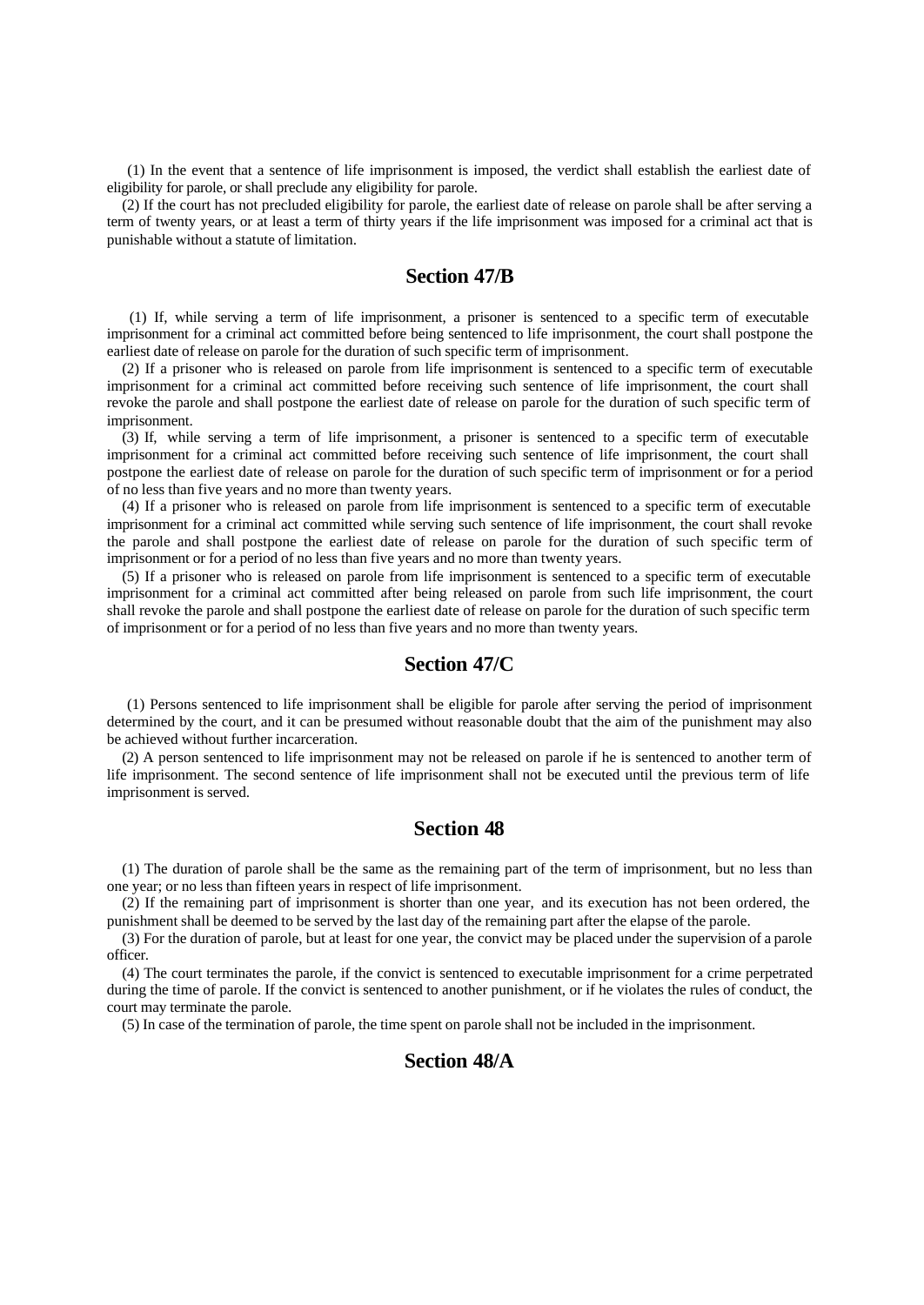(1) If a prisoner is sentenced to more than one specific term of imprisonment which may not be consolidated, and if granted parole from any of such terms, the prisoner may not be released on the grounds of this parole while serving the other term(s) of imprisonment.

(2) If the court grants parole in connection with more than one prison term, the terms of such parole shall simultaneously apply to all such prison terms.

(3) In the case of Subsection (4) of Section 48, the conditions for revoking parole shall be assessed separately for each simultaneous parole term.

#### **Labour in the Public Interest**

#### **Section 49**

(1) A person sentenced to labor in the public interest is obligated to perform the work defined for him in the court sentence. The personal freedom of the convict may not be otherwise restricted.

(2) Only such work may be ordered as work in the public interest which the convict, in light of his health condition and education, is presumed to be capable of performing.

(3) Unless otherwise provided for by law, the convict shall perform the labor in the public interest at least on one day per week, on the weekly day of rest or on his day off, without remuneration.

(4) The shortest duration of labor in the public interest shall be one day while its longest duration shall be fifty days. One day of work in the public interest shall constitute six hours of work.

# **Section 50**

(1) If the convict does not voluntarily satisfy his work obligation, imprisonment shall be substituted for labour in the public interest or for its remaining part. This imprisonment shall be executed in a detention centre.

(2) The imprisonment substituting labour in the public interest or the remaining part thereof shall be established in such a way that one day of labour in the public interest shall correspond to one day of imprisonment. In such cases the term of imprisonment may be less than two months.

#### **The Fine**

# **Section 51**

 (1) When imposing a fine, the number of the daily items of the fine shall be established in view of the material gain achieved or contemplated by the act, as well as the amount corresponding to one day's item, in accordance with the financial situation and income, and the everyday needs of the perpetrator.

(2) The minimum and the maximum amount of the fine shall equal to thirty days' and five hundred forty days' items, respectively. The amount of one day's item shall be no less than one hundred and no more than twenty thousand HUF.

#### **Section 52**

In case of non-payment, the fine shall be changed into imprisonment executable in a detention centre. The amount of one day's item shall be substituted by one day of imprisonment. In such cases the term of imprisonment may be less than two months.

# **Prohibition from Public Affairs**

## **Section 53**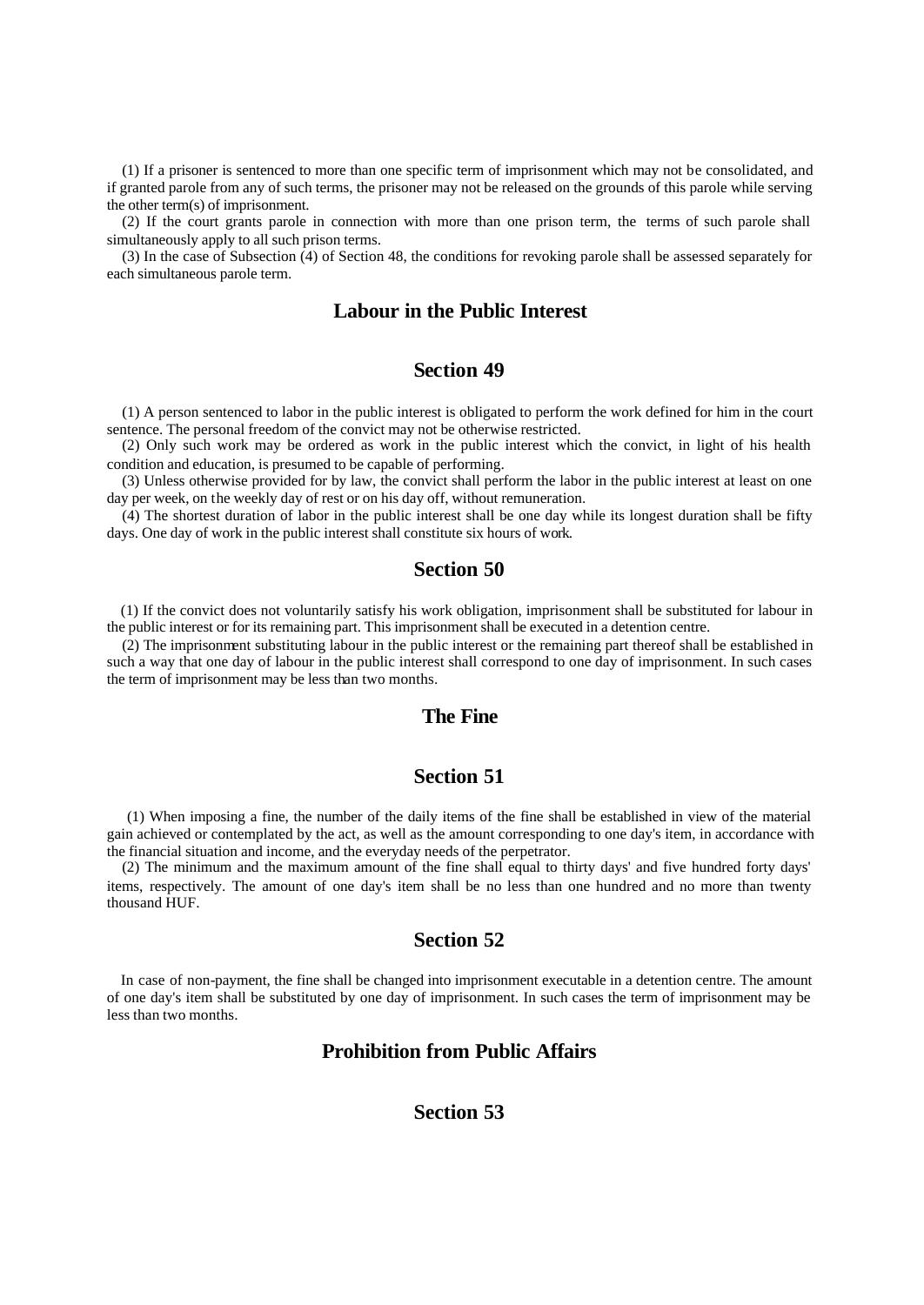The person who is sentenced to executable imprisonment for the perpetration of an intentional crime, and is unworthy of the right to participate in public affairs, shall be prohibited from the exercise thereof.

### **Section 54**

(1) Persons prohibited from public affairs

*a)* may not participate in the election of the members of an organ of popular representation, in plebiscite, and in people's initiatives;

*b)* may not be official persons,

*c)* may not function in the body (committee) of organs of popular representation,

*d*) may not be officials of social organizations, co-operatives, societies,

*e)* may not reach a military rank,

*f*) may not be granted a domestic decoration and permission for the acceptance of a foreign decoration.

(2) By the becoming non-appealable of the sentence, a person prohibited from public affairs shall lose

*a*) each membership, position, office, or mandate, the granting of which is precluded by subsection (1),

*b)* his military rank, furthermore, his domestic decoration and the right to bear a foreign decoration.

## **Section 55**

(1) The shortest duration of a prohibition from public affairs shall be one year, its longest duration shall be ten years.

(2) The duration of the prohibition from public affairs shall begin by the sentence becoming non-appealable. That period of time, during which the rights affected by the prohibition from public affairs are discontinued pursuant to Section 41, subsection (3), and the period of time, during which the convict withdraws

himself from the execution of the imprisonment shall not be included therein. If the parole is not terminated, the period sent on parole shall be included in the duration of the prohibition from public affairs.

## **Prohibition from Profession**

# **Section 56**

(1) Such person may be prohibited from his profession, who commits a crime

*a)* by the violation of the rules of a profession requiring special qualification, or

*b)* commits it intentionally, by using his profession.

(2) With respect to applying prohibition from profession as a secondary punishment, the following shall also qualify as profession: if the offender is a member or director of a body exercising general control of an organization; member of the board of directors or supervisory committee of a cooperative; the leading officer of a business association or member of its supervisory committee.

#### **Section 57**

(1) The prohibition from profession may be of final effect, or it shall last for a definite period of time. Such person may be prohibited with final effect, who is unsuitable for the exercise of a profession. The shortest duration of prohibition for a definite period shall be one year, its longest duration shall be ten years.

(2) The provision relating to the calculation of the duration of prohibition from public affairs [Section 55, subsection (2)] shall be applied mutatis mutandis in the case of prohibition from a profession.

(3) In case of prohibition for a definite period of time, the resumption of the exercise of the profession requiring special qualification may be made dependent on the certification by the prohibited person of the skill required for his profession in a definite manner, after the elapse of the duration of the prohibition. The court may exempt a prohibited person from a prohibition of final effect, if ten years have elapsed from the prohibition, and the prohibited person has become suitable for the exercise of the profession.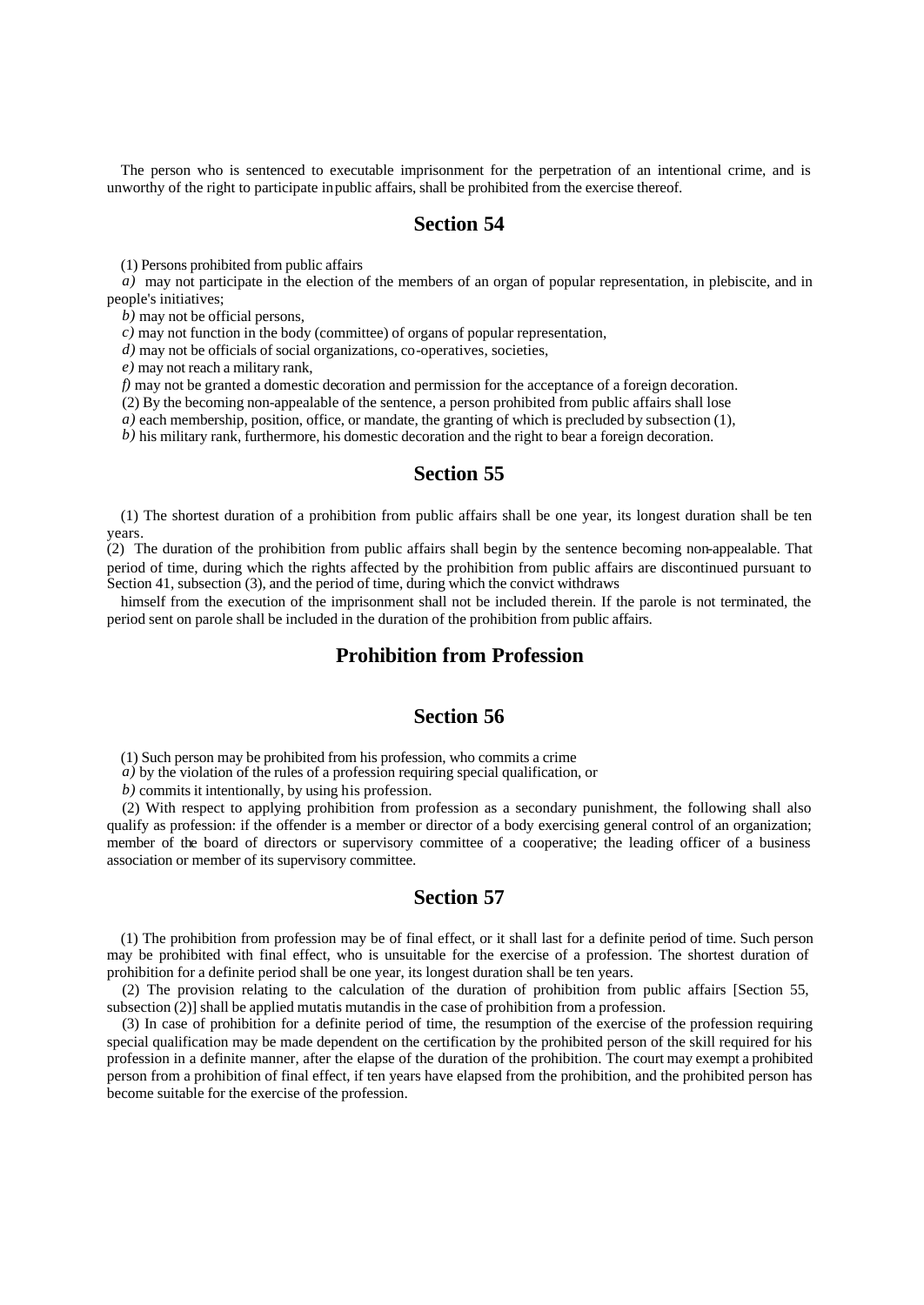#### **Prohibition from Driving Vehicles**

# **Section 58**

(1) Such person my be prohibited from driving vehicles, who perpetrates a crime by the violation of the rules of vehicle driving subject to licence, or who uses a vehicle for the perpetration of criminal acts.

(2) The prohibition from driving vehicles may also relate to a vehicle of a definite type.

#### **Section 59**

(1) Prohibition from driving vehicles shall be of definitive effect or shall be of definite duration. Such person may be prohibited with definitive effect, who is unsuitable for driving vehicles. The shortest duration of prohibition of definite duration shall be one year, its longest duration shall be ten years.

(2) The provision relating to the calculation of the duration of prohibition from public affairs [Section 55, subsection (2)], as well as the provision relating to the verification of the skill required by a profession, and that relating to the exemption from definitive prohibition [Section 57, subsection (3)] shall be applied mutatis mutandis in case of prohibition from driving vehicles.

#### **Banishment**

# **Section 60**

(1) In the cases defined in the Act, a person sentenced to imprisonment may be banished from one or more localities or from a definite part of the country, if his stay at these places endangers the public interest.

(2) The shortest duration of banis hment shall be one year, its longest duration shall be five years. The provision relating to the calculation of prohibition from public affairs [Section 55, subsection (2)] shall be applied mutatis mutandis in the case of banishment.

#### **Expulsion**

#### **Section 61**

(1) Perpetrators of non-Hungarian citizenship, whose presence in the country is not desirable, shall be expelled from the territory of the Republic of Hungary. Persons expelled shall leave the territory of the country and may not return for the duration of the term of expulsion.

(2) Persons granted refugee status pursuant to other laws may not be expelled.

(3) An order of expulsion may be permanent or for a specific term. Permanent expulsion may be imposed against perpetrators whose presence in the country would significantly jeopardize public safety in view of the nature of the act and the connections of the perpetrator. The duration of expulsion for a specific term shall be no less than one year and no more than ten years.

(4) Expulsion shall take effect upon the judgment becoming definitive. The duration of imprisonment served by the prisoner shall not be included in the term of expulsion.

(5) Upon request, the court may release a person subject to permanent expulsion from the effect of such expulsion if such person is deemed worthy and if ten years have passed since the expulsion.

### **Confiscation of Property**

# **Section 62**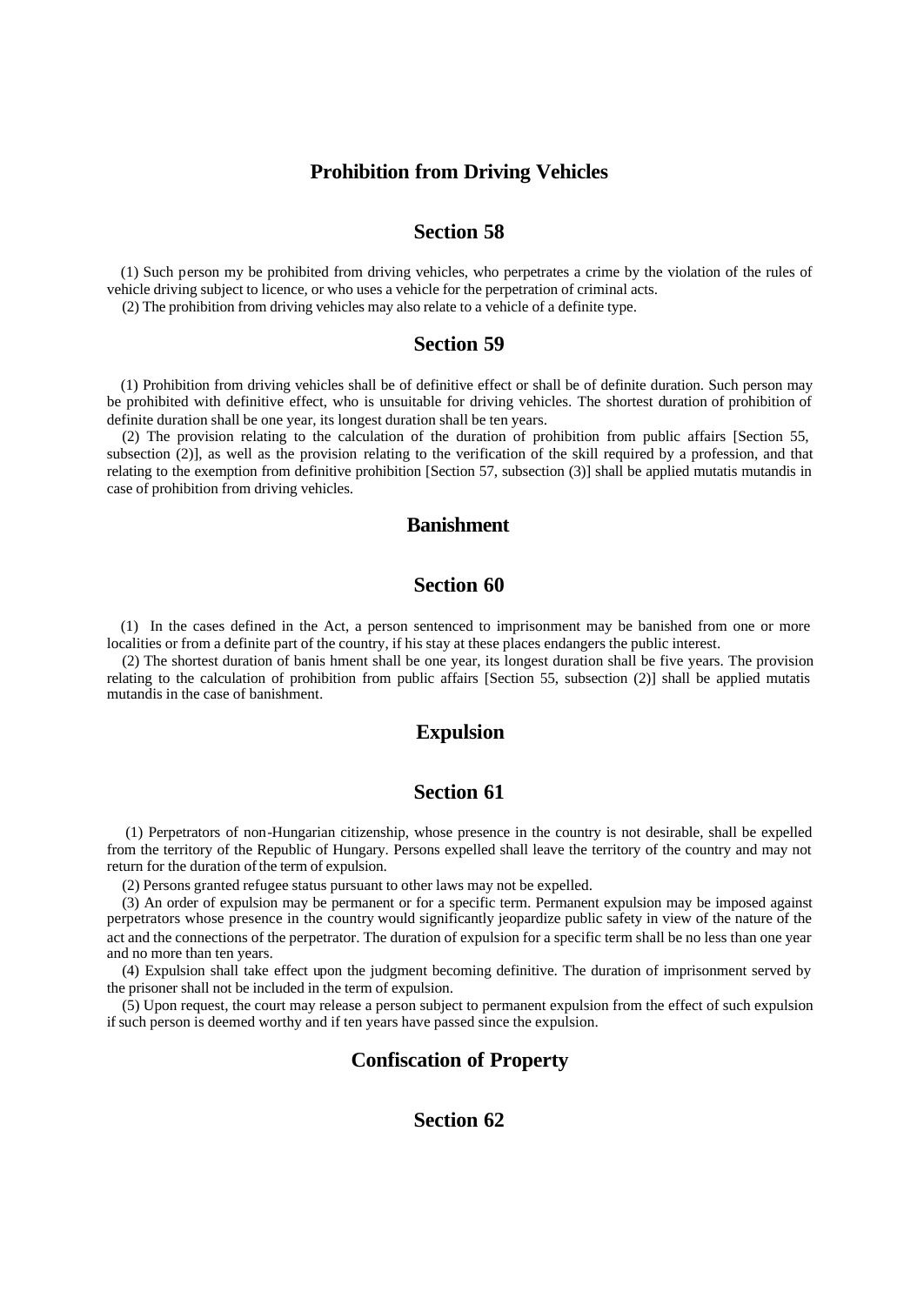(1) In addition to being sentenced to imprisonment, the property originating from the criminal act as obtained during the commission of or in connection with the criminal act shall be confiscated.

(2) Property obtained by the perpetrator in lieu of the property originating from a criminal act shall also be confiscated.

## **Section 63**

 (1) Confiscation of property may be ordered for all or for portions of the perpetrator's property, for certain property items or as defined in a sum of money.

(2) Confiscation shall also be ordered for property items, which the perpetrator has transferred, provided that the transferee was aware of the origin of such transferred property.

(3) In the event of the perpetrator transferring assets gained from criminal activities to an economic organization, confiscation may be ordered if a member or officer of such organization with authorization for management or representation was aware of the origin of such transferred property.

(4) In the cases described under Subsections (2)-(3) confiscation may be ordered even if legal succession has occurred in the person of the transferee.

(5) Confiscation of property shall be imposed in a sum of money if the perpetrator has transferred the property to a bona fide third party or an economic organization pursuant to the method set forth in Subsection (3).

(6) Confiscated properties shall devolve to the state upon the sentence becoming definitive.

#### **Fine as Supplementary Punishment**

# **Section 64**

(1) The person who is sentenced to imprisonment of a definite duration and has appropriate earnings (income) or property

 $\hat{a}$ ) shall be sentenced to fine as supplementary punishment, if he perpetrates the crime for profit-making,

*b*) may be sentenced to fine as supplementary punishment, if he can be more efficiently restrained thereby from the perpetration of a new crime.

(2) The minimum and maximum amount of fines imposed as supplementary punishment shall be ten thousand and ten million HUF, respectively.

(3) In case of confiscation of property, the infliction of a fine as supplementary punishment may not take place.

#### **Section 65**

(1) In case of non-payment, the fine as supplementary punishment shall be changed into imprisonment executable in a detention centre. If the principal punishment must be executed, its degree shall also be governing for the imprisonment substituting the fine as supplementary punishment.

(2) In respect of the conversion of a fine as supplementary punishment into imprisonment, one day imprisonment shall be calculated in lieu of an amount from one thousand to fifteen thousand HUF. A term of imprisonment in lieu of a fine as supplementary punishment shall be no less than one day and no more than two years.

#### **Reasons Precluding the Execution of Punishment**

# **Section 66**

The execution of a punishment shall be precluded by

*a)* the death of the convict,

*b)* prescription,

*c)* remission,

*d)* other reasons defined in the Act.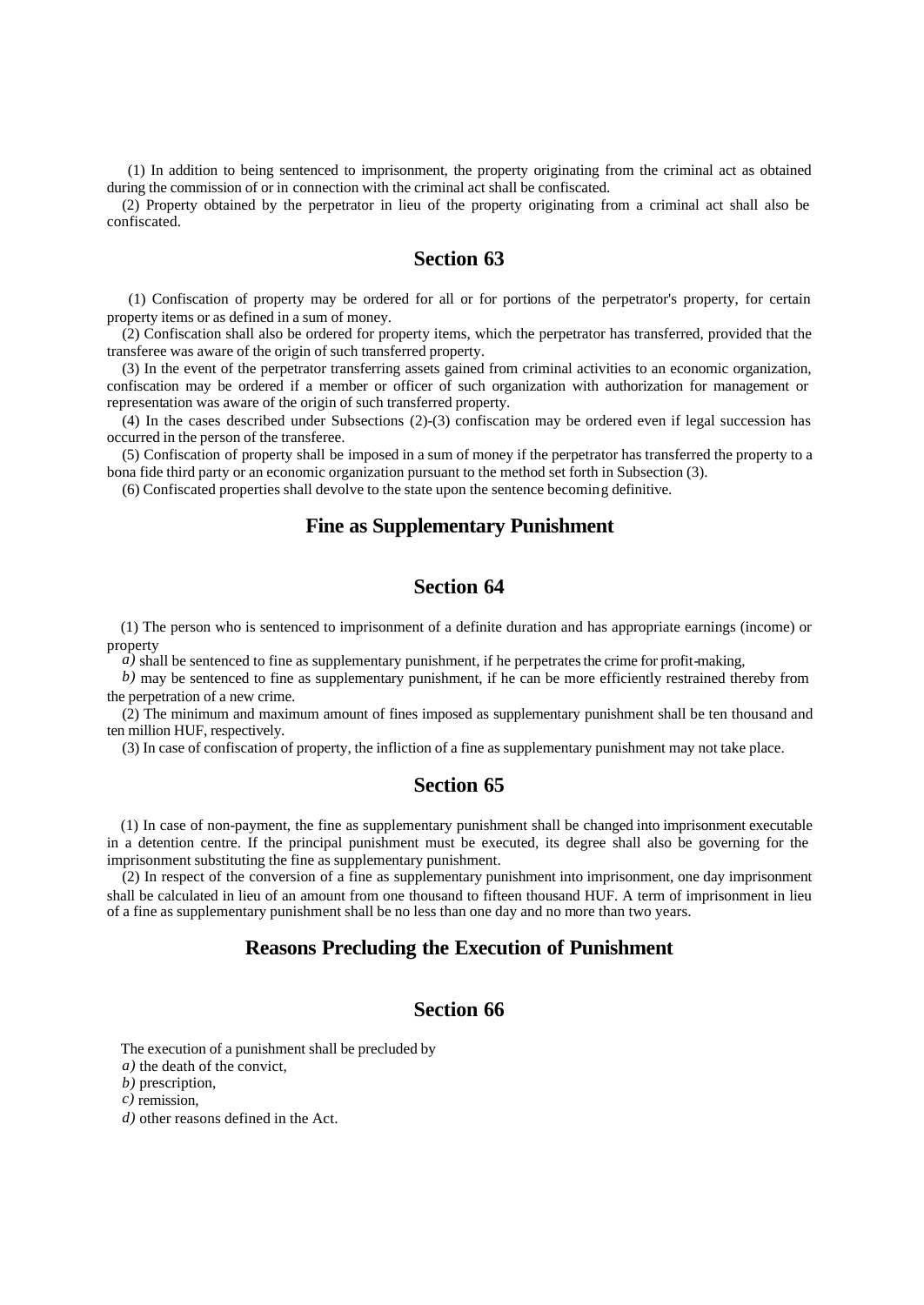#### **Prescription of the Punishment**

#### **Section 67**

(1) The principal punishment shall be prescribed by the elapse of

*a)* twenty years in case of imprisonment of fifteen years or a more serious punishment,

*b)* fifteen years in case of imprisonment of ten or more years,

*c)* ten years in case of imp risonment of five years,

*d)* five years in case of imprisonment of less then five years,

*e)* three years, in case of labour in the public the interest or a fine.

(2) Fine as supplementary punishment shall be prescribed by the elapse of three years.

(3) A punishment of imprisonment of fifteen years or more severe punishment inflicted for war crimes defined in Sections 11 and 13 of Decree 81/1945. (II.5.) ME, enacted by Act VII of 1945 as amended and complemented by Decree No.1440/1945. (V.1.) ME, as well as punishment inflicted for other crimes against humanity (Chapter XI) shall not be prescribed.

#### **Section 68**

(1) The deadline of the prescription of the principal punishment shall commence on the day of the becoming nonappealable of the decision inflicting the punishment, while, if the execution of the punishment is suspended, on the day of the elapse of the probation. If the convict escapes during the execution of the imprisonment, the deadline of prescription shall restart with the day of the escape.

(2) The deadline of the prescription of a fine as supplementary punishment shall commence on the day of the termination of the execution of the principal punishment or on the day of the cessation of its executability, and if the execution of the imprisonment is suspended, it shall commence on the day of the elapse of the probation.

(3) Prescription shall be interrupted by the measure taken against the convict with the aim of the execution of the punishment. The deadline of the prescription shall restart with the day of the interruption.

(4) In case of the application of a fine as supplementary punishment, any measure taken for the execution of either the principal punishment or the supplementary punishment shall interrupt the prescription of both punishments.

#### **Preclusion of the Execution of Punishment in Case of Life Imprisonment**

#### **Section 69**

In case of life imprisonment, imprisonment of definite duration and labour in the public interest may not be executed.

#### **Title II**

#### **Measures**

#### **Types of Measures**

## **Section 70**

(1) Measures are the following 1. reprimand,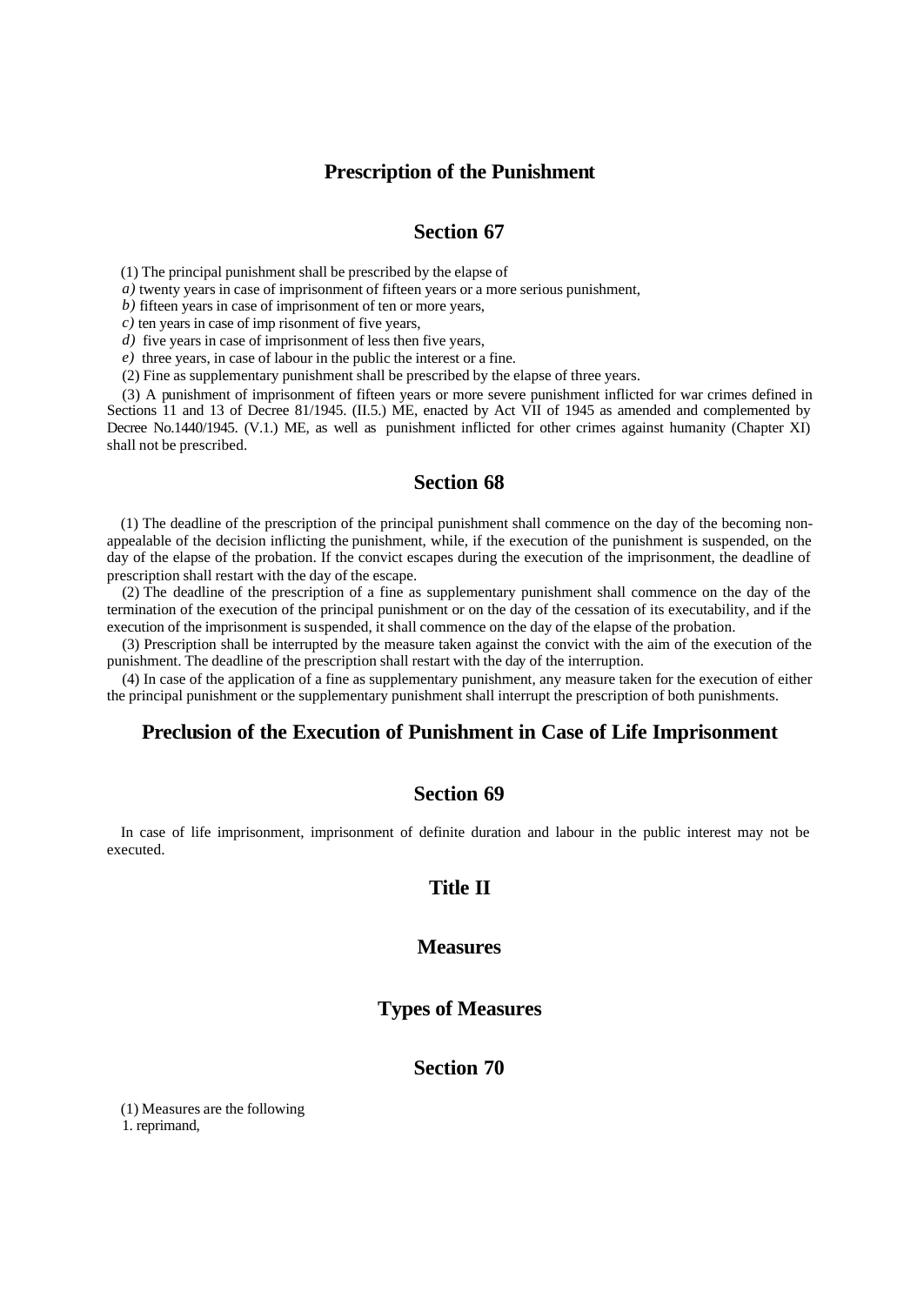2. probation,

3. forced medical treatment,

4. forced cure of alcoholics,

5. confiscation,

6.

7. supervision by probation officer

(2) The measures listed in subsection (1), paragraphs 1 to 3 may be applied independently, instead of a punishment, the measure indicated in paragraph 4 may be applied in addition to a punishment, the measure indicated in paragraph 5 may be applied independently and in addition to a punishment, the measure indicated in paragraph 7 may be applied in addition to a punishment or measure.

#### **Reprimand**

# **Section 71**

(1) That person shall be reprimanded, who is not punishable due to the negligible degree of the dangerousness for society of his act (Section 28) or its becoming negligible (Section 36).

(2) Reprimand may also be given to a person, who is not punishable due to the cessation of the dangerousness for society of his act (Section 36), or whose punishability has ceased to exist for another reason defined in the Act [Section 32, paragraph *e)*].

(3) By a reprimand, the authority expresses its disapproval, and invites the perpetrator to restrain himself in the future from the perpetration of a crime.

# **Probation**

# **Section 72**

(1) The court may grant probation to suspend the imposition of sentence of a case of an infraction, if it can be presumed without reasonable doubt that the aim of the punishment can also be achieved in this manner.

(2) In cases deserving special consideration, the court may grant probation to suspend the imposition of sentence in respect of a criminal act punishable by no more than three years of imprisonment.

(3) No probation shall be granted in respect of Paragraphs a)-b) of Section 87/C.

(4) A multiple recidivist may not be put on probation.

(5) The duration of the period of probation may last from one year to three years; the duration shall be defined in years.

(6) The person put on probation may be put under the supervision of a probation officer. If the person put on probation is a recidivist, he shall be put under the supervision of a probation officer.

#### **Section 73**

(1) The period of probation may be extended once, by not more than one year, if the person put on probation violates the rules of conduct of supervision by probation officer.

(2) The probation shall be terminated and punishment shall be inflicted, if the person put on probation gravely violates the rules of conduct of supervision by probation officer, or he is sentenced for a crime perpetrated during the period of probation.

(3) Apart from the case of subsection (2), the punishability of the perpetrator shall be terminated by the elapse of the period of probation.

# **Forced Medical Treatment**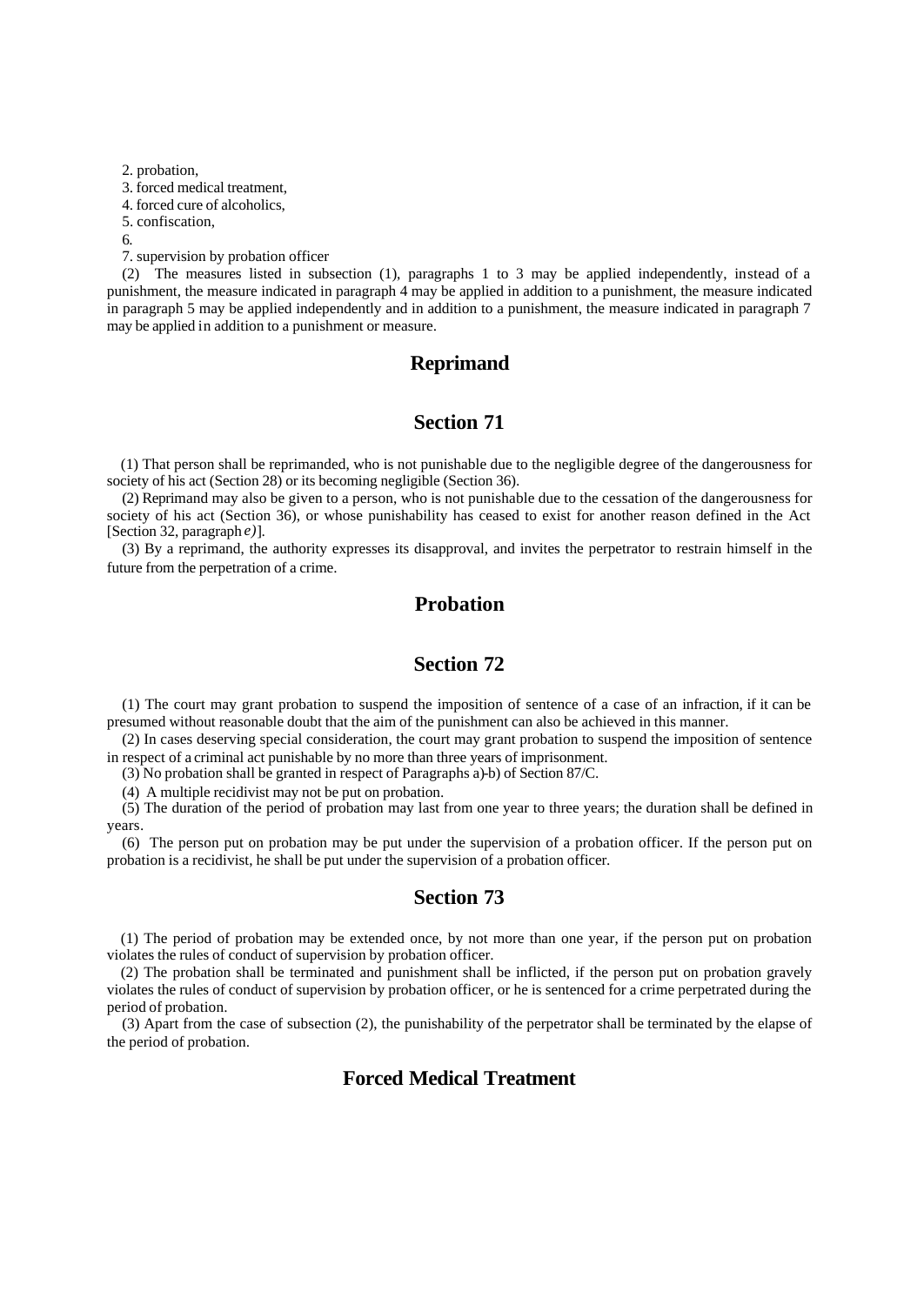(1) In case of the perpetrator of a violent punishable act against a person, or of a punishable act causing public danger, forced medical treatment shall be ordered, if the perpetrator is not punishable because of his insane state of mental functions, and it is to be supposed, that he will perpetrate a similar act, provided that, in case of punishability, a punishment exceeding one year of imprisonment would have to be inflicted.

(2) Forced medical treatment shall be executed in a closed institution designated for this purpose.

(3) Forced medical treatment shall be terminated, if its necessity ceases to exist.

# **Forced Cure of Alcoholics**

## **Section 75**

The forced curing of a perpetrator may be ordered, if his crime is in connection with his way of life as an alcoholic, and he is sentenced to an executable imprisonment exceeding six months.

## **Section 76**

# **Confiscation**

# **Section 77**

(1) An object

*a)* actually used or intended to be used as an instrument for the commission of a criminal act,

*b)* the possession of which constitutes an endangerment to public safety or is illegal,

*c)* which is created through the perpetration of a criminal act,

*d)* which was received by the perpetrator of a criminal act from the owner of the object, or from another person with the owner's consent, for the commission of such criminal act,

*e)* for which the criminal act was committed,

*f)* which was the subject of the material gain in question

shall be confiscated.

(2) The material assets furnished for the purpose of providing substantive or facilitating elements for the perpetration of a criminal act, actually used or intended to be used as an instrument for the commission of a criminal act shall be confiscated.

(3) Media products, in which a criminal act is realized, shall be confiscated.

(4) In respect of Paragraphs a) and e) of Subsection (1) confiscation shall not be ordered if the object is not owned by the perpetrator, unless the owner was aware of the perpetration of the criminal act.

(5) Confiscation shall be ordered, even if the perpetrator is not punishable due to being a minor, in a pathological mental state or due to the negligible degree of danger which the act represents to society.

(6) No confiscation shall be ordered after the lapse of the statute of limitations for the punishment of the act, or beyond a period of five years. In respect of the confiscation of property, confiscation of an object included in such procedure shall not be ordered.

(7) Confiscated objects shall become the property of the state.

# **Section 77/A**

 (1) Unless otherwise provided for in this Act, in respect of Paragraphs c)-f) of Subsection (1) of Section 77 and Subsection (2) of Section 77, if confiscation cannot be ordered or enforced, and if the subject matter of the material gain or the material assets as set forth in Subsection (2) of Section 77 is not an object, the perpetrator shall be ordered to pay an amount equal to the value of the object, the value of the material gain or the material asset.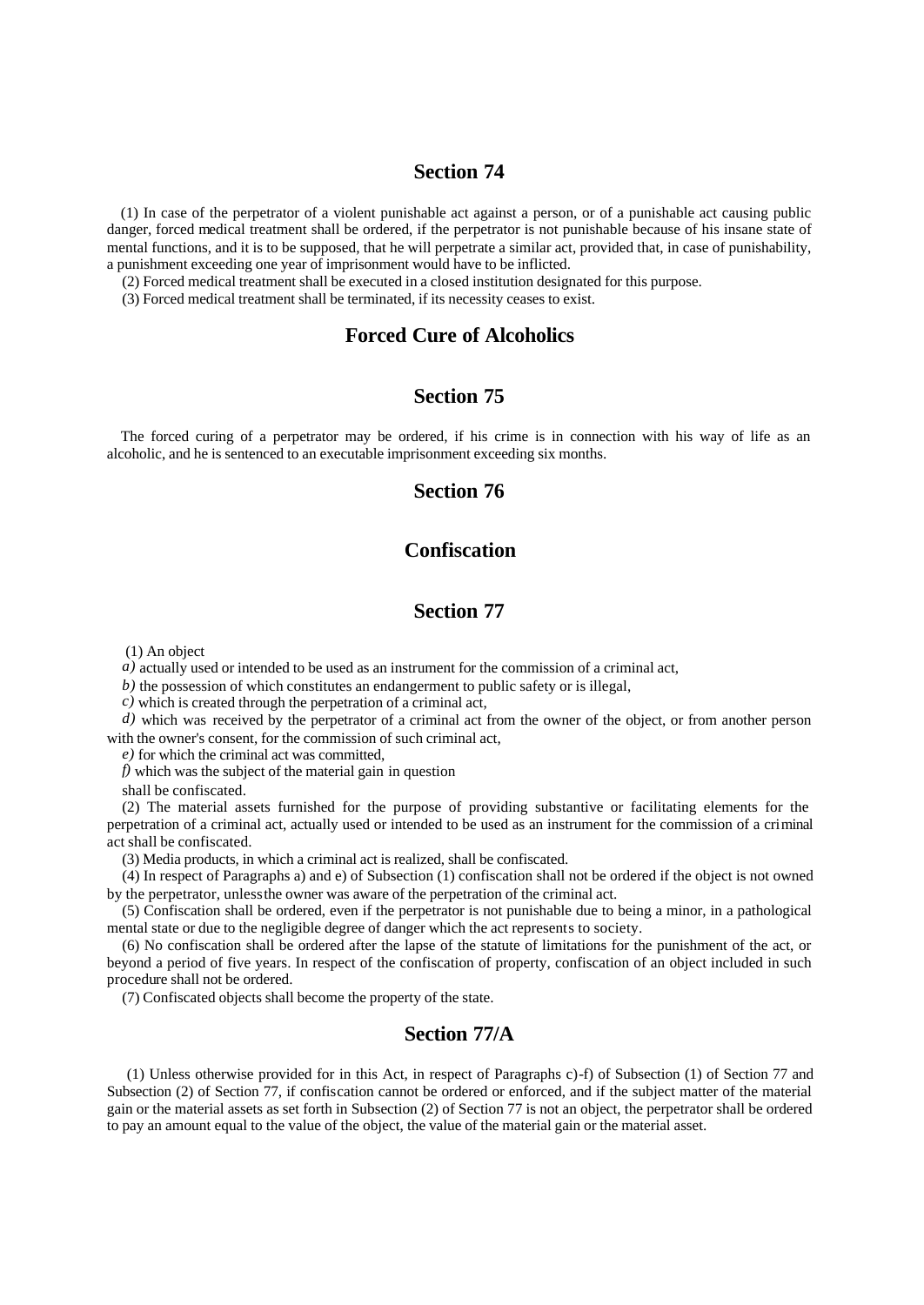(2) If confiscation would constitute unreasonable burden to the perpetrator, disproportionate to the gravity of the criminal act, provided the omission of confiscation is not precluded by any international legal obligation, the perpetrator shall be ordered to pay an amount equal to the value of the object, the value of the gain or the material asset in lieu of confiscation.

(3) If an object subject to confiscation is not owned by the perpetrator and confiscation would constitute unreasonable burden to the perpetrator, provided the omission of confiscation is not precluded by any international legal obligation, the perpetrator shall be ordered to pay an amount equal to the value of the object in lieu of confiscation.

(4) Confiscation or the order to pay the value subject to confiscation may be dispensed with in exceptional cases, if such action would constitute an unreasonable burden to the perpetrator, disproportionate to the gravity of the criminal act, provided the omission of confiscation is not precluded by any international legal obligation. Confiscation or an order to pay the value subject to confiscation may not be dispensed with in respect of Paragraphs d) and f) of Subsection (1) of Section 77.

# **Strict Custody**

#### **Sections 78 to 81**

#### **Supervision by Probation Officer**

## **Section 82**

(1) Supervision by a probation officer may take place, if the successful elapse of the parole (Section 48), or of the period of probation (Section 72, Section 89) requires the regular monitoring of the perpetrator. In case of putting on probation and suspension of the execution of imprisonment, the recidivist shall be under the supervision of a probation officer [Section 72, subsection (4), Section 89, subsection (6)].

(2) In addition to the provisions of subsection (1), the court may exceptionally put a convict, who has served his full term of imprisonment under the supervision of a probation officer, if he needs guidance and control in the interest of the prevention of the perpetration of a new crime and of his integration into society.

(3) The duration of the supervision by a probation officer defined in subsection (1) shall be identical to the duration of parole or probation.

(4) The shortest duration of supervision by a probation officer ordered on the basis of subsection (2) shall be one year, its longest duration shall be two years. The court may extend the duration of supervision by a probation officer depending on the conduct of the supervised person or it may terminate the supervision by the probation officer before the elapse of its duration. The duration of supervision by probation officer may not exceed two years even in the case of extension.

(5) A person under supervision by a probation officer shall keep the rules of conduct prescribed in the legal rule and the decision of the court, maintain regular contact with the probation officer and give him the information necessary for control.

(6) The rules of conduct shall prescribe obligations and prohibitions in the interest that the person under supervision work in accordance with his abilities, and pursue a law-abiding way of life. These are especially the obligations relating to work, utilization of earnings, periodical reporting, and possibly arising necessary medical treatment, and the prohibition of the arbitrary changing of dwelling and workplace, the visiting of definite places and contact with certain persons.

# *Chapter V*

# **Infliction of Punishment**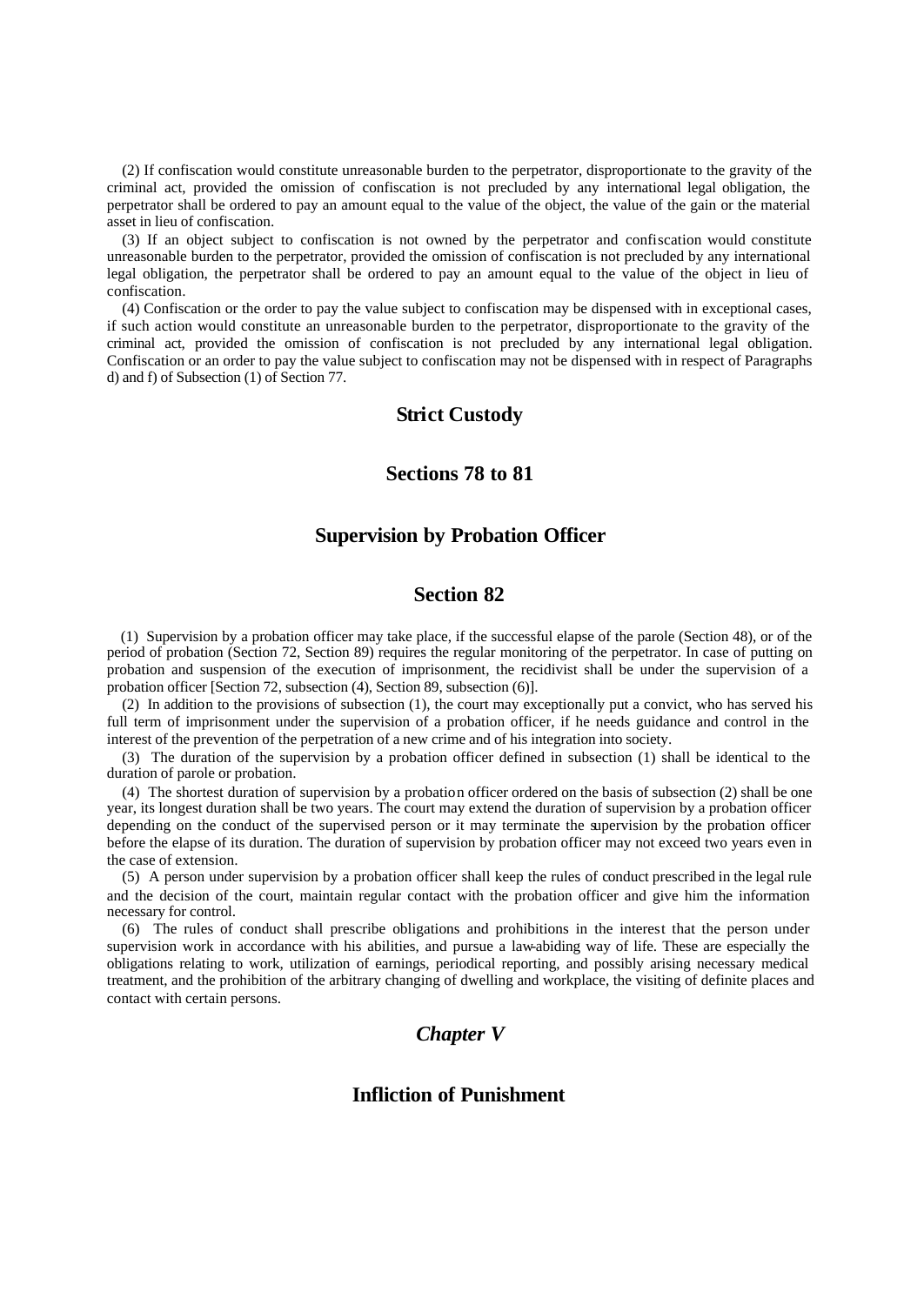#### **Principles of Infliction of Punishment**

## **Section 83**

 (1) Punishment, with due consideration of its intended objective (Section 37), shall be imposed within the framework provided for by law, as consistent with the danger to society represented by the nature of the criminal act and by the perpetrator, with the degree of culpability and with other aggravating and mitigating circumstances.

(2) When sentencing for imprisonment of a specific term the median term of the applicable punishment shall be taken as a guideline. Such median term shall be computed as by adding half of the difference between the minimum and maximum sentence to the lower sentence limit.

(3) If this Act prescribes the applicable punishment set forth in the Special Division of this Act to be increased when sentencing, the calculation described in Subsection (2) shall applied in view of the increased punishment.

(4) If the court imposes a sentence of imprisonment, the term of such sentence shall be established without regard to the possibility of probation or parole.

## **Section 84**

#### **Cumulative Punishment**

# **Section 85**

(1) In case of cumulation of crime (Section 12), one punishment shall be inflicted.

(2) The principal punishment shall be inflicted taking for basis the gravest from among the items of punishment of the crimes being in cumulation of crimes.

(3) If, in respect of multiple count of charges, the imposition of imprisonment for a specific term is prescribed by law in respect of at least two of such criminal acts, the upper limit of applicable punishment set forth in Subsection (2) shall be increased by one-half, but may not reach the total duration of the maximum sentences established for such criminal acts.

#### **Section 85/A**

 (1) In the case of a waiver of right to trial (CP, Chapter XXV) the provisions of Subsections (1)-(2) of Section 85 shall be authoritative, whereby for multiple counts of criminal acts the primary punishment shall be imposed based on the highest sentence prescribed in Section 87/C for such crimes.

(2) In the case of waiver of right to trial (Chapter XXV of CP), if the law prescribes imprisonment for a specific term in respect of at least two of the crimes included in the multiple count of criminal acts, the maximum sentence prescribed in Section 87/C shall be increased by one-half, however it may not reach the sum total of the sentences which may be imposed for such crimes pursuant to Section 87/C.

## **Section 86**

(1) In case of cumulation of crimes, any supplementary punishment applicable for any one of the crimes in cumulation may be inflicted.

(2) The supplementary punishment may not exceed the highest measure or duration defined in the Act in case of a cumulative punishment either.

#### **The Mitigation of Punishment**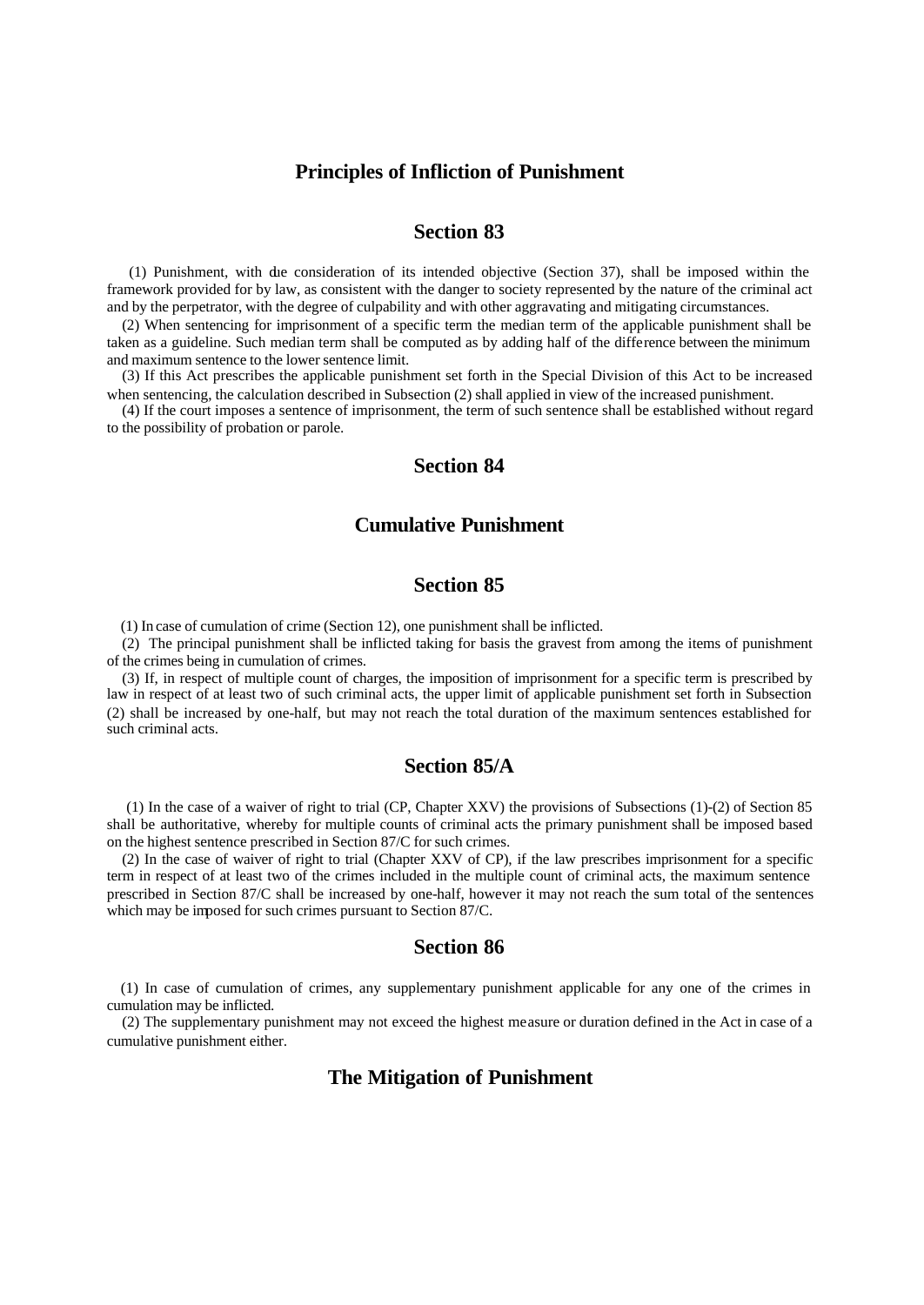(1) A principal punishment more lenient than the item of the punishment may be inflicted, if its lowest measure is too rigourous with respect to the provisions of Section 83.

(2) On the basis of Subsection (1), if the sentence to be imposed for a criminal act is

*a*) between ten to fifteen years of imprisonment, in lieu thereof at least seven years and six months of imprisonment,

 $\hat{b}$ ) between five to fifteen years of imprisonment, in lieu thereof at least three years and six months of imprisonment,

*c)* between five to ten years of imprisonment, in lieu thereof at least three years of imprisonment,

*d*) between two to eight years of imprisonment, in lieu thereof at least one year and six months of imprisonment,

*e)* between one to five years of imprisonment, in lieu thereof at least six months of imprisonment,

*f)* imprisonment up to one year, two years, three years or five years, in lieu thereof labor in the public interest, or a fine

may be imposed.

(3) In respect of an attempted criminal act or being an accomplice to a criminal act, if the punishment to be imposed pursuant to Paragraphs a)-e) of Subsection (2) is still overly severe, the punishment s hall be imposed on the basis of the next Paragraph of Subsection (2).

(4) If the Act allows unlimited mitigation, the smallest measure of any type of punishment may be inflicted.

(5) In respect of multiple counts of charges, punishment on the basis of Subsection (2) shall be mitigated only cases deserving special consideration.

# **Section 87/A**

(1) Punishment shall be mitigated pursuant to Subsection (2) of Section 87 only in cases qualified for special consideration, if imposed for

*a)* war crimes defined in Sections 11 and 13 of ME Decree 81/1945 (II. 5.) amended and supplemented by ME Decree 1440/1945 (V. 1.) and enacted by Act VII of 1945,

*b)* other crimes against humanity (Chapter XI)

*c*) aggravated cases of homicide [Paragraphs a)-i) of Subsection (2) of Section 166],

*d)* kidnapping [Subsections (1)-(4) of Section 175/A], acts of terrorism [Subsections (1)-(2) of Section 261], seizure of aircraft [Subsections (1)-(2) of Section 262], criminal misuse of explosives and blasting-agents (Section 263), criminal misuse of firearms and ammunition [Subsections (1)-(3) of Section 263/A], arms smuggling [Subsections (1)-(3) of Section 263/B], establishment of a criminal organization (Section 263/C), criminal misuse of weapons prohibited by international treaties (Section 264/C), criminal misuse of narcotic drugs (Section 282),

*e)* trafficking in human beings, breach of an international legal obligation, aggravated cases of robbery or violent acts against a superior or a law enforcement officer [Subsections (3)-(5) of Section 175/B, Subsection (3) of Section 261/A, Subsections (3)-(4) of Section 321, Paragraph a) of Subsection (5) of Section 355],

*f)* intentionally causing death during an aggravated case of mutiny (Paragraph b) of Subsection (3) of Section 352).

(2) A primary punishment lesser than prescribed shall be imposed, on the basis of the provisions of Subsection (1)-(2) of Section 87, for the criminal acts defined in Subsection (1) if such acts are attempted or aided.

## **Section 87/B**

# **Sentencing in the Case of Waiver of Right to Trial**

### **Section 87/C**

In the case of waiver of right to trial (CP, Chapter XXV) the term of imprisonment may not exceed

*a*) three years in respect of crimes punishable by more than five but less than eight years of imprisonment,

*b*) two years in respect of crimes punishable by more than three but less than five years of imprisonment,

*c)* six months in respect of crimes punishable by imprisonment of up to three years.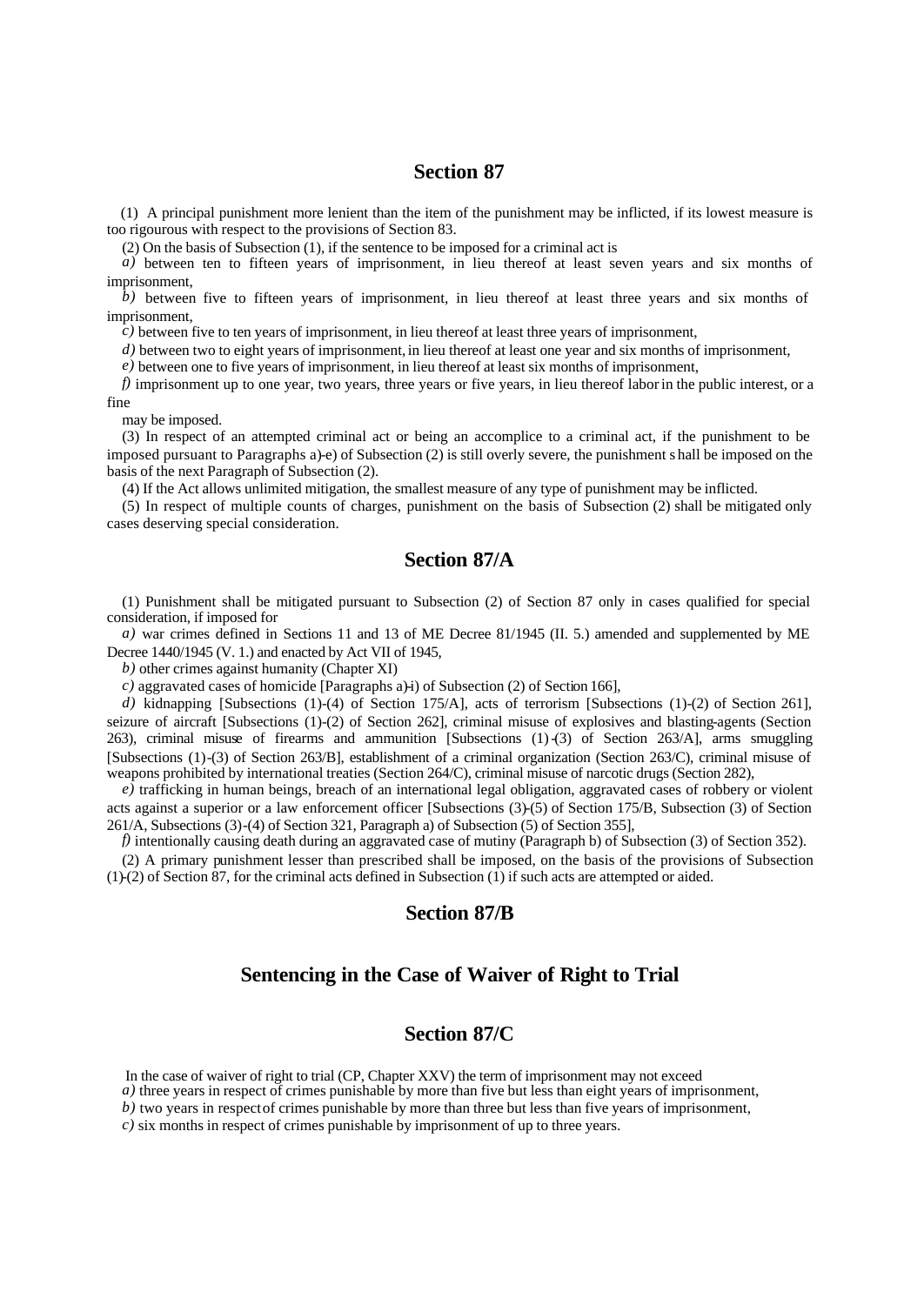#### **Supplementary Punishment Applied in lieu of Principal Punishment**

## **Section 88**

A supplementary punishment may be applied in lieu of principal punishment, as an independent punishment, if the item of punishment of the crime is not more severe than three years imprisonment, and the aim of punishment may be achieved in this way. Only one supplementary punishment may be inflicted as an independent punishment.

#### **Suspension of the Execution of a Punishment**

## **Section 89**

(1) The execution of an imprisonment not exceeding one year or of a fine may be suspended for probation, if it may be supposed on well-founded grounds - especially with regard to the personal circumstances of the perpetrator -, that the aim of the punishment may also be achieved without the execution thereof.

(2) In a case deserving special appreciation the execution of an imprisonment longer than one year but not exceeding two years may also be suspended.

(3) The period of probation of a fine shall be one year; imprisonment imposed for a misdemeanor offense may be suspended for a period of one to three years, while imprisonment imposed for a fe lony offense may be suspended for a period of two to five years probation. The period of probation shall be set forth in years and may not be less than the term of imprisonment imposed.

(4) If a perpetrator is sentenced several times to the punishment of the same type, suspended for probation, and the period of probation of no one of the punishments has elapsed, then the probation period of the previous punishment shall be extended up to the elapse of the period of probation of the latter punishment.

(5) If an imprisonment is executed on a perpetrator, for which the execution of a suspended punishment may not be ordered, the period of probation shall be extended by the duration of the imprisonment.

(6) Simultaneously with the suspension of the execution of imprisonment, the perpetrator may be put under the supervision of a probation officer. If the perpetrator is a recidivist, he shall be under the supervision of a probation officer.

# **Section 90**

The execution of a punishment may not be suspended, if

*a)* an intentional crime has been committed before the termination of the execution of imprisonment or during the period of probation of its suspension.

*b)* the perpetrator is a habitual recidivist,

*c)* the perpetrator was acting as part of a criminal organization,

*d*) the perpetrator has committed a criminal act punishable by imprisonment of three years or longer in a businesslike manner or as part of a criminal conspiracy,

*e)* the imprisonment was imposed on the basis of Paragraph a) or b) of Section 87/C.

# **Section 91**

(1) A suspended punishment shall be executed, if

*a)* it is established during the period of probation, that the execution of the punishment has been suspended despite the precluding reason contained in Section 90,

*b*) the perpetrator is sentenced to executable imprisonment for a crime committed during the period of probation,

*c)* the perpetrator gravely violates the rules of conduct of supervision by a probation officer.

(2)

(3) A suspended fine shall also be executed, if the perpetrator is sentenced to suspended imprisonment, labour in the public interest or executable fine for a crime committed during the period of probation.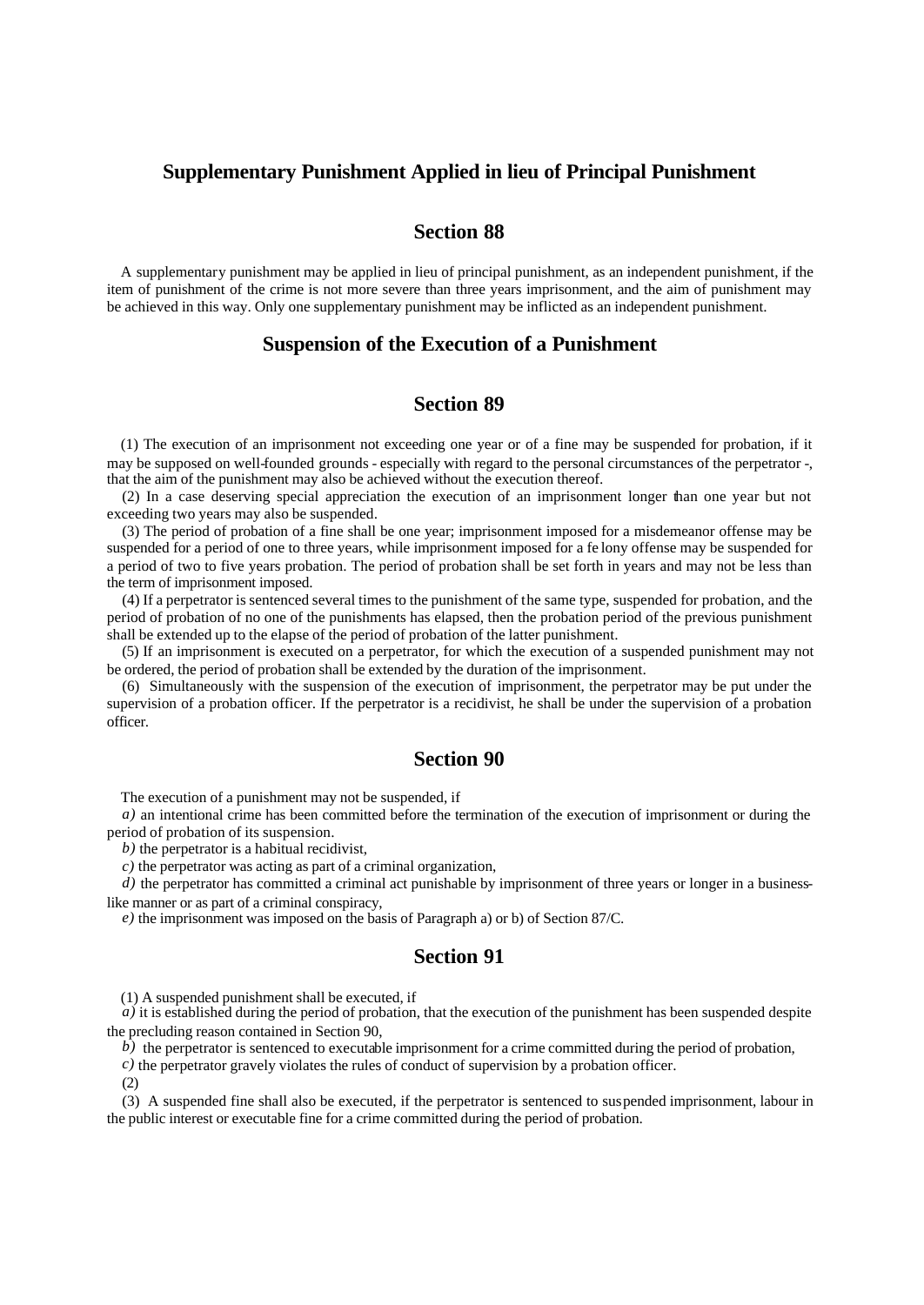# **Section 91/A.**

 In the event that a suspension of punishment is granted for reasons of clemency, the provisions pertaining to the implementation of suspended punishment [Paragraphs b) and c) of Subsection (1) and Subsection (3) of Section 91] shall be duly applied when ordering the execution of such punishment.

#### **Sum Total of Punishments**

#### **Section 92**

(1) If the perpetrator is sentenced to more than one specific term of imprisonment, and if the perpetrator has committed all crimes prior to the first sentence becoming definitive, the punishments imposed in a final verdict shall be included in a single consolidated sentence.

(2)

(3) An impriso nment substituting a fine or labour in the public interest (Section 50, Section 52) may not be summed up to a sum total of punishments.

# **Section 93**

 The term of a single consolidated sentence shall be determined as if imposing a cumulative sentence. Nonetheless, the term of a consolidated sentence shall be at least equal to the most severe sentence, however it may not amount to the combined duration of all sentences.

## **Section 94**

(1) In case of the summing up of imprisonments to be executed in different degrees, the sum total of punishments shall be executed in the most severe degree. However, if the duration of the sum total of punishments is three years or more, or, in case of a multiple recidivist, two or more years, the execution degree of the sum total of punishments shall be defined taking this into account.

(2) If the degree of execution to be established by the application of subsection (1) would constitute an iniquitous disadvantage for the convict, a degree one step more lenient may be established.

## **Section 95**

# **Section 96**

(1) Supplementary punishments may not be summed up, and similarly, an imprisonment substituting a fine may not be summed up either.

(2) From among the supplementary punishments of the same duration - with the exception of confiscation of property and fine as supplementary punishment - that one shall be executed which is more disadvantageous for the convict. This shall also govern supplementary punishments applied in lieu of a principal punishment.

## **Provisions Relating to Special and Multiple Recidivists**

# **Section 97**

(1) In respect of special and multiple recidivists - unless the law otherwise provides - the upper limit of the item of punishment of a new act of crime shall increase by half in case of imprisonment, but it may not exceed fifteen years.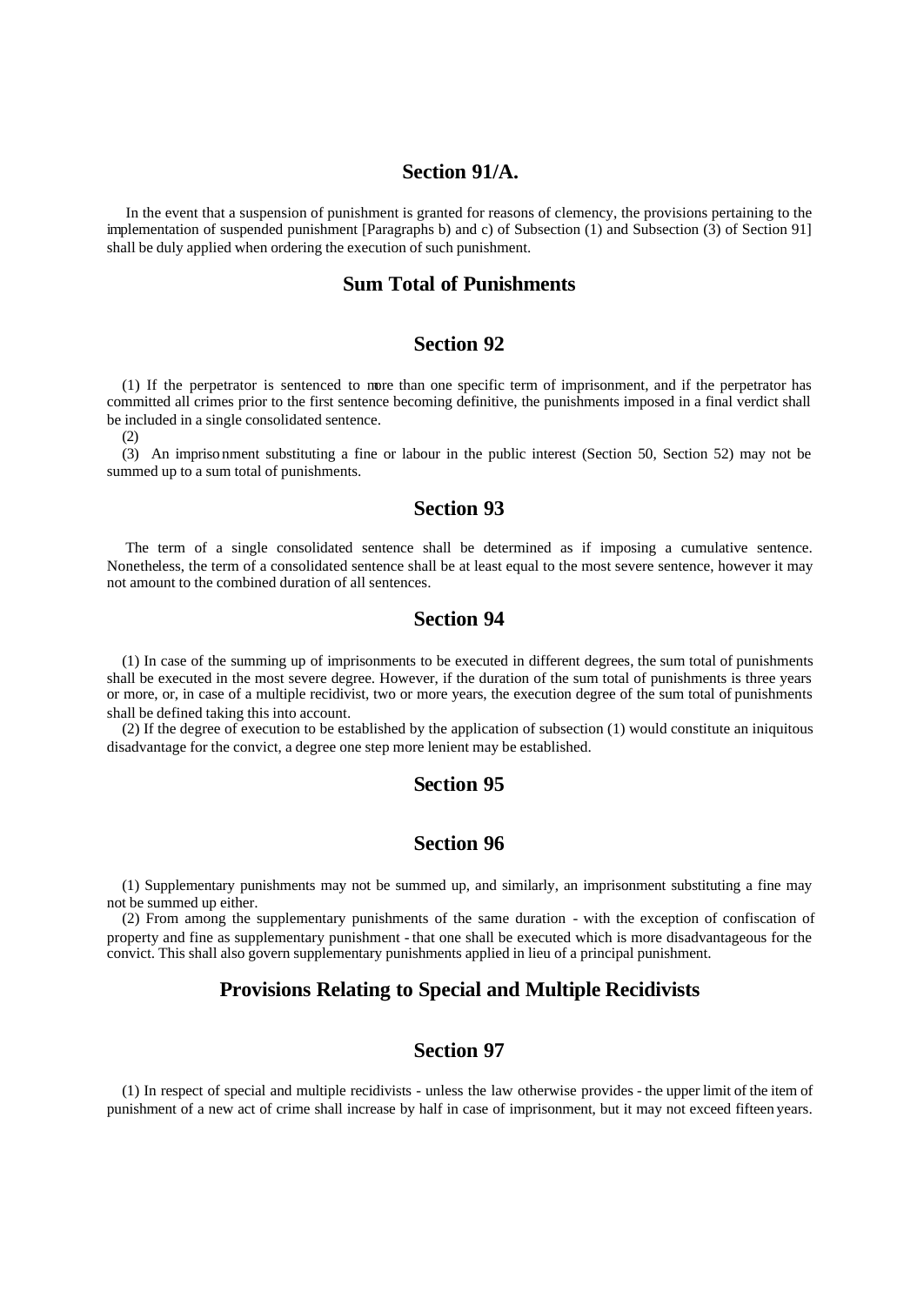In respect of cumulative sentences and in respect of waiver of right to trial, the term of punishment set forth in Subsection (2) of Section 85 and in Section 87/C, respectively, shall be increased by one-half.

(2) The punishment may be mitigated o n the basis of Section 87, subsection (2) only in a case deserving special appreciation.

(3) The more severe legal consequences set forth in Subsection (1) shall not be applied if the Special Division of this Act prescribes sentencing for qualified recidivists to consider such as an aggravating circumstance.

#### **Provisions Relating to Multiple Recidivists**

# **Section 98**

#### **Inclusion of Preliminary Detention**

# **Section 99**

(1) The full period of preliminary detention shall be included in the inflicted imprisonment, labour in the public interest, fine, or fine as supplementary punishment.

(2) At the inclusion, one day of preliminary detention shall correspond to one day labour in the public interest or to one day's item. For the inclusion in a fine as supplementary punishment, the calculation in accordance with Section 65, subsection (2) shall govern.

# *Chapter VI*

## **Exemption from the Disadvantages Attached to Previous Convictions**

#### **Effect of Exemption**

#### **Section 100**

(1) Due to an exemption, a convict shall be exempted from the disadvantageous consequences which are attached by a legal rule to a conviction.

(2) A person exempted shall be deemed to be of clean criminal record, and he need not give account about a conviction regarding which he has been exempted.

(3) In case of the perpetration of a new act of crime, the exemption shall not extend to those disadvantageous consequences which are attached by this Act to a previous conviction.

#### **Manner of Exemption**

#### **Section 101**

The convict may be granted exemption *a)* by the force of the law,

*b)* on the basis of a court decision,

*c)* through remission.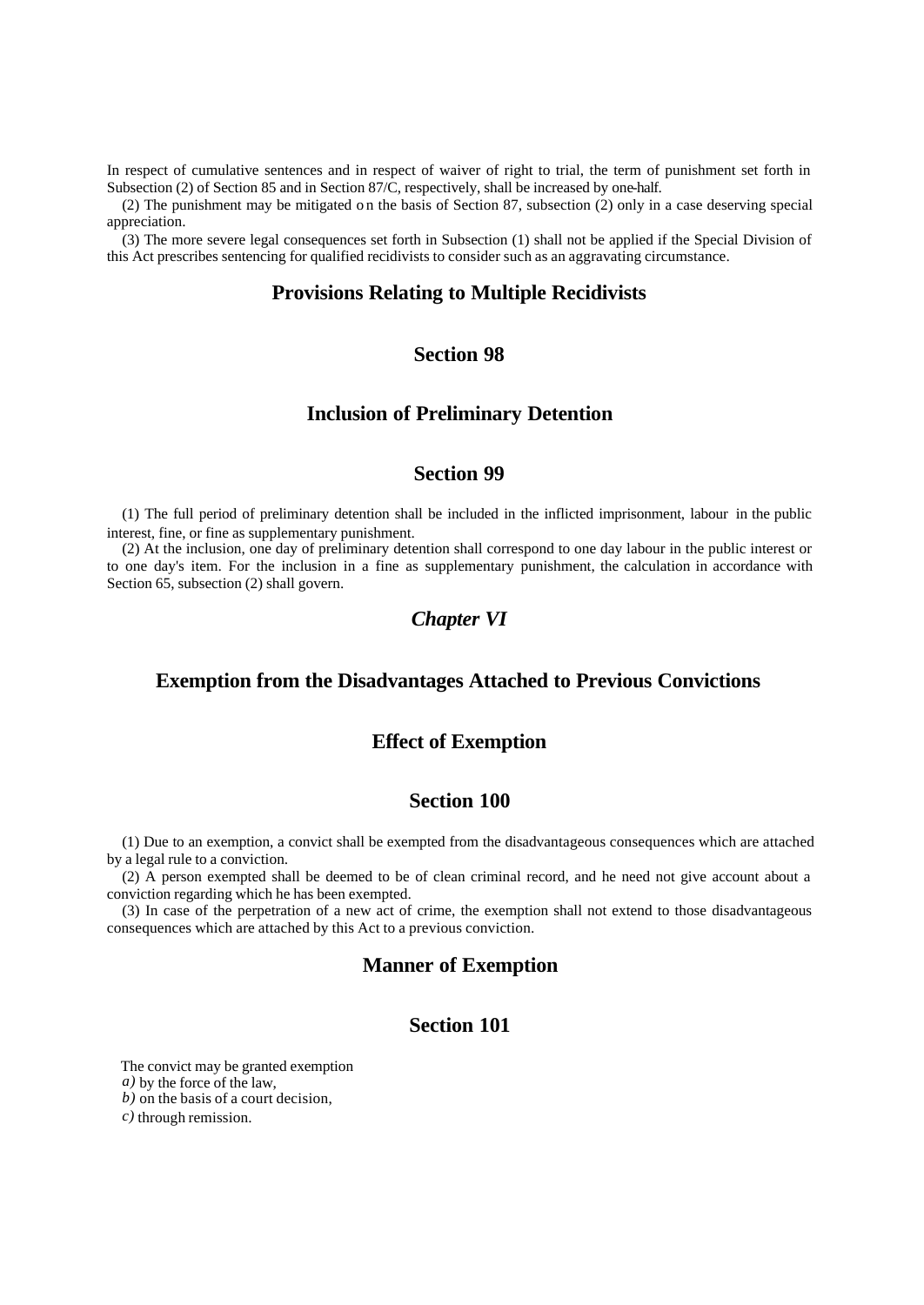# **Legal Exemption**

## **Section 102**

(1) Exemption shall supervene by the force of the law

*a*) on the day of the becoming non-appealable of the sentence in case of labour in the public interest, fine and supplementary punishment applied in lieu of a principal punishment;

*b)* on the day of the elapse of the period of probation in case of a suspended imprisonment;

*c)* on the day of serving the punishment or the termination of its executability in case of an imprisonment inflicted due to a negligent misdemeanour;

*d*) by the elapse of three years following the serving of the punishment or the termination of its executability in case of imprisonment not exceeding one year inflicted for an intentional crime;

*e)* by the elapse of five years following the serving of the punishment or the termination of its executability of an imprisonment exceeding one year but not longer than five years, inflicted for an intentional crime;

 $\bar{f}$ ) by the elapse of ten years following the serving of the punishment or the termination of its executability, in case of an imprisonment of definite duration exceeding five years, inflicted for an intentional crime.

(2) In case of subsection (1), paragraph *b)* the exemption shall not supervene or it shall lose its effect, if the execution of the punishment is ordered. In such a case, the rules of non-suspended punishment shall govern the exemption.

(3)

# **Exemption by Court**

# **Section 103**

(1) The court may grant exemption to the convict sentenced to executable imprisonment for an intentional crime, if he is worthy of it, and half of the period defined in Section 102, subsection (1), paragraphs  $d$ ,  $e$ ) or f) has already elapsed from having served the imprisonment or the termination of its executability.

(2) When considering worthiness, the way of life of the convict since having served the principal punishment shall be taken into account, furthermore whether he has remedied the injury caused by his act, if the latter was possible for him.

## **Section 104**

(1) The court may grant the convict preliminary exemption, if it suspends the execution of imprisonment, and the convict is worthy of exemption.

(2) The preliminary exemption ceases to be in force, if the execution of the suspended punishment is ordered.

## **Unity of Exemption**

## **Section 105**

In case of the application of a supplementary punishment, a convict shall not be exempted from the disadvantageous consequences attached to previous convictions, and he may not be exempted, until the execution of the supplementary punishme nt has finished or its executability has terminated. This provision does not cover fine as supplementary punishment, if preliminary exemption by court is granted, or to prohibition from profession or driving vehicles.

# **Exemption by Remission**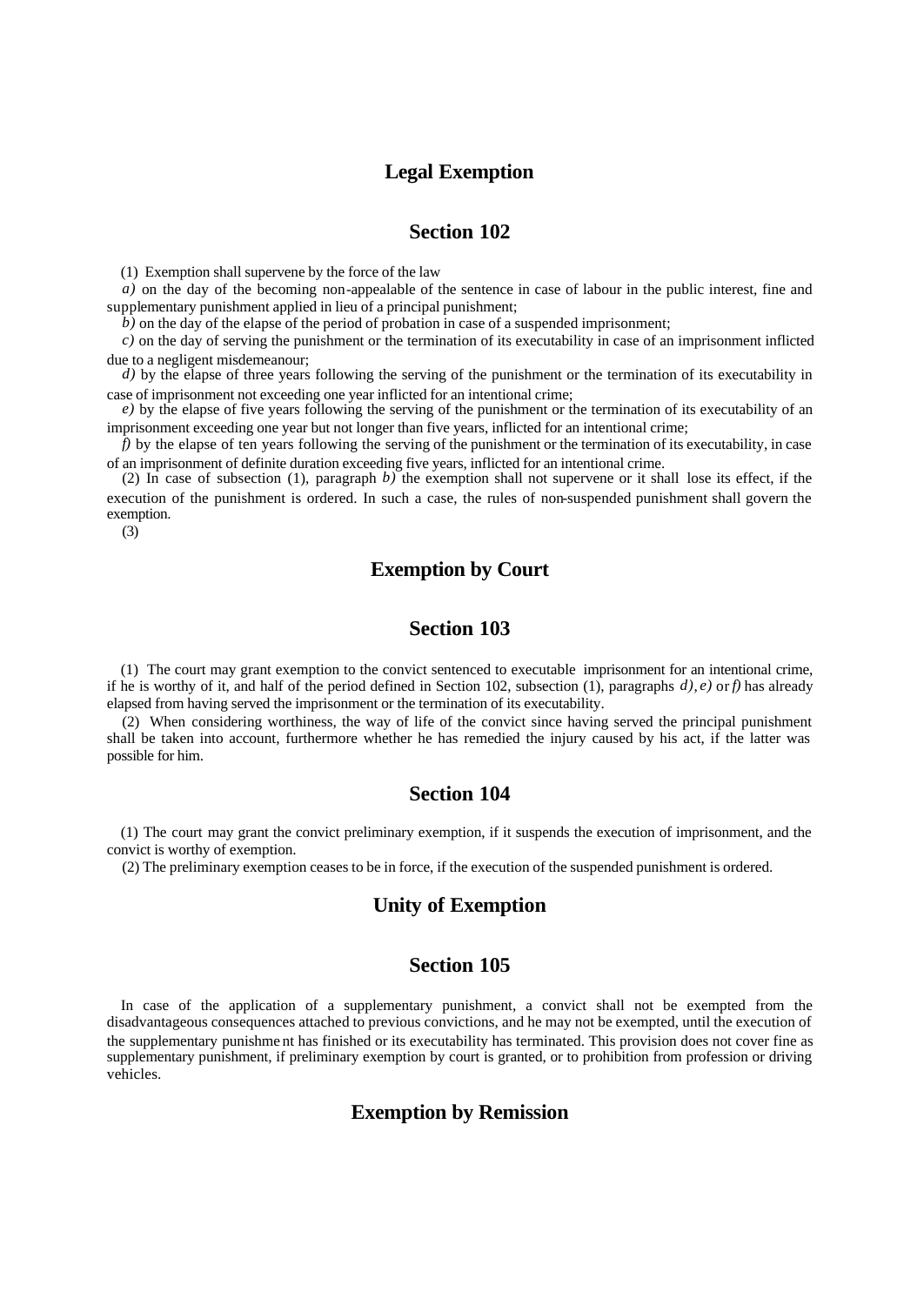The President of the Republic may grant exemption to a convict by remission even if this otherwise may not take place in accordance with this Act.

## *Chapter VII*

#### **Provisions Relating to Juveniles**

# **The Juvenile**

#### **Section 107**

(1) Juvenile is the person who has completed his fourteenth year when committing the crime, but has not yet completed his eighteenth year.

(2) The provisions of this Act shall apply to juveniles with the differences contained in this Chapter.

### **Application of Punishments and Measures**

# **Section 108**

(1) The aim of a punishment or measure applied against a juvenile is primarily that the juvenile develop in the right direction and become a useful member of society.

(2) A punishment shall be inflicted when the application of a measure is not expedient.

(3) A measure or punishment involving the withdrawal of freedom may only be applied, if the aim of the measure or punishment may not otherwise be achieved.

## **Punishments and Measures**

## **Section 109**

(1) No confiscation of property may be applied against a juvenile.

(2) Education in a reformatory institution as measure may also be applied against a juvenile.

#### **Imprisonment**

#### **Section 110**

(1) The shortest term of imprisonment to be imposed against juvenile offenders shall be one month for all types of criminal acts.

(2) The longest duration of the imprisonment that may be inflicted against a juvenile, who has completed his sixteenth year when committing the crime shall be

*a)* fifteen years, in case of a crime also punishable with life imprisonment;

*b)* ten years, in case of a crime punishable with imprisonment exceeding ten years.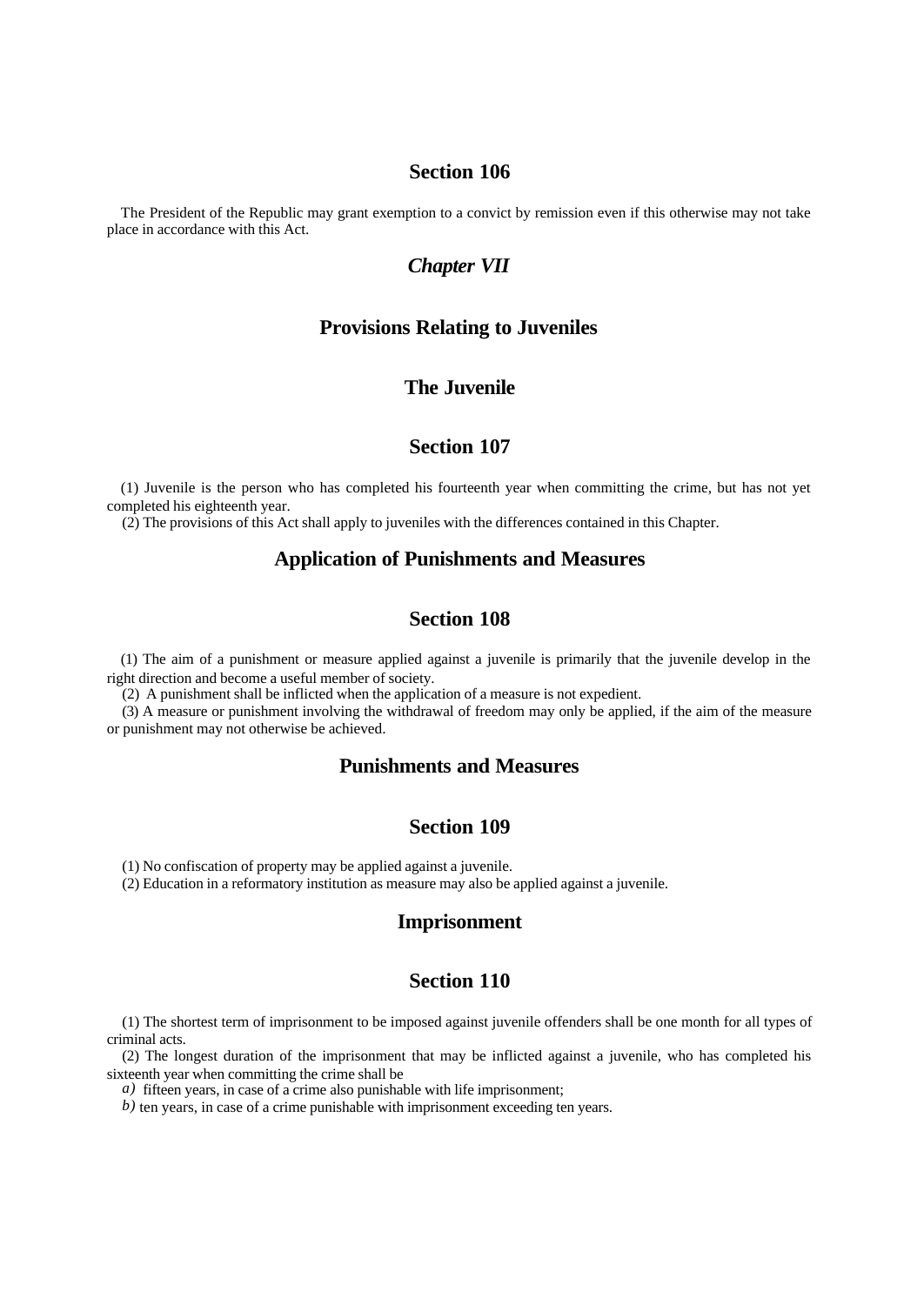(3) The longest duration of imprisonment that may be inflicted against a juvenile who has not yet completed his sixteenth year when committing a crime punishable with life imprisonment shall be ten years.

(4) Apart from the cases of subsections (2) and (3), the longest duration of imprisonment, that may be inflicted against a juvenile, shall be five years if the crime is punishable with imprisonment exceeding five years.

(5) When calculating the deadline of the prescription of punishability, and from the aspect of the provisions relating to recidivists, the duration defined in subsections (2) to (4) shall govern.

#### **Section 111**

(1) The imprisonment of a juvenile shall be executed in a penal institution for juveniles.

(2) The imprisonment shall be executed in a prison for juveniles, if

*a)* the juvenile is sentenced to imprisonment of two years or of a longer duration, for a felony,

*b)* the juvenile sentenced to imprisonment of one year or of a longer duration is a recidivist, or prior to the perpetration of an intentional crime he was sentenced to education in a reformatory institution for an intentional crime.

(3) Apart from the case of subsection (2), the imprisonment shall be executed in a detention centre for juveniles.

(4) If the convict has completed his twenty-first year when commencing the imprisonment, or completes it during execution, the court shall define the degree of the execution of imprisonment on the basis of Sections 42 to 44.

#### **Parole**

## **Section 112**

(1) The juvenile may be released on parole from imprisonment, if

*a*) he has served at least three-fourth part of his sentence to be executed in a prison for juveniles,

*b)* he has served at least two-third part of his sentence to be executed in a detention centre for juveniles.

(2) In respect of juvenile offenders, release on parole shall not be subject to the provisions set forth in Paragraphs b)-e) of Subsection (4) of Section 47.

### **Labor in the Public Interest**

#### **Section 113**

Labor in the public interest may only be imposed against juveniles over the age of eighteen at the time of sentencing.

#### **The fine**

#### **Section 114**

(1) A fine may be inflicted on a juvenile, if he has independent earnings (income) or appropriate property. (2) The fine and the fine as supplementa ry punishment shall be changed into imprisonment in case of irrecoverability.

# **Prohibition from Public Affairs**

#### **Section 115**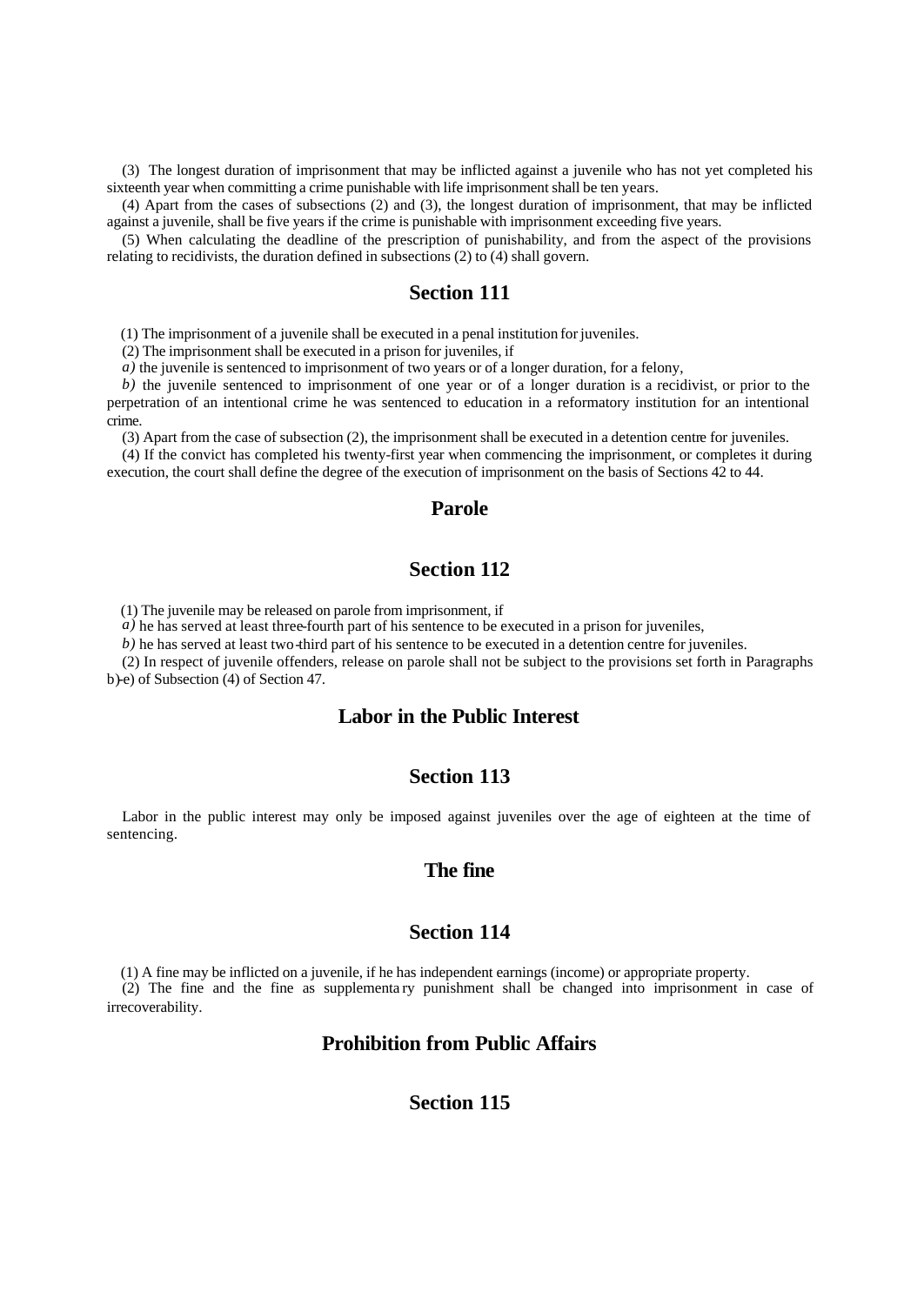A juvenile may only be prohibited from public affairs in case of the infliction of imprisonment over one year.

#### **Banishment**

#### **Section 116**

The juvenile living in an appropriate family milieu may not be banished from the locality in which his family is living.

# **Probation**

## **Section 117**

(1) Against a juvenile probation may take place in case of any crime.

(2) The duration of probation may last from one year to two years; the duration shall be defined in years and months.

(3) The court shall order education in a reformatory institution or inflict punishment in case of Section 73, subsection (2).

#### **Education in a Reformatory Institution**

# **Section 118**

(1) Education in a reformatory institution shall be ordered by the court, if the successful education of a juvenile requires his placement in an institution.

(2) The duration of education in a reformatory institution may last from one year to three years.

(3) The court may temporarily release the juvenile, who has served already at least one year in the reformatory institution, if he has served already half of the inflicted education in a reformatory institution, and it may be supposed on well-founded ground s that the aim of the measure may also be achieved without further education in a reformatory institution. The duration of temporary release shall be equal to the remaining part of education in a reformatory institution, but at least one year.

(4) The court terminates the temporary release if the juvenile is sentenced to imprisonment for a crime committed during the temporary release, or his education in a reformatory institution is ordered. The court may terminate the temporary release, if the court inflicts another punishment or applies another measure against the juvenile, or if the juvenile violates the rules of supervision by a probation officer.

(5) In case of the termination of temporary release, the period spent in temporary release may not be included in the education in reformatory institution.

(6) The person who has completed his nineteenth year, shall be released from the reformatory institution.

#### **Supervision by a Probation Officer**

# **Section 119**

A juvenile sentenced to suspended imprisonment, put on probation, released on parole, temporarily released from a reformatory institution, and a juvenile against whom indictment has been postponed, shall be under supervision by a probation officer.

# **Cumulative Punishment and Sum Total of Punishments**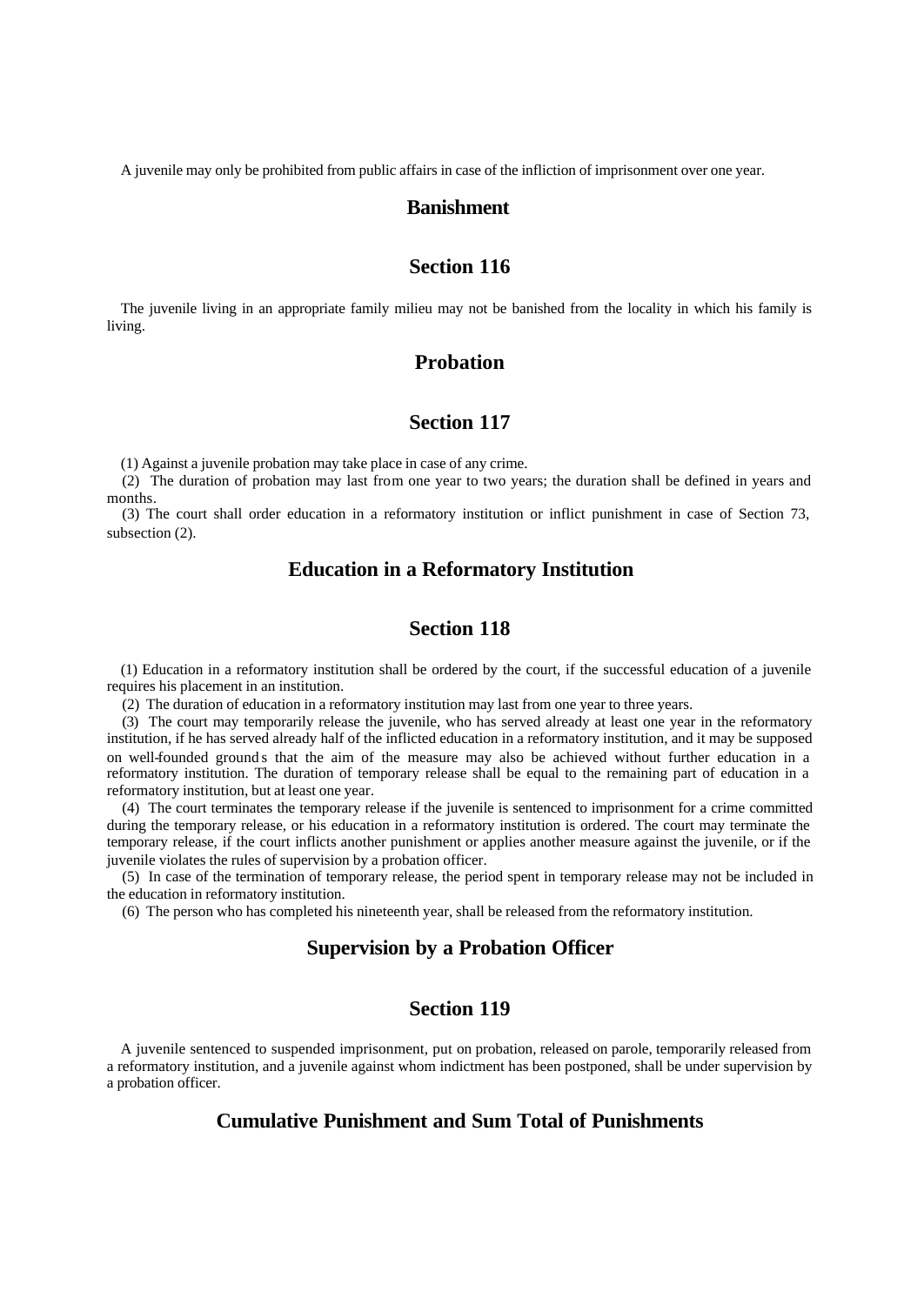(1) The cumulative punishment and the sum total of punishments may not exceed twenty years imprisonment in case of Section 110, subsection (2), paragraph *a)*, fifteen years in case of paragraph *b)*, subsection (3) and seven years and six months imprisonment in case of subsection (4).

(2) In case of the coalescence of education in a reformatory institution and imprisonment, the imprisonment shall be executed as sum total of punishments. The duration thereof may be extended by not more than one year, if this is required for achieving the aim defined in Section 108. However, the duration of the extension may not reach the remaining part of the education in reformatory institution.

(3)

## **Unified Measures**

#### **Section 120/A**

(1) If the court has ordered several instances of education in reformatory institution against a juvenile, which have not yet been executed when ordering a unified measure, or which are being continuously executed, the court shall order education in reformatory institution against the juvenile, as a unified measure.

(2) The term of reformatory detention ordered as a collective measure shall be imposed at least for the term of the longest reformatory detention, but not to exceed the combined terms of reformatory detention ordered. The term of reformatory detention may not exceed three years even in such cases.

## **Inclusion of Previous Detention**

## **Section 120/B**

(1) The whole period of previous detention shall be included in the ordered education in reformatory institution. (2) At the inclusion, one day of preliminary detention shall correspond to one day's education in reformatory institution.

#### **Exemption from the Disadvantages Attached to Previous Convictions**

#### **Section 121**

(1) A juvenile convict shall be exempted by the force of law

*a*) on the day of the becoming non-appealable of the sentence, if the execution of the inflicted imprisonment is suspended,

 $\vec{b}$ ) on the day of having served the punishment or the termination of its executability, if he was sentenced to imprisonment not exceeding one year for an intentional crime;

 $\hat{c}$ ) by the elapse of three years reckoned from having served the punishment or the termination of its executability, if he was sentenced to an executable imprisonment exceeding one year, but not longer than five years, for an intentional crime .

(2) The court may grant exemption for a juvenile upon a petition, after having served an imprisonment exceeding one year and inflicted for an intentional crime, if he is worthy of it.

(3) The exemption of a juvenile is not impeded by the fact that the execution of the fine as supplementary punishment has not yet finished, or its executability has not terminated.

# *Chapter VIII*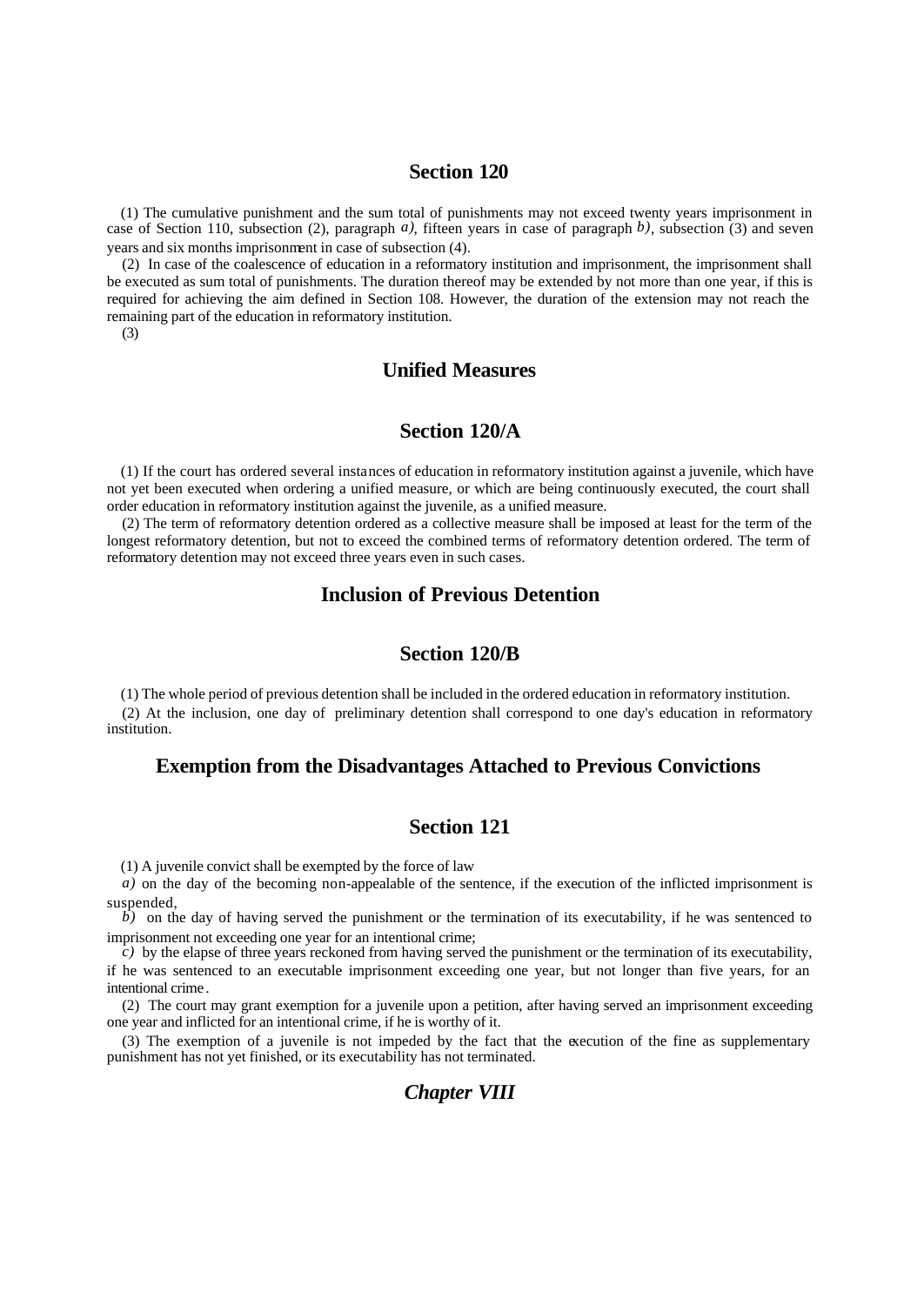#### **Provisions Relating to Soldiers**

### **The Perpetrators**

#### **Section 122**

 (1) For the purposes of this Act a soldier is any active, professional member of the armed forces, the police, the penal enforcement organization and civilian national security services.

(2) The provisions of this Act shall apply to soldiers with the differences contained in this Chapter.

(3) The provisions relating to juveniles (Chapter VII) may not be applied to a soldier.

(4) A military act of crime may only be committed by a soldier as perpetrator.

# **Criminal Acts Committed Against a Soldier of Another State**

# **Section 122/A**

 (1) The provisions of Chapter XX shall be applied to punish a soldier who has committed the criminal act defined therein

*a)* against a soldier of an allied army (Section 368), or

*b)* against a soldier of another state when stationed abroad as part of a peace-keeping, peace enforcement or observer force acting upon the request of the UN or another international organization

while engaged in joint maneuvers with such.

(2) For the purposes of Paragraph a) of Subsection (1) a soldier of an allied armed force shall mean a member of the police or civil defense service of the state of such allied armed force; and a soldier of another state and a member of the police or civil defense service of another state as well for the purposes of Paragraph b).

#### **Section 122/B**

 The provisions of Chapter XX shall also be applied to punish a soldier who has committed the criminal act defined therein while serving in a peace-keeping, peace enforcement or observer force acting upon the request of the UN or another international organization.

#### **Reasons Excluding Punishability**

## **Section 123**

(1) A soldier may not be punishable for his act executed upon order, except for the case, if he knew that he commits a crime by the execution of that order.

(2) The person giving the order shall be liable for the crime committed upon order as perpetrator.

(3)

# **Reason Terminating Punishability**

# **Section 124**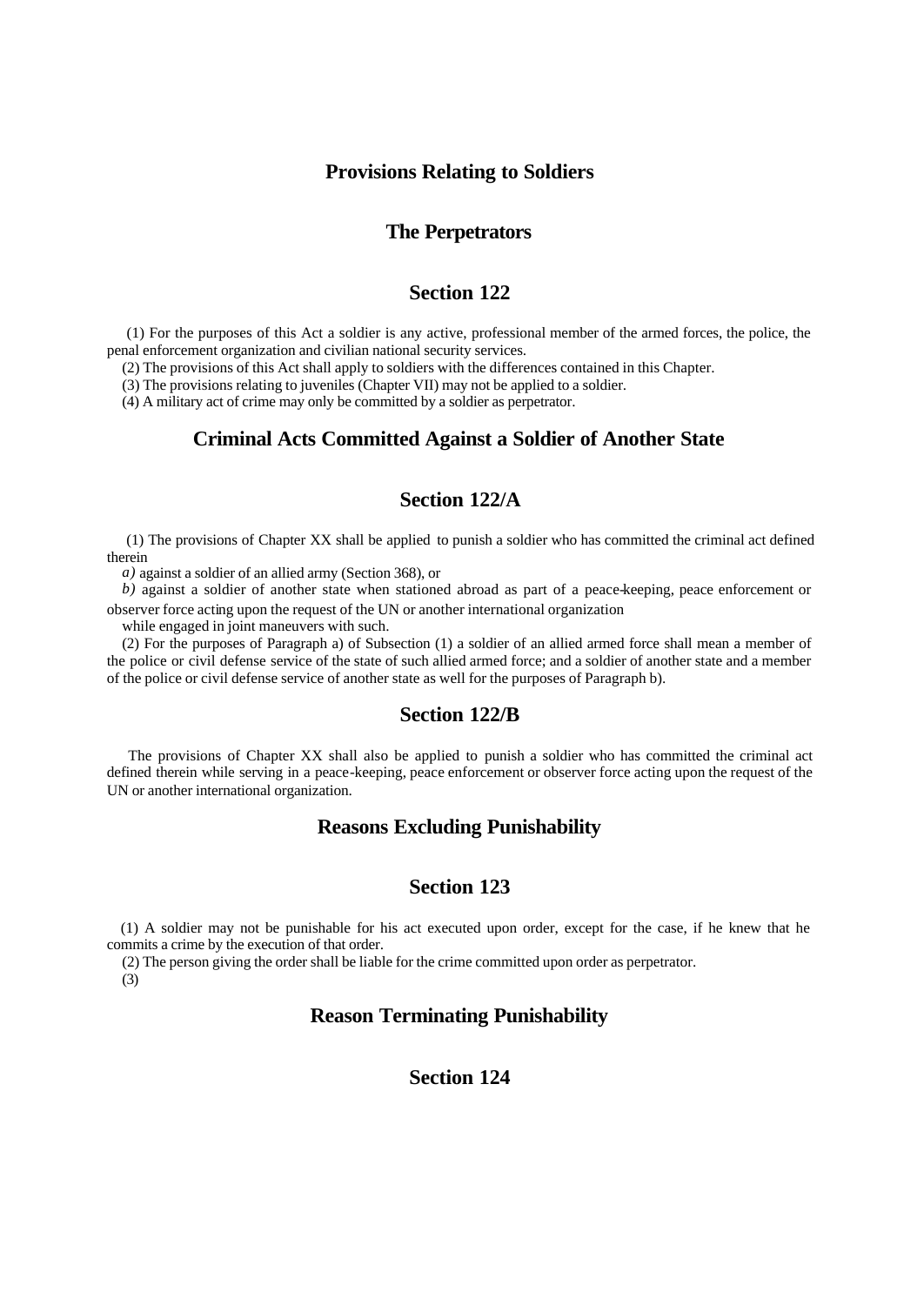With the exception of the case set forth in Subsection (2) of Section 73, a perpetrator may not be punished for a military offense if one year has passed since being discharged from service.

## **Adjudgment of a Crime within Disciplinary Authority**

# **Section 125**

#### **Application of Capital Punishment**

# **Section 126**

# **The Execution of Imprisonment in a Military Guardhouse**

# **Section 127**

(1) If the convicted person may be retained in service, professional, contracted or enlisted soldiers shall serve the imprisonment imposed for a term of one year or less in a military prison in the case set forth in Section 44.

(2) If the service relationship of the convict has terminated, the punishment or its remaining part shall be executed in a detention centre.

# **Sum Total of Punishments**

#### **Section 128**

The execution of an imprisonment inflicted as sum total of punishments shall be governed by Section 127.

## **Exclusion of the Application of Labour in the Public Interest**

# **Section 129**

Labour in public the interest may not be applied against a soldier during the existence of his service relationship.

## **Military Supplementary Punishments**

## **Section 130**

(1) Against a soldier, if he is not prohibited from public affairs, the following supplementary punishments may also be applied:

*a)* reduction to ranks,

*b)* termination of service relationship,

*c)* set-back in ranks

*d)* extension of waiting time.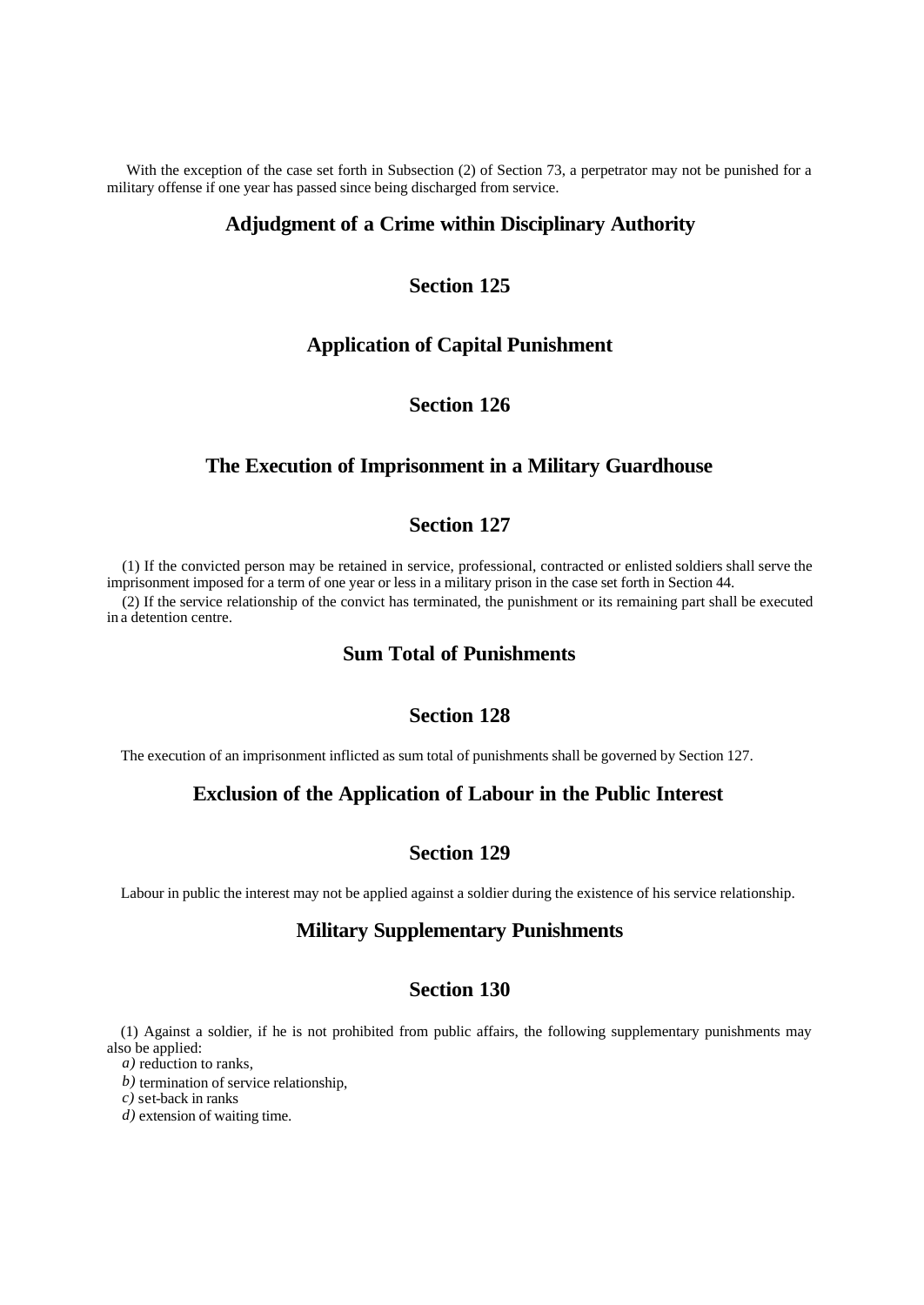(2) The supplementary punishments listed in subsection (1), paragraphs *a)* and *b)* may also be applied independently, in lieu of a principal punishment.

#### **Reduction to the Ranks**

## **Section 131**

(1) By reduction to the ranks, a soldier loses his rank.

(2) Reduction to the ranks shall be applied, if the perpetrator became unworthy of a rank.

# **Termination of Service Relationship**

## **Section 132**

 The termination of service relationship may be applied against professional and contracted soldiers, if they are deemed unworthy of service.

# **Set-back in Rank**

# **Section 133**

(1) In case of set-back in rank, the soldier shall get into a rank one step lower than the one in which he was on the adjudgment of the crime.

(2) Set-back in rank shall be applied, if the crime involves injury to the reputation of the rank, but no reduction to the ranks is necessary.

(3) Simultaneously with the set-back in rank, the time to be passed in the lower rank shall be defined in a duration from one year to two years.

## **Extension of the Waiting Time**

#### **Section 134**

(1) In case of the extension of waiting time, the waiting time prescribed for a soldier for promotion to the following rank shall be extended. The extension shall be defined in years; its duration may not exceed half of the waiting time prescribed for the rank.

(2) The waiting time shall be extended, if the soldier has to merit the promotion by spending a longer waiting time.

#### **Probation**

# **Section 135**

#### **Exemption from the Disadvantages Attached to Previous Convictions**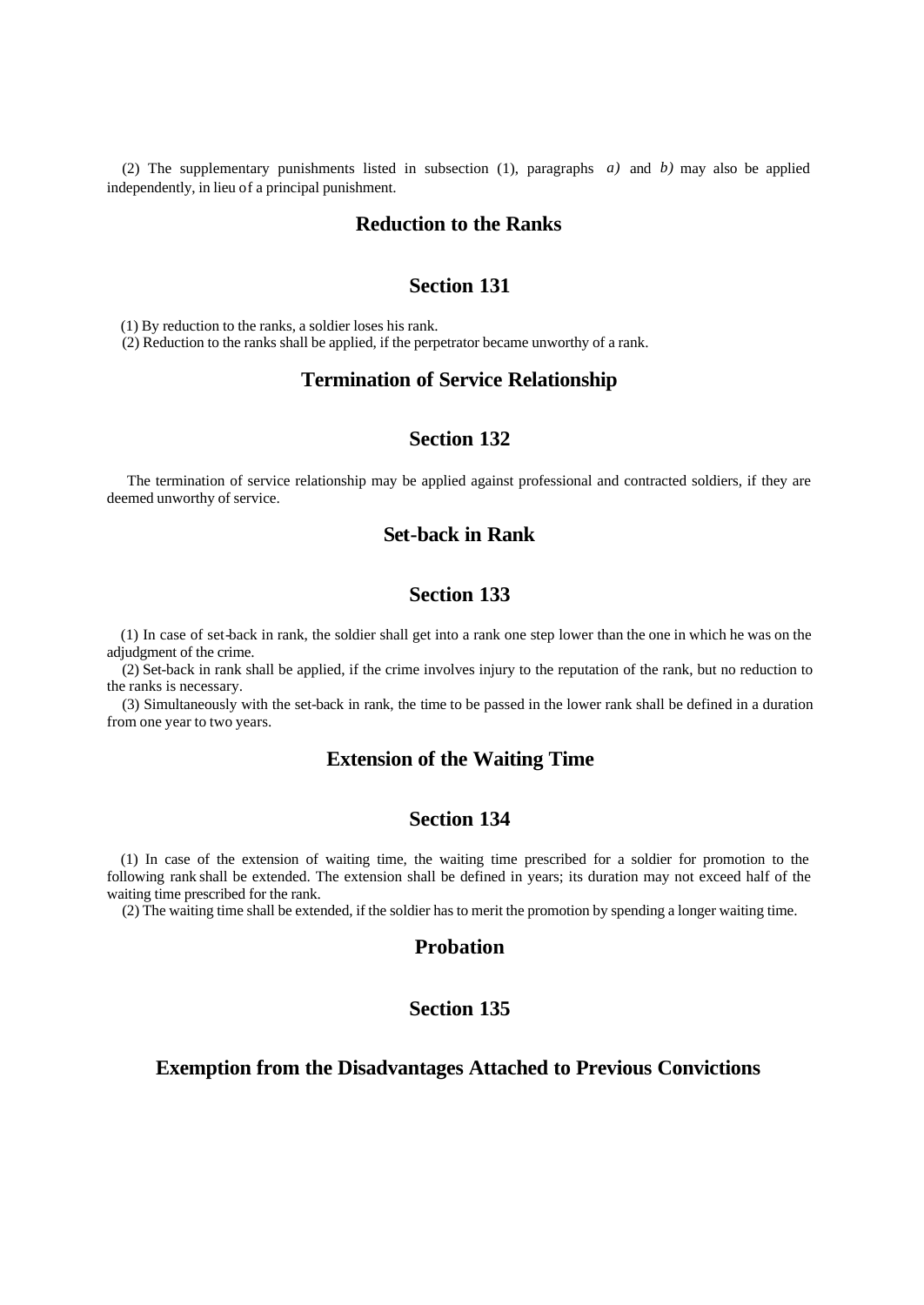(1) The court may grant a convict preliminary exemption from the disadvantages attached to previous convictions, if it orders that the

imprisonment be executed in a military guardhouse. This exemption shall come about on the day of having served the punishment or of the termination of its executability.

(2) The application of a military supplementary punishment does not impede the exemption of the convict.

# *Chapter IX*

#### **Interpretative Provisions**

## **Section 137**

For the purposes of this Act

1. official persons are:

*a)* Members of Parliament;

*b)* the President of the Republic;

*c)* the Prime Minister;

*d)* members of the Government, political state secretaries;

*e)* constitutional judges, judges, prosecutors;

*f)* ombudsmen of citizens' rights and national and ethnic minority rights;

*g)* members of local government bodies;

*h)* notaries public;

*i*) independent court bailiffs;

*j*) persons serving at the constitutional court, the courts, prosecutors offices, state administration organs, local government organs, the State Audit Office, the Office of the President of the Republic, the Office of Parliament, whose activity forms part of the proper functioning of the organ;

*k)* persons at organs or bodies entrusted with public power, public administration duties on the basis of a legal rule, who fulfil tasks of public power, or state administration,

2. person performing public duties shall mean

*a*) employees of a postal service provider performing executor's or security services, persons performing executor's or security services for an economic organization operating public mass transportation vehicles, and other persons performing passenger carriage services on public roads,

*b)* soldiers performing security services,

*c)* persons enlisted in a civil defense organization and performing civil defense services,

*d*) members of the ambulance service,

*e)* defense attorneys or legal counsels acting in a court or other official proceeding,

*f)* health-care employees in the case set forth in the Act on Health Care, and other persons in work-related relationship with a health-care service provider,

*g)* teachers in the case set forth in the Act on Public Education,

*h*) fire fighters as a member of a state, municipal, voluntary or private fire brigade,

*i*) members of the civil self-defense organization created to protect life and property of the public within the sphere described in the Act on the Police, for the activities performed to improve public safety,

3. State organ: an organ of popular representation, state administration, judicial and prosecutor organs, as well as the economic organs and institutions of the state,

4. a crime is committed by force of arms by a person who keeps fire-arm or explosive with himself, and the crime is committed in an armed manner by a person who keeps an instrument suitable for the extinction of life in the interest of fighting or warding off resistance,

5. "damage" means the loss of value of one's property; "pecuniary injury" me ans damage to one's property and the loss of financial gain,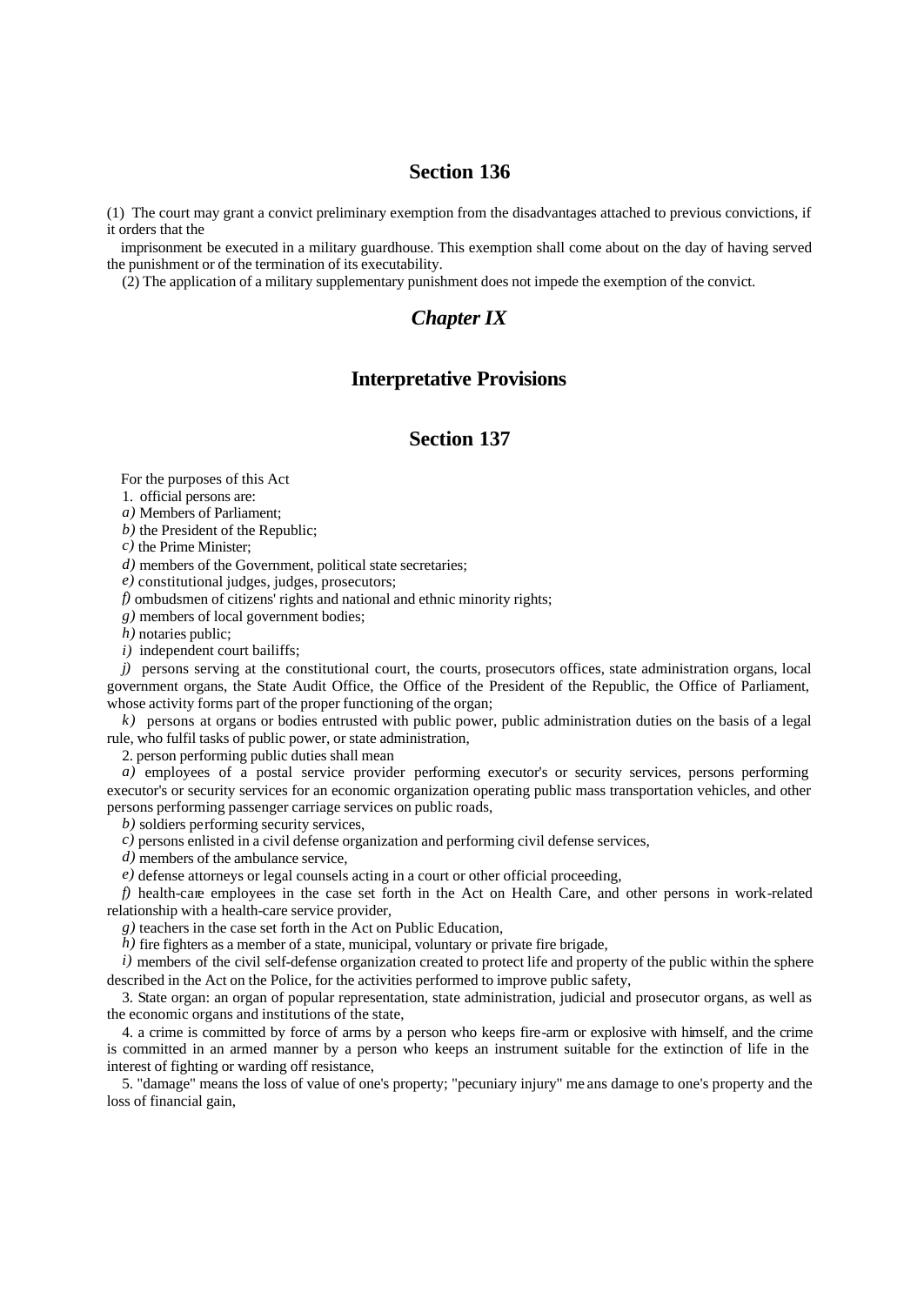6. relative: relative in the direct line and his spouse, adoptive and foster-parents, adopted and foster-children, siblings, spouses, common-law spouses, and fiancés, relatives in direct line and siblings of the spouses, as well as the spouses of the siblings,

7. criminal conspiracy comes into being, if two or more persons commit crimes in an organized manner or agree thereon,

8. a criminal organization is a criminal conspiracy established to commit criminal acts on a regular basis for the purpose of enrichment, that is based on the distribution of labor, a hierarchy of subordinates and superiors and on active participation based on personal relationships,

9. a crime is deemed to be committed in a business-like manner if the perpetrator is engaged in criminal activities of the same or similar character to generate profits on a regular basis,

10. war shall also mean a danger gravely jeopardizing the security of the state,

11. product is an industrial and agricultural product (produce), be it raw material, semi-finished product or ready goods; live-stock and means of production come under the same consideration as product, even if the latter is a real property,

12. broad publicity shall mean, among others, when a crime is committed through publication in the press, another mass media or by reproduction, or by the publication of electronic information in a telecommunications network,

13. a crime is perpetrated in group if at least three persons participate in the perpetration,

14. recidivist shall mean the perpetrator of a premeditated criminal act, if such person was previously sentenced to imprisonment without probation for a premeditated criminal act, and three years have not yet passed since having served such term of imprisonment or the termination of its executability until the perpetration of another criminal act,

15. special recidivist is the recidivist, who commits on both occasions the same crime or a crime of similar character,

16. habitual recidivist shall mean a person, who has been sentenced to imprisonment without probation as a recidivist prior to the perpetration of a premeditated criminal act, and three years have not yet passed from having served the last term of imprisonment or the termination of its executability until the perpetration of another criminal act punishable by imprisonment,

17. "economic organization" means the economic organizations listed under Paragraph c) of Section 685 of Act IV of 1959 on the Civil Code, as well as organizations which, according to the Civil Code, are subject to the provisions on economic organizations concerning the civil law relations of such organizations in connection with their economic activities.

# **Section 138**

Unless the law otherwise provides, for the purposes of this Act a menace is: holding out of the prospect of a grave disadvantage, which is suitable to induce serious fear in the menaced person.

#### **Section 138/A**

For the purposes of this Act the amount of value, damage, pecuniary injury, or the amo unt of reduction in tax, contribution or private insurance fund membership revenues shall be construed

*a)* minor, if more than ten thousand but less than two hundred thousand HUF,

*b)* considerable, if more than two hundred thousand but less than two million HUF,

*c)* substantial, if more than two million but less than fifty million HUF,

*d)* particularly considerable, if more than fifty million but less than five hundred million HUF,

*e)* particularly substantial, if more than five hundred million HUF.

#### **Section 138/B**

 For the purposes of this Act a case deserving special consideration shall mean a case when, in view of the nature of the criminal act, its consequences and all circumstances of commission, such as

*a*) the intended objective of the criminal act, the manner in which it was committed, the period of attempt, the means employed or contemplated, the culpable interaction of the injured party, the compensation of damages caused by the act,

*b*) the perpetrator's personality, gravity of guilt, lack of a previous criminal record, conditions rendering punishment difficult to endure, reasonable motive, lapse of time not attributable to the perpetrator, activities or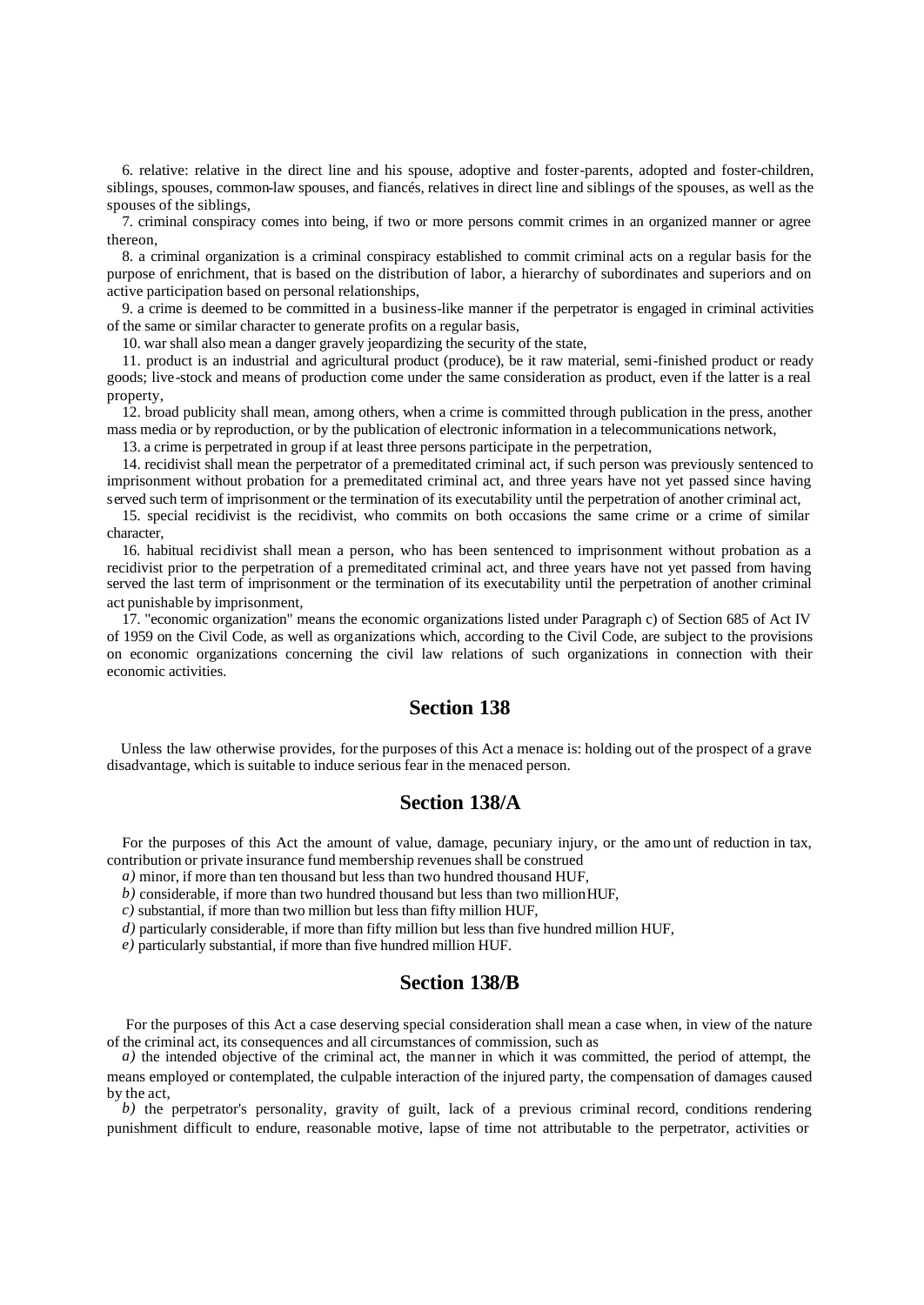services performed for the public good by the perpetrator without consideration it can be presumed without reasonable doubt that the objective of punishment may be achieved

1. without further incarceration in respect of Subsection (3) of Section 47,

2. by suspension of the imposition of the sentence in respect of Subsection (2) of Section 72,

3. by the imposition of a main sentence less severe than otherwise applicable in respect of Subsection (5) of Section 87, Section 87/A and Subsection (2) of Section 97,

4. by granting probation from incarceration in respect of Subsection (2) of Section 89,

5. by omission of a sentence in respect of the cases set forth in the Special Division of this Act.

#### **SPECIAL PART**

### *Chapter X*

## **Crimes Against the State**

#### **Violent Changing of the Constitutional Order**

# **Section 139**

(1) The person who commits an act which is immediately directed at changing the constitutional order of the Republic of Hungary with violence or menacing with violence - especially using armed force -, perpetrates a felony and is punishable with imprisonment from five to fifteen years, or with life imprisonment.

(2) The person who commits preparation directed at the violent change of the constitutional order, shall be punishable with imprisonment up to five years for a felony.

(3) That person shall not be punishable for violently changing the constitutional order, in consequence of whose voluntary desistance from the act the continuance of the crime fails, or who voluntarily prevents the continuance thereof.

#### **Conspiracy Against the Constitutional Order**

#### **Section 139/A**

(1) The person, who establishes or leads an organization , the aim of which is to bring about the change of the constitutional order of the Republic of Hungary with violence or by menacing with violence, commits a felony, and is punishable with imprisonment from two years to eight years; the person who participates in such an organization, shall be punishable with imprisonment from one year to five years.

(2) That person may not be punished for conspiracy against the constitutional order, due to whose voluntary desistance the conspiracy fails to continue, or who voluntarily prevents the continuance thereof.

#### **Riot**

## **Section 140**

(1) The person who participates in a mass disturbance, the immediate aim of which is to impede in the exercise of its constitutional authority with violence or menacing with violence, or to constrain to a measure

*a)* Parliament,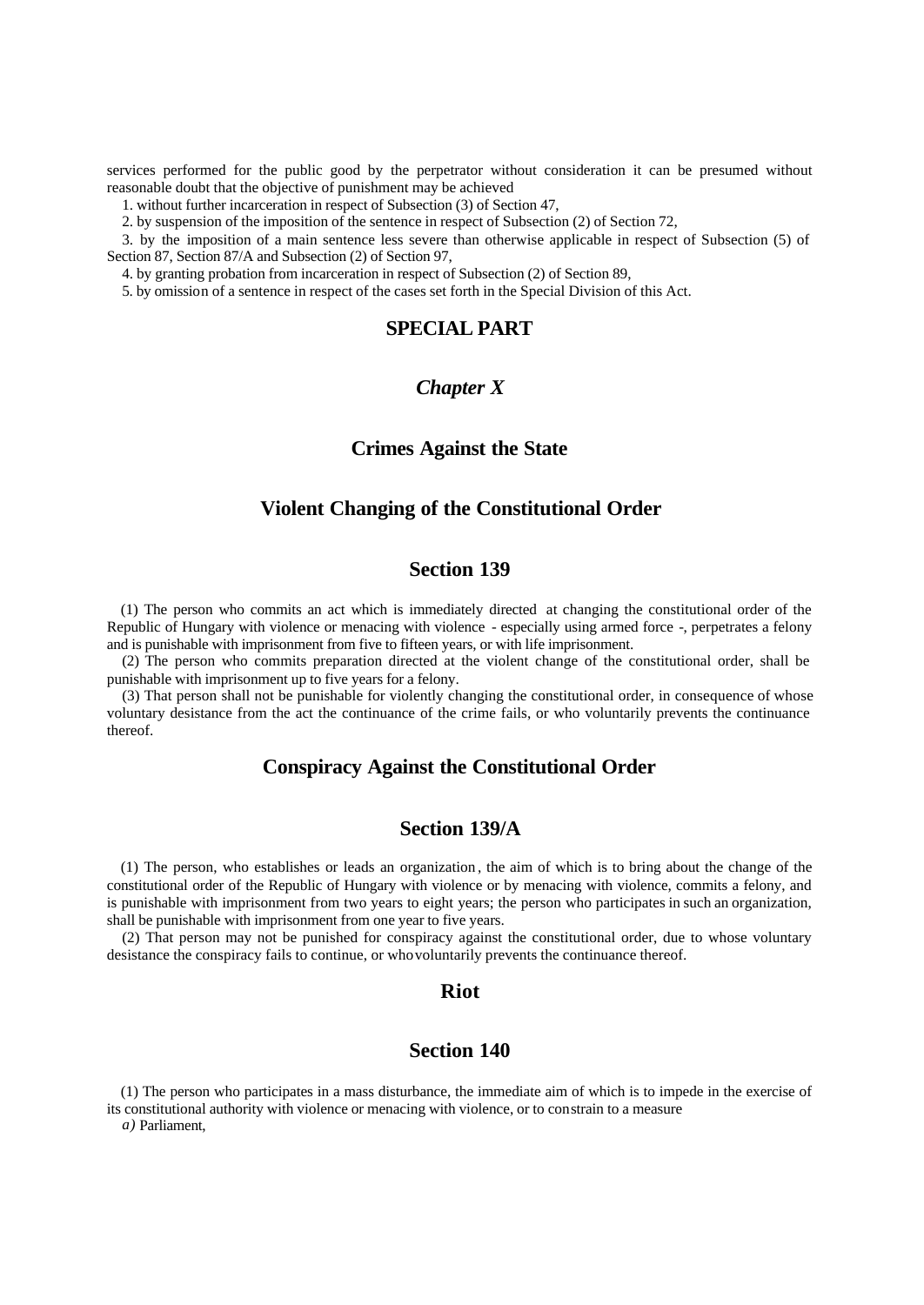*b)* the President of the Republic,

*c)* the Supreme Court

*d)* the Government,

perpetrates a felony and is punishable with imprisonment from two years to eight years; the organiser or leader of the mass disturbance shall be punishable with imprisonment from five years to fifteen years.

(2) The person who perpetrates preparation to a riot, shall be punishable for a felony with imprisonment from one year to five years.

(3) That participant shall not be punishable for riot, who leaves the mass disturbance voluntarily or upon the request of the authority before the commencement of violent acts.

#### **Causing Damage**

## **Section 141**

#### **Sabotage**

# **Section 142**

(1) The person who destroys, renders unusable or damages public utilities, production, public traffic or telecommunication plants or their equipment, public buildings or structures, stocks of products, or supplies or other items of property of similar importance due to their designated purpose, with the aim of the disturbance of the constitutional order of the Republic of Hungary, commits a felony and shall be punishable with imprisonment from two years to eight years.

(2) The punishment shall be imprisonment from five years to fifteen years or life imprisonment, if the sabotage entails an especially grave disadvantage.

(3) The person who commits preparation for sabotage, shall be punishable for a felony with imprisonment of up to three years.

## **Assault**

### **Section 143**

## **High Treason**

#### **Section 144**

(1) A Hungarian citizen who establishes or maintains contact with a foreign government or foreign organization in order to injure the independence, territorial integrity or constitutional order of the Republic of Hungary, perpetrates a felony, and shall be punishable with imprisonment from five years to fifteen years.

(2) The punishment shall be imprisonment from ten years to fifteen years or life imprisonment, if the high treason is committed

*a)* causing a grave disadvantage,

*b)* using state service or official mandate,

*c)* in war-time

*d)* by inviting or using foreign armed forces.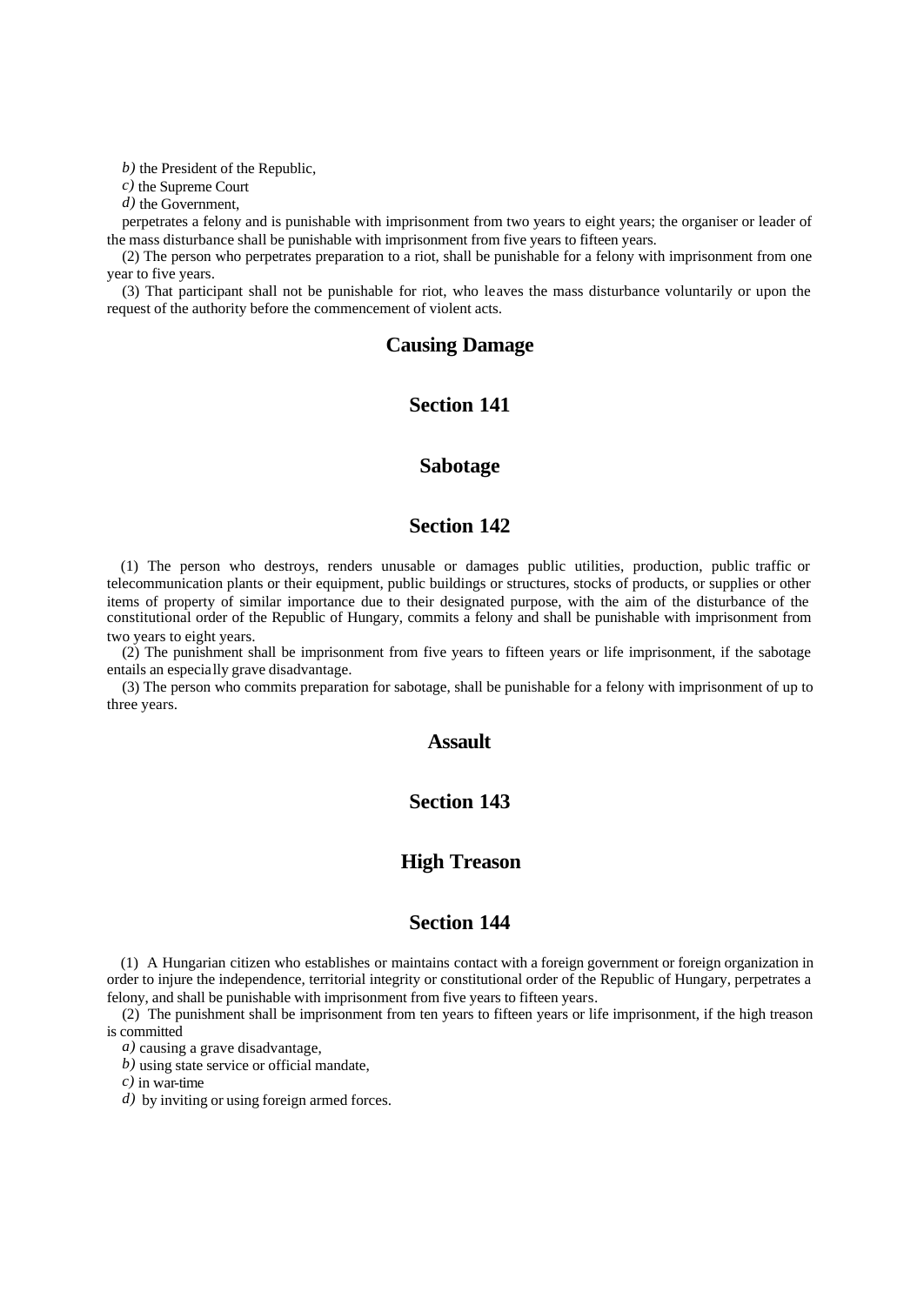(3) The person who commits preparation directed at high treason, shall be punishable for a felony with imprisonment from one to five years, in war-time with imprisonment from two years to eight years.

#### **Treachery**

# **Section 145**

A Hungarian citizen, who establishes or maintains contact with a foreign government or foreign organization abusing his state service or official mandate, and endangers thereby the independence, territorial integrity or constitutional order of the Republic of Hungary, commits a felony, and is punishable with imprisonment from two years to eight years, in war-time from five years to fifteen years.

#### **Assisting the Enemy**

## **Section 146**

(1) The person who engages into contact with the enemy, offers assistance to it or causes disadvantage to the own or allied armed force in war-time, with the purpose of weakening the military force of the Republic of Hungary, commits a felony, and shall be punishable with imprisonment from ten years to fifteen years or with life imprisonment.

(2) The person who commits preparation for assisting the enemy, shall be punishable for a felony with imprisonment from two years to eight years.

#### **Espionage**

# **Section 147**

(1) The person who performs intelligence activity for a foreign power or foreign organization against the Republic of Hungary, commits a felony, and shall be punishable with imprisonment from two years to eight years.

(2) The person who commits the espionage defined in subsection (1) by disclosing state secret shall be punishable with imprisonment from five years to fifteen years.

(3) The person, who commits preparation directed at espionage, shall be punishable for a felony with imprisonment of up to five years.

(4) That person may not be punished for offering himself or undertaking intelligence activity, who - before having displayed any other intelligence activity - reports his offer or undertaking to the authorities, and fully discloses his foreign contact.

# **Espionage Against Allied Armed Forces**

# **Section 148**

A person engaged in espionage against all ied armed forces (Section 368) in the territory of the Republic of Hungary or in the territory of another nation which is in alliance with the Republic of Hungary by virtue of the international treaty for the obligation of mutual military assistance shall be punishable as described in Section 147.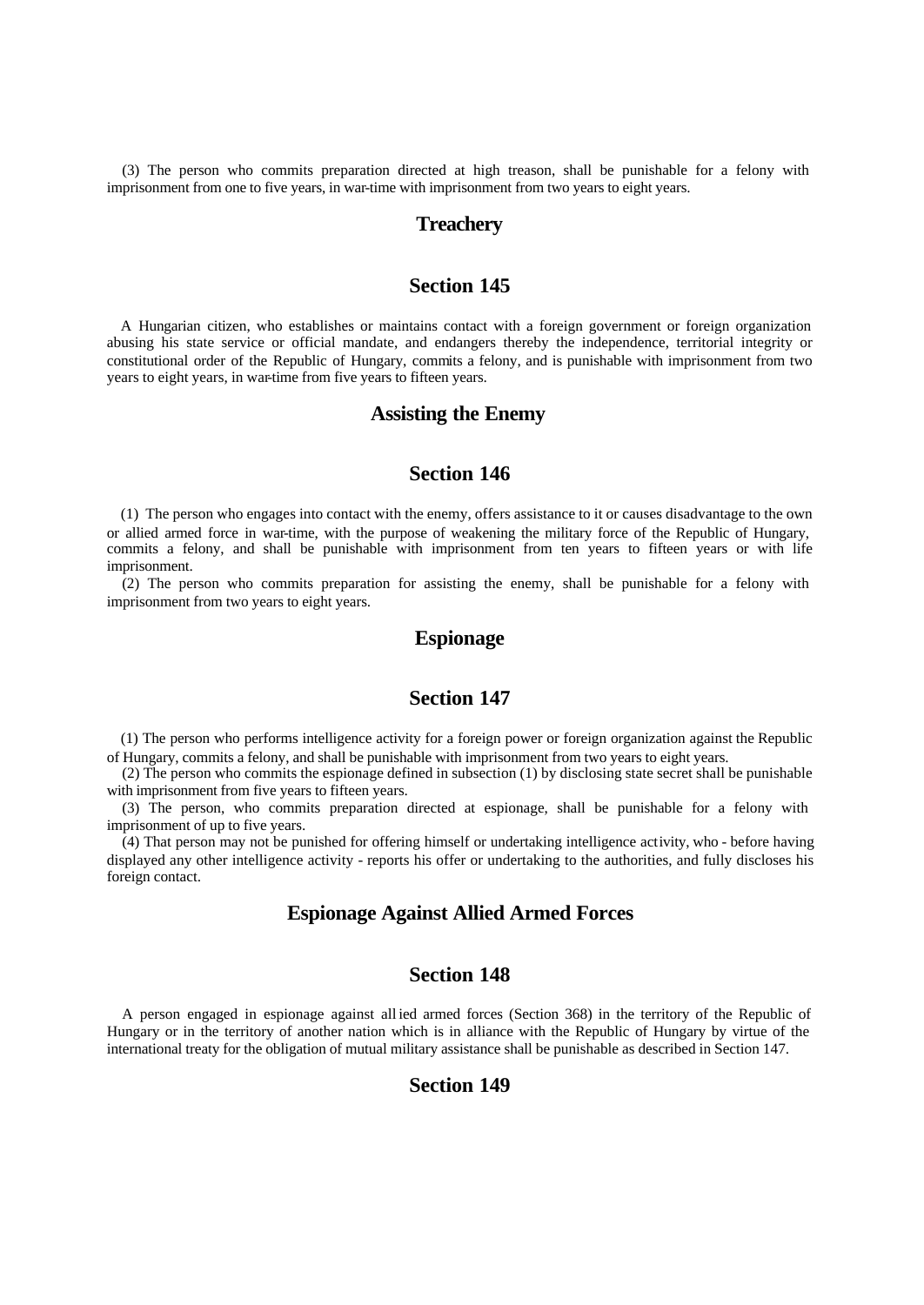### **Omission of Reporting**

# **Section 150**

(1) The person who learns credibly that preparations are being made for the violent changing of the constitutional order, conspiracy against the constitutional order, riot, sabotage, high treason, treachery, assistance to the enemy, espionage, or such a crime has been committed undetected, and fails to report that to the authorities as soon as he can, commits a misdemeanour, and shall be punishable with imprisonment of up to two years.

(2) Relatives of the perpetrator shall not be punishable for the omission of reporting of the crimes listed in subsection  $(1)$ .

#### **Crimes Against other Socialist States**

# **Section 151**

#### **Supplementary Punishments**

# **Section 152**

In case of the crimes de fined in this Chapter banishment may also take place as supplementary punishment.

## *Chapter XI*

# **Crimes Against Humanity**

#### **Title I**

### **Crimes Against Peace**

# **Incitement for War**

#### **Section 153**

(1) The person who incites for war or otherwise displays war propaganda, commits a felony and shall be punishable with imprisonment from two years to eight years.

(2) The punishment shall be imprisonment from five years to fifteen years, if the crime is committed before a great publicity.

(3) The person who commits preparation for in citement for war, shall be punishable for a felony with imprisonment of up to three years.

## **Prohibition of Recruiting**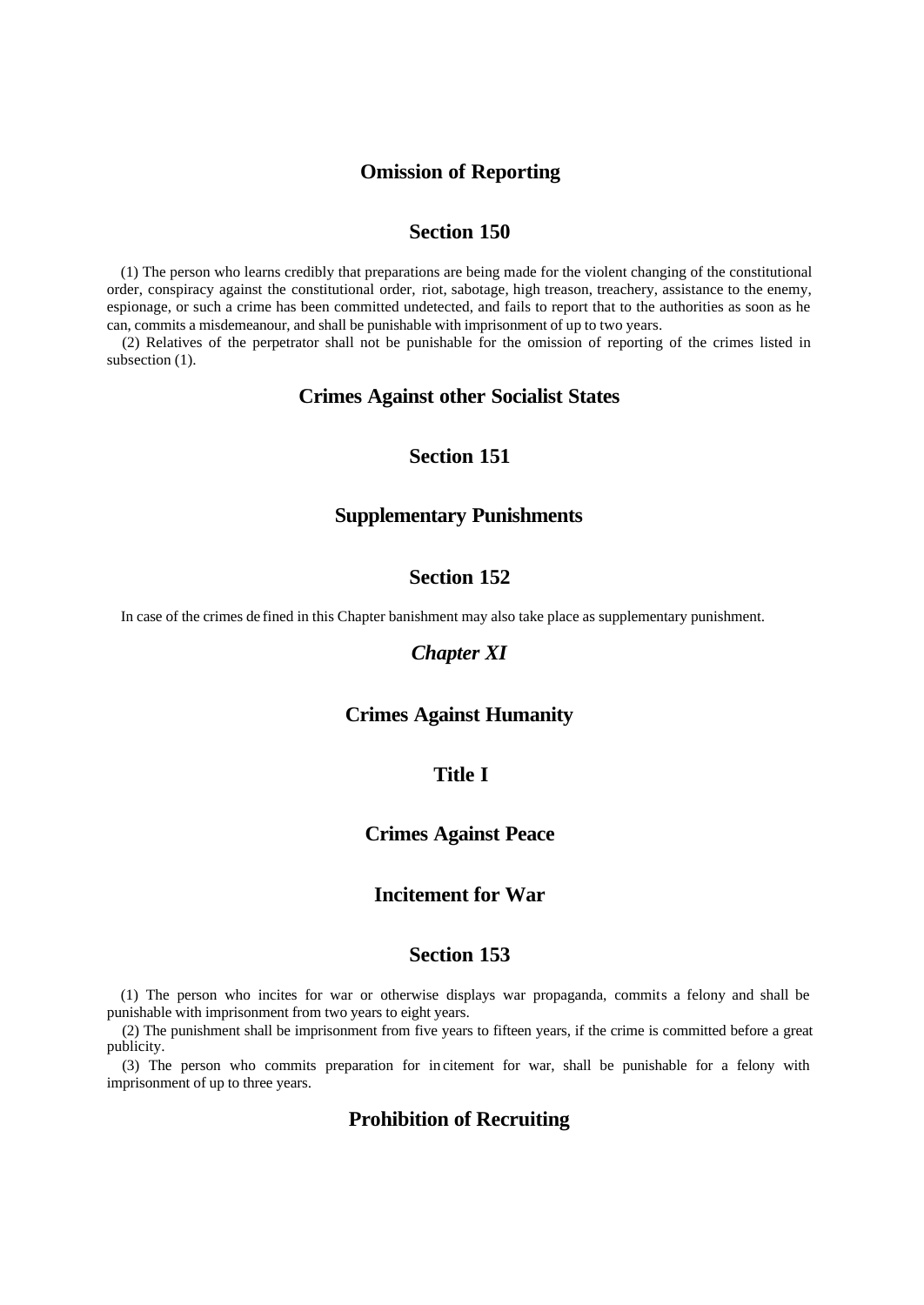# **Section 154**

Any attempt to recruit personnel in the territory of the Republic of Hungary for military service, paramilitary service or for military training in a foreign armed organization shall be construed a felony and punishable by imprisonment between one to five years.

## **Genocide**

### **Section 155**

(1) The person who - with the aim of the total or partial extermination of a national, ethnic, racial or religious group -

*a)* kills the members of the group,

*b*) causes serious bodily or mental injury to the members of the group because they belong to the group,

*c)* constrains the group into such conditions of life which menace the group or certain members thereof with death,

*d*) takes such a measure which is aimed at the impediment of births within the group,

*e)* displaces the children belonging to the group into another group

commits a felony and shall be punishable with imprisonment from ten to fifteen years or life imprisonment.

(2) The person who commits preparation for genocide, shall be punishable for a felony with imprisonment from two years to eight years.

# **Crime Against a National, Ethnic, Racial or Religious Group**

# **Section 156**

#### **Apartheid**

## **Section 157**

(1) The person who - with the aim of the obtention and maintenance of domination by one racial group of people over another racial group of people and/or with the aim of the regular oppression of the other racial group -

a) kills the members of a racial group or groups,

b) constrains a racial group or groups to such conditions of life by which it strives for the total or partial physical annihilation of the groups

commits a felony and shall be punishable with imprisonment from ten to fifteen years or life imprisonment.

(2) The person who commits another crime of apartheid, shall be punishable for a felony from five to ten years.

(3) The punishment shall be imprisonment from ten to fifteen years or life imprisonment, if the criminal act of apartheid described in subsection (2) has given rise to serious consequences.

(4) For the purposes of subsections (2) and (3), the crime of apartheid shall mean the crime of apartheid defined in paragraphs a)/(ii), a)/(iii), c), d), e), and f) of Article II of the International Treaty on the Combat and Punishment of Crimes of Apartheid, adopted on 30 November 1973 by the General Assembly of the the United Nations Organisation in New York promulgated by Law-Decree No. 27 of 1976.

# **Title II**

#### **War Crimes**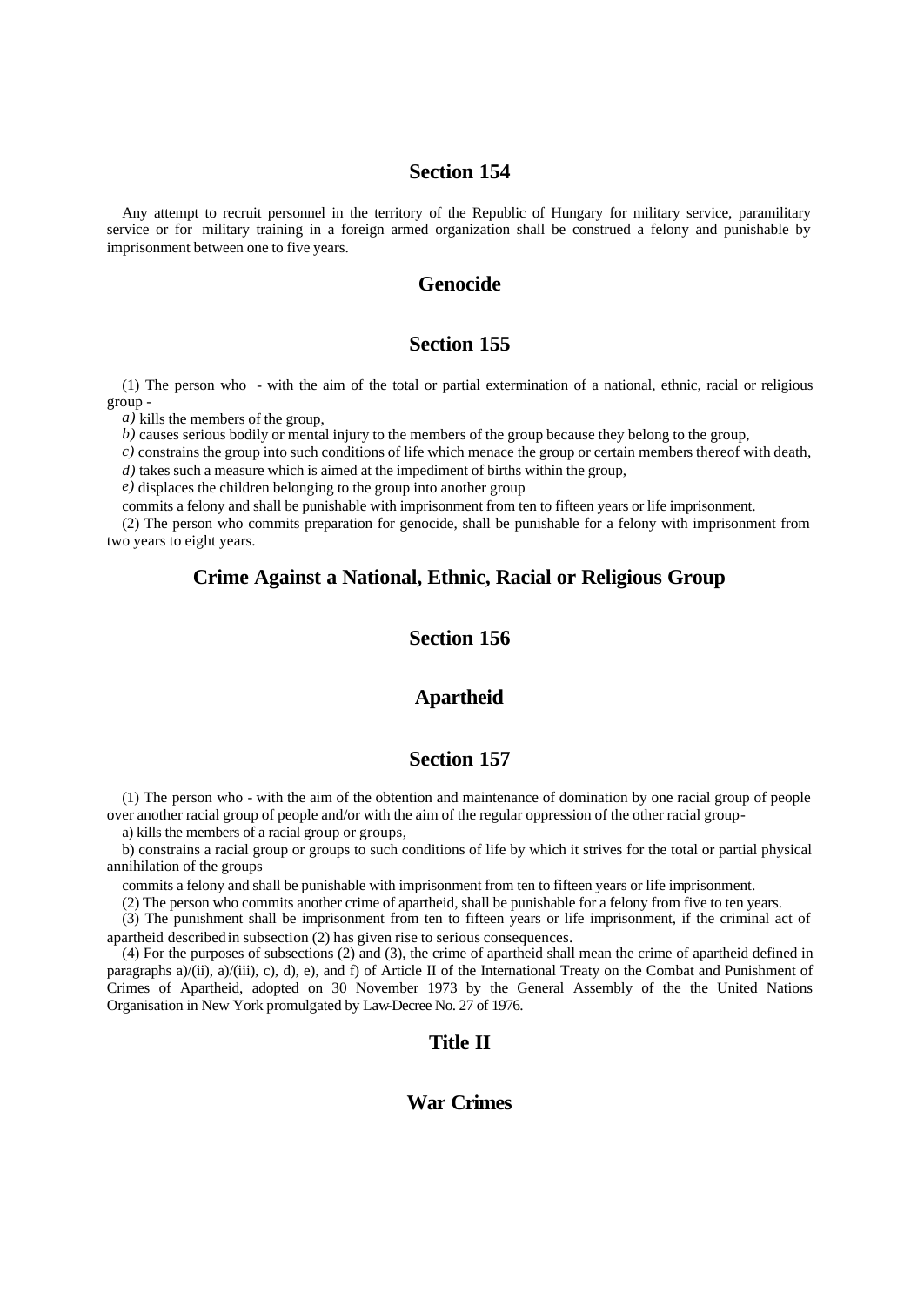#### **Violence Against the Civilian Population**

# **Section 158**

(1) The person who applies violence in an operational or occupied area against a civilian person or prisoner of war, displays inhuman treatment or otherwise gravely abuses his power, - unless a graver crime is realized - commits a felony and shall be punishable with imprisonment from five years to ten years.

(2) The punishment shall be imprisonment from ten years to fifteen years or life imprisonment, if the crime defined in subsection (1) causes death.

(3) For the purposes of this Section, inhuman treatment is in particular

*a*) settlement of the civilian population of the occupying power in the occupied territory, or resettlement of the population of the occupied territory,

*b)* deprivation of the civilian population and prisoners of war from their right to being tried in a regular and impartial procedure,

*c)* unjustified delay in the repatriation of prisoners of war or civilian persons.

#### **War-time Looting**

## **Section 159**

(1) The person who loots civilian goods in an operational or occupied territory, or causes grave detriment to the population by the enforcement of services or in another manner, - unless a graver crime is realized -, commits a felony, and shall be punishable with imprisonment from two years to eight years.

(2) The punishment shall be imprisonment from five years to ten years, if the crime is committed in an armed manner or in a group.

# **Sinful Warfare**

#### **Section 160**

A military commander who, violating the rules of the international law of warfare

*a*) pursues war operation which causes serious damage in the life, health or goods of the civilian population, in internationally protected cultural goods, in facilities containing dangerous forces,

*b)* takes offensive against a locality without defence or a weapon-free zone,

commits a felony and shall be punishable with imprisonment from ten years to fifteen years, or life imprisonment.

# **Use of Weapons Prohibited by International Treaty**

## **Section 160/A**

 (1) Any person who uses or orders the use of a weapon or instrument of war prohibited by international treaty in a theater of military operation or in an occupied territory against the enemy, civilians or prisoners of war commits a felony offense and shall be punishable with imprisonment between ten to fifteen years or life imprisonment.

(2) Any person who makes preparations for the use of a weapon prohibited by international treaty commits a felony offense and shall be punishable with imprisonment of up to five years.

(3) For the purposes of Subsections (1)-(2) the following shall be construed as weapons prohibited by international treaty: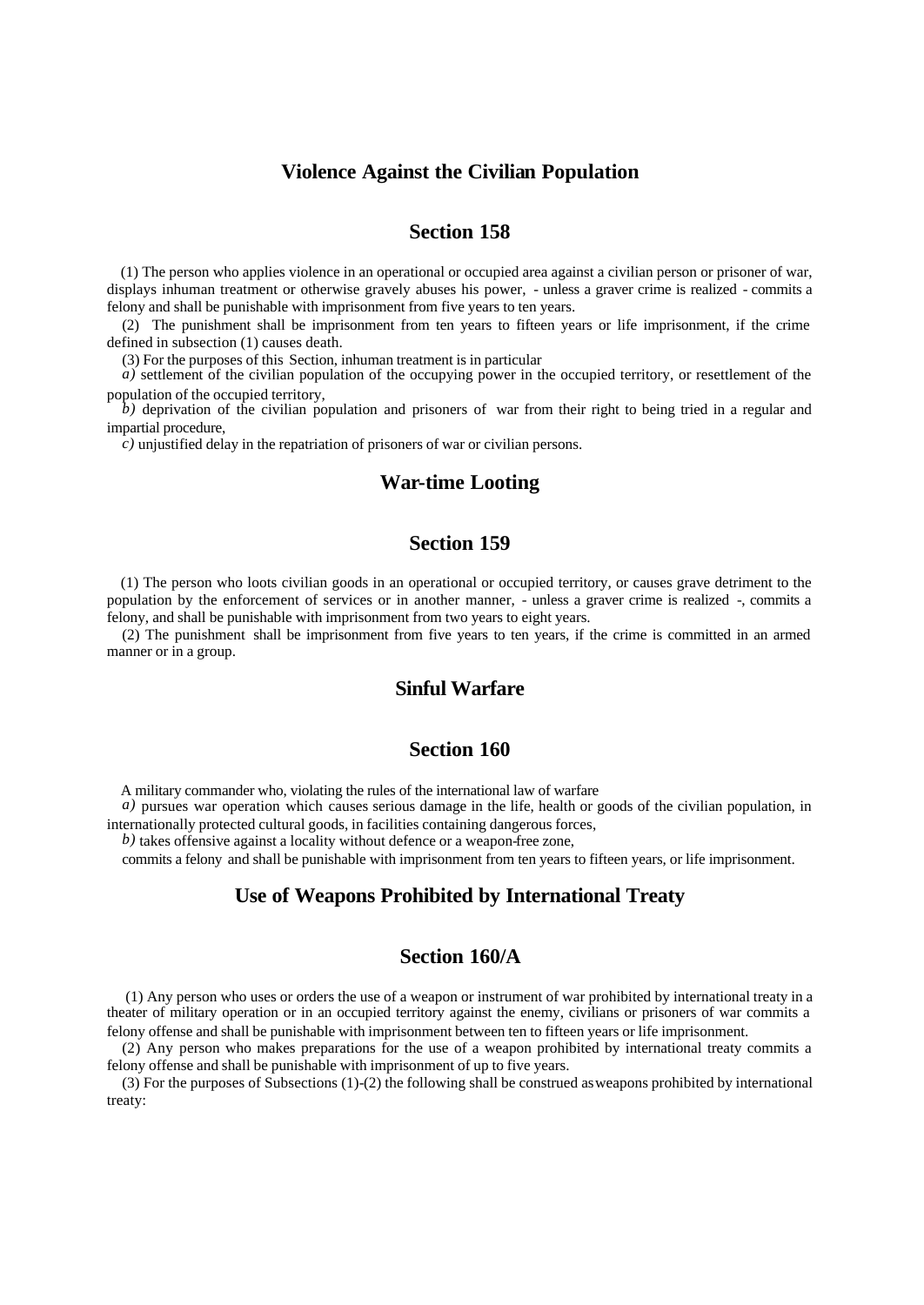*a)* asphyxiating, poisonous and other gases and bacteriological methods of warfare as set forth in the protocol signed at Geneva on 17 June 1925 on the Prohibition of the Use in War of Asphyxiating, Poisonous or Other Gases, and of Bacteriological Methods of Warfare, as promulgated by Law-Decree 20 of 1955,

*b*) the following weapons listed in the protocols to the convention signed at Geneva on 15 October 1985 on Prohibitions or Restrictions on the Use of Certain Conventional Weapons which may be Deemed to be Excessively Injurious or to have Indiscriminate Effects, as promulgated by Law-Decree 2 of 1984:

1. weapons causing injury by fragments which cannot be detected by X-ray, as specified in Protocol I,

2. mines, remotely-delivered mines, anti-personnel mines, booby-traps and other devices specified in Points 1-5 of Article 2 of the Amended Protocol II, as promulgated by Act CXXXIII of 1997,

3. incendiary weapons specified in Point 1 of Article 1 of Protocol III,

4. blinding laser weapons specified in Article 1 of the Supplementary Protocol IV,

*c)* chemical weapons and chemical instruments of war specified in Points 1 and 7 of Article 2 of the convention signed at Paris on 13 January 1993 on Convention on the Prohibitio n of the Development, Production, Stockpiling and Use of Chemical Weapons and on their Destruction, as promulgated by Act CIV of 1997,

*d*) anti-personnel mines specified in Point 1 of Article 2 of the convention signed at Oslo on 18 September 1997 on the Prohibition of the Use, Stockpiling, Production and Transfer of Anti-Personnel Mines and on their Destruction, as promulgated by Act X of 1998.

## **Battlefield Looting**

#### **Section 161**

The person who loots the fallen, injured or sick people on the battlefield, commits a felony and shall be punishable with imprisonment from two years to eight years.

#### **Infringement of Armistice**

## **Section 162**

(1) The person who infringes the conditions of armistice, commits a felony, and shall be punishable with imprisonment from one year to five years.

(2) The punishment shall be imprisonment from five years to ten years, if the infringement of the armistice leads to especially grave consequences.

# **Violence Against a War Emissary**

#### **Section 163**

(1) The person who insults, illegally restrains the war emissary of the enemy or his companion, or otherwise applies violence against him, - unless a graver crime is realized -, commits a felony, and shall be punishable with imprisonment of up to three years.

(2) The person who kills a war emissary or his companion, shall be punishable with imprisonment from ten to fifteen years, or life imprisonment.

## **Misuse of the Red Cross**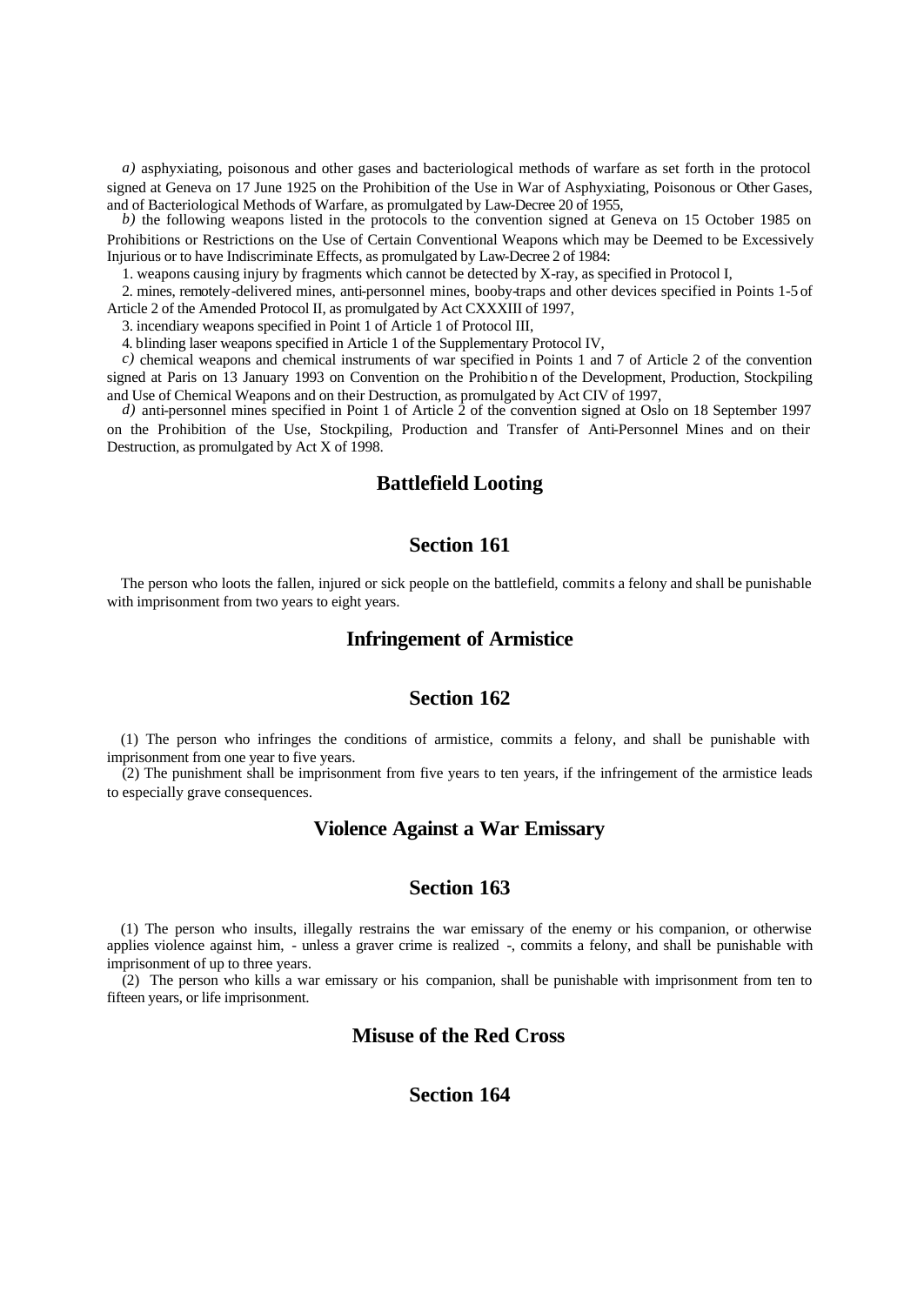That who in war-time misuses the sign of the red cross (red crescent, red lion and sun) or other signs serving a similar purpose and recognized internationally, or commits a violent act against a person or thing under the protection thereof, shall be punishable for a felony with imprisonment from one year to five years.

## **Other War Crimes**

## **Section 165**

A special legal rule (Decree No. 81/1945 (II.5.) ME, enacted by Act VII of 1945, amended and complemented by Decree No. 1440/1945 (V.1.) ME) shall provide for other war crimes.

#### *Chapter XII*

### **Crimes Against the Person**

### **Title I**

### **Crimes Against Life, Limb and Health**

# **Homicide**

# **Section 166**

(1) The person who kills another person, commits a felony, and shall be punishable with imprisonment from five years to fifteen years.

(2) The punishment shall be imprisonment from ten years to fifteen years, or life imprisonment, if the homicide is committed

*a)* planned in advance,

*b)* for profit-making

*c)* for another base reason or purpose,

*d)* with special cruelty,

*e)* against an official person during or because of his official proceedings, against a person performing public duties during the performance of such duties, or against a person providing assistance to or acting in defense of such persons performing official or public duties,

*f)* on more than one person,

*g)* endangering the life of many people,

*h)* as special recidivist.

*i*) against a person under the age of fourteen.

(3) Any preparation to commit homicide shall be construed a felony and punishable by imprisonment of up to five years.

(4) A person, who commits negligent homicide (manslaughter), shall be punishable with imprisonment between one to five years.

(5) From the aspect of special recidivism, crimes of similar character are

*a*) culpable murder of a newborn infant (Section 166/A), voluntary manslaughter (Section 167), genocide [Paragraph a) of Subsection (1) of Section 155];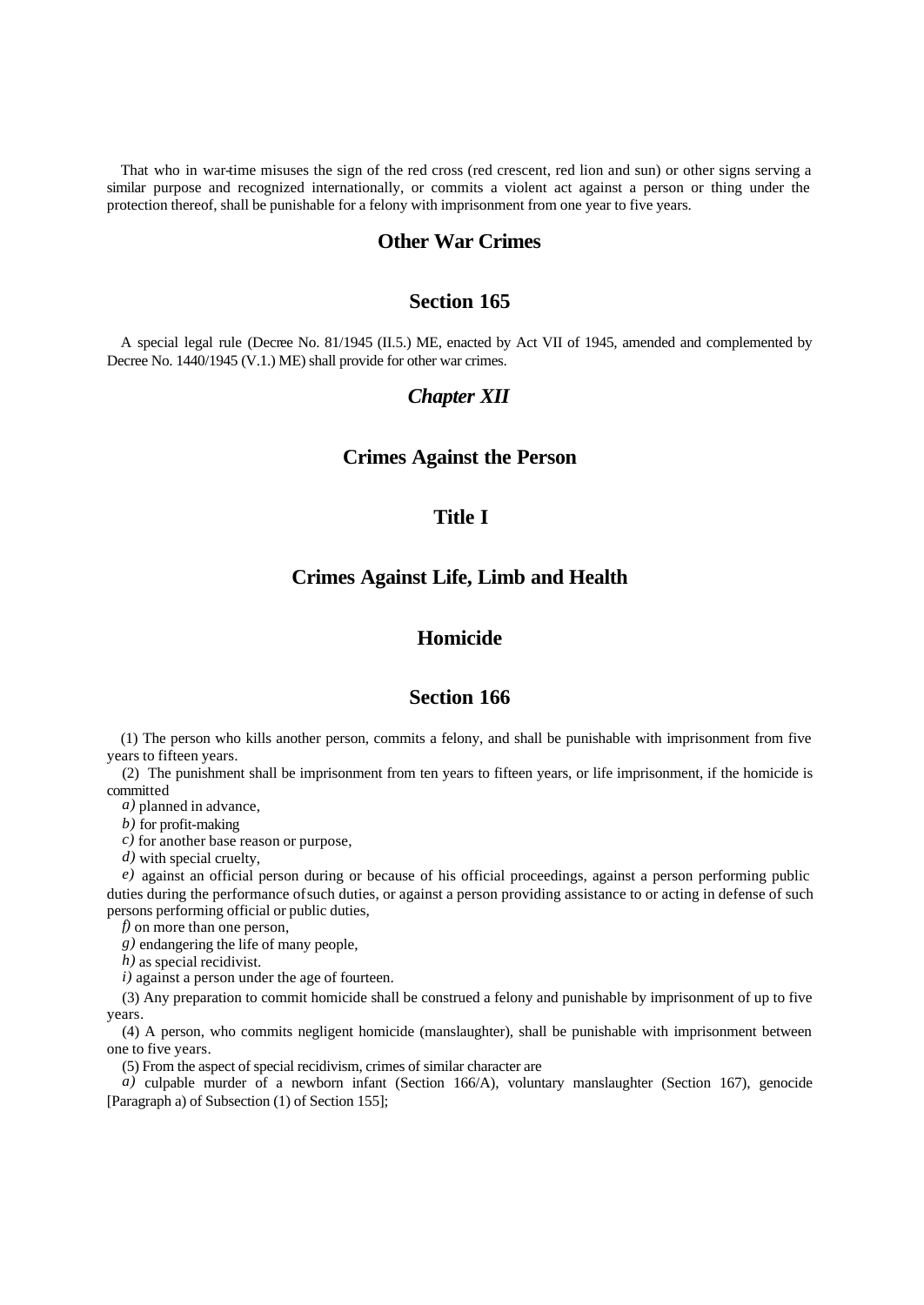*b*) cases of kidnapping and violence against a superior or a service official qualifying as graver cases [Section 175/A, subsection (4), Section 355, subsection (5), paragraph *a)*];

*c)* cases of acts of terrorism, seizure of aircraft and riot, if committed while also causing death intentionally [Section 261, subsection (2), paragraph *a)*, Section 262, subsection (2), Section 352, subsection (3), paragraph *b)*].

# **Culpable Murder of a Newborn Infant**

# **Section 166/A**

A woman who kills her newborn child during birth or directly after birth commits a felony offense and shall be punishable with imprisonment between two to eight years.

#### **Homicide Committed with Diminished Responsibility**

# **Section 167**

The person who kills another person with diminished responsibility originating from an appreciable emotional reason, commits a felony and shall be punishable with imprisonment from two years to eight years.

### **Complicity in Suicide**

## **Section 168**

The person who persuades somebody else to commit suicide, or offers aid to the perpetration thereof, commits a felony and shall be punishable with imprisonment of up to five years, if the suicide is attempted or perpetrated.

## **Abortion**

#### **Section 169**

(1) The person who effects an abortion on another person, commits a felony, and shall be punishable with imprisonment of up to three years.

(2) The punishment shall be imprisonment between one to five years, if the abortion is committed

*a)* in a business-like manner,

*b)* without the consent of the woman,

*c)* causing grievous bodily harm or danger to life.

(3) The punishment shall be imprisonment from two years to eight years, if the abortion causes death.

(4) The woman who effects the abortion of her foetus or induces someone to abort it, commits a misdemeanour, and shall be punishable with imprisonment of up to one year, labour in the public interest, or fine.

#### **Battery**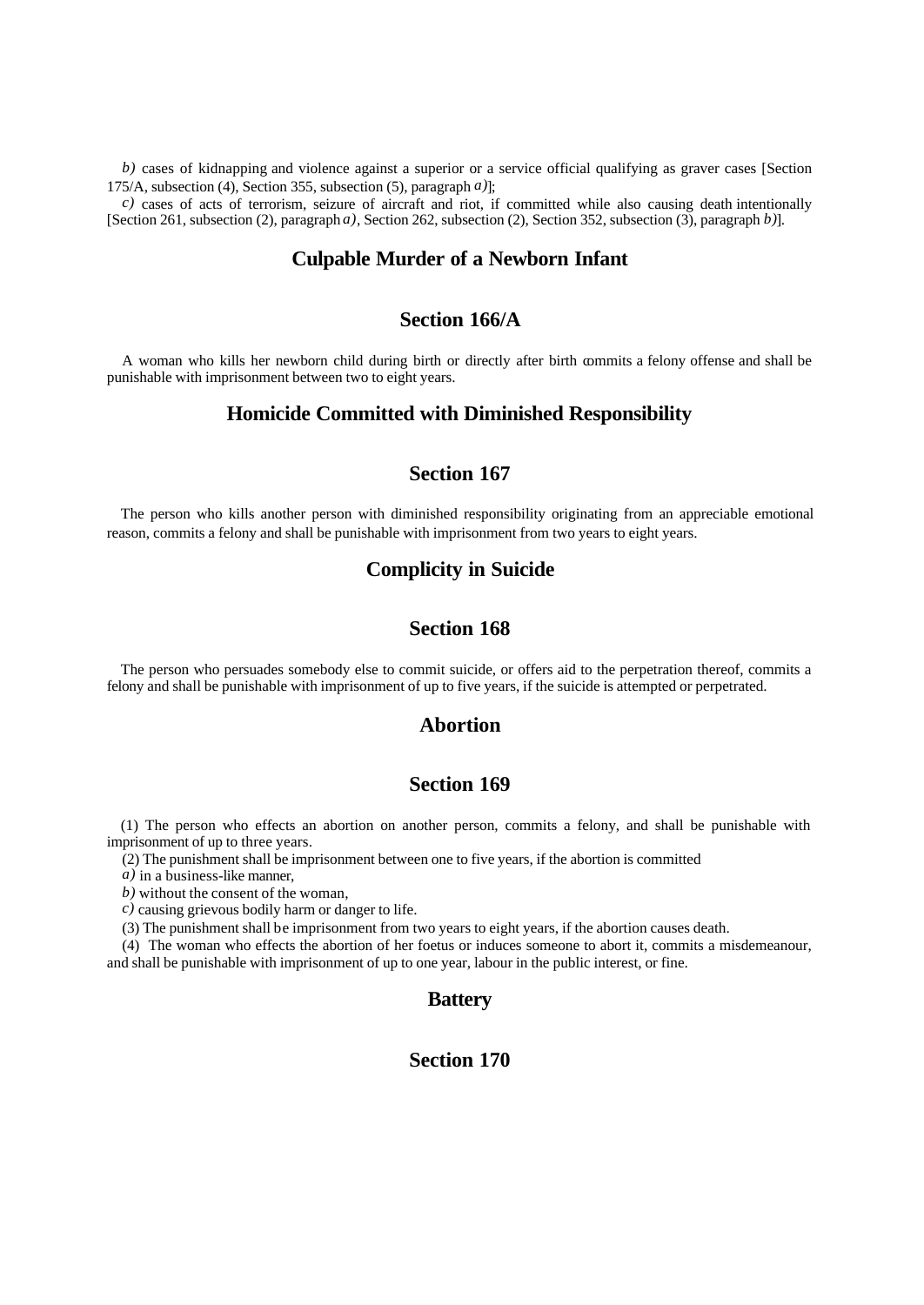(1) A person who injures the bodily integrity or health of another person, if the injury or illness heals within eight days, commits the misdemeanor of simple battery, and shall be punishable with imprisonment of up to two years, labor in the public interest, or a fine.

(2) If the injury or illness caused by battery heals over eight days, the perpetrator commits the felony of aggravated battery, and shall be punishable with imprisonment of up to three years.

(3) If the battery is committed for a base reason or purpose, and if committed against a person defenseless or unable to express his will, the punishment shall be for a felony imprisonment of up to three years for simple battery, and imprisonment of one to five years in case of aggravated battery.

(4) A perpetrator commits a felony offense and shall be punishable with imprisonment between one to five years, if the battery causes permanent physical disability or a grave injury to health, or, if the aggravated battery is committed with express malice.

(5) The punishment shall be imprisonment from two years to eight years, if the battery causes danger to life or death.

(6) The person, who commits aggravated battery due to negligence, shall be punishable for misdemeanour with imprisonment of up to one year, labour in the public interest, or fine, in the case defined in subsection (4), with imprisonment of up to three years, in case of causing an injury posing danger to life, with imprisonment of up to five years.

(7) The perpetrator of the misdemeanour defined in subsection (1) shall only be punishable upon private motion.

# **Endangering within the Sphere of Occupation**

### **Section 171**

(1) The person who exposes by negligence the life, corporeal integrity or health of another person or persons by the violation of the rules of his occupation, or causes bodily harm, commits a misdemeanour, and shall be punishable with imprisonment of up to one year, labour in the public interest, or fine.

(2) The punishment shall be

*a*) imprisonment of up to three years, if the crime causes durable handicap, grave health injury or mass catastrophe,

*b)* imprisonment between one to five years, if the crime causes death,

*c)* imprisonment from two years to eight years, if the crime causes the death of more than one person, or fatal mass catastrophe.

(3) If the perpetrator brings about the immediate danger intentiously, he commits felony, and shall be punishable in case of subsection (1) with imprisonment of up to three years, in case of subsection (2) - taking into account the distinction made there - with imprisonment of up to five years, from two years to eight years, or from five years to ten years.

(4) For the purposes of this Section, rules relating to the use and handling of fire arms are als o rules of occupation.

#### **Failure to Provide Help**

#### **Section 172**

(1) The person who fails to provide help that may be expected from him to an injured person, or to a person, whose life or bodily integrity is in imminent danger, commits a misdemeanour, and shall be punishable with imprisonment of up to two years, labour in the public interest, or fine.

(2) The punishment shall be imprisonment of up to three years for a felony, if the injured person dies, and his life could have been saved by the help.

(3) The punishment shall be imprisonment of up to three years, in case of subsection (2) imprisonment of up to five years, for felony, if the dangerous situation is brought about by the perpetrator, or if he is also otherwise obligated to help.

(4) The last concept of subsection (3) may not be applied against a person who is obligated to help on the basis of the highway code.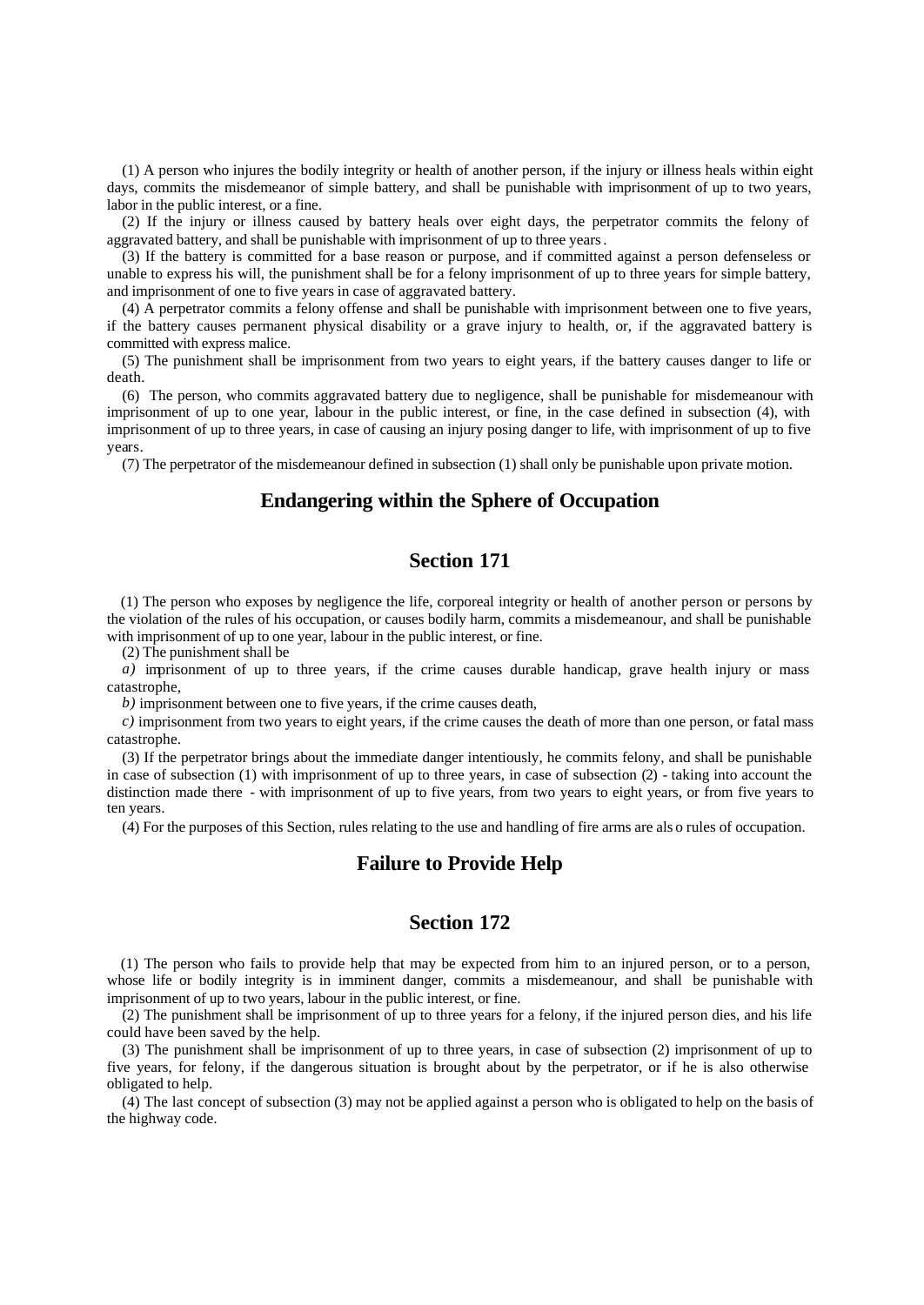#### **Failure to Provide Care**

### **Section 173**

The person who fails to perform his obligation of care vis -…-vis a person who cannot care for himself due to his condition or old age, and endangers thereby the life, corporeal integrity or health of the person reduced to care, commits a felony, and shall be punishable with imprisonment of up to three years.

### **Title II**

# **MEDICAL PROCEDURES, THE ORDER OF MEDICAL RESEARCH AND CRIMINAL ACTS AGAINST THE RIGHT OF AUTONOMY CONCERNING MEDICAL PROCEDURES**

# **Procedures on Human Genetic Structure**

# **Section 173/A.**

 (1) Any person who performs a procedure on a human genetic structure, fetal genetic structure or the genetic structure of a human embryo for the purpose of changing the genetic structure thereof commits a felony offense and shall be punishable with imprisonment of up to five years.

(2) The punishment shall be imprisonment between two to eight years if the procedure described in Subsection (1) results in permanent changes in the human genetic structure, fetal genetic structure or in the genetic structure of the human embryo.

(3) A person performing a procedure for a purpose specified in the Act on Health Care shall not be punishable for the acts described in Subsections (1)-(2).

# **Illegal Use of Human Gametes**

#### **Section 173/B.**

 (1) Any person who uses gametes from a cadaver or from a deceased fetus as part of a special procedure for the purpose of human reproduction as described in the Act on Health Care commits a felony offense and shall be punishable with imprisonment of up to five years.

(2) Any person who makes preparations for the illegal use of human gametes commits a misdemeanor offense and shall be punishable with imprisonment of up to two years.

## **Altering the Gender of an Unborn Child**

# **Section 173/C.**

(1) Any person who performs a procedure for the purpose of altering the gender of unborn child commits a felony offense and shall be punishable with imprisonment of up to five years.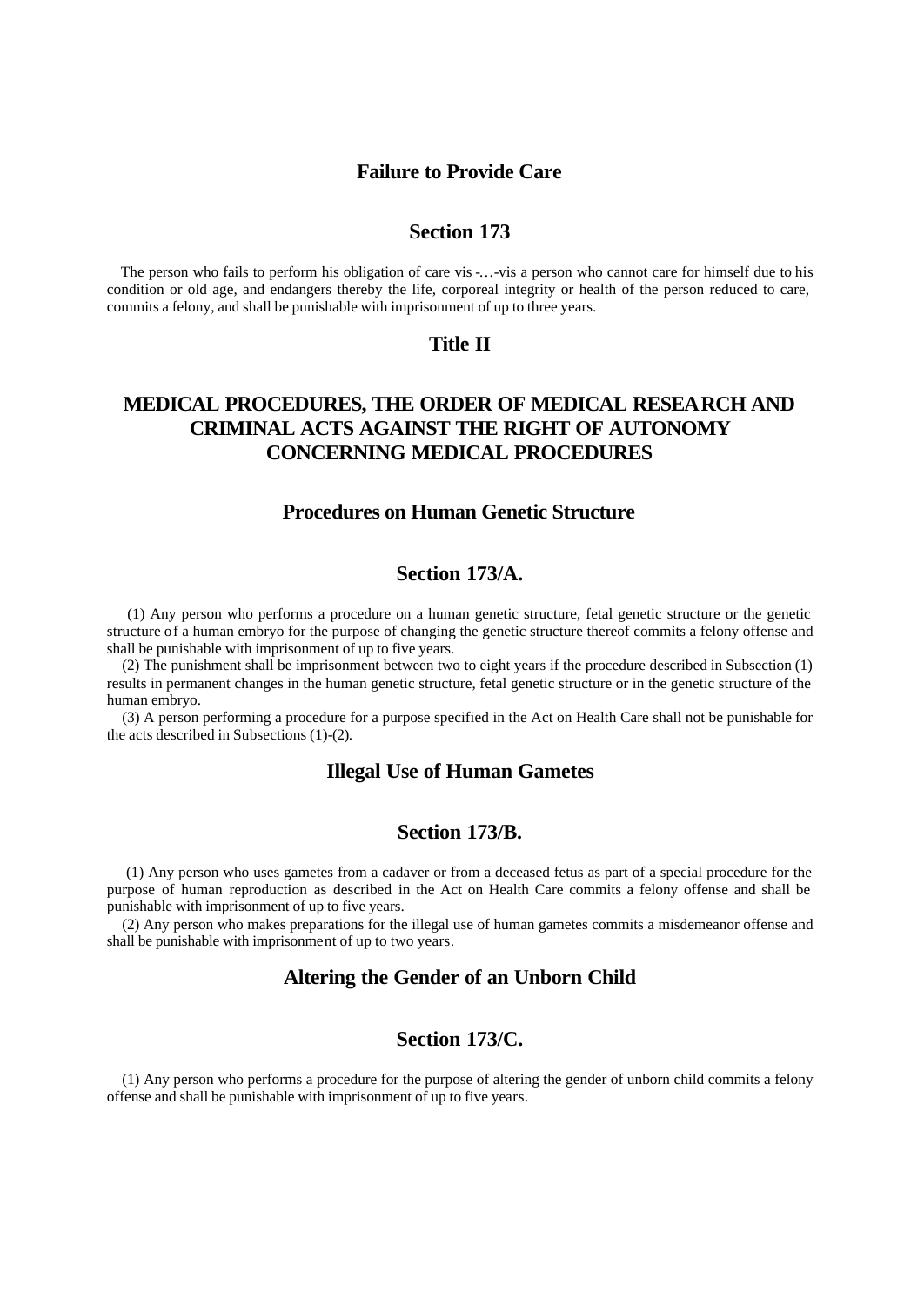(2) A person performing a procedure for a purpose specified in the Act on Health Care shall not be punishable for the act described in Subsection (1).

## **Violation of the Rules of Experimental Research on Humans**

# **Section 173/D.**

 Any person who performs a medical experiment on humans without, or in deviation of the license prescribed in the Act on Health Care commits a felony offense and shall be punishable with imprisonment of up to five years.

## **Violation of the Rules of Experimental Research with Embryos or Gametes**

# **Section 173/E.**

 (1) Any person who performs a medical experiment on human embryo or gamete without, or in deviation of the license prescribed in the Act on Health Care, or creates a human embryo for scientific purposes, commits a felony offense and shall be punishable with imprisonment of up to five years.

(2) Any person who

*a)* transplants a human embryo into an animal,

*b)* inseminates a human gamete with an animal gamete, or vice versa,

*c)* implants a human embryo which was previously experimented with into a human body,

*d)* uses a human gamete which was previously used for experiment for human reproduction,

*e)* uses a non-human gamete or embryo for human insemination or for embryo implantation,

*f)* uses a human embryo to create several human embryos or animal embryos,

commits a felony offense and shall be punishable with imprisonment between two to eight years.

(3) Any person who makes preparations for the criminal acts described in Subsection (2) commits a misdemeanor offense and shall be punishable with imprisonment of up to two years.

#### **Section 173/F.**

 (1) Any person who performs a scientific experiment on a human embryo for the purpose of manipulating the genetic structure of the embryo commits a felony offense and shall be punishable with imprisonment of up to five years.

(2) Any person who

*a)* uses a human embryo to create a specimen with characteristics different from those developed by conception, or with additional characteristics,

*b)* separates the cells of a human embryo,

commits a felony offense and shall be punishable with imprisonment between two to eight years.

(3) Any person who makes preparations for the criminal acts described in Subsection (2) commits a misdemeanor offense and shall be punishable with imprisonment of up to two years.

(4) A person carrying out the acts described in Subsections (1)-(3) for a purpose specified in the Act on Health Care shall not be punishable for such acts.

# **Section 173/G.**

 (1) Any person who creates genetically equivalent human species during experimental research or during a medical procedure commits a felony offense and shall be punishable with imprisonment between five to ten years.

(2) Any person who makes preparations for the criminal act described in Subsection (2) commits a felony offense and shall be punishable with imprisonment of up to three years.

# **Violation of Right of Autonomy Concerning Medical Procedures**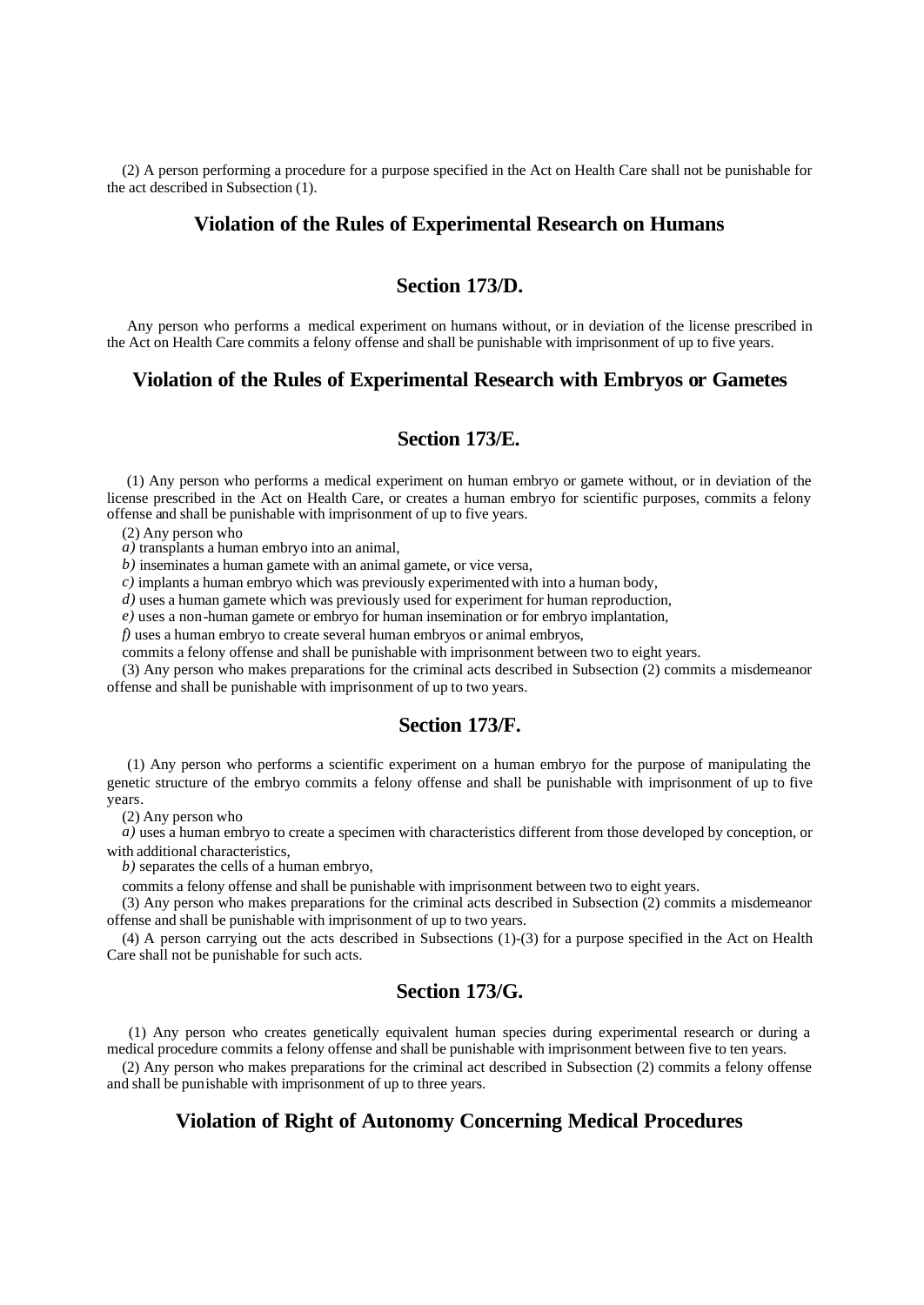## **Section 173/H.**

(1) Any person who, without the consent or permission of the entitled party, performs

*a)* a medical procedure in connection with the alteration of the human genetic structure or the genetic structure of an embryo, in connection with human reproduction or with altering the gender of an unborn child,

*b)* experimental research on humans with embryos or gametes,

*c)* a procedure to remove an organ or tissue for transplantation purposes, or organ or tissue transplant

which is subject to prior consent, permission and information disclosure, or who fails to disclose the information required by law, commits a felony offense and shall be punishable with imprisonment of up to three years.

(2) Any person who removes an organ or tissue from a cadaver in spite of a statement of prohibition shall be punishable as described in Subsection (1).

(3) Any person who negligently performs a medical procedure, medical research, organ or tissue removal or organ or tissue transplant which is subject to prior consent or permission, as described in Subsection (1), without the consent or permission of the entitled party, commits a misdemeanor offense and shall be punis hable with imprisonment of up to two years, community service work, or a fine.

 $(4)$  The perpetrator of the criminal acts described in Subsections (1)-(3) shall be subject to punishment on the basis of a private motion, unless, in connection with such act, he also commits a crime which is not punishable on the basis of a private motion. In respect of Subsection (2), a private motion may be filed by the person eligible for issuing the statement, as described in the Act on Health Care.

#### **Illegal Use of a Human Body**

# **Section 173/I.**

 (1) Any person who illegally acquires, sells or places on the market for pecuniary gain human genes, cells, gametes, embryos, organs, tissues, or a cadaver or part(s) of such, commits a felony offense and shall be punishable with imprisonment of up to three years.

(2) The punishment shall be imprisonment of up to five years if the crime described in Subsection (1) is committed by an employee of a medical institution during employment.

(3) In the case of Subsection (1) and Subsection (2) the punishment shall be imprisonment of up to five years or between two to eight years respectively, if the crime is committed

*a)* in a business-like manner, or

*b)* as part of a criminal conspiracy.

(4) Any person who makes preparations for the illegal use of a human body commits a misdemeanor offense and shall be punishable with imprisonment of up to one year, community service work, or a fine in the case of Subsection (1), or with imprisonment of up to two years, community service work, or a fine in the case of Subsection (2).

#### **Title III**

#### **Crimes Against Freedom and Human Dignity**

#### **Constraint**

#### **Section 174**

The person, who constrains another person with violence or menace to do, not to do, or to endure something, and thereby causes a considerable injury of interest, commits - unless another crime is realized - a felony, and shall be punishable with imprisonment of up to three years.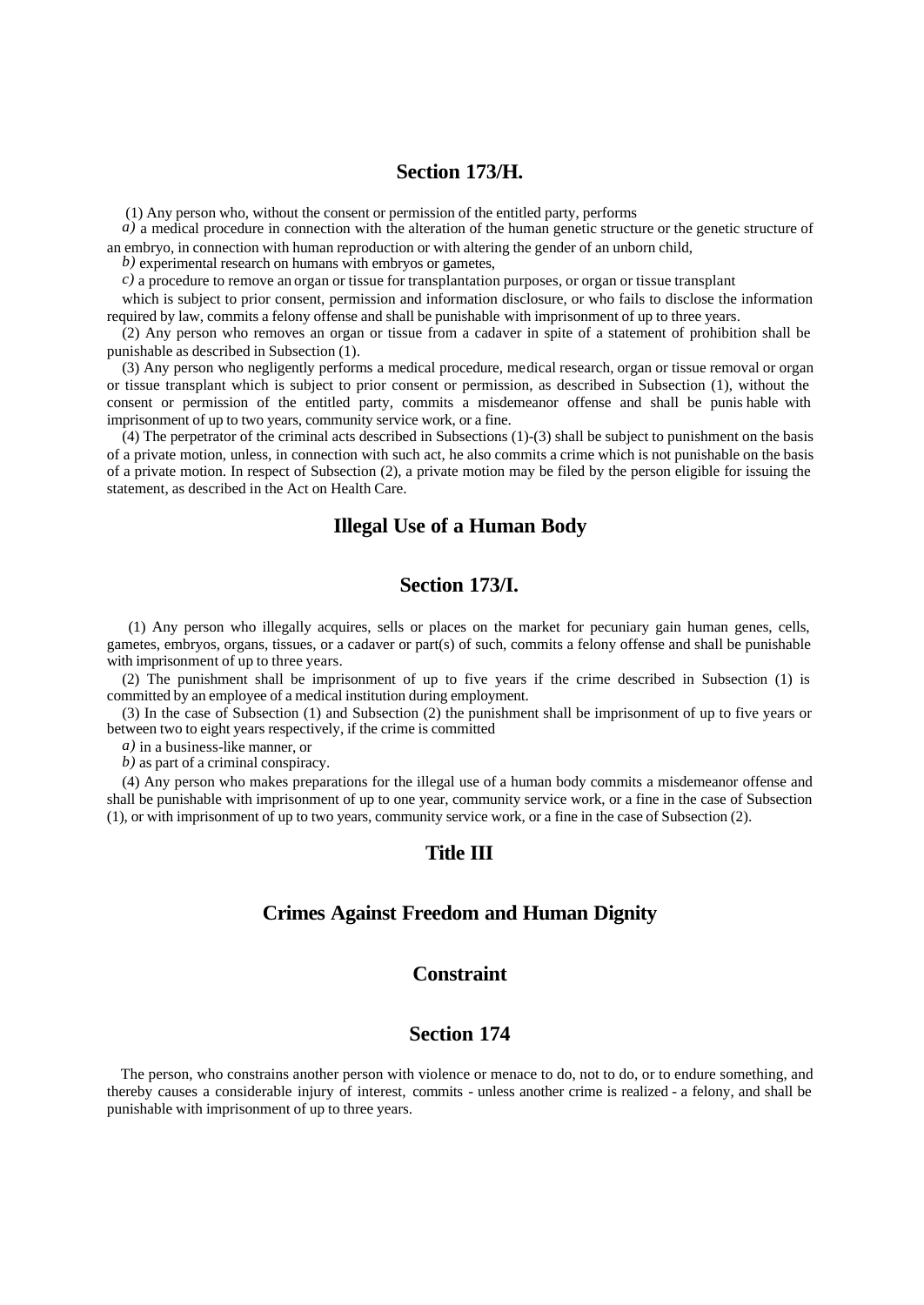### **Violation of the Freedom of Conscience and Religion**

# **Section 174/A**

The person who

*a*) restricts another person in his freedom of conscience with violence or menace, *b)* who impedes him in the free exercise of his religion with violence or menace,

commits a felony, and shall be punishable with imprisonment of up to three years.

## **Violence Against a Member of a National, Ethnic, Racial or Religious Group**

# **Section 174/B**

(1) The person who assaults somebody else because he belongs or is believed to belong to a national, ethnic, racial or religious group, or coerces him with violence or menace into doing or not doing or into enduring something, commits a felony and shall be punishable with imprisonment up to five years.

(2) The punishment shall be imprisonment from two years to eight years, if the act of crime is committed

*a)* by force of arms,

*b)* in an armed manner,

*c)* causing a considerable injury of interest,

*d)* with the torment of the injured party,

*e)* in groups,

*f)* in criminal conspiracy.

# **Violation of Personal Freedom**

# **Section 175**

 (1) Any person who deprives another person of his personal freedom, commits a felony offense and shall be punishable with imprisonment of up to three years.

(2) Any person who acquires another person through trafficking in human beings and maintains the status of deprival of the victim's personal freedom, and forces such victim into forced labor, commits a felony offense and shall be punishable with imprisonment between two to eight years,

(3) The punishment shall be imprisonment of up to five years in respect of Subsection (1) and imprisonment between five to ten years, in respect of Subsection (2) if the criminal act is committed

a) for a malicious motive or purpose,

b) by feigning official action,

c) by tormenting the aggrieved party,

d) causing a significant injury of interests,

e) against a person under the age of eighteen.

# **Kidnapping**

# **Section 175/A**

(1) The person who deprives another person of his freedom with violence, or with imminent menace against life or corporeal integrity, or by taking advantage of his condition of being unable to defend himself or to declare his will,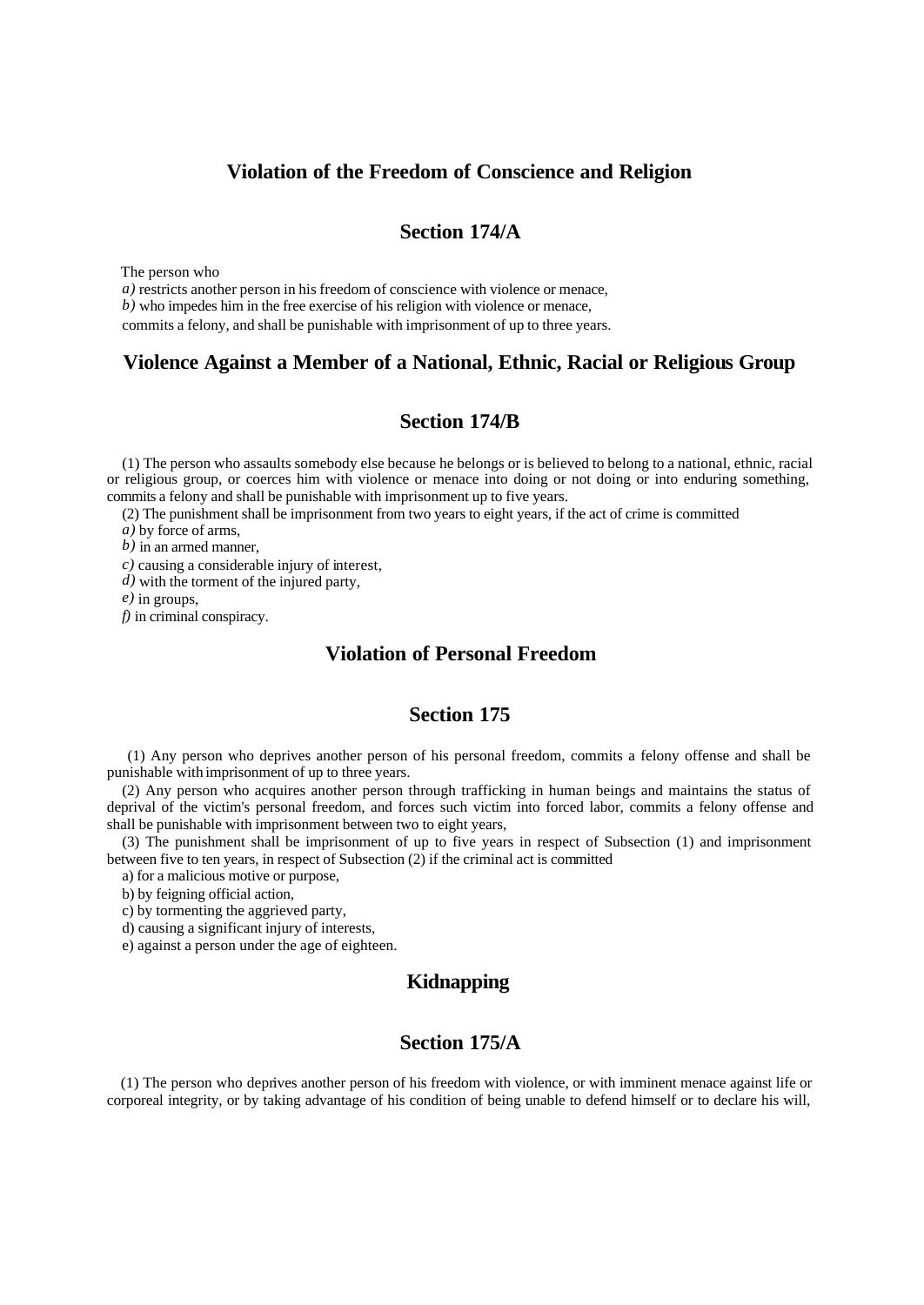and makes his release dependent on the performance of a demand, commits a felony, and shall be punishable with imprisonment from two years to eight years.

(2) The punishment shall be imprisonment from five years to fifteen years, if the kidnapping is committed

*a)* as part of a criminal conspiracy;

*b)* in an armed manner.

(3) The punishment shall be imprisonment from five years to fifteen years, or life imprisonment, if the kidnapping is committed

*a)* causing an especially grave disadvantage;

*b)* causing death.

(4) The punishment shall be imprisonment from ten years to fifteen years or life imprisonment, if the kidnapping also realizes intentional homicide.

(5) The person who commits preparations to kidnapping, shall be punishable for a felony with imprisonment of up to three years.

(6) The punishment of the person who voluntarily stops kidnapping, before grave consequences have originated therefrom, may be mitigated without limitation.

(7) The person who credibly learns, that the perpetration of kidnapping is prepared, and fails to inform the person concerned or the authorities about this as soon as he can do so, commits a felony, and shall be punishable with imprisonment of up to three years, if the kidnapping has at least been attempted.

# **Trafficking in Human Beings**

# **Section 175/B**

 (1) Any person who sells, purchases, conveys or receives another person or exchanges a person for another person, or appropriates one for such purpose for another party, commits a felony offense and shall be punishable with imprisonment of up to three years.

(2) The punishment shall be imprisonment between one to five years if the criminal act is committed

*a)* against a person deprived of personal freedom,

*b)* against a person under the age of eighteen,

*c)* for the purpose of forced labor,

*d*) for the purpose of sodomy or sexual intercourse, or to involuntarily engage in such with another person.

(3) The punishment shall be imprisonment between two to eight years if the criminal act

*a*) involves two of the cases described in Subsection (2), or if the criminal act is committed

*b)* as part of a criminal organization,

*c)* against a person under the tutelage, guardianship, supervision or medical treatment of the perpetrator.

(4) The punishment shall be imprisonment between five to ten years if the criminal act

*a)* involves three of the cases described in Subsection (2), or if the criminal act is committed

*b)* against a person deprived of personal freedom, as part of a criminal organization,

*c)* against a person under the tutelage, guardianship, supervision or medical treatment of the perpetrator, and deprived of personal freedom.

(5) The punishment shall be imprisonment between ten to fifteen years or life imprisonment if the criminal act is committed for the purpose of forced labor and sodomy or sexual intercourse, or to involuntarily engage in such with another person

*a)* against a person deprived of personal freedom, as part of a criminal organization,

*b*) against a person under the tutelage, guardianship, supervision or medical treatment of the perpetrator, and deprived of personal freedom.

(6) Any pe rson making preparations to engage in trafficking in human beings commits a misdemeanor offense and shall punishable with imprisonment of up to two years.

## **Trespassing**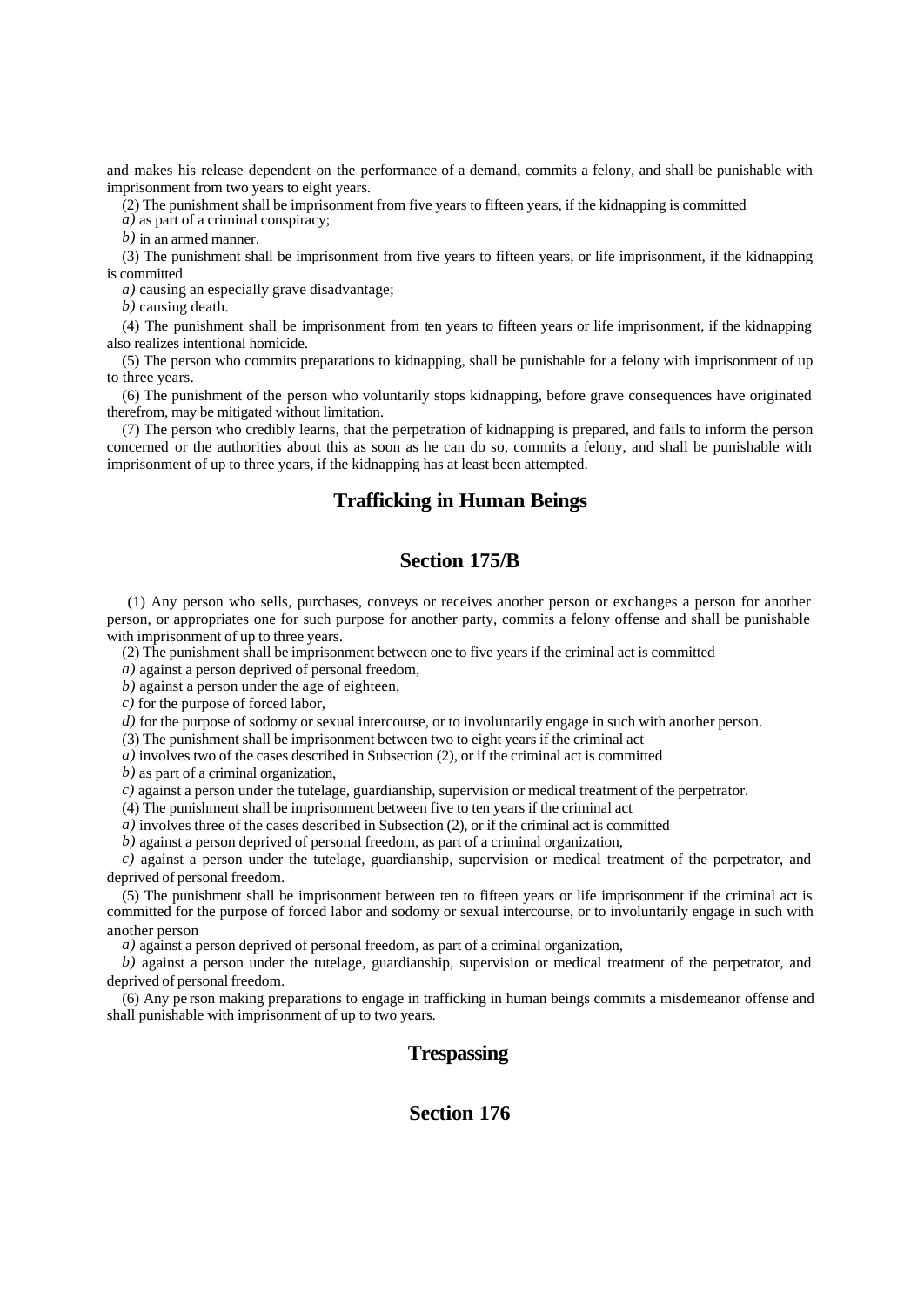(1) A person who enters into or remains in, the home, other premises or fenced off place belonging to such places, of another person, by force, menace, or pretending official action, commits a misdemeanor, and shall be punishable with imprisonment of up to two years, labor in the public interest, or a fine.

(2) The person, who enters into or remains in the flat, other premises or the fenced off place belonging to the above in spite of the will of the person dwelling there or disposing over that, or with deception

*a)* at night,

*b)* by force of arms,

*c)* in an armed manner,

*d)* in a group,

shall be punishable in accordance with subsection (1).

(3) The person who impedes another person in the way defined in subsections (1) and (2) to enter his flat, other premises or fenced off place belonging to the above, shall be punishable in accordance with subsection (1).

(4) The punishment shall be imprisonment of up to three years for a felony, if the act defined in subsection (1) is committed in the way described in subsection (2).

## **Violation of Privacy**

# **Section 177**

(1) The person who reveals a private secret learned by him as a result of his occupation or public mandate without good reason, commits a misdemeanour, and shall be punishable with fine.

(2) The punishment shall be imprisonment of up to one year, labour in the public interest, or fine, if the crime causes considerable injury of interest.

## **Illegitimate Data Handling**

# **Section 177/A**

A person keeping or processing data, who

*a)* handles personal data without proper authorization or improperly handles such;

*b)* surrenders or discloses personal data unlawfully;

*c)* fails to fulfill his reporting obligation relating to the handling of personal data;

*d)* conceals personal data from a party entitled thereunto;

*e)* falsifies personal data handled;

*f)* conceals or falsifies data of public interest,

commits a misdemeanor, and shall be punishable with imprisonment of up to one year, labor in the public interest, or a fine.

## **Misuse of Special Personal Data**

## **Section 177/B**

(1) The person who

*a)* illegitimately publishes;

*b)* uses illegitimately or makes available to an unauthorized person

the special data learned by him in the course of his data handling defined in the legal rule relating to the protection of personal data, commits a felony, and shall be punishable with imprisonment of up to three years.

(2) A person who illegitimately obtains special data for himself or somebody else, commits a misdemeanor and shall be punishable with imprisonment of up to two years, labor in the public interest, or a fine.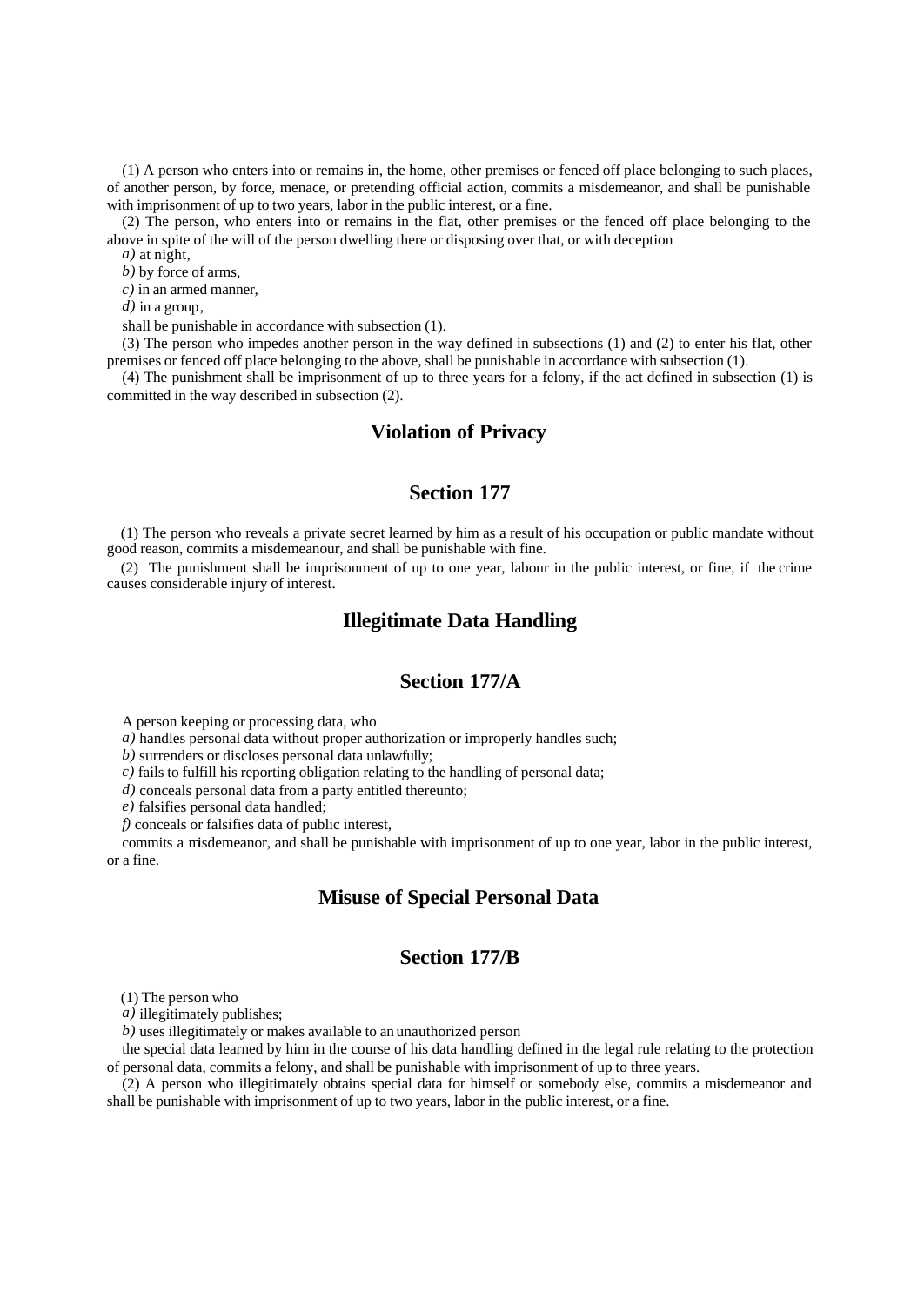### **Violation of the Secrecy of Correspondence**

# **Section 178**

(1) Any person who opens or obtains a sealed parcel containing a communication which belongs to another person, for the purpose gaining knowledge of the contents thereof, or surrenders such to an unauthorized person for this purpose, as well as any person who taps a correspondence forwarded through telecommunication equipment, commits a misdemeanor offense and shall be punishable with a fine, if such act does not result in a criminal act of greater gravity.

(2) The punishment shall be imprisonment of up to one year, labour in the public interest, or fine, if the crime defined in subsection (1) is committed by using an occupation or public mandate.

(3) The punishment shall be

*a*) imprisonment of up to two years, if the crime defined in subsection (1) causes considerable injury of interest;

*b)* imprisonment of up to three years for a felony, if the crime defined in subsection (2) causes considerable injury of interest.

### **Illicit Possession of Private Information**

#### **Section 178/A**

(1) Any person who, for the illicit possession of private information,

*a*) clandestinely searches the home or other property, or the confines attached to such, of another person,

*b)* monitors or records the events taking place in the home or other property, or the confines attached to such, of another person, by technical means,

*c)* opens or obtains the sealed parcel of correspondence of another person and records such by technical means,

*d*) taps a correspondence forwarded through telecommunication equipment to another person and records the contents of such,

commits a felony offense and shall be punishable with imprisonment of up to five years.

(2) Any person who conveys or uses any private information obtained as described in Subsection (1) shall be punishable as set forth in Subsection (1).

(3) The punishment shall be imprisonment between two to eight years if the criminal act is committed

*a)* by feigning official action,

*b)* in a business-like manner,

*c)* as part of criminal conspiracy,

*d)* causing significant injury of interests.

# **Defamation**

# **Section 179**

(1) The person who states or rumours a fact suitable for impairing honour, or uses an expression directly referring to such a fact, about somebody, before somebody else, commits a misdemeanour, and shall be punishable with imprisonment of up to one year, labour in the public interest, or fine.

(2) The punishment shall be imprisonment of up to two years, if the defamation is committed

*a)* for a base reason or purpose,

*b)* before big publicity,

*c)* causing considerable injury of interest.

#### **Slander**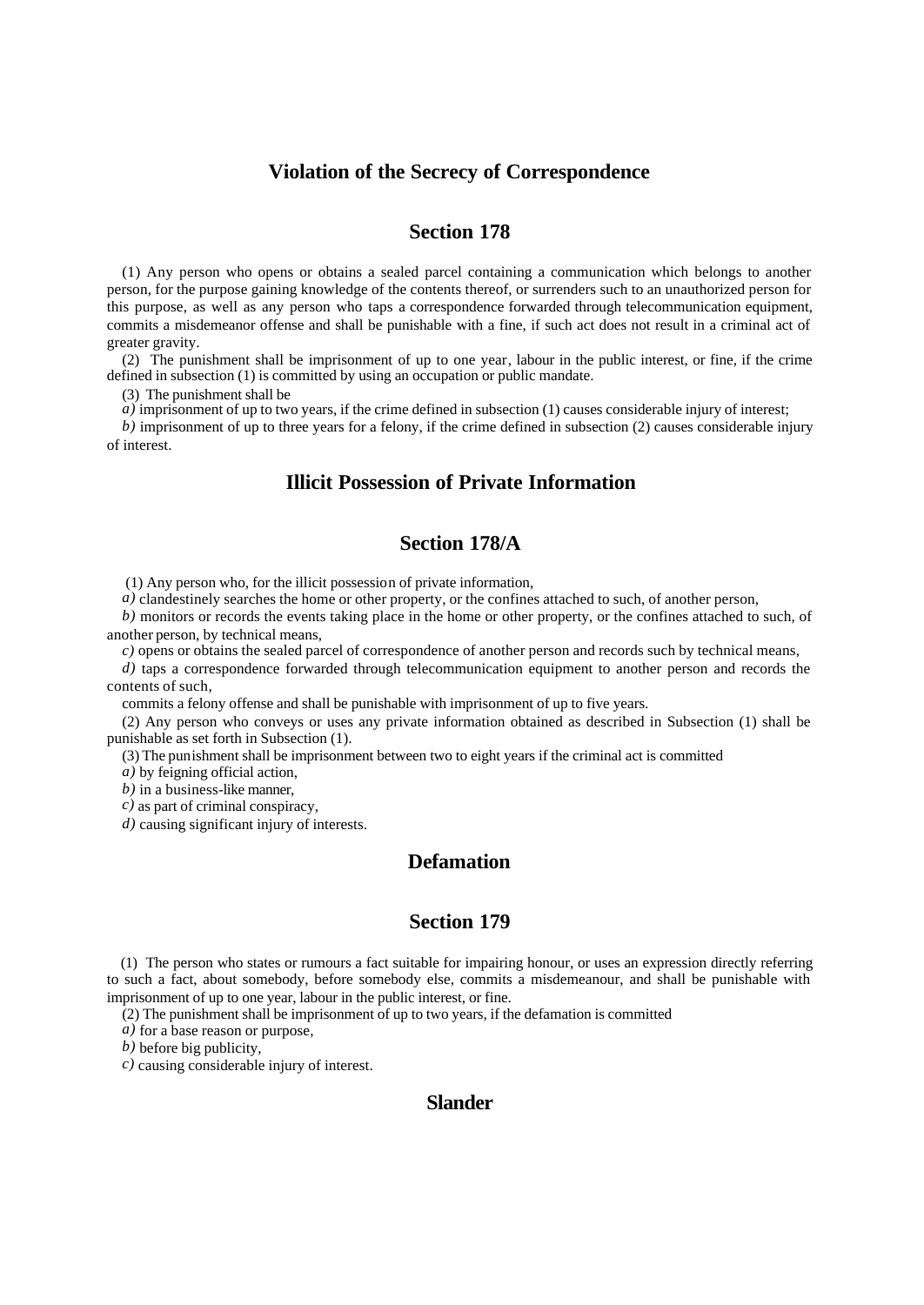#### **Section 180**

(1) The person who, apart from the case of Section 179, uses an expression suitable for impairing honour or commits another act of such a type,

*a*) in connection with the job, performance of public mandate or in connection with the activity of public concern of the injured party,

*b)* before a great publicity

shall be punishable for a misdemeanour with imprisonment of up to one year, labour in the public interest, or fine. (2) The person who commits slander with assault, shall be punishable in accordance with subsection (1).

# **Impiety**

## **Section 181**

The person, who outrages a dead person or his memory in the way defined in Section 179 or Section 180, shall commit a misdemeanour, and shall be punishable with the punishment defined there.

# **Evidencing of Reality**

## **Section 182**

(1) The perpetrator may not be punished for the crimes defined in Sections 179 to 181, if the fact suitable for impairing the honour turns out to be true.

(2) Evidencing of reality may take place, if the statement, rumouring of the fact or the use of an expression immediately referring thereto was justified by public interest or by the lawful interest of anybody.

# **Private Motion and Wish**

## **Section 183**

(1) The perpetrators of the crimes defined in Sections 176 and 177, as well as Sections 178 to 181, are punishable upon private motion.

(2) In case of Section 181, the private motion may be submitted by the relative and heir of the deceased.

(3) The defamation or slander committed to the injury of a person enjoying diplomatic or other personal immunity based on international law, is punishable upon the wish of the injured party declared through diplomatic channels.

## **Interpretative Provision**

## **Section 183/A**

 For the purposes of Section 170 and Section 175/A, persons under the age of twelve shall be deemed as incapab le of defense.

### *Chapter XIII*

#### **Traffic Crimes**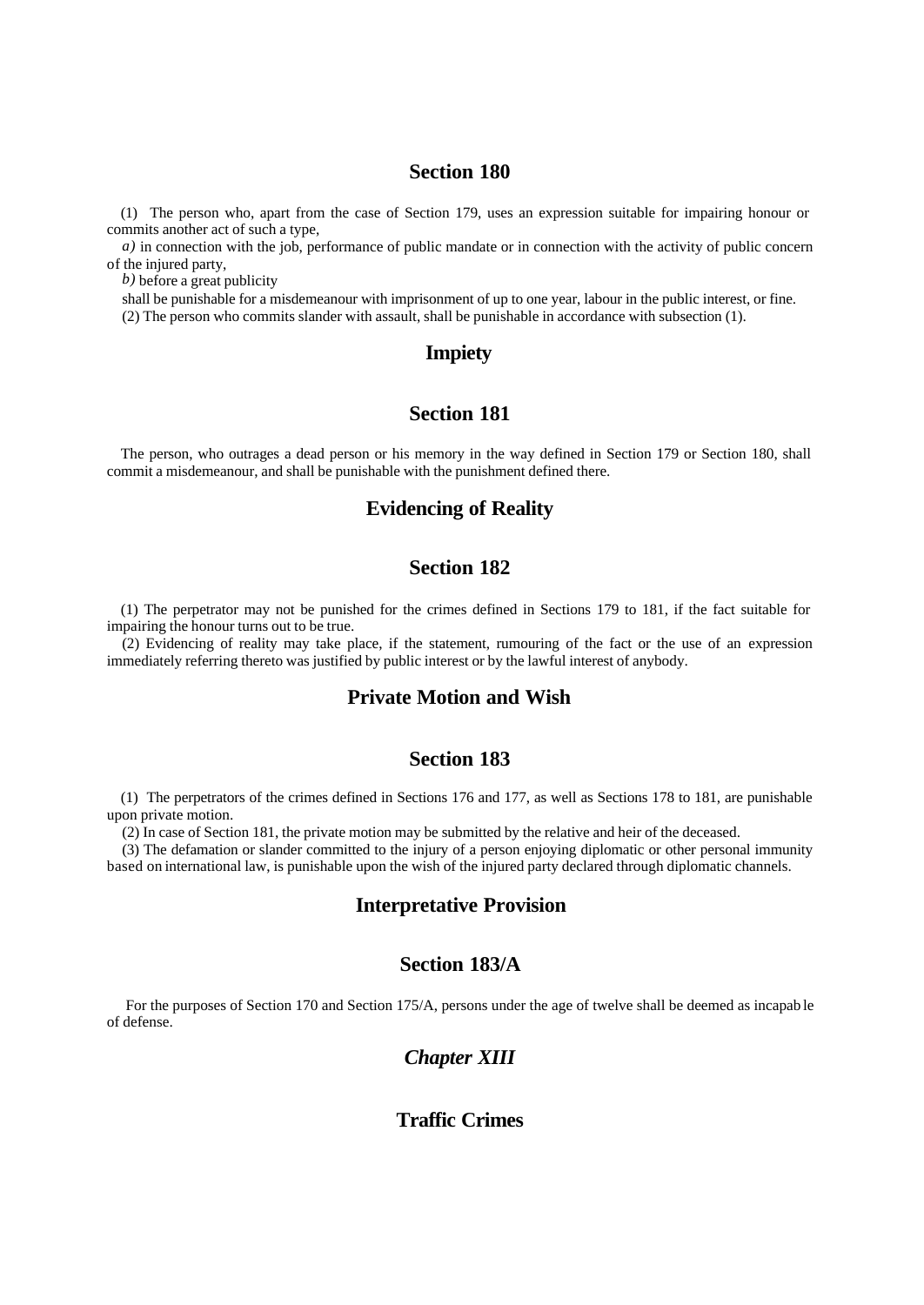### **Crime Against the Safety of Traffic**

# **Section 184**

(1) The person who endangers the safety of railway, water or public road traffic by damaging traffic route, vehicle, equipment or the appurtenances thereof, by establishing an obstacle, removing or changing a traffic sign, with deceiving sign, application of violence or menace against the driver of a vehicle partaking in traffic or in any other similar way, commits a felony and shall be punishable with imprisonment of up to three years.

(2) The punishment shall be

*a)* imprisonment of up to five years, if the crime causes grievous bodily harm,

*b)* imprisonment from two years to eight years, if the crime causes durable handicap, serious injury to health or a mass catastrophe,

*c)* imprisonment from five years to ten years, if the crime causes death,

*d)* imprisonment from five years to fifteen years, if the crime causes a fatal mass catastrophe.

(3) The person who commits the crime defined in subsection (1) by negligence, shall be punishable for misdemeanour with imprisonment of up to one year, labour in the public interest, or fine, in the cases defined in subsection (2), with imprisonment of up to two years, three years, five years or from two years to eight years in accordance with the distinction made there.

(4) The punishment may be mitigated without limitation - in a case deserving special appreciation, even dispensed with - vis-...-vis the person who voluntarily terminates the danger before any damaging consequence has aris en therefrom.

# **Endangering of Railway, Air or Water Traffic**

# **Section 185**

(1) The person, who endangers life or limb of another person or persons by violating the rules of railway, air or water traffic, commits a felony, and shall be punishable with imprisonment of up to three years.

(2) The punishment shall be

*a)* imprisonment of up to five years, if the crime causes grievous bodily harm,

*b)* imprisonment from two years to eight years, if the crime causes durable handicap, a serious injury to health or a mass catastrophe,

*c)* imprisonment from five years to ten years, if the crime causes death,

*d*) imprisonment from five years to fifteen years, if the crime causes fatal mass catastrophe.

(3) The person who commits the crime defined in subsection (1) by negligence shall be punishable for misdemeanour with imprisonment of up to one year, labour in the public interest, or fine, in the cases defined in subsection (2), in accordance with the distinction made there, with imprisonment of up to two years, up to three years, up to five years, or from two years to eight years.

(4) The punishment may be mitigated without limitation - in a case deserving special appreciation, even dispensed with - vis-...-vis the person who voluntarily terminates the danger before any damaging consequence has arisen therefrom.

# **Causing Danger on the Highways**

#### **Section 186**

(1) The person who exposes to direct danger the life or limb of another person or persons by the violation of the rules of public road traffic, commits a felony, and shall be punishable with imprisonment of up to three years.

(2) The punishment shall be

*a)* imprisonment of up to five years, if the crime causes grievous bodily harm,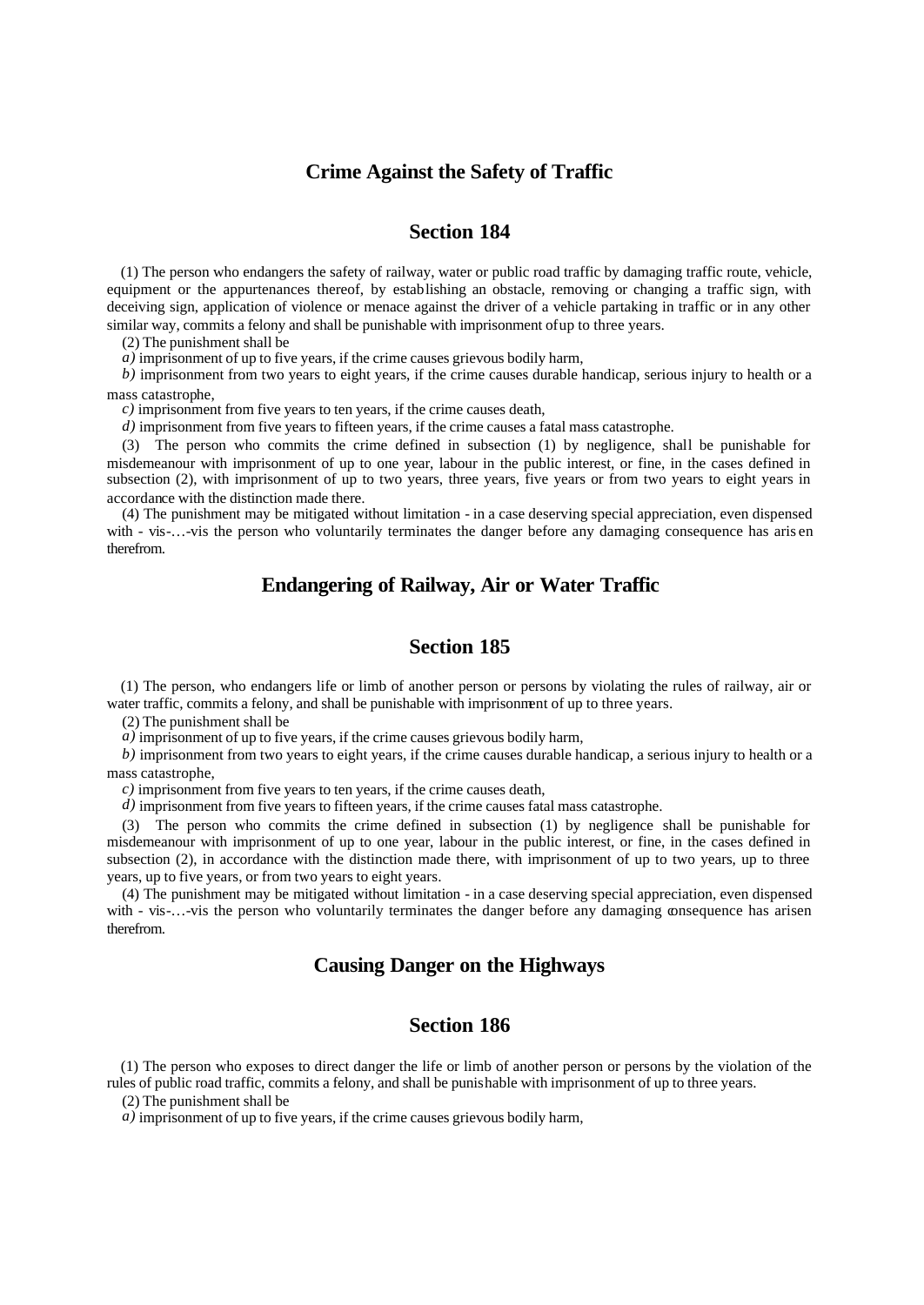*b)* imprisonment from two years to eight years, if the crime causes durable handicap, a serious health injury or mass catastrophe,

*c)* imprisonment from five years to ten years, if the crime causes death,

*d)* imprisonment from five years to fifteen years, if the crime causes the death of more than one person or a fatal mass catastrophe.

#### **Causing a Public Road Accident**

# **Section 187**

(1) The person who causes grievous bodily harm to another person or persons by the violation of the rules of public road traffic, by negligence, commits a misdemeanour, and shall be punishable with imprisonment of up to one year, labour in the public interest, or fine.

(2) The punishment shall be

 $\hat{a}$ ) imprisonment of up to three years, if the crime causes durable handicap, serous health injury or mass catastrophe,

*b)* imprisonment between one to five years, if the crime causes death,

*c)* imprisonment from two years to eight years, if the crime causes the death of more than two person or a fatal mass catastrophe.

## **Driving Under the Influence of Alcohol or Other Psychoactive Substances**

### **Section 188**

(1) Any person who drives a railway vehicle or aircraft, or a motorized vessel or water machinery, or a motor vehicle under the influence of alcohol or a substance having a detrimental effect on such person's driving ability, commits a misdemeanor offense and shall be punishable with imprisonment of up to one year, labor in the public interest or a fine.

(2) The punishment shall be for a felony

*a)* imprisonment of up to three years, if the crime causes grievous bodily harm,

*b)* imprisonment of up to five years, if the crime causes durable handicap, serious health injury or mass catastrophe,

*c)* imprisonment from two years to eight years, if the crime causes death,

*d)* imprisonment from five years to ten years, if the crime causes the death of more than one person, or a fatal mass catastrophe.

(3) Any person who induces the consequence described in Subsection (2) by driving a non-motorized vessel or water machinery, or non-motorized vehicle under the influence of alcohol or a substance having a detrimental effect on such person's driving ability, shall be punishable in accordance with the distinction set forth therein.

## **Prohibited Cession of Driving a Vehicle**

## **Section 189**

(1) The person who cedes the driving of railway vehicle or aircraft or machine-driven watercraft or floating machine or - on the public road - the driving of a machine-driven vehicle to a person in a state under the influence of alcoholic drink or unsuitable for driving for any other reason, commits a misdemeanour, and shall be punishable with imprisonment of up to one year, labour in the public interest, or fine.

(2) The punishment shall be for a felony

*a*) imprisonment of up to three years, if the crime causes durable handicap, serious health injury or mass catastrophe,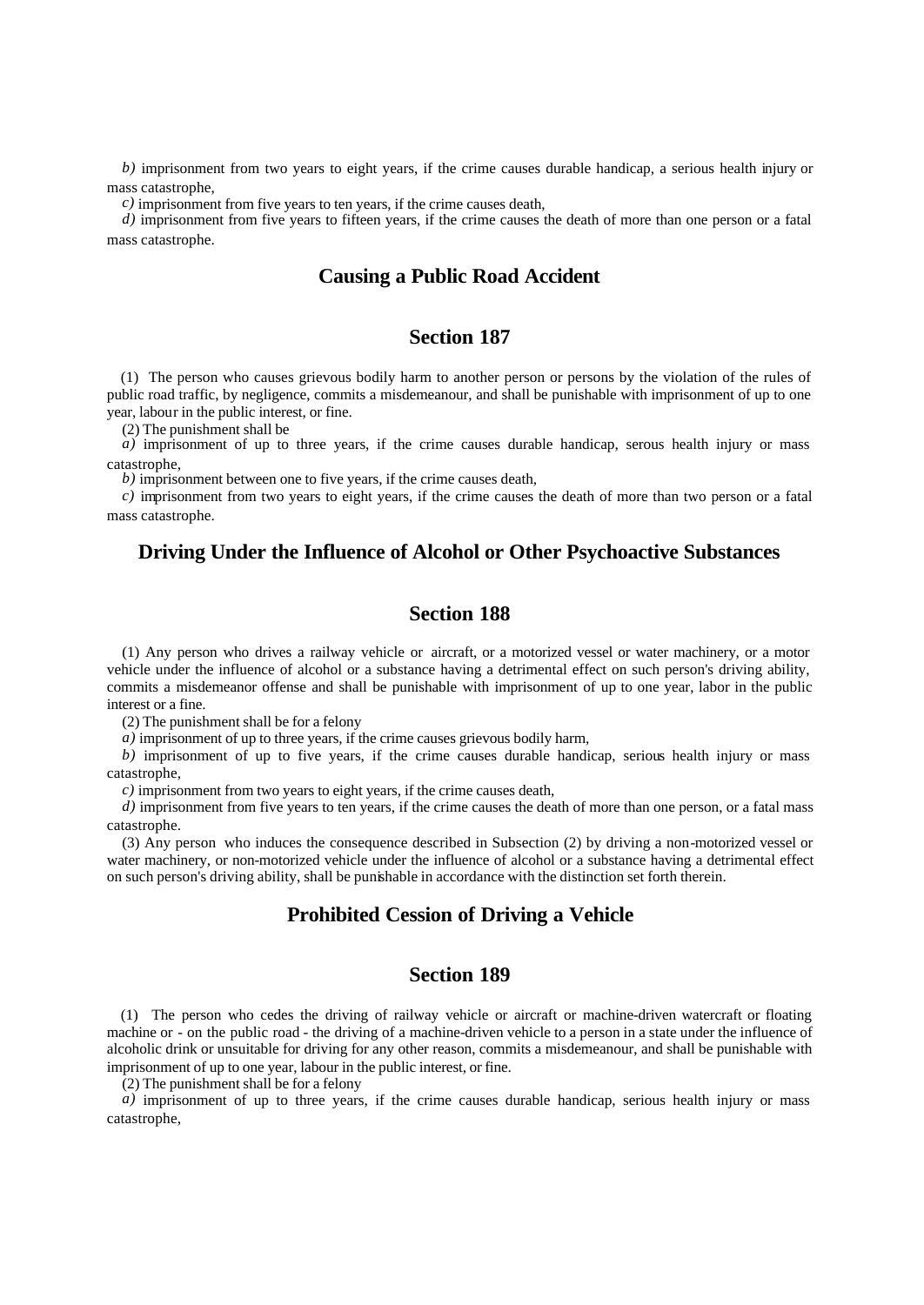*b)* imprisonment of up to five years, if the crime causes death,

*c)* imprisonment from two years to eight years, if the crime causes the death of more than one person, or fatal mass catastrophe.

#### **Hit and Run**

#### **Section 190**

If the driver of a vehicle affected by a traffic accident fails to stop on the spot, or leaves the scene before ascertaining whether anybody got injured or is in need of assistance due to a danger menacing directly his life or limbs, - unless a graver crime is realized - commits a misdemeanour, and shall be punishable with imprisonment of up to one year, labour in the public interest, or fine.

#### **Interpretative Provisions**

## **Section 191**

(1) The provisions established for the crimes committed on public roads shall also be applied, if the violation of the rules relating to vehicle driving on a public road causes injury or death not on a public road.

(2) For the purposes of Sections 185 to 187, the provisions pertaining to pedestrians and passengers may not be deemed to be traffic rules.

# *Chapter XIV*

#### **Crimes Against Marriage, Family, Youth and Sexual Morals**

## **Title I**

### **Crimes Against Marriage, Family and Youth**

## **Bigamy**

### **Section 192**

The person who contracts a new marriage during the subsistence of his marriage, or who contracts marriage with a person living in marriage, commits a felony, and shall be punishable with imprisonment of up to three years.

#### **Changing of Family Status**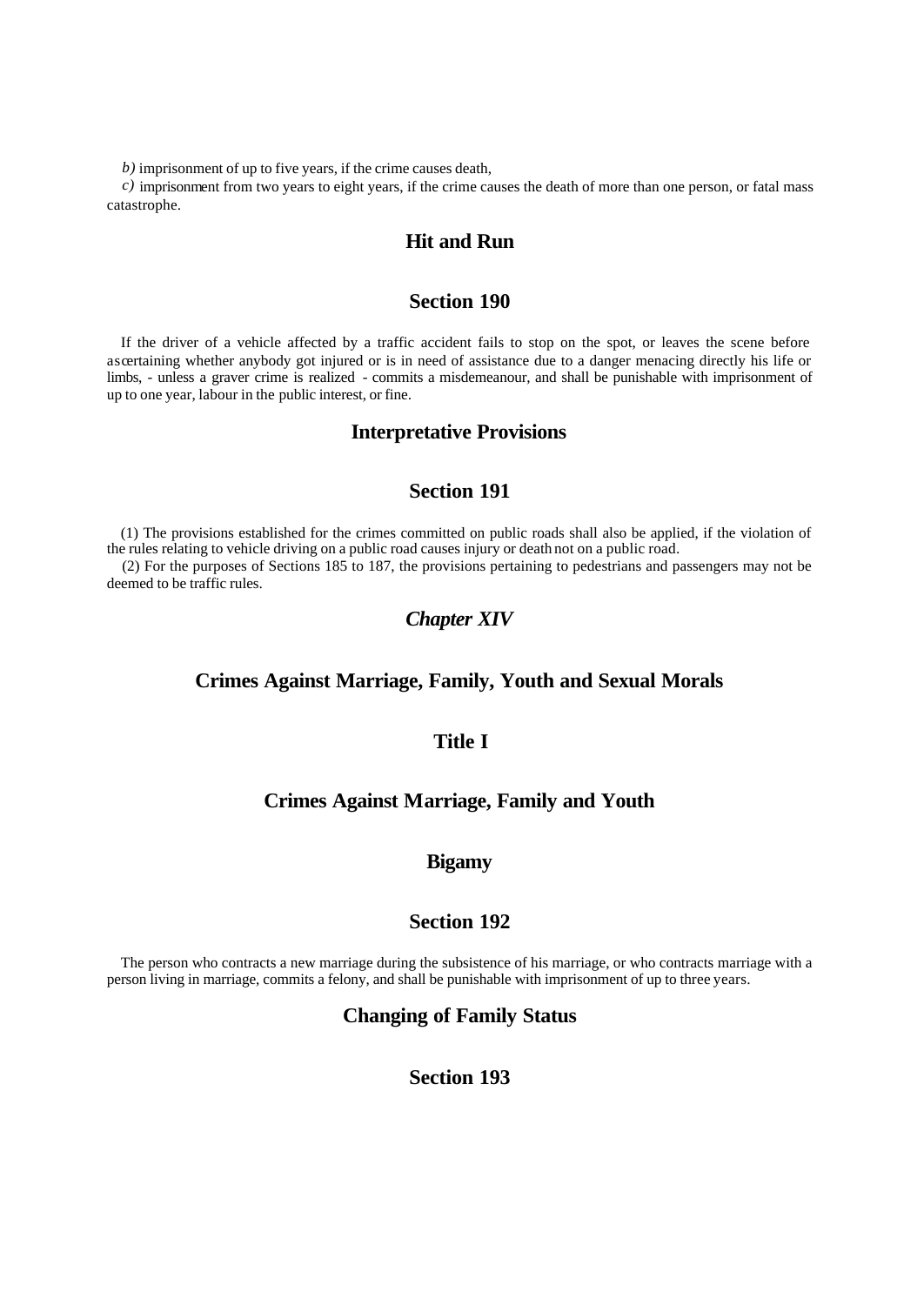(1) Any person who alters the family status of another person, thus in particular exchanges a child or smuggles one into another family, commits a felony offense and shall be punishable with imprisonment of up to three years.

(2) The punishment shall be imprisonment between one to five years, if the alteration of family status is perpetrated

*a)* by an employee of a medical or educational institution within the sphere of his occupation,

*b*) by a person responsible for the tutelage, guardianship or supervision of a person under the age of eighteen.

(3) If the criminal act is committed by an employee of a medical or educational institution due to negligence, such person shall be punishable for a misdemeanor offense with imprisonment of up to one year, labor in the public interest or a fine.

## **Changing of the Custody of a Minor**

# **Section 194**

The person who takes away a minor placed on the basis of an executable authority decision from the person with whom it has been pla ced by the authority, without the consent of the custodian, with the purpose of the durable changing of the custody, or keeps the minor concealed or in secret, commits a misdemeanour, and shall be punishable with imprisonment of up to one year, labour in the public interest, or fine.

# **Endangering of a Minor**

## **Section 195**

(1) The person obliged to conduct the education, supervision of or care for a minor, who seriously violates his obligations arising from such duty, and thereby endangers the physical, intellectual or moral development of the minor, commits a felony and shall be punishable with imprisonment between one to five years.

(2) Unless a graver crime is realized, that major person shall be punishable in accordance with subsection (1), who induces or tries to induce a minor to the perpetration of a crime or to the pursuance of a dissolute way of life.

(3) Any person of legal age who has forced labor conducted by a minor commits a felony offense and shall be punishable with imprisonment between two to eight years.

## **Production of Prohibited Pornographic Pictures**

## **Section 195/A**

(1) The making of pornographic picture or pictures of a minor by video, film, photograph or by any other means, distribution or trading of such pictures, or rendering of such pictures available to others shall be construed a felony and punishable by imprisonment between two to eight years.

(2) A person having a minor participating in a pornographic show shall be punishable as set forth in Subsection (1).

(3) The person providing financial means and thus assisting in the commission of the crime defined in Subsections  $(1)-(2)$  shall be punishable with imprisonment between two to eight years.

(4) In the application of Subsections (1)-(2) pornographic picture or pornographic show is the act or display of sexuality in a gravely indecent manner of exposure specifically for arousing sexual demeanor.

## **Omission of Support**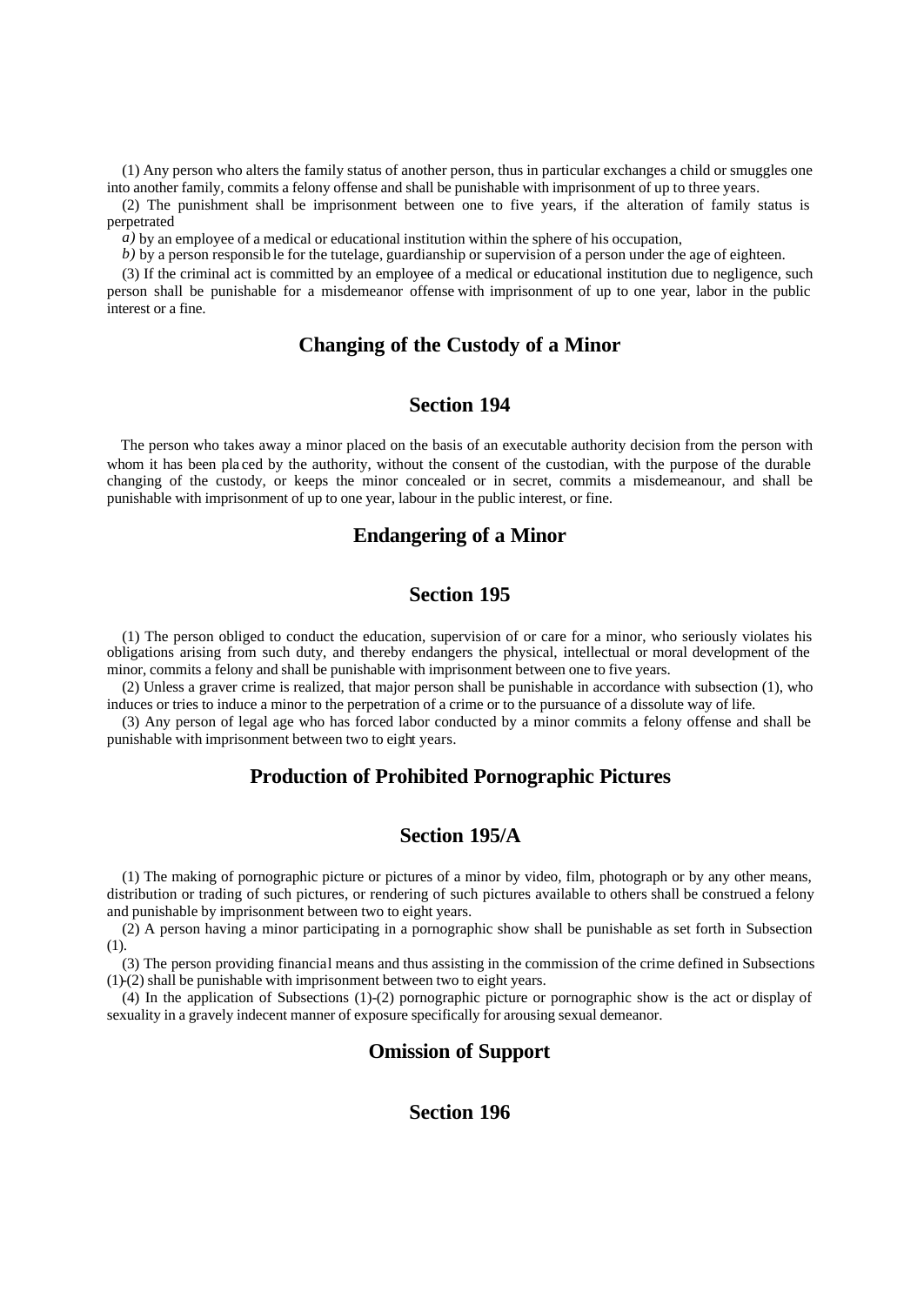(1) The person who fails to perform his obligation to support based on a legal rule and prescribed in an executable authority decision through his own fault, commits a misdemeanour, and shall be punishable with imprisonment of up to two years, labour in the public interest, or fine.

(2)

(3) The punishment shall be imprisonment of up to three years for a felony, if the omission of the support exposes the entitled party to serious deprivation.

(4) The perpetrator shall not be punishable on the basis of subsections (1) and (2), and in case of subsection (3) his punishment may be mitigated without limitation, if he satisfies his obligation before the passing of the sentence of first instance.

#### **Title II**

# **Crimes Against Sexual Morals**

#### **Rape**

## **Section 197**

(1) A person who by violent action or direct menace against life or limb forces a woman to have sexual intercourse, or uses the incapacity of the woman for defense or for the manifestation of her will for sexual intercourse, commits a felony and shall be punishable with imprisonment between two to eight years.

(2) The punishment shall be imprisonment from five years to ten years, if

*a)* the victim is under twelve years of age,

*b*) the victim is under the education, supervision, care or medical treatment of the perpetrator,

*c)* more than one person have sexual intercourse with the victim on the same occasion, knowing about each other's acts.

(3) The punishment shall be imprisonment between five to fifteen years if the provisions of Paragraph b) or c) of Subsection (2) also apply to rape committed against a victim under twelve years of age.

## **Assault Against Decency**

#### **Section 198**

(1) A person wh o by violence or direct menace against life or limb forces another person to engage in sodomy or to the endurance thereof, or uses for sodomy the incapacity of another person for defense or for manifestation of will, commits a felony and shall be punishable with imprisonment between two to eight years.

(2) The punishment shall be imprisonment from five years to ten years, if

*a)* the victim is under twelve years of age,

*b*) the victim is under the education, supervision, care or medical treatment of the perpetrator;

*c)* if several persons sodomize the victim on the same occasion, knowing about each other's act.

(3) The punishment shall be imprisonment between five to fifteen years if the provisions of Paragraph b) or c) of Subsection (2) also apply to the sexual assault committed against a victim under twelve years of age.

#### **Fornication Against Nature**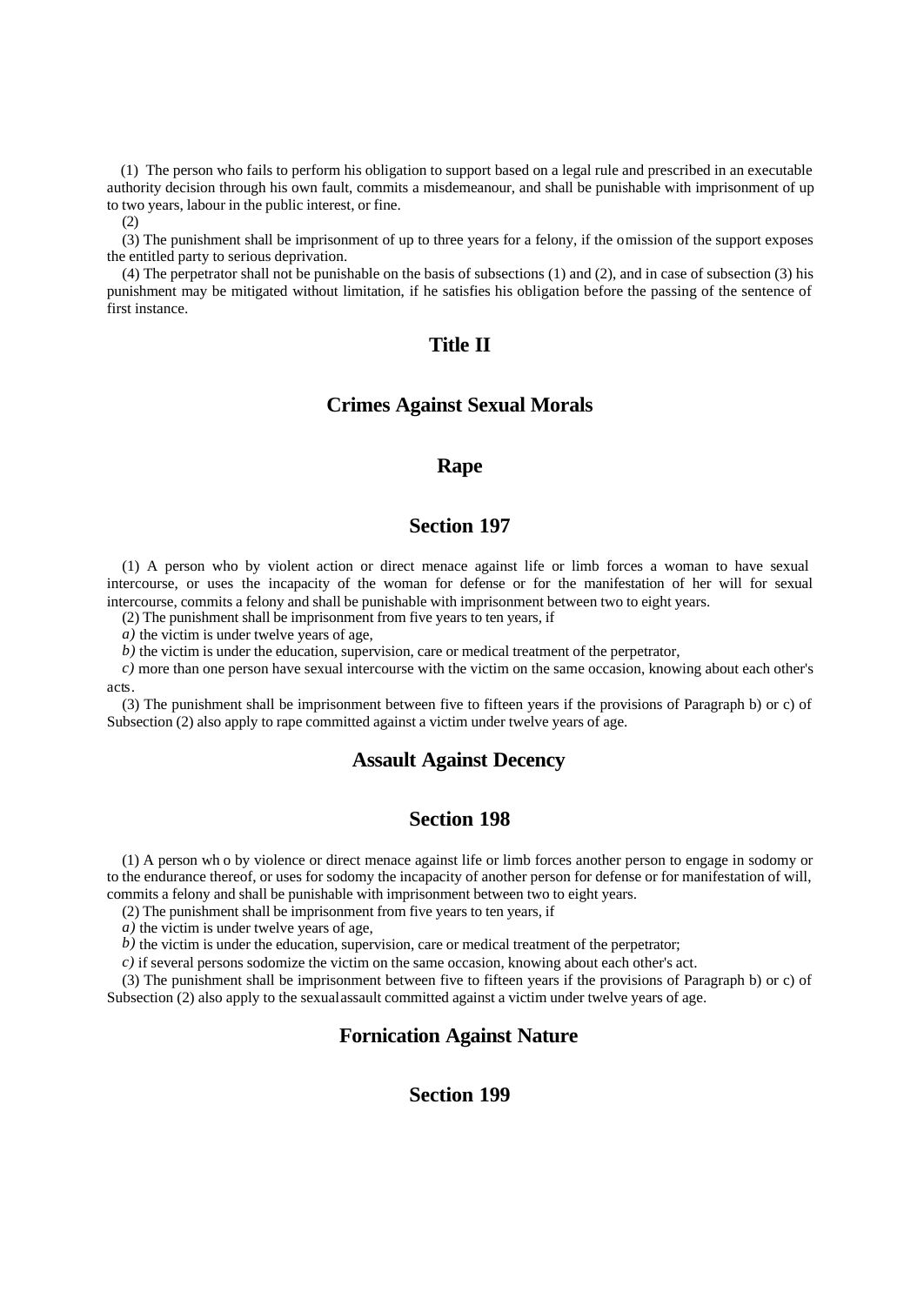The person who has completed his eighteenth year of age, who fornicates with a person of identical sex younger than that age, commits a felony, and shall be punishable with imprisonment of up to three years.

#### **Forceful Fornication Against Nature**

# **Section 200**

(1) A person who by violence or direct menace against life or limb forces a person of the same sex to engage in sodomy or to the endurance thereof, or uses his/her incapacity for defense or for the manifestation of will for sodomy, commits a felony, and shall be punishable with imprisonment from two years to eight years.

(2) The punishment shall be imprisonment from five years to ten years, if

*a*) the victimis under twelve years of age,

*b*) the victim is under the education, supervision, care or medical treatment of the perpetrator;

*c)* several persons sodomize the victim on the same occasion, knowing about each other's acts.

(3) The punishment shall be impris onment between five to fifteen years if the provisions of Paragraph b) or c) of Subsection (2) also apply to sexual assault committed against a victim under twelve years of age.

# **Seduction**

# **Section 201**

(1) The person who has sexual intercourse with a person who has not yet completed his fourteenth year, as well as the person who has completed his eighteenth year and engages in fornication with a person who has not yet exceeded his fourteenth year of age, commits a felony and shall be punishable with imprisonment from one year to five years.

(2) That person who has completed his eighteenth year and strives to persuade a person who has not completed his fourteenth year, to have sexual intercourse or to fornicate with him, commits a felony and shall be punishable with imprisonment of up to three years.

(3) The punishment shall be imprisonment from two years to eight years, or from one year to five years, respectively, if the injured party of the crime defined in subsections (1) or (2) is a relative of the perpetrator, or is under the education, supervision, care or medical treatment of the perpetrator.

### **Section 202**

(1) The person who induces a person who has not yet completed his fourteenth year, to have sexual intercourse or to fornicate with another person, commits a felony and shall be punishable with imprisonment from one year to five years.

(2) The person who has completed his eighteenth year and strives to persuade a person who has not yet completed his fourteenth year, to have sexual intercourse or to fornicate with another person, commits a felony, and shall be punishable with imprisonment of up to three years.

(3) The punishment shall be imprisonment from two years to eight years, or from one year to five years, respectively, if the injured party of the crime defined in subsections (1) or (2) is a relative of the perpetrator, or is under the education, supervision, care or medical treatment of the perpetrator.

#### **Incest**

# **Section 203**

(1) The person who has sexual intercourse or fornicates with his relative in direct line, commits a felony and shall be punishable with imprisonment from one year to five years.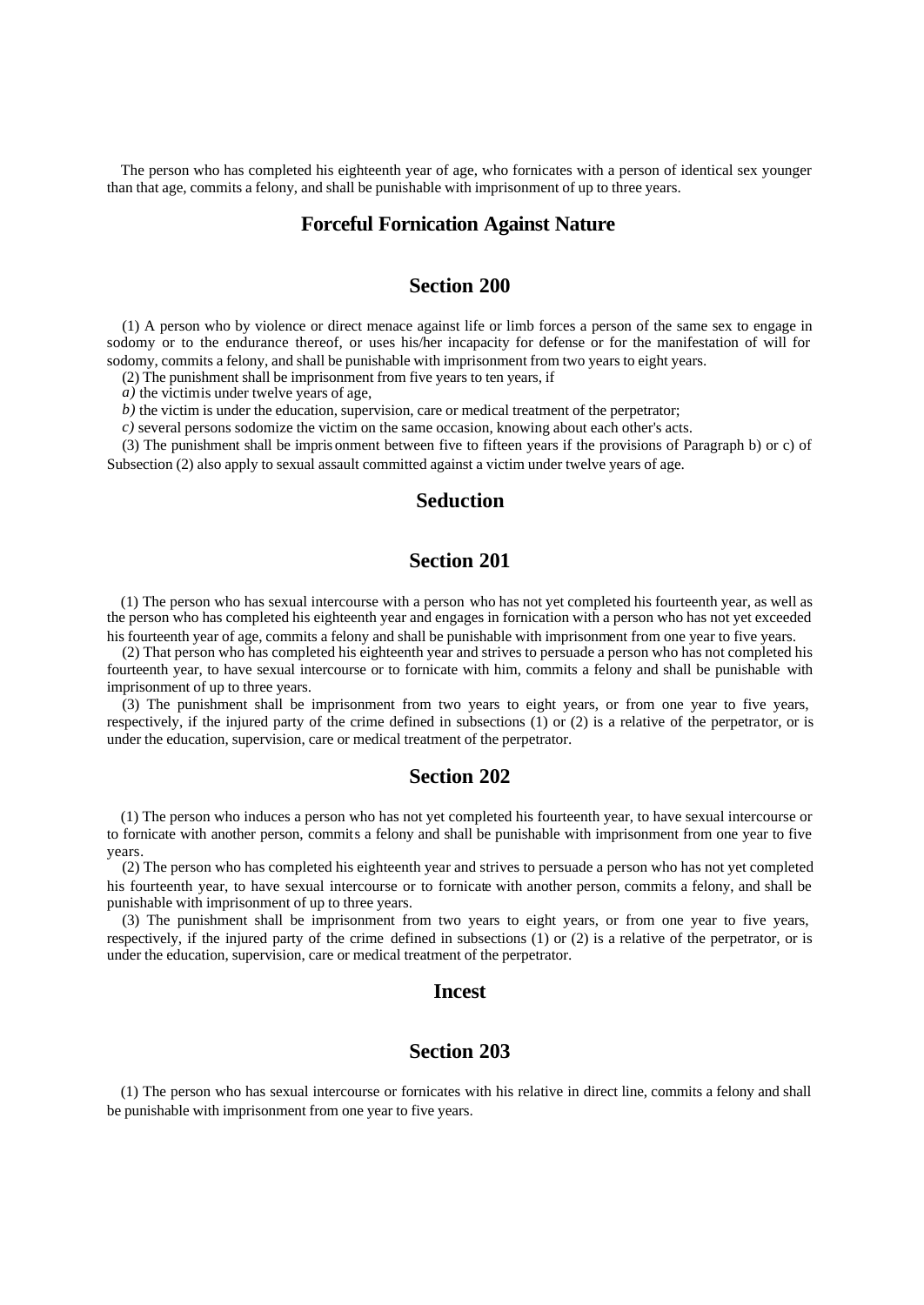(2) The descendant shall not be punishable, if he has not yet completed his eighteenth year of age on perpetration of the act.

(3) A person who has sexual intercourse with his or her sibling shall be punishable for a misdemeanor offense with imprisonment of up to two years.

# **Prostitution**

# **Section 204**

### **Promotion of Prostitution**

#### **Section 205**

(1) The person who makes available a building or another place for prostitutio n to another person, commits a felony and shall be punishable with imprisonment of up to three years.

(2) The person who maintains, heads a brothel, or makes available financial means to the functioning thereof, commits a felony and shall be punishable with imprisonment of up to five years.

(3) The punishment shall be imprisonment from two years to eight years, if

*a*) any person who has not yet completed his eighteenth year engages in prostitution in the brothel,

*b)* prostitution is promoted as part of a criminal organization.

(4) The person who persuades another person to engage in prostitution, shall be punishable in accordance with subsection (1).

# **Living on Earnings of Prostitution**

# **Section 206**

The person who lives wholly or in part on the earnings of a pers on engaging in prostitution, commits a felony, and shall be punishable with imprisonment of up to three years. Banishment may also take place as a supplementary punishment.

# **Pandering**

# **Section 207**

(1) The person who solicits another person for sexual intercourse or fornication for somebody else in order to make profit, commits a felony, and shall be punishable with imprisonment of up to three years.

(2) The punishment shall be imprisonment from one year to five years, if the pandering is business-like.

(3) The punishment shall be imprisonment from two years to eight years, if the pandering is committed

*a*) to the injury of a relative of the perpetrator or of a person under his education, supervision or care or who has not yet completed his eighteenth year of age,

*b)* with deceipt, violence or direct menace against life or limbs.

*c)* as part of a criminal organization

(4) The person who agrees on the perpetration of pandering defined in subsection (2) commits a felony and shall be punishable with imprisonment of up to three years.

# **Obscenity**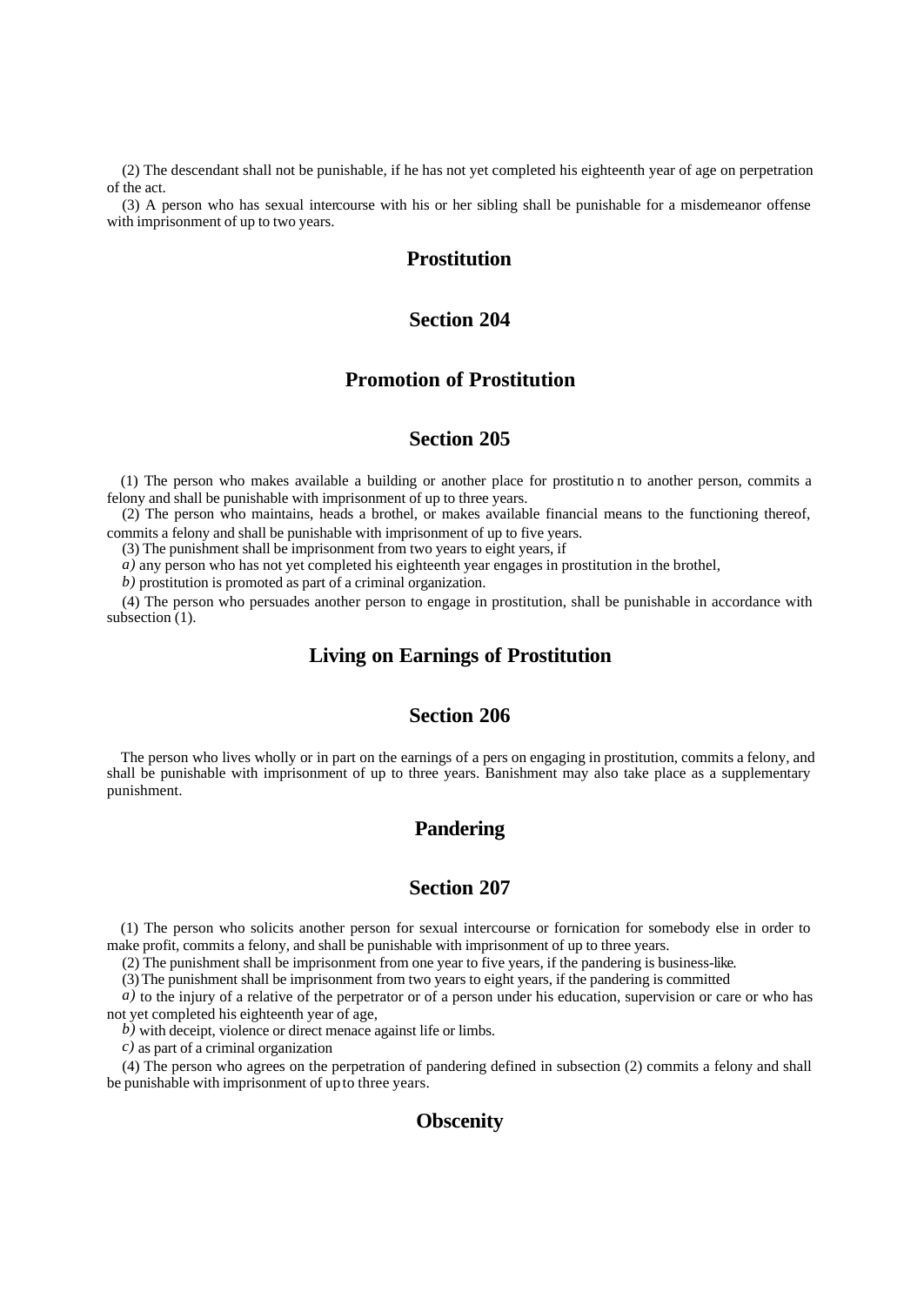#### **Section 208**

A person who exposes himself before another person in an indecent way for the satisfaction of his or her sexual desire, commits a misdemeanor, and shall be punishable with imprisonment of up to two years, labor in the public interest, or a fine.

### **Private Motion**

#### **Section 209**

The crimes defined in Section 197, subsection (1), as well as Section 201, subsections (1) and (2) may only be punished on private motion, except for the case if crimes punishable not on private motion are committed in connection therewith.

#### **Interpretative Provision**

#### **Section 210**

For the purposes of Sections 197, 198 and Section 200, the person who has not yet completed his twelfth year of age shall be deemed as incapable of defence.

#### **Section 210/A**

(1) Prostitution is pursued by the person who has sexual intercourse or fornicates striving to make regular profit. (2) For the purposes of this Title, fornication is: any gravely indecent act with the exception of sexual intercourse, which serves the stimulation or satisfaction of sexual desire.

# *Chapter XV*

# **Crimes Against the Purity of State Administration, the Administration of Justice and Public Life**

### **Title I**

### **Crime Against the Order of the Elections, Plebiscite and Popular Initiative**

# **Section 211**

A person who, in the course of the election of Parliament representatives, or of representatives of local governments and mayors, national or ethnic minority self-government representatives, as well as of nationwide or local plebiscite and popular initiative

*a)* obtains recommendation by virtue of using force, threat, fraud or financial advances in violation of the provisions of nomination procedures,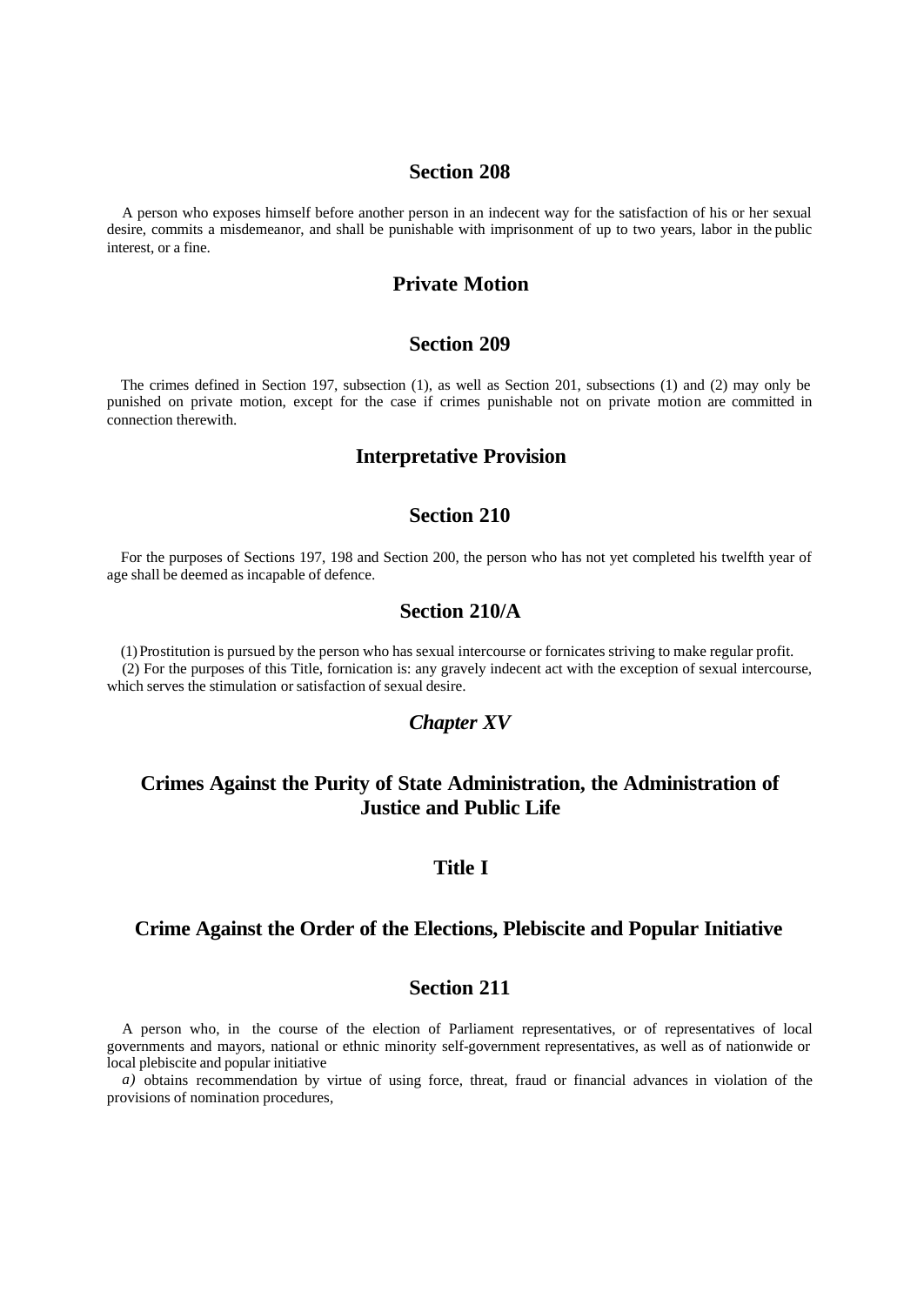*b)* obtains signatures by virtue of using force, threat, fraud or financial advances in the interest of initiating a national referendum or popular initiative,

*c)* votes without entitlement,

*d)* signs without entitlement, indicates false data,

*e*) impedes a person entitled to vote in the elections or plebiscite in the exercise of his right thereto,

*f)* violates the secrecy of elections or of plebiscite,

*g)* falsifies the result of the elections, plebiscite or popular initiative,

commits a felony and shall be punishable with imprisonment of up to three years.

# **Title II**

## **Policing Crimes**

# **Abuse of the Right of Association**

## **Section 212**

# **212/A**

The person who participates in the management of a social organization dissolved by the court, commits - unless a more serious criminal acts is realized - a misdemeanour, and shall be punishable with imprisonment up to one year, labour in the public interest or a fine.

## **Misdemeanour Against Press Policing**

#### **Section 213**

The person who

*a)* manufactures or distributes an unlicensed or unregistered press product for the manufacturing or distribution of which a license or registration is required,

*b*) disseminates a press product whose sequestration or confiscation has been ordered, commits a misdemeanour and shall be punishable with fine.

# **Unlawful Stay in Hungary**

# **Section 214**

That expelled foreigner who stays without permission on the territory of the Republic of Hungary, commits a misdemeanour, and shall be punishable with imprisonment of up to one year.

# **Damaging of Land Survey Signs**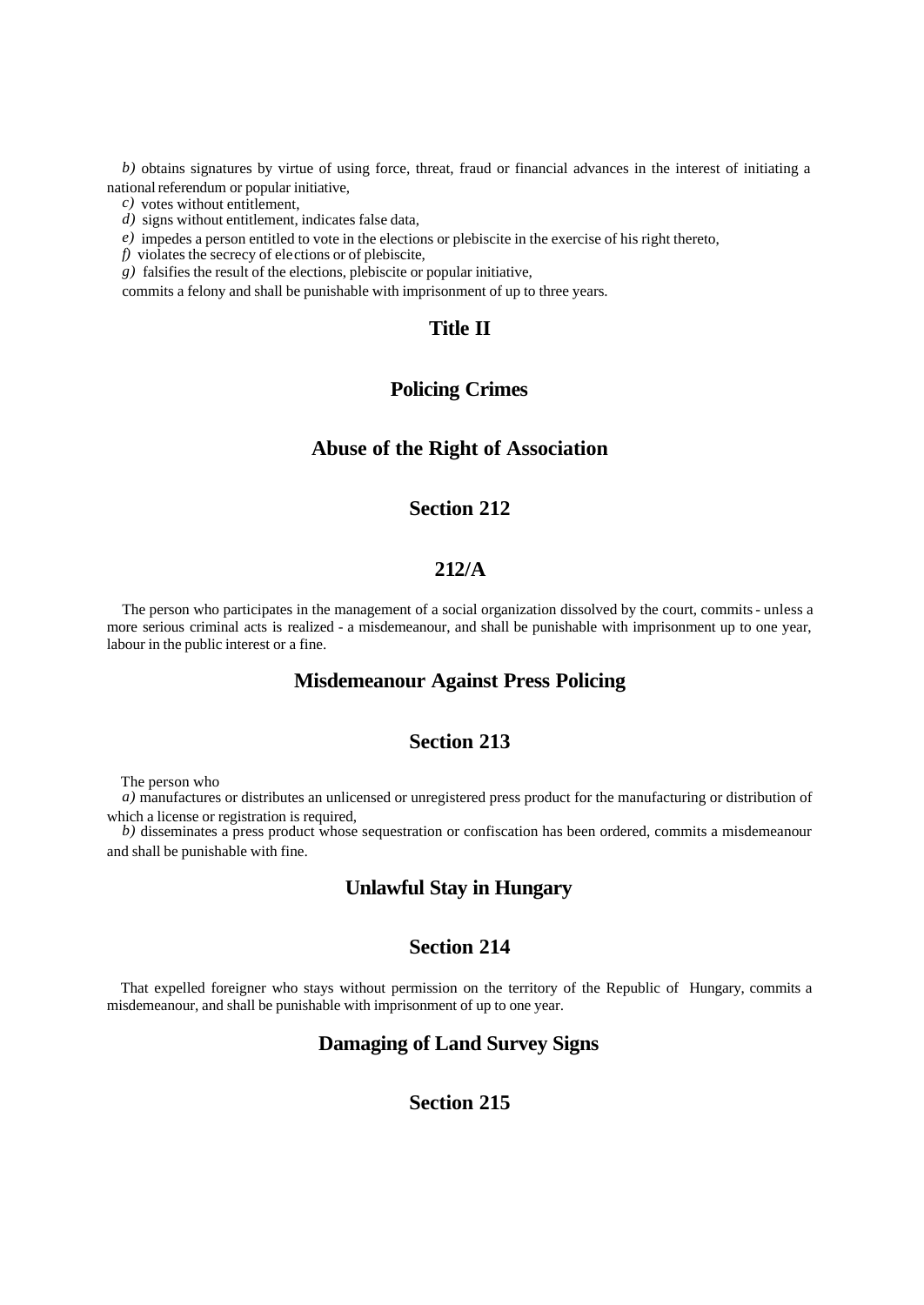The person who destroys, damages or removes a land survey sign, commits a misdemeanour and shall be punishable with fine.

# **Vandalism of Historic Monuments**

# **Section 216**

 (1) Any person who vandalizes a historic monument which is in his possession, commits a felony offense and shall be punishable by imprisonment of up to three years.

(2) Any person who destroys a historic monument pursuant to Subsection (1) or causes irreparable damage to such, as a result of which such monument looses it character as a historic monument, shall be punishable by imprisonment of up to five years.

# **Vandalism of Cultural Goods**

# **Section 216/A.**

 (1) Any person who vandalizes an object classified as a protected cultural good commits a felony offense and shall be punishable by imprisonment of up three years.

(2) Any person who destroys an object pursuant to Subsection (1) or causes irreparable damage to such shall be punishable by imprisonment of up to five years.

### **Illegal Use of Cultural Goods**

#### **Section 216/B.**

 (1) Any person who alienates objects which are considered cultural goods and belong to a protected collection or pieces belonging protected groups of objects or who fails to report changes in the ownership of protected objects which are considered cultural goods in the manner specified by law, commits a felony offense and shall be punishable by imprisonment of up to three years.

(2) Any person who, without an export permit, exports objects which are considered cultural goods and for which an export permit is required, or who exceeds the limits of an export permit shall punishable in accordance with the provisions of Subsection (1).

## **Unauthorized Crossing of the Frontier**

#### **Section 217**

The person who crosses the frontier of the Republic of Hungary

*a)* without authorization,

*b)* in an unauthorized manner

by force of arms, commits a felony, and shall be punishable with imprisonment of up to three years.

#### **Man-smuggling**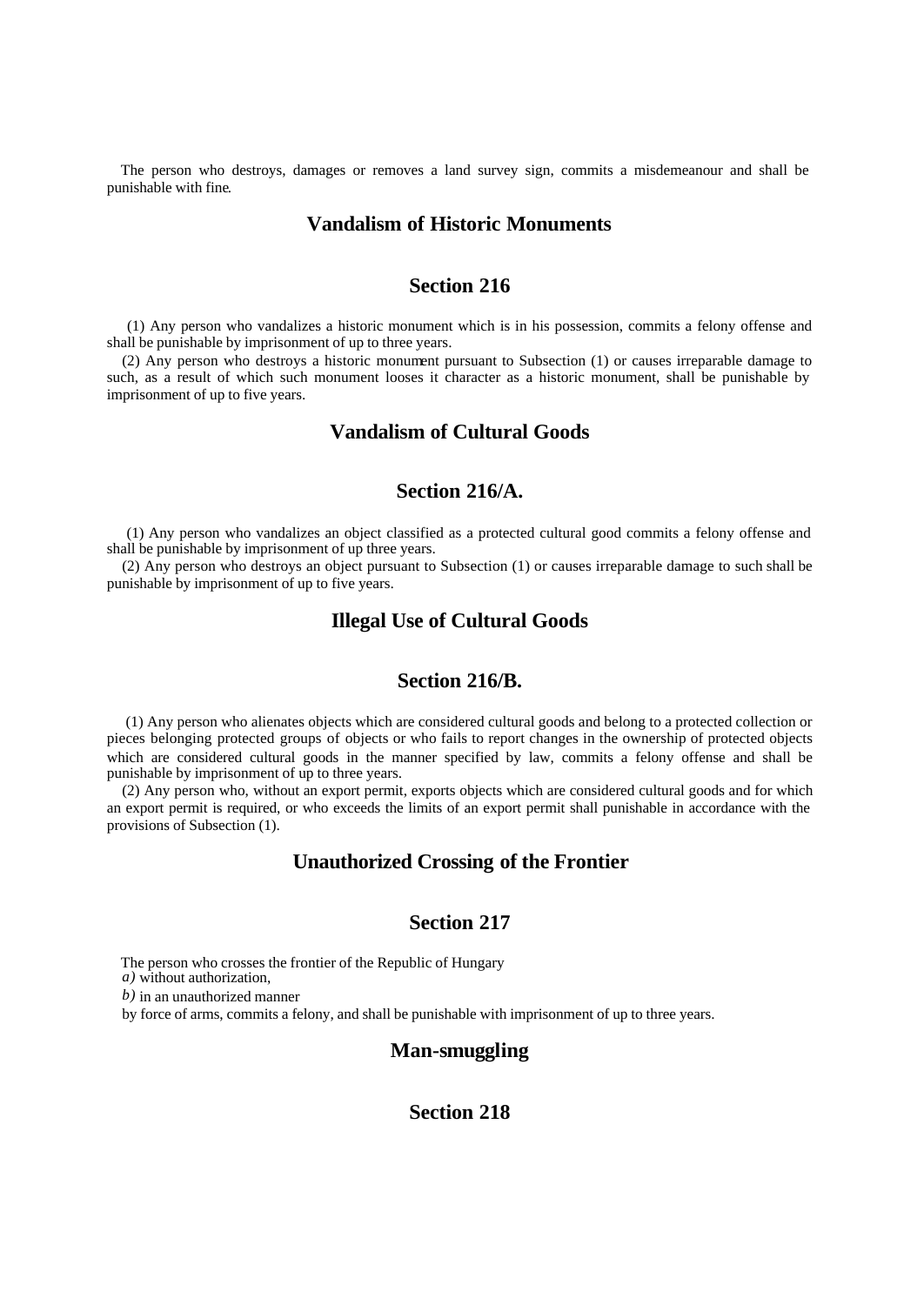(1) Any person, who acts as an accomplice in the illegal crossing of state borders (Section 217) for pecuniary gain, commits a felony offense and shall be punishable with imprisonment between two to eight years.

(2) Any person who acts as an accomplice in the crossing of the border of the Republic of Hungary without authorization or in an unauthorized manner, for pecuniary gain, commits a felony offense and shall be punishable with imprisonment of up to three years.

(3) Any person committing the act as a member of or on behalf of a criminal organization shall be punishable for a felony offense with imprisonment between five to ten years in the case of Subsection (1), or between two to eight years in the case of Subsection (2).

(4) Any person involved in preparations for smuggling illegal aliens, as set forth in Subsections (1)-(3), shall be punishable for a misdemeanor offense with imprisonment of up to two years.

(5) Expulsion may also be imposed as supplementary punishment against persons engaged in the smuggling of illegal aliens.

## **Failure to Report**

## **Section 219**

### **Damaging of Frontier Sign**

## **Section 220**

The person who destroys, damages or removes a sign serving for the demarcation of state frontier, commits a misdemeanour, and shall be punishable with imprisonment of up to one year, labour in the public interest, or fine.

#### **Title III**

#### **Violation of State Secret and Service Secret**

# **Violation of State Secret**

#### **Section 221**

(1) The person

*a)* who obtains a state secret in an unauthorized manner,

*b)* uses without authorization, makes available for an incompetent person or makes unavailable for a competent person a state secret that came to his knowledge or into his possession,

commits a felony and shall be punishable with imprisonment from one year to five years.

(2) The punishment shall be

*a)* imprisonment from two years to eight years, if the violation of state secret is committed in respect of an especially important state secret or causing a great disadvantage

*b)* imprisonment from five years to fifteen years, if the state secret becomes available to an incompetent foreign person.

(3) The person who commits the violation of state secret by negligence shall be punishable for a misdemeanour with imprisonment of up to one year, in the cases of subsection (2) with imprisonment of up to two years or up to five years, in accordance with the distinction written there.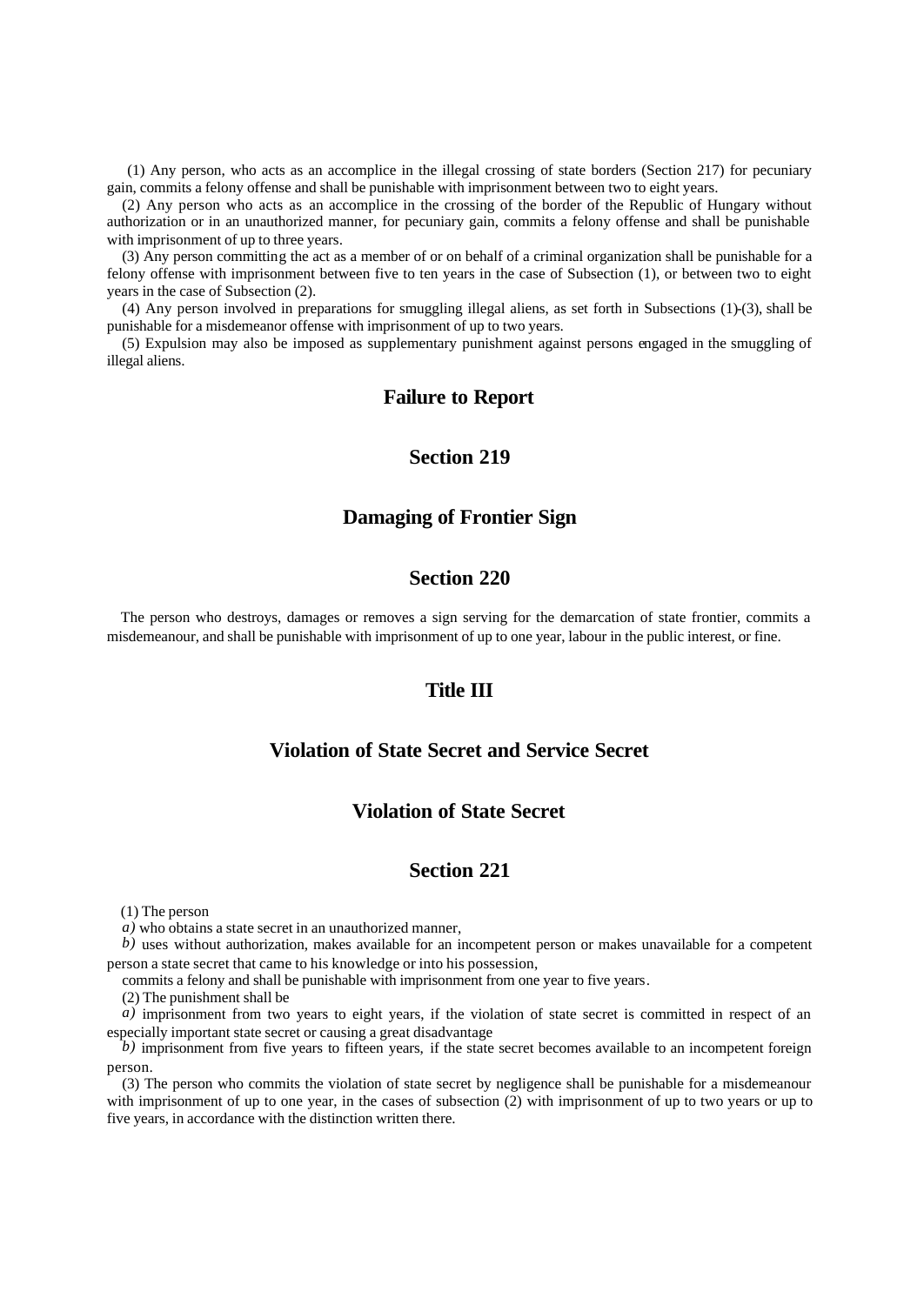(4) The person, who perpetrates preparation for the violation of state secret defined in subsection (2), shall be punishable for a felony with imprisonment up to three years, or up to five years, in accordance with the distinction written there.

# **Violation of Service Secret**

### **Section 222**

(1) The person who

*a)* obtains without authorization a service secret,

*b)* uses without authorization or makes available for an incompetent person a service secret that came to his knowledge or into his possession

commits a misdemeanour, and shall be punishable with imprisonment of up to one year, labour in the public interest, or fine.

(2) The punishment shall be imprisonment of up to three years for a felony, if the crime causes a grave disadvantage.

(3) The punishment shall be

*a*) imprisonment from one year to five years, if - as a consequence of the crime - a service secret,

*b)* imprisonment from two years to eight years, if - in consequence of the crime - a military service secret

becomes available to an incompetent foreign person.

# **Failure to Report the Violation of State Secret**

# **Section 223**

(1) The person who credibly learns that

*a)* the perpetration of violation of a state secret is prepared,

*b)* an intentional violation of state secret not yet detected has been committed,

and fails to report it to the authorities as soon as he can, commits a misdemeanour, and shall be punishable with imprisonment of up to one year, with labour in the public interest, or fine.

(2) On the basis of subsection (1), relatives of the perpetrator shall not be punishable.

# **State Secret and Service Secret**

## **Section 224**

#### **Title IV**

# **Crimes Related to Office**

# **Abuse of Authority**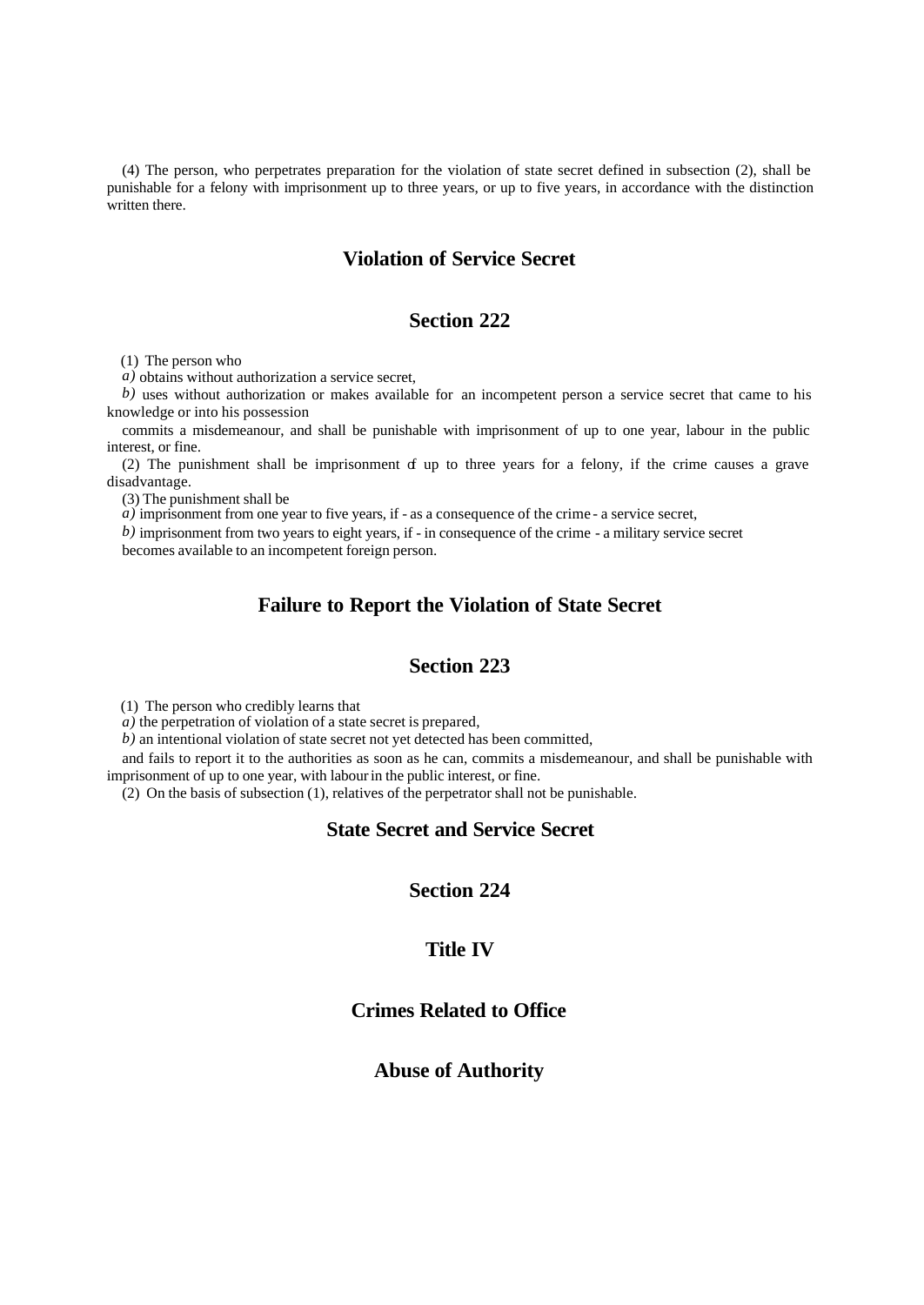#### **Section 225**

The official person who, with the aim of causing unlawful disadvantage or obtaining unlawful advantage, breaches his official duty, transgresses his competence or otherwise misuses his official position, commits a felony, and shall be punishable with imprisonment of up to three years.

# **Maltreatment in Official Proceedings**

#### **Section 226**

The official person who commits assault upon another person during his proceedings, commits a misdemeanour, and shall be punishable with imprisonment of up to two years.

## **Forced Interrogation**

# **Section 227**

The official person who - with the aim of forcing a confession or declaration - applies violence, menace, or other similar methods, commits a felony, and shall be punishable with imprisonment of up to five years.

### **Unauthorized Clandestine Gathering of Information**

## **Section 227/A**

 (1) Any official person who performs clandestine gathering of information which is subject to authorization by a judge or by the Minister of Justice, or clandestine gathering of data during a criminal proceeding which is subject to authorization by a judge, or exceeds the scope of such authorization commits a felony offense and shall be punishable with imprisonment of up to five years.

(2) Any person who, without proper entitlement, orders or authorizes clandestine gathering of information that is subject to authorization by a judge or by the Minister of Justice, or clandestine gathering of data during a criminal proceeding which is subject to authorization by a judge shall be punishable as set forth in Subsection (1).

(3) The punishment shall be imprisonment between two to eight years if the criminal act causes significant injury of interests.

# **Unlawful Detention**

#### **Section 228**

(1) The official person who unlawfully deprives another person of his personal freedom, commits a felony, and shall be punishable with imprisonment of up to five years.

(2) The punishment shall be imprisonment from two years to eight years, if the unlawful detention is committed

*a)* for a base reason or purpose,

*b)* with the torment of the injured party,

*c)* causing a grave consequence.

(3)

### **Violence of the Freedom of Association and of Assembly**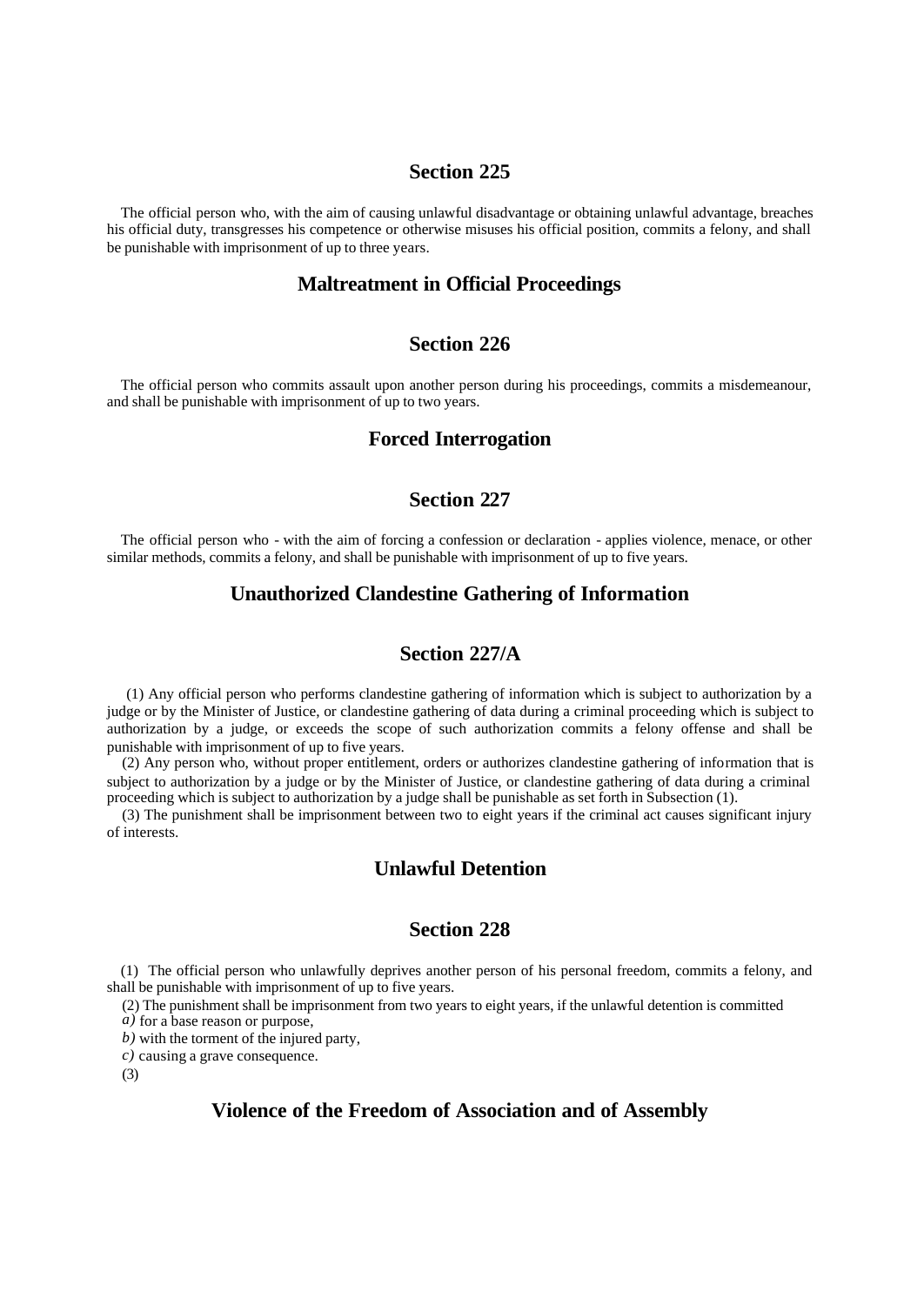#### **Section 228/A**

(1) The person who unlawfully impedes another person in the exercise of his right to association or assembly with violence or menace, commits a felony, and shall be punishable with imprisonment of up to three years.

(2) The person who displays resistance with violence or menace against a measure taken by the organiser of a programme coming under the force of the Act on the right of assembly, in the interest of the maintenance of order, commits a misdemeanour, and shall be punishable with imprisonment of up to one year, labour in the public interest, or fine.

# **Title V**

#### **Crimes Against Official Persons**

## **Violence Against an Official Person**

#### **Section 229**

(1) The person who impedes an official person in his lawful proceedings with violence or menace, forces him to take a measure, or assaults him during or because of his proceedings, commits a felony, and shall be punishable with imprisonment of up to three years.

(2) The punishment shall be imprisonment of up to five years, if the violence against an official person is committed in a group or in an armed manner.

(3) The organizer or head of the group defined in subsection (2) shall be punishable with imprisonment from two years to eight years.

(4) The person who participates in a group directed at the perpetration of violence against an official person, commits a misdemeanour and shall be punishable with imprisonment of up to two years, while the organizer and the head of the group shall be punishable for a felony with imprisonment of up to three years.

(5) The person who assaults an official person because of his proceedings, shall be punishable on the basis of subsections (1) to (4), even if the assaulted person is no longer an official person at the time of the perpetration of the crime.

(6) A participant in the group shall not be punishable on the basis of subsection (4), if he leaves the group voluntarily or upon the invitation of an authority.

#### **Violence Against a Person Fulfilling a Public Duty**

#### **Section 230**

 The provisions set forth in Section 229 shall be applied for punishment in respect of a person who commits the act defined therein against a person performing public duties.

## **Violence Against a Person Supporting an Official Person**

# **Section 231**

The person shall be punishable in accordance with the provisions of Section 229, who perpetrates the act defined there against a person supporting or defending a person fulfilling an official or public duty.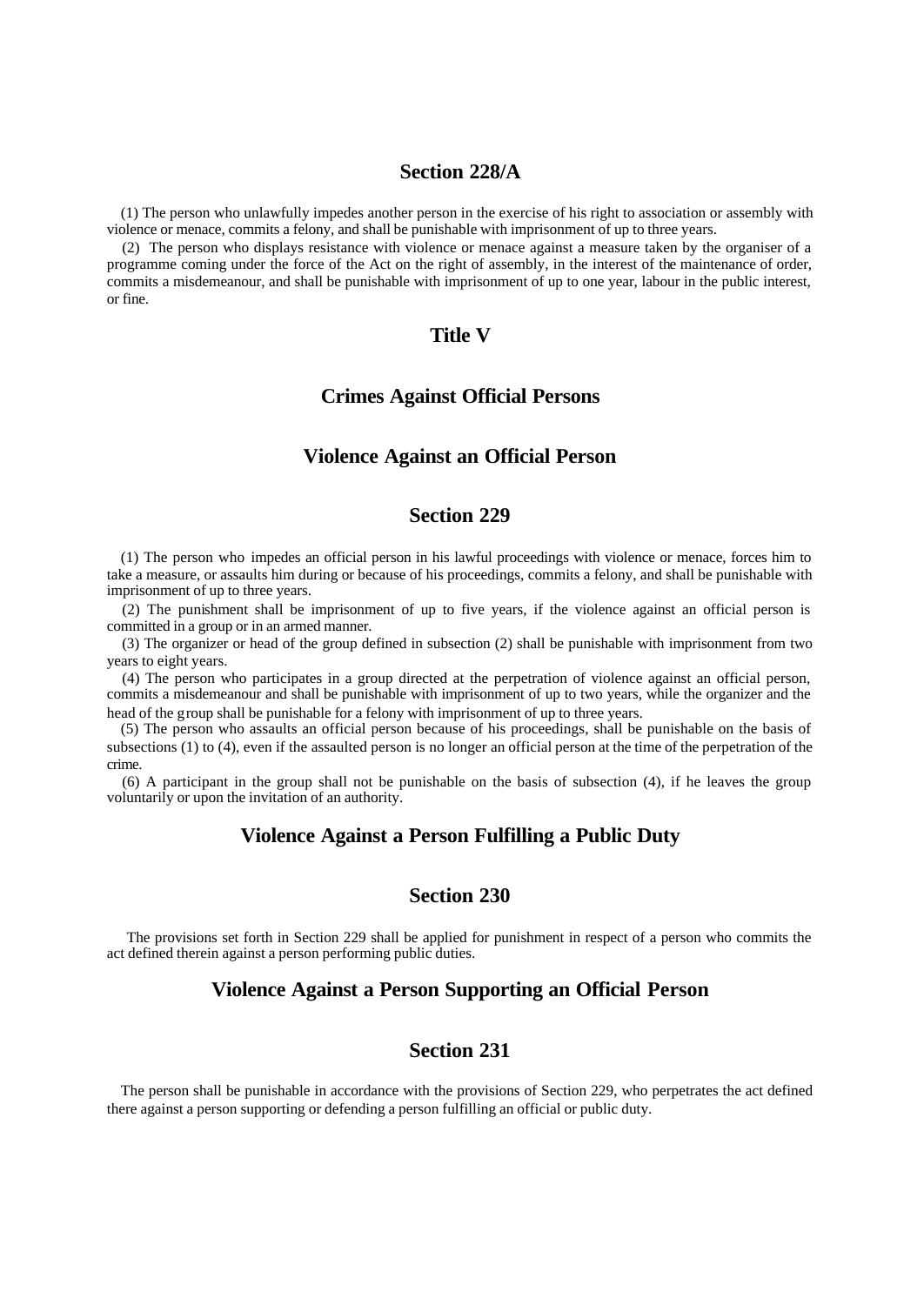#### **Insult of an Authority or of an Official Person**

## **Section 232**

#### **Title VI**

## **Crimes Against the Administration of Justice**

### **Malicious Prosecution**

#### **Section 233**

(1) The person who

*a)* falsely accuses another person before an authority with the perpetration of a crime,

*b)* makes known a forged evidence relating to a crime to the authority

commits a felony, and shall be punishable with imprisonment of up to three years.

(2) The punishment shall be imprisonment of up to five years, if criminal proceedings are instituted on the basis of the malicious prosecution.

(3) If the accused is sentenced on the basis of the malicious prosecution, the punishment shall be imprisonment from two years to eight years.

## **Section 234**

The person who falsely accuses another person before an authority with the perpetration of a crime, because he does not know by negligence, that his statement of fact is untrue, or the evidence is false, commits a misdemeanour, and shall be punishable with imprisonment of up to one year, labour in the public interest, or fine.

#### **Section 235**

The person who

*a)* falsely accuses another person with the perpetration of a minor offence before an investigating authority, the prosecutor, the court or an authority dealing with minor offences, or with the perpetration of a disciplinary misdemeanour before an investigating authority, prosecutor, court or the party exercising disciplinary authority,

*b)* makes known a forged evidence against another person to the authority designated in paragraph *a)*, relating to a minor offence or a disciplinary misdemeanour,

commits a misdemeanour, and shall be punishable with imprisonment of up to one year, labour in the public interest, or fine.

# **Section 236**

(1) If proceedings have been instituted on the basis of malicious prosecution (basic affair), criminal proceedings for malicious prosecution may be instituted until the termination thereof only on the basis of a motion by the authority acting in the basic affair. Except for the case of such motion, the prescription of the malicious prosecution begins on the day of the termination of the basic affair.

(2) The punishment of the perpetrator of malicious prosecution may be mitigated without limitation, in a case deserving special appreciation, it may even be dispensed with, if he reveals the falsity of the accusation before the termination of the basic affair to the acting authority.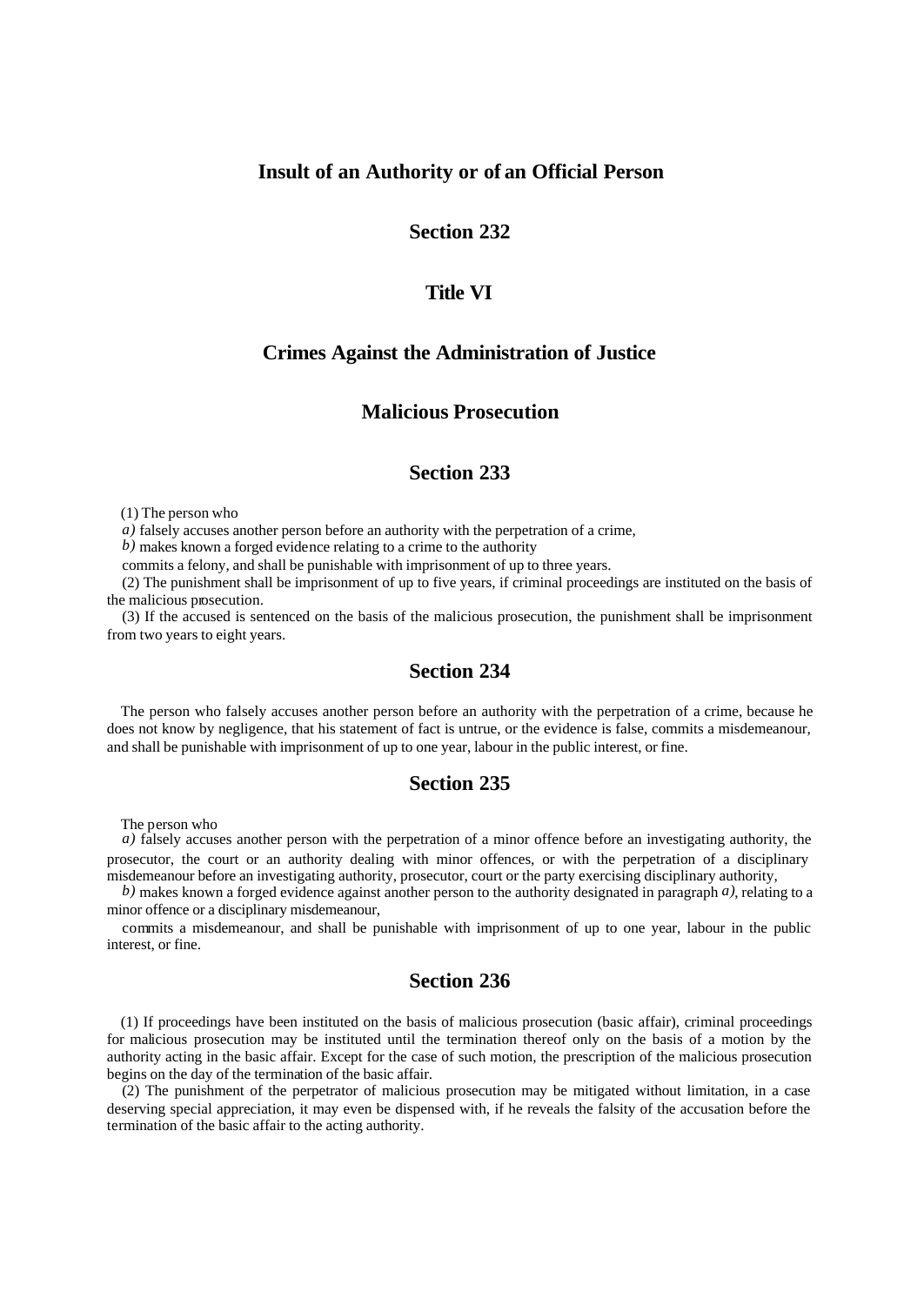# **Misleading of Authority**

# **Section 237**

The person who makes an announcement at an authority, serving as basis for criminal proceedings, about which he knows that it is untrue - unless it is the case of Section 233 -, commits a misdemeanour, and shall be punishable with imprisonment of up to one year, labour in the public interest, or fine.

### **Giving False Evidence**

# **Section 238**

(1) The witness who gives untruthful evidence before the court or another authority concerning an essential circumstance of an affair, or he is silent about reality, commits giving false evidence.

(2) The provisions relating to giving false evidence shall be applied to the person who

*a)* gives false expert opinion as an expert, or false information as special adviser,

*b)* falsely translates as an interpreter or a translator,

*c)* makes available a false document or a false material evidence in criminal or civil proceedings, apart from the case of Section 233, subsection (1), paragraph *b)*.

(3) The accused of the criminal proceedings shall not be punishable on the basis of subsection (2) paragraph *c)*.

(4) The punishment of giving false evidence committed in a criminal case shall be - for a felony - imprisonment of up to five years. If giving false evidence concerns a crime for which life imprisonment may also be inflicted, the punishment shall be imprisonment from two years to eight years.

(5) The punishment for giving false evidence committed in a civil case shall be for a felony imprisonment of up to three years, and if the subject-matter of case is an especially great pecuniary value or another especially important interest, the punishment shall be imprisonment of up to five years.

(6) The person who commits giving false evidence by negligence shall be punishable for a misdemeanour with imprisonment of up to one year, labour in the public interest, or fine.

#### **Section 239**

The person who commits giving false evidence in disciplinary, minor offence, arbitral tribunal proceedings, or the proceedings of other authorities, shall be punishable for a misdemeanour with imprisonment of up to one year, labour in the public interest, or fine.

### **Section 240**

Until the affair, in which the giving of false evidence was committed (basic affair) is not finished, criminal proceedings for giving false evidence may only be instituted on the basis of the motion of the authority acting in the basic affair. Save for the case of such motion, the prescription of giving false evidence commences on the day of the termination of the basic affair.

# **Section 241**

(1) That person shall not be punishable for giving false evidence

*a*) who would accuse himself or his relative with the perpetration of a crime in case of revealing reality,

*b)* who may deny giving evidence for any other reason, but was not admonished as regards this fact before being heard, or whose hearing is precluded by the law.

(2) The punishment may be mitigated without limitation, in a case deserving special appreciation even dispensed with, against a person who announces the falsity of the means of evidence provided by him to the acting authority before the non-appealable termination of the basic affair.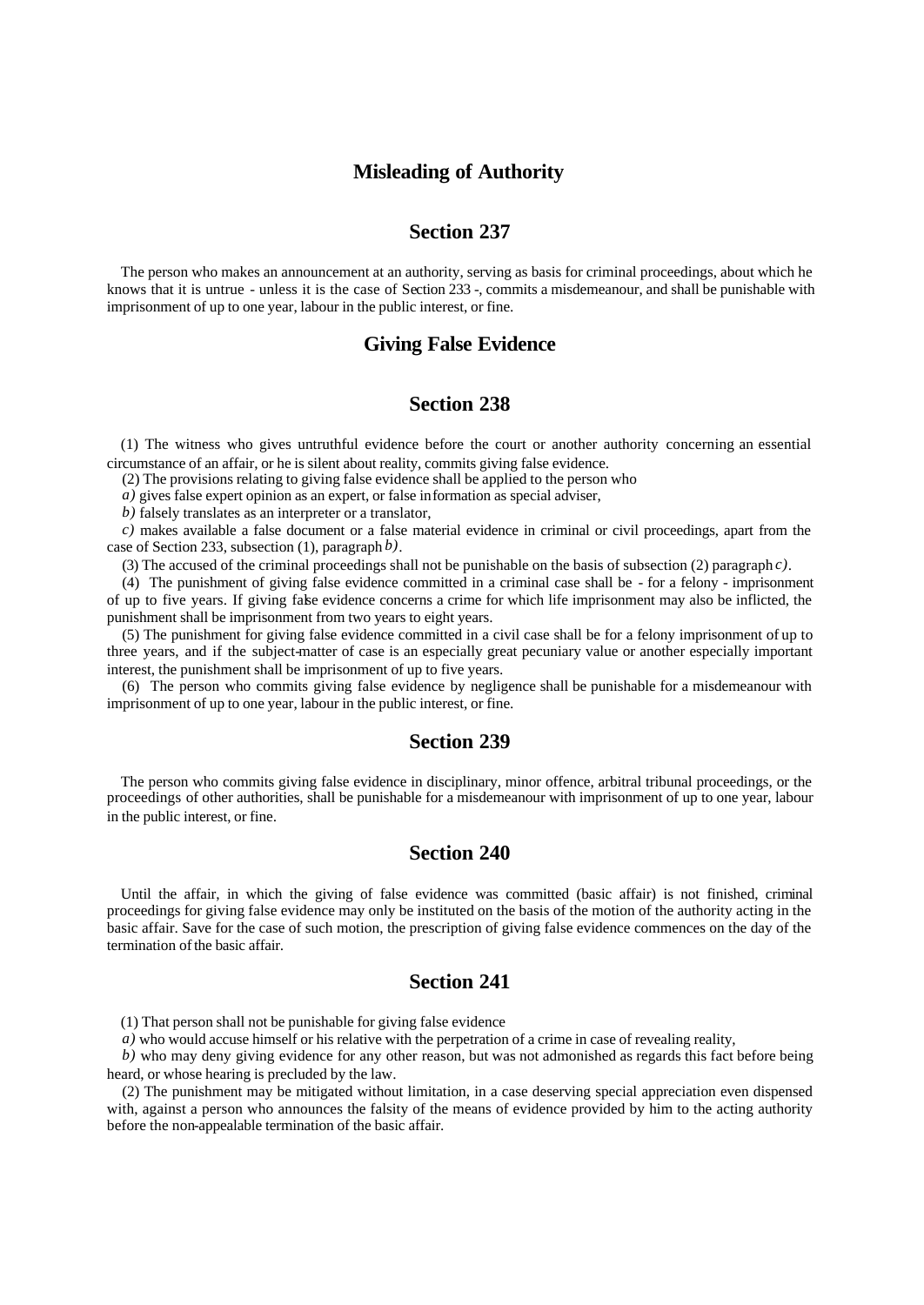### **Subornation to Giving False Evidence**

# **Section 242**

The person who strives to persuade another person to give false evidence in criminal or civil proceedings, commits a misdemeanour, and shall be punishable with imprisonment of up to two years,

and the person, who perpetrates this in an affair pending with a disciplinary, minor offence, arbitral tribunal or other authority, shall be punishable with imprisonment of up to one year, labour in the public interest, or fine.

#### **Non-disclosure of Exculpatory Circumstance**

# **Section 243**

(1) The person who fails to disclose a fact on which the acquittal of a person subject to criminal proceedings may depend, to the person, to his counsel or the authorities, commits a felony and shall be punishable with imprisonment of up to five years.

(2) The person shall not be punishable on the basis of subsection (1)

*a*) who would accuse himself or his relative with the perpetration of a crime by disclosing the fact

*b)* whose hearing as a witness is precluded by the law.

# **Harbouring a Criminal**

# **Section 244**

(1) The person, who - without having agreed with the perpetrator of a crime before the perpetration -,

*a*) gives assistance to the perpetrator so that he escapes from the prosecution of the authority,

*b*) strives to frustrate the success of criminal proceedings,

*c)* co-operates in securing the advantage resulting from the crime,

commits a misdemeanour, and shall be punishable with imprisonment of up to one year.

(2) The person, who commits harbouring for profit-making, shall be punishable for a felony with imprisonment of up to three years.

(3) The punishment shall be for a felony imprisonment of up to five years, if the harbouring

*a*) is committed in connection with the violent changing of constitutional order, conspiracy against the constitutional order, riot, sabotage, high treason, treachery, assistance of the enemy, espionage, homicide [Section 166, subsections (1) and (2)], kidnapping, act of terrorism, seizure of aircraft or a military crime which is also punishable with life imprisonment,

*b*) is committed by an official person during his proceedings.

(4) Except for subsection (2) and subsection (3), paragrap h *b)*, the person who commits the harbouring defined in subsection  $(1)$ , paragraph *a*) in the interest of his relative, shall not be punishable.

# **Escape of Prisoner**

# **Section 245**

The person who escapes from the custody of the authority in the course of criminal proceedings, furthermore from the execution of imprisonment, commits a felony, and shall be punishable with imprisonment of up to three years.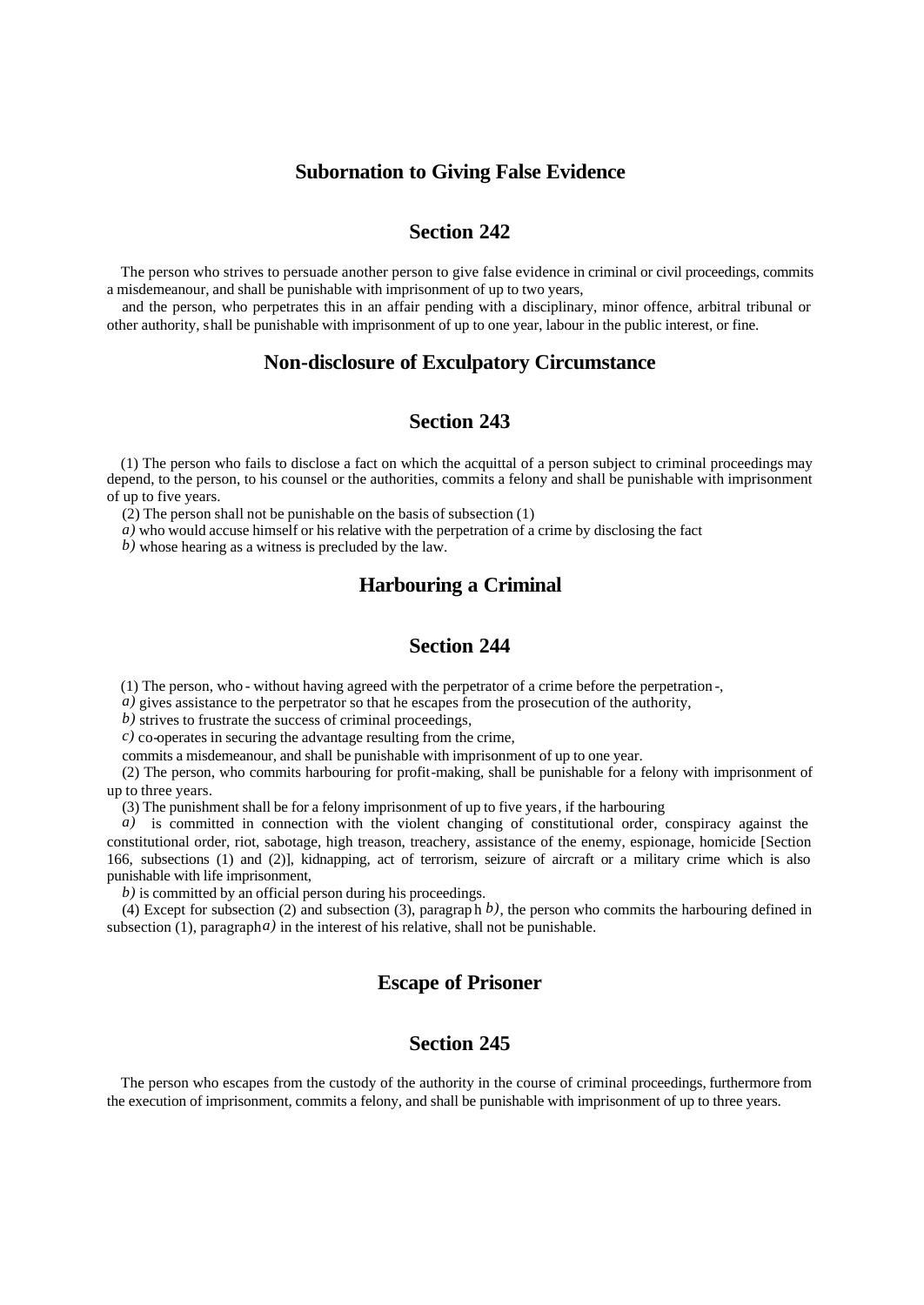#### **Riot of Prisoners**

#### **Section 246**

(1) The prisoner who participates together with his fellow prisoners in an open dis obediance gravely endangering the order of law enforcement, commits a felony, and shall be punishable with imprisonment from one year to five years.

(2)

*a)* The initiator, organiser or head of the riot of prisoners,

*b)* its participant, who applies violence against a person acting against the riot of prisoners

shall be punishable with imprisonment from two years to eight years.

(3) The riot of prisoners shall be punishable with imprisonment from five years to fifteen years, if the crime had particularly grave consequences.

(4) In case of subsection (1), the punishment of the person who stops opposition voluntarily or upon the appeal of the authority, may be mitigated without limitation.

(5) The person who perpetrates preparations for a riot of prisoners, shall be punishable for a felony with imprisonment of up to three years.

## **Abuse by Attorney-at-Law**

# **Section 247**

(1) The attorney -at-law who - with the aim of causing unlawful disadvantage to his client - violates his obligation arising from his profession, commits a felony, and shall be punishable with imprisonment of up to three years.

(2) The punishment shall be imprisonment of up to five years, if the crime is committed for profit-making.

(3) For the purposes of this Section, attorneys-at-law are articled clerks and also any other persons entitled to legal representation due to their occupation.

## **Pettifoggery**

#### **Section 248**

The person who drafts petitions or documents for somebody else without authority and in a business-like manner, commits a misdemeanour, and shall be punishable with fine.

### **Breaking of Seals**

### **Section 249**

(1) The person who removes or damages the seal applied at sequestration, or opens the closed premises serving for the custody of a sequestered thing, commits a misdemeanour, and shall be punishable with fine.

(2) The person who withdraws the sequestered thing from execution, commits a misdemeanour, and shall be punishable with imprisonment of up to two years, labour in the public interest, or fine.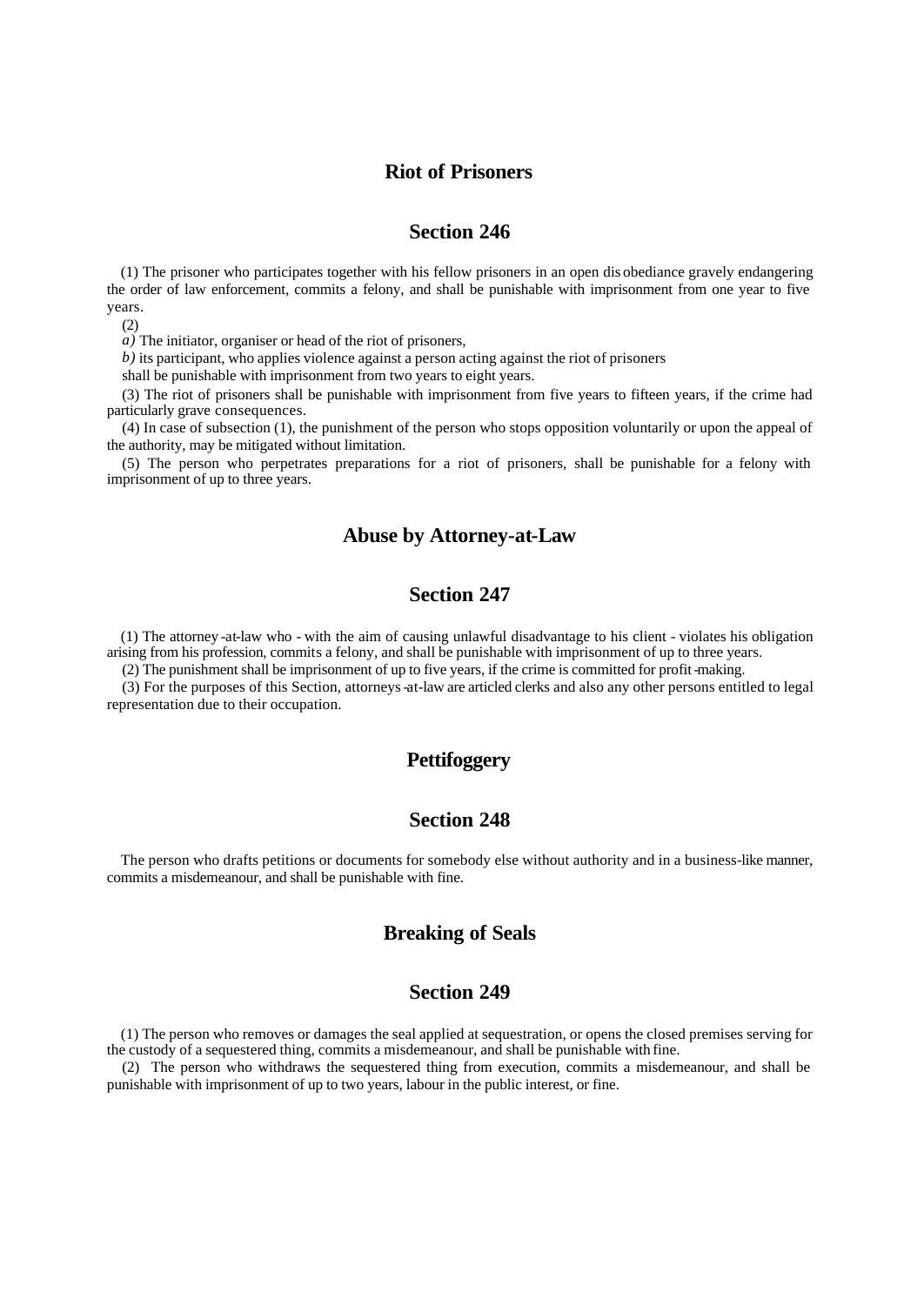## **Title VII**

## **Crimes Against the Purity of Public Life**

#### **Bribery**

### **Section 250**

(1) The official person who requests a favour in connection with his functioning, or accepts the favour or a promise thereof, or agrees with the party requesting or accepting the favour, commits a felony, and shall be punishable with imprisonment of up to three years.

(2) The punishment shall be imprisonment from one year to five years, if the crime is committed

*a)* by an official person of senior position, or competent to take measures in important affairs,

*b)* by another official person in an important affair.

(3) The perpetrator shall be punishable with imprisonment from one year to five years, or from two years to eight years in accordance with the distinction contained in subsections (1) and (2), if he violates his official duty for the favour, exceeds his competence or otherwise abuses his official position, or if he commits the act as part of a criminal conspiracy or in a business-like manner.

# **Section 251**

(1) An employee or member of a state organ, economic organization, social organization or society, who requests a favour in connection with his functioning, or accepts the favour or a promise thereof for violating his duty, or agrees with the party requesting or accepting the favour, commits a misdemeanour, and shall be punishable with imprisonment of up to one year, labour in the public interest, or fine.

(2) If the perpetrator violates his duty for the favour, he commits a felony, and shall be punishable with imprisonment of up to three years, in case of violation of duty in an important matter, or if the act is committed as part of a criminal conspiracy or in a business-like manner, with imprisonment from one year to five years.

#### **Section 252**

(1) That employee or member of a state organ, economic organization, social organization or society, who is entitled to take measures independently, and requests a favour in connection with his functioning, or accepts the favour or the promise thereof, or agrees with the party requesting or accepting the favour, commits a felony, and shall be punis hable with imprisonment of up to three years.

(2) If the perpetrator violates his duty for the favour, he shall be punishable with imprisonment from one year to five years, in case of violation of duty in an important matter, or if the act is committed as part of a criminal conspiracy or in a business-like manner, he shall be punishable with imprisonment from two years to eight years.

# **Section 253**

(1) The person who gives or promises a favour to an official person or with regard to him to another person, which may influence the functioning of the official person to the detriment of the public interest, commits a misdemeanour, and shall be punishable with imprisonment of up to two years.

(2) The briber shall be punishable for a felony with imprisonment of up to three years, if he gives or promises the favour so that the official person violate his official duty, exceed his competence or otherwise abuse his official position.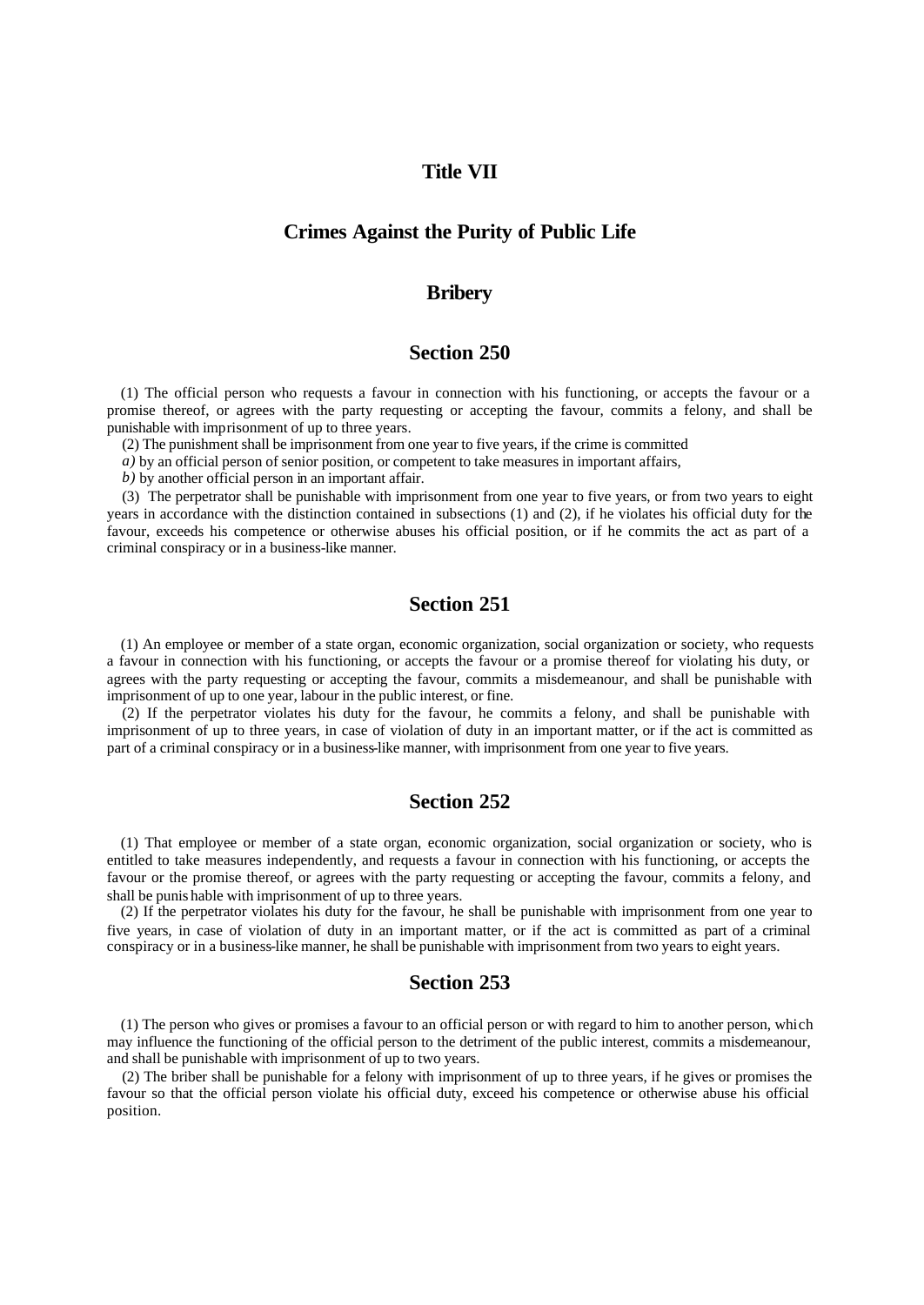(3) The perpetrator of the crime defined in subsection (1) shall not be punishable, if he gave or promised the favour upon the initiative of the official person because he could fear unlawful disadvantage in case of his reluctance.

#### **Section 254**

(1) The person who gives or promises a favour to an employee or member of a state organ, economic organization, social organization or society, or with regard to him to somebody else so that he violate his duty, commits a misdemeanour, and shall be punishable with imprisonment of up to one year, labour in the public interest, or fine.

(2) The punishment shall be imprisonment of up to two years, if the favour is given or promised to an employee or member of a state organ, economic organization, social organization or association, who is entitled to take measures independently.

# **Section 255**

The person who requests or accepts a favour so that he publish or conceal something in the press or other mass media, commits a felony, and shall be punishable with imprisonment of up to three years.

# **Trafficking in Influence**

# **Section 256**

(1) The person who - purporting that he influences an official person - requests or accepts a favour for himself or for somebody else, commits a felony, and shall be punishable with imprisonment of up to three years.

(2) The punishment shall be imprisonment from one year to five years, if the perpetrator

*a)* purports or pretends, that he is bribing an official person,

*b)* pretends to be an official person,

*c)* commits the crime in a business-like manner.

(3) The person who commits the crime defined in subsection (1) in connection with an employee or member of a state organ, economic organization, social organization or society, shall be punishable for a misdemeanour with imprisonment of up to one year, in case of business-like perpetration for a felony with imprisonment of up to three years.

# **Persecution of a Conveyor of an Announcement of Public Concern**

#### **Section 257**

The person who takes a disadvantageous measure against the announcer because of an announcement of public concern, commits a misdemeanour, and shall be punishable with imprisonment of up to one year, labour in the public interest, or fine.

# **Confiscation**

# **Section 258**

#### **Interpretative Provision**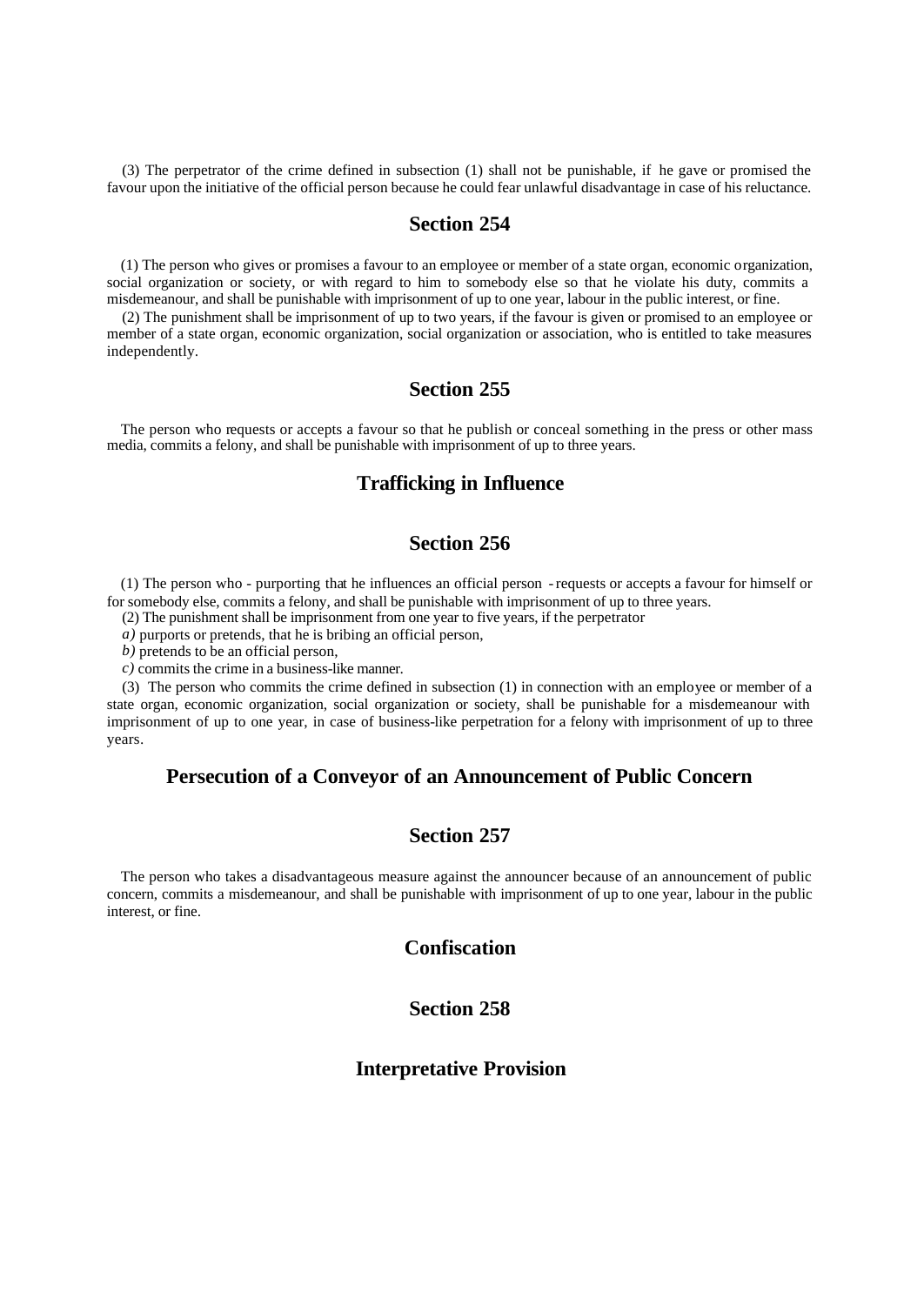#### **Section 258/A**

For the purposes of this Title

1.

2. violation of duty shall also be the fulfilment of a duty bound to the granting of a favour.

# **Title VIII**

# **CRIMES AGAINST THE PROPRIETY OF INTERNATIONAL AFFAIRS**

#### **Bribery in International Relations**

# **Section 258/B**

 (1) Any person who gives or promises to an official person of another country, or to someone else on account of such official person, a privilege that may influence the work of such official person to the detriment of public interests, commits a misdemeanor offense and shall be punishable with imprisonment of up to two years.

(2) Any person who commits bribery shall be punishable for a felony offense with imprisonment of up to three years if such person provides or promises the privilege to persuade an official person of another country to breach his official obligations, to supersede his jurisdiction or to otherwise take unauthorized advantage of his position.

(3) Any person who perpetrates the criminal act set forth in Subsection (1) shall not be punishable if providing or promising the privilege upon the initiative of the official person of another country for fear of being exposed to an unlawful detriment if acting otherwise.

# **Section 258/C**

(1) A person who gives or promises to an employee or member of a foreign economic organization, or to someone else on account of such member, a privilege to persuade such member to breach his obligations, commits a misdemeanor offense and shall be punishable by imprisonment of up to one year, labor in the public interest or a fine.

(2) The punishment shall be imprisonment of up to two years if the privilege is given or promised to an employee or member of foreign economic organization authorized to act independently.

# **Section 258/D**

 (1) An official person of another country, as defined in Paragraphs c)-e) of Point 1 of Section 258/F, who demands a privilege in connection with his work, or accepts the privilege or a promise therefor, or agrees with the person who demanded or accepted the privilege, commits a felony offense and shall be punishable with imprisonment of up to three years.

(2) A perpetrator who breaches his official obligation, supersedes his jurisdiction or otherwise takes unauthorized advantage of his position for the privilege, or if committing such act as part of a criminal organization or in a business-like manner, shall be punishable with imprisonment between one to five years.

# **Profiteering with Influence in International Relations**

# **Section 258/E**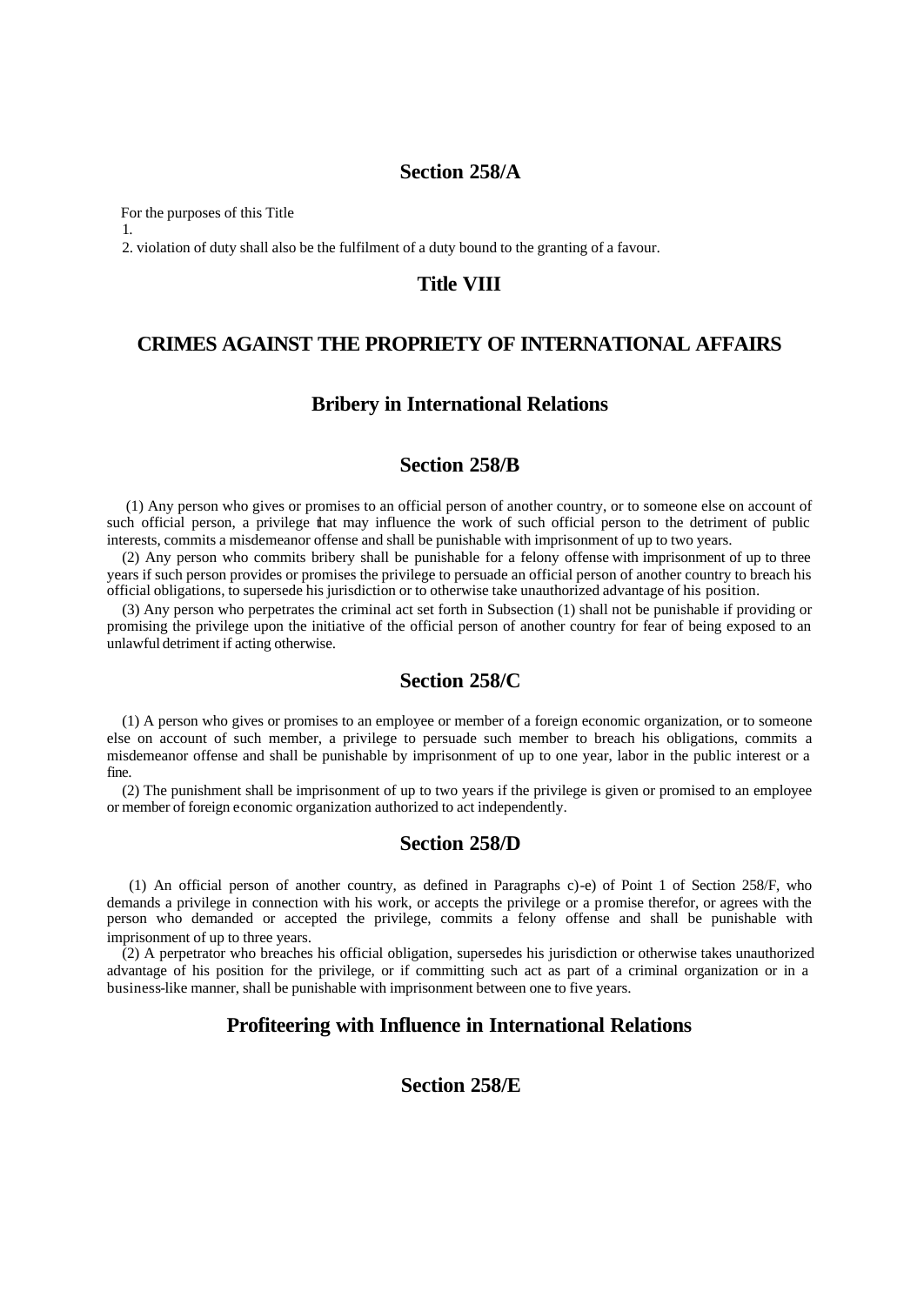Any person who demands or accepts a privilege for himself or for someone else on the pretense of having influence over an official person of another country commits a felony offense and shall be punishable with imprisonment of up to three years.

#### **Interpretative Provisions**

#### **Section 258/F**

For the purposes of this Title

1. official person of another country shall mean

*a*) a person vested with legislative, law enforcement or public administration duties in a foreign country,

*b)* a person performing government and state administration duties in an organization of a foreign country vested with government and state administration duties,

*c*) a person serving in an international organization created by virtue of an international treaty, whose activity comprises an integral part of the regular operations of such organization,

*d)* a person elected to the general assembly or body of an international organization created by virtue of an international treaty,

*e)* a member of an international court having jurisdiction in the Republic of Hungary and/or over its citizens, a person serving in the international court, whose activity comprises an integral part of the regular operations of such court,

2. foreign economic organization shall mean organizations functioning as an artificial person according to its personal law, which is entitled to perform economic activities in its prevailing organizational form.

### *Chapter XVI*

#### **Crimes against Law and Order**

#### **Title I**

#### **Crimes against Public Security**

#### **Causing Public Danger**

#### **Section 259**

(1) The person who creates public danger by causing flood, by inducing the destructive effect of an explosive, radiating or other substance, energy or fire, or impedes the prevention of public danger or the mitigation of its consequences, commits a felony, and shall be punishable with imprisonment from two years to eight years.

(2) The punishment shall be imprisonment from five years to ten years, if the crime is committed

*a)* as part of a criminal conspiracy,

*b)* causes particularly considerable or greater pecuniary injury.

(3) The punishment shall be imprisonment between five to fifteen years, or life imprisonment if the causing of public danger results in the death of one or more persons.

(4) A person who causes public danger by negligence, shall be punishable for a misdemeanor offense by imprisonment of up to three years, or, if such offense causes particularly considerable or greater pecuniary injury, up to five years, or, if such offense results in the death of one or more persons, between two to eight years.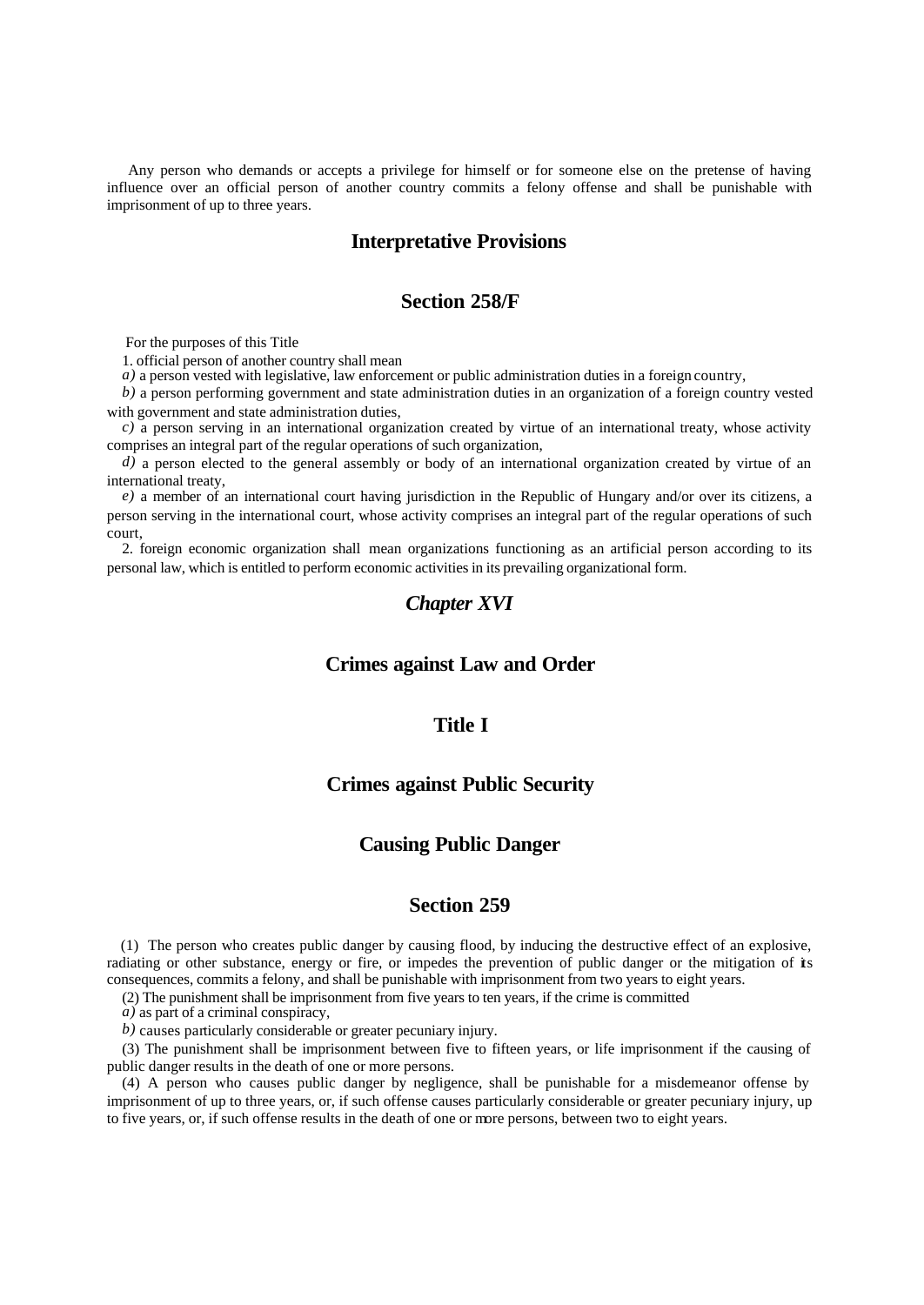(5) The person who commits preparation for causing public danger, shall be punishable for a felony with imprisonment of up to three years.

(6) The punishment of the person who voluntarily terminates the public danger before any damaging consequence has arisen therefrom, may be mitigated without limitation.

#### **Interference with the Functioning of Works of Public Concern**

### **Section 260**

(1) The person who considerably interferes with the functioning of works of public concern by damaging its equipment, cables or in any other way, commits a felony, and shall be punishable with imprisonment of up to five years.

(2) The punishment shall be imprisonment between two to eight years, if the crime is committed as part of criminal conspiracy, or by imprisonment between five to fifteen years, if it causes particularly considerable or greater pecuniary injury.

(3) A person who commits the crime by negligence shall be punishable for a misdemeanor offense by imprisonment of up to three years, or, if it causes particularly considerable pecuniary injury or greater, by imprisonment of up to five years.

(4) For the purposes of this Section, public works are the public utilities, the public transportation works of public traffic, the telecommunication works, as well as plants producing war material, energy or basic material destined for utilization in production.

# **Acts of Terrorism**

#### **Section 261**

(1) The person who deprives another person of his personal freedom, or seizes considerable material goods, and makes dependent the release of the person or the leaving in undamaged state, or returning, of the goods on fulfilment of a demand addressed to a state organ or social organization, commits a felony, and shall be punishable with imprisonment from five years to fifteen years.

(2) The punishment shall be imprisonment from ten years to fifteen years or life imprisonment, if the act of terrorism is committed

*a)* causing death or an especially grave disadvantage,

*b)* in war-time.

(3) The person who perpetrates preparation for an act of terrorism, shall be punishable for a felony with imprisonment from one year to five years.

(4) The person who credibly obtains intelligence suggesting that the perpetration of an act of terrorism is being prepared, and fails to report that to the authorities as soon as he can, commits a felony, and shall be punishable with imprisonment of up to three years.

(5) The punishment of the person who abandons an act of terrorism before any grave consequence has arisen therefrom, may be mitigated without limitation.

### **Violation of a Duty Based on International Law**

# **Section 261/A**

(1) The person who violates an economic, commercial or financial prohibition pronounced on the basis of an international law obligation of the Republic of Hungary, if a separate Act orders the punishment of the violation of the prohibition, commits a felony, and shall be punishable with imprisonment of up to five years.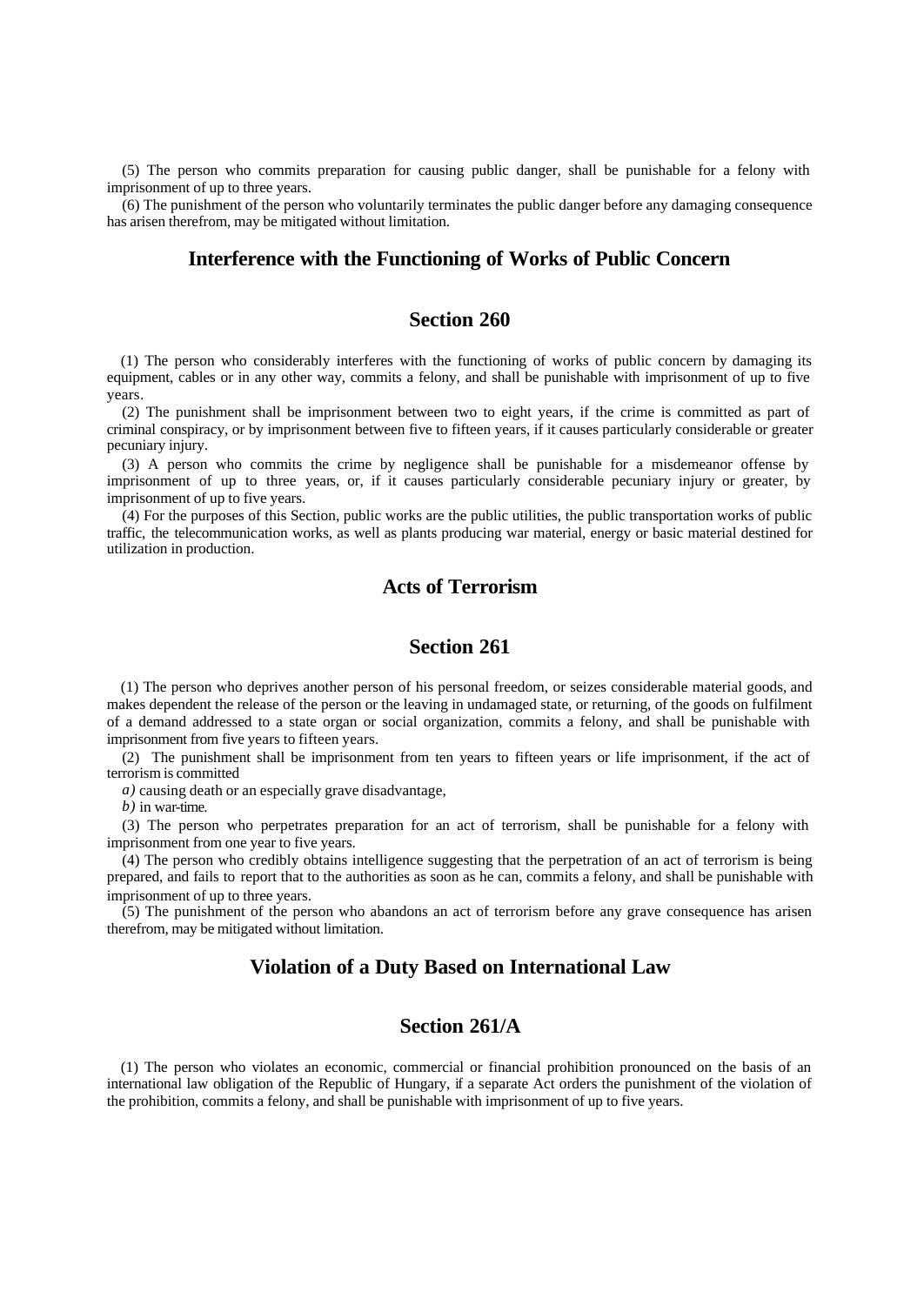(2) The punishment shall be imprisonment from two years to eight years, if the violation of an international law duty is committed

*a)* with violence;

*b)* in the quality of an official person.

(3) The punishment shall be imprisonment from five years to ten years, if the violation of an international law duty is committed

*a)* in connection with the trade of fire arms, ammunition, explosives, blasting-agent or an apparatus serving for the utilization thereof, or of any product designed for military utilization;

*b)* in an armed manner.

(4) The person who perpetrates the preparation of the violation of an international law duty, shall be punishable for a felony with imprisonment of up to three years.

(5) The person who credibly learns that the violation of an international law duty is prepared and fails to report that to the authorities as soon as he can, commits a misdemeanour, and shall be punishable with imprisonment of up to two years.

# **Seizure of Aircraft**

## **Section 262**

(1) The person who - on board of an aircraft - seizes the control of the vehicle with violence, menace or putting somebody else in unconscious state or a state rendering him incapable of defence, commits a felony, and shall be punishable with imprisonment from five years to ten years.

(2) The punishment shall be imprisonment from ten years to fifteen years or life imprisonment, if the crime causes the death of one or more persons.

(3) The person who commits preparation directed at the seizure of an aircraft, shall be punishable for a felony with imprisonment from two years to eight years.

(4) The punishment of the person who abandons the crime before any grave consequence has arisen therefrom, may be mitigated without limitation.

#### **Misuse of Explosive or Blasting-agent**

# **Section 263**

(1) Any person who prepares, obtains, possesses or transfers to a person not entitled to possess explosives or blasting-agen ts, or equipment for the use of such, without authorization, commits a felony offense and shall be punishable with imprisonment between two to eight years.

(2) Any person who commits the act described in Subsection (1)

*a)* in a business-like manner,

*b)* as p art of a criminal conspiracy,

shall be punishable with imprisonment between five to ten years.

(3) Any person who commits the act described in Subsection (1)

*a)* as part of a criminal organization,

*b)* as a qualified recidivist,

shall be punishable with imprisonment between five to fifteen years.

(4) In respect of qualified recidivism, the following shall be construed as crimes of similar nature:

*a)* criminal misuse of firearms and ammunition (Section 263/A), arms smuggling (Section 263/B), criminal misuse of weapons prohibited by international treaty (Section 264/C),

*b)* violent acts against members of national, ethnic, racial or religious groups, armed kidnapping and breaking and entering [Paragraph a) of Subsection (2) of Section 174/B, Paragraph b) of Subsection (2) of Section 175/A, Paragraph b) of Subsection (2) and Subsections (3)-(4) of Section 176], illegal crossing of state borders (Section 217), causing public danger [Subsection (1)-(3) of Section 259], aggravated cases of breaching international legal obligation [Subsection (3) of Section 261/A], criminal misuse of radioactive materials (Section 264),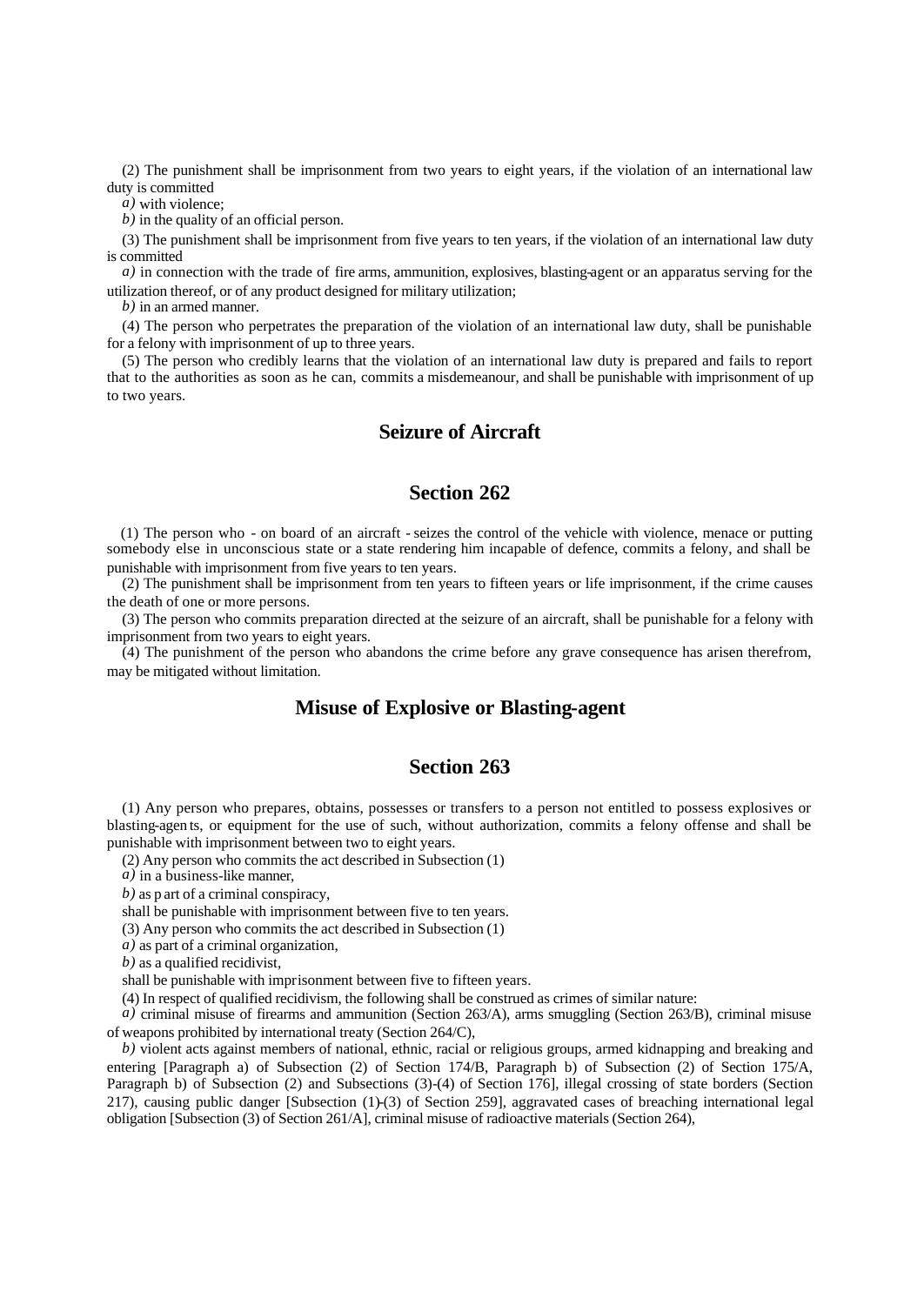*c)* criminal misuse of narcotic drugs, robbery, use of a vehicle without authority, escape and armed acts of violence against a superior or a law enforcement officer [Paragraph b) of Subsection (3) of Section 282, Paragraph a) of Subsection (3) and Paragraphs b)-c) of Subsection (4) of Section 321, Subsection (3) of Section 327, Paragraph a) of Subsection (2) and Subsections (4)-(5) of Section 343, Paragraph a) of Subsection (2) of Section 355], and destruction of property by the use of explosives or blasting-agents [Paragraph c) of Subsection (4) of Section 324].

#### **Misuse of Fire Arms or Ammunition**

#### **Section 263/A**

(1) Any person who

*a)* prepares, obtains, possesses or distributes firearms or ammunition without a license,

*b)* exceeds the provisions of the license relating to the preparation, obtaining, possession of or trade in firearms or ammunition,

*c*) transfers his firearm or ammunition kept under license to a person who has no license;

commits a felony offense and shall be punishable with imprisonment between two to eight years.

(2) Any person who commits the act described in Subsection (1)

*a)* in a business-like manner,

*b)* as part of a criminal conspiracy,

shall be punishable with imprisonment between five to ten years.

(3) Any person who commits the act described in Subsection (1)

*a)* as part of a criminal organization,

*b)* as a qualified recidivist,

shall be punishable with imprisonment between five to ten years.

(4) Any person who

*a)* transfers a small quantity of ammunition kept for his licensed sidearm, hunting gun or sporting gun to a person with no license for such,

*b)* obtains or possesses a small quantity of ammunition for his hunting gun or sporting gun without proper authorization,

*c)* obtains or possesses a small quantity of ammunition supplied for his service sidearm or for a sidearm issued for training purposes for enlisted personnel serving in the armed forces, or transfers such ammunition to a person with no license or proper authorization for such,

commits a misdemeanor offense and shall be punishable with imprisonment of up to two years.

(5) In respect of qualified recidivism, the following shall be construed as crimes of similar nature:

*a)* criminal misuse of explosives and blasting-agents (Section 263), arms smuggling (Section 263/B), criminal misuse of weapons prohibited by international treaty (Section 264/C),

*b)* violent acts against members of national, ethnic, racial or religious groups, armed kidnapping and breaking and entering [Paragraph a) of Subsection (2) of Section 174/B, Paragraph b) of Subsection (2) of Section 175/A, Paragraph b) of Subsection (2) and Subsections (3)-(4) of Section 176], illegal crossing of state borders (Section 217), causing public danger [Subsection (1)-(3) of Section 259], aggravated cases of breaching international legal obligation [Subsection (3) of Section 261/A], criminal misuse of radioactive materials (Section 264),

*c)* criminal misuse of narcotic drugs, robbery, use of a vehicle without authority, escape and armed acts of violence against a superior or a law enforcement officer [Paragraph b) of Subsection (3) of Section 282, Paragraph a) of Subsection (3) and Paragraphs b)-c) of Subsection (4) of Section 321, Subsection (3) of Section 327, Paragraph a) of Subsection (2) and Subsections (4)-(5) of Section 343, Paragraph a) of Subsection (2) of Section 355], and destruction of property by the use of explosives or blasting-agents [Paragraph c) of Subsection (4) of Section 324].

### **Gun-running**

# **Section 263/B**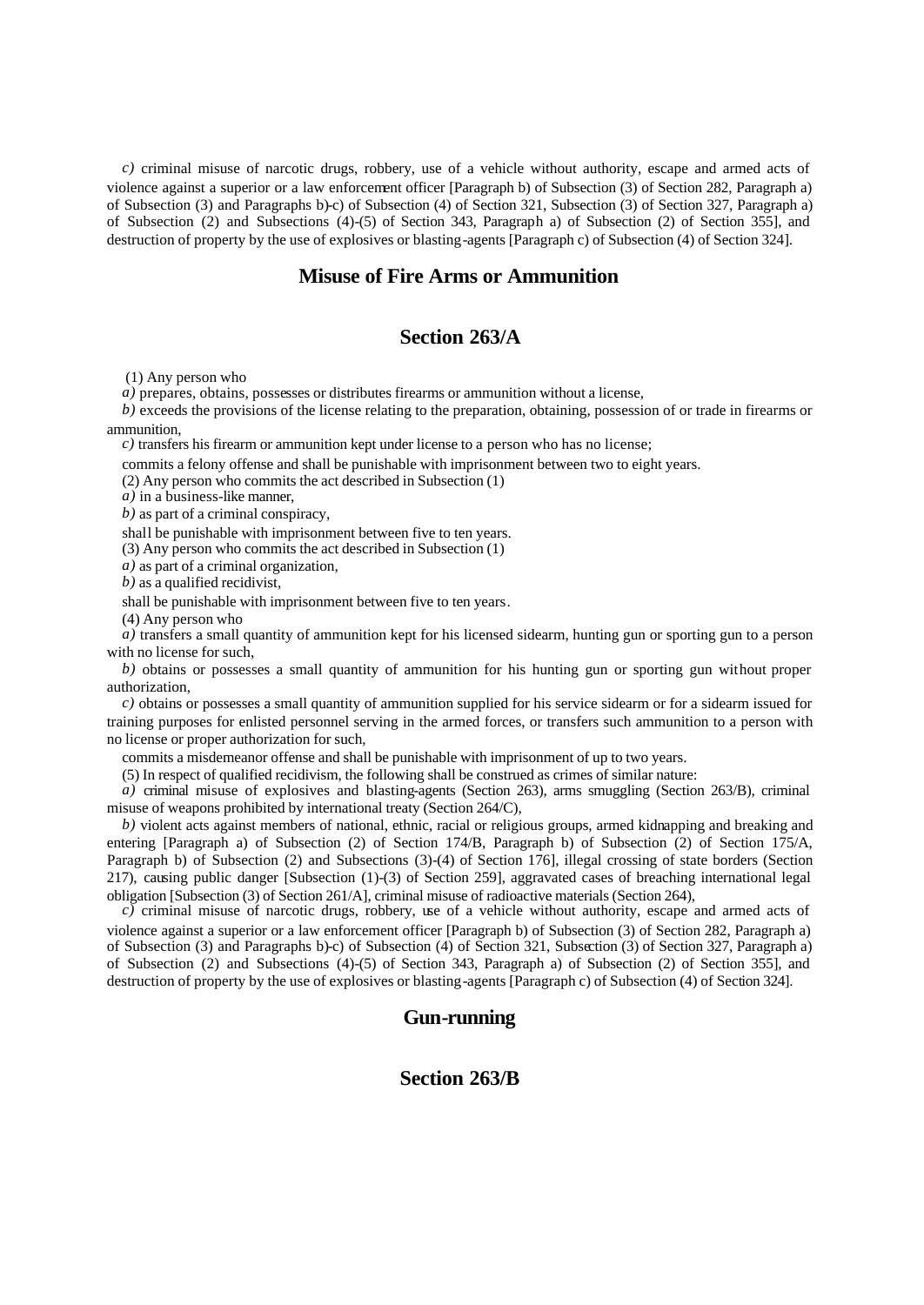(1) Any person who imports to, exports from or transports through the territory of Hungary firearms, ammunition explosive, blasting-agent or equipment serving for the use of such, without license, or by superseding the scope of the license, commits a felony offense and shall be punishable with imprisonment between five to ten years.

(2) The punishment shall be imprisonment between five to fifteen years if the criminal act described in Subsection (1) is committed

*a)* in a business-like manner,

*b)* as part of a criminal conspiracy.

(3) Any person who commits the act described in Subsection (1)

*a)* as part of a criminal organization,

*b)* as a qualified recidivist,

shall be punishable with imprisonment between ten to fifteen years or with life imprisonment.

(4) In respect of qualified recidivism, the following shall be construed as crimes of similar nature:

*a)* criminal misuse of explosives and blasting-agents (Section 263), criminal misuse of firearms or ammunition (Section 263/A), criminal misuse of weapons prohibited by international treaty (Section 264/C),

*b)* violent acts against members of national, ethnic, racial or religious groups, armed kidnapping and breaking and entering [Paragraph a) of Subsection (2) of Section 174/B, Paragraph b) of Subsection (2) of Section 175/A, Paragraph b) of Subsection (2) and Subsections (3)-(4) of Section 176], illegal crossing of state borders (Section 217), causing public danger [Subsection (1)-(3) of Section 259], aggravated cases of breaching international legal obligation [Subsection (3) of Section 261/A], criminal misuse of radioactive materials (Section 264),

#### **Establishment of a Criminal Organization**

#### **Section 263/C**

(1) A person controlling a criminal organization whose members commit homicide (Subsections (1)-(2) of Section 166), battery (Subsections (1)-(5) of Section 170), violation of personal freedom (Section 175), kidnapping (Subsections (1)-(4) of Section 175/A), terrorist act (Subsections (1)-(2) of Section 261), seizure of aircraft (Subsection (1)-(2) of Section 262), taking the law into one's own hands (Subsection (1) of Section 273), illegal acts with narcotics (Section 282), money laundering (Subsections (1)-(3) of Section 303), robbery (Section 321), blackmail (Section 323) shall be punishable for felony with imprisonment between one to five years.

(2) A person controlling a criminal organization created for commission of the crime of making prohibited pornographic pictures (Section 195/A), promotion of prostitution (Section 205), pandering (Subsection (1)-(3) of Section 207), smuggling of illegal aliens (Section 218), arms smuggling (Section 263/B), counterfeiting (Subsection (1)-(2) of Section 304) or theft (Section 316) shall be punishable in accordance with Subsection (1), if members of the criminal organization have also committed violent crimes against persons.

(3) A person establishing a criminal organization defined in Subsections (1)-(2) shall be punishable for felony with imprisonment between one to five years.

 $(4)$  A person who is a member of or provides financial means to a criminal organization defined in Subsection (1) shall be punishable for felony with imprisonment up to three years.

(5) No punishment may be imposed on a member of a criminal organization who leaves the criminal organization before its existence becomes known to the authorities, or reports it to the authorities and assists in establishing the identity of other members of the criminal organization.

## **Misuse of radioactive substance**

## **Section 264**

(1) The person who - without a licence - produces, obtains, keeps, distributes, processes or otherwise uses a radioactive substance or product dangerous to health or the environment, transfers it to a person not entitled to keep it, commits a felony and shall be punishable with imprisonment of up to five years.

(2) The person who produces, stores, transports or places a radioactive substance by infringing an obligation prescribed in a legal rule, shall be punishable according to subsection (1).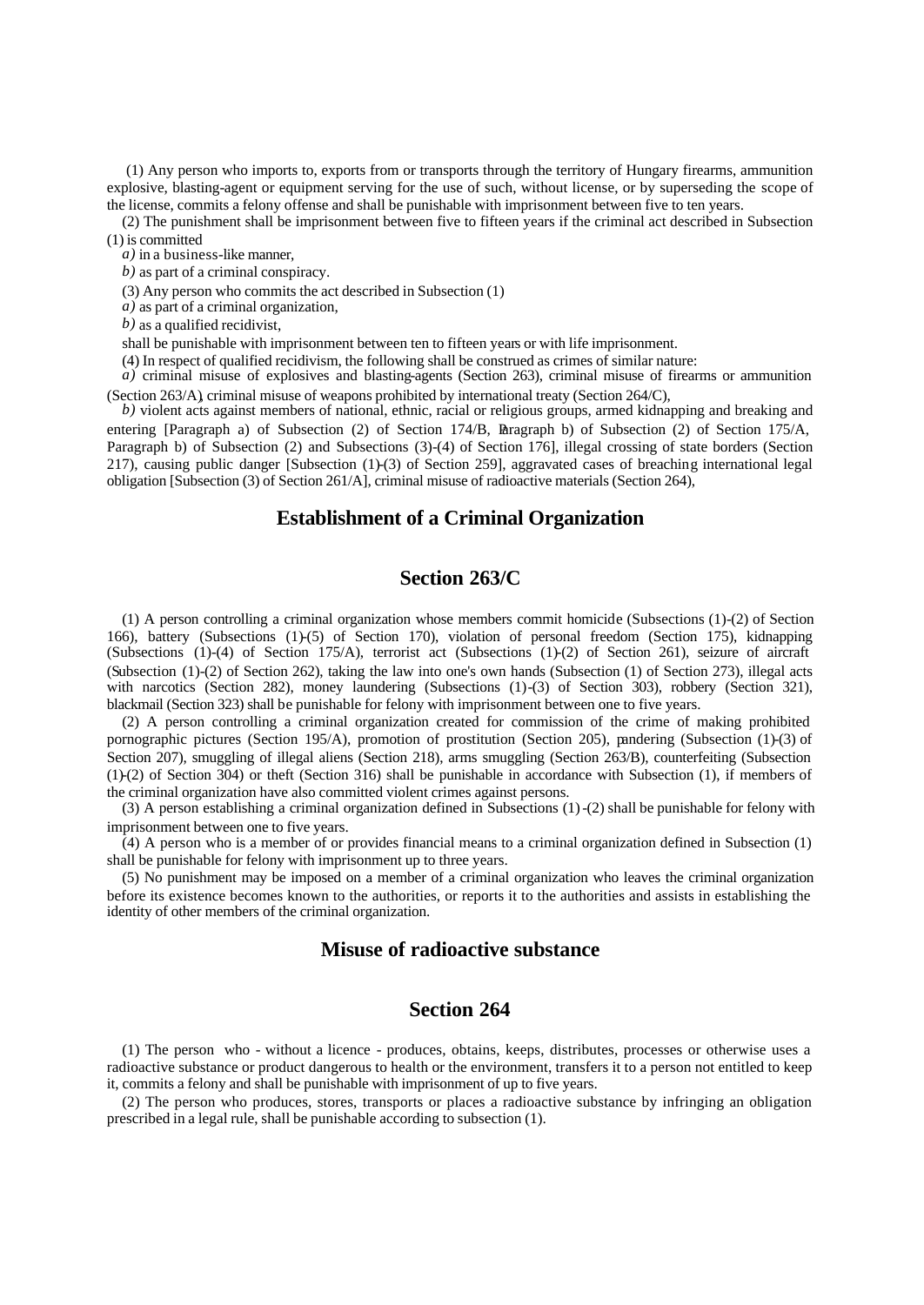(3) The person who commits the crime defined in subsections (1) and (2) as a part of criminal conspiracy shall be punishable with imprisonment from two years to eight years.

(4) The person who commits the acts described in subsection (2) through negligence shall be punishable for misdemeanour with imprisonment of up to two years.

#### **Misuse of the Operation of Nuclear Facilities**

# **Section 264/A**

(1) The person who - without the licence defined in a legal rule or differently from the licence - operates a nuclear facility, commits a felony and shall be punishable with imprisonment of up to five years.

(2) The person who commits the crime defined in subsection (1) as a part of criminal conspiracy shall be punishable with imprisonment from two years to eight years.

# **Misuse of the Application of Nuclear Energy**

# **Section 264/B**

(1) The person who - in order to obtain a licence defined in a legal rule for the utilization of nuclear energy misleads the organ or person entitled to decision-making commits a felony and shall be punishable with imprisonment of up to five years.

(2) The person who fails to perform his obligation of reporting in connection with the application of nuclear energy as prescribed in a legal rule, shall be punishable with imprisonment of up to three years.

# **Criminal Misuse of Weapons Prohibited by International Treaty**

# **Section 264/C.**

 (1) Any person who develops, manufactures, obtains, uses or possesses weapons prohibited by international treaty, or transfers such to a person without the appropriate license, imports, exports or transports such through the territory of Hungary, or is engaged in the illicit trafficking of such, commits a felony offense and shall be punishable with imprisonment between five to fifteen years.

(2) Any person who constructs or operates a facility for the production of weapons prohibited by international treaty without being licensed as prescribed by law, or in derogation from the scope of such license, or converts an existing facility for the production of such weapons, or misleads the organization or person vested with authority in respect of the licensing of the operation of such facility as prescribed by law, shall be punishable as set forth in Subsection  $(1)$ .

(3) Any person who commits the act described in Subsections  $(1)$ - $(2)$ 

*a)* as part of a criminal organization,

*b)* as a qualified recidivist,

shall be punishable with imprisonment between ten to fifteen years or with life imprisonment.

(4) Any person who commits the act described in Subsection (2) by negligence shall be punishable for a misdemeanor offense with imprisonment of up to two years

(5) For the purposes of Subsections  $(1)-(2)$  the weapons specified by the legal regulations listed under Subsection (3) of Section 160/A shall be construed as weapons prohibited by international treaty.

(6) In respect of qualified recidivism, the following shall be construed as crimes of similar nature:

*a)* criminal misuse of explosives and blasting-agents (Section 263), criminal misuse of firearms and ammunition (Section 263/A), arms smuggling (Section 263/B),

*b)* violent acts against members of national, ethnic, racial or religious groups, armed kidnapping and breaking and entering [Paragraph a) of Subsection (2) of Section 174/B, Paragraph b) of Subsection (2) of Section 175/A,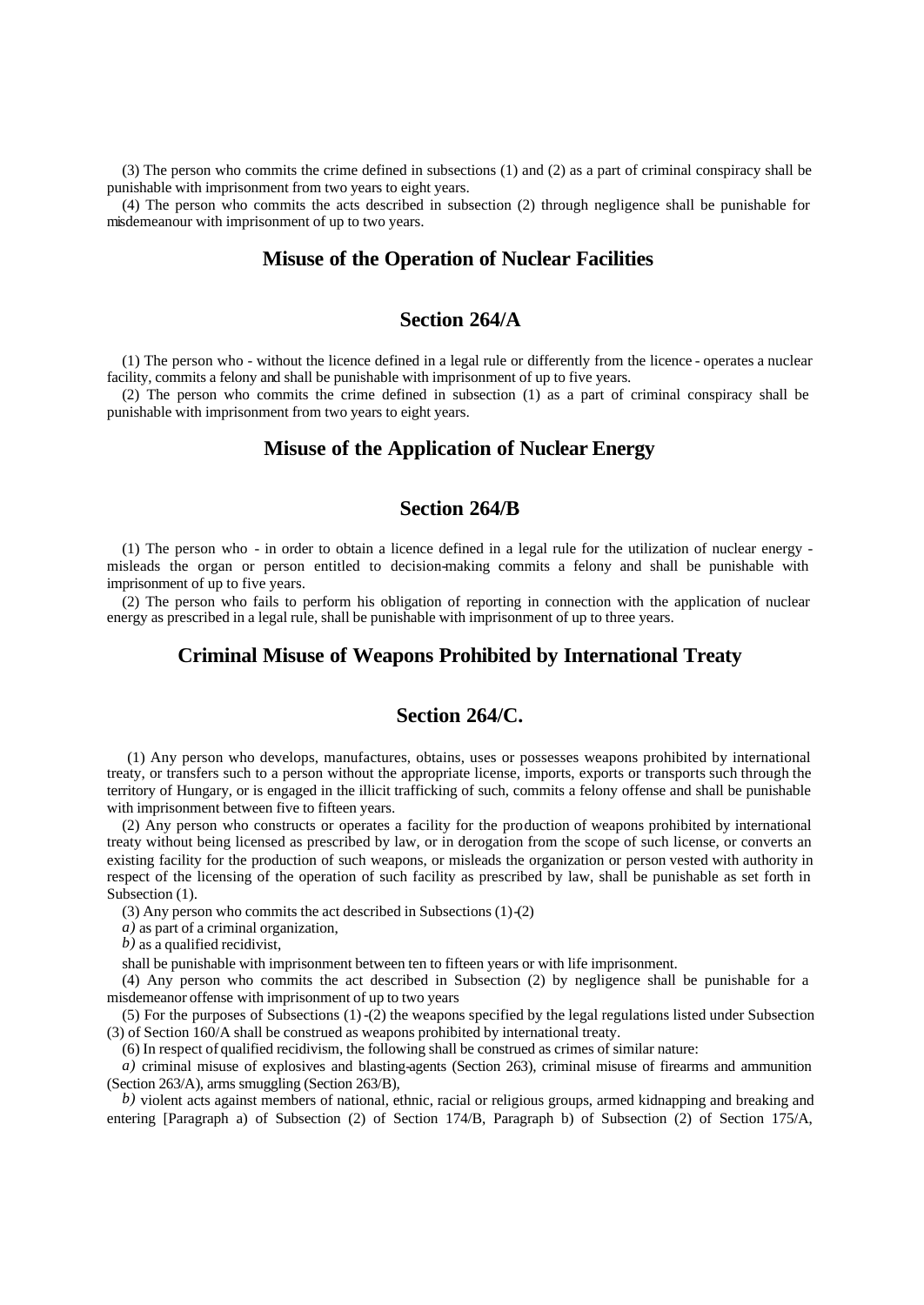Paragraph b) of Subsection (2) and Subsections (3)-(4) of Section 176], illegal crossing of state borders (Section 217), causing public danger [Subsection (1)-(3) of Section 259], aggravated cases of breaching international legal obligation [Subsection (3) of Section 261/A], criminal misuse of radioactive materials (Section 264),

*c)* criminal misuse of narcotic drugs, robbery, use of a vehicle without authority, escape and armed acts of violence against a superior or a law enforcement officer committed [Paragraph b) of Subsection (3) of Section 282, Paragraph a) of Subsection (3) and Paragraphs b)-c) of Subsection (4) of Section 321, Subsection (3) of Section 327, Paragraph a) of Subsection (2) and Subsections (4)-(5) of Section 343, Paragraph a) of Subsection (2) of Section 355], and destruction of property by the use of explosives or blasting-agents [Paragraph c) of Subsection (4) of Section 324].

(7) Any person involved in the preparation for the criminal misuse of weapons prohibited by international treaty shall be punishable for a felony offense with imprisonment of up to five years.

# **Misuse of Poison**

#### **Section 265**

The person who - without a licence - prepares, keeps, or distributes poison, or who omits to take the measures prescribed for impeding the misuse-like utilization of poisons or for excluding the jeopardizing of other persons, commits a misdemeanour, and shall be punishable with imprisonment of up to one year, labour in the public interest, or fine.

### **Violation of liabilities relating to the keeping of dangerous dogs**

# **Section 266**

(1) Those

*a)* breeding, importing or exporting dangerous dogs to or from the territory of Hungary,

*b)* alienating or acquiring dangerous dogs by violating a rule of law,

*c)* violating liabilities contained in rules of law, relating to the castration of dangerous dogs,

*d)* violating security specifications contained in rules of law relating to the keeping of dangerous dogs, commit an offence and shall be punishable with a term of imprisonment of up to two years.

(2) Those keeping or training dangerous dogs to perform guarding and offensive tasks, and/or allowing dangerous dogs to perform such tasks, commit a crime and shall be punishable with a term of imprisonment of up to three years.

(3) For the purposes of subsections (1) and (2) dangerous dogs are dogs declared dangerous by law, by government-decree on the basis of a mandate received from law as well as by authority decree".

# **Organisation of prohibited animal fights**

#### **Section 266/A**

(1) Those organising an animal fight using participation of dogs as well as those betting on or putting money on such animal fight, commit a crime and shall be punishable with a term of imprisonment of up to three years.

(2) Those breeding, training or keeping dogs for the purpose of an animal fight, commit an offence and shall be punishable with a term of imprisonment of up to two years.

# **Organizing Prohibited Gambling**

# **Section 267**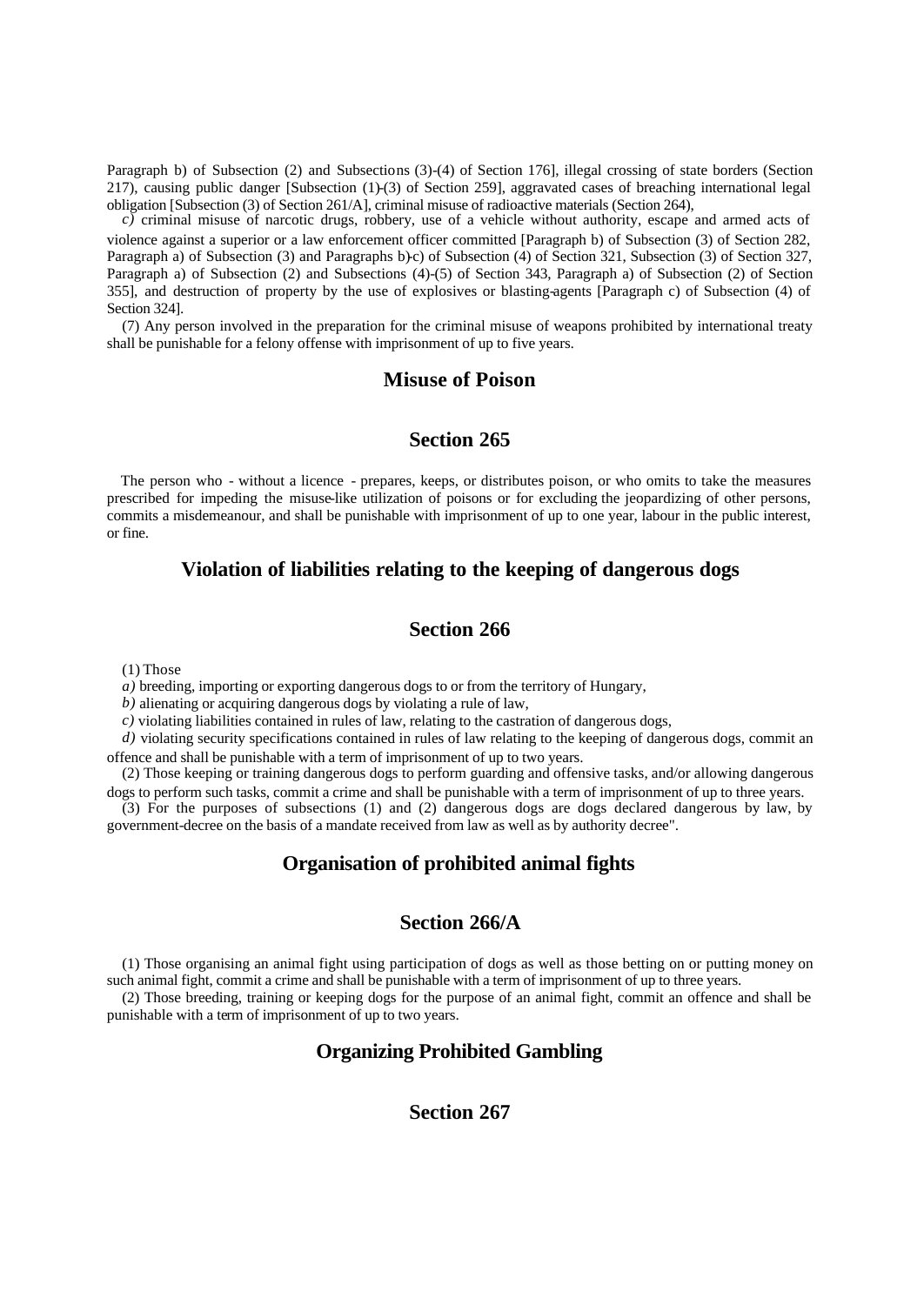The person who organizes prohibited gambling on a regular basis, or makes available premises for this purpose, commits a misdemeanour, and shall be punishable with imprisonme nt of up to two years, labour in the public interest, or fine. Banishment may also take place as supplementary punishment.

# **Title II**

### **Crimes Against Public Peace**

## **Incitement Against a Law or a Measure of Authority**

# **Section 268**

The person who - before great pub licity - incites to general disobedience against an Act or another legal rule or the measure of an authority in a way suitable for disturbing public peace, commits a felony, and shall be punishable with imprisonment of up to three years.

## **Incitement Against a Community**

# **Section 269**

A person who incites to hatred before the general public against

a) the Hungarian nation,

b) any national, ethnic, racial group or certain groups of the population, shall be punishable for a felony offense with imprisonment up to three years.

## **Violation of National Symbol**

### **Section 269/A**

The person who - before great publicity - uses an expression outraging or humiliating the national anthem, the flag or the coat of arms of the Republic of Hungary, or commits any other similar act, unless a graver crime is realized, shall be punishable for a misdemeanour with imprisonment of up to one year, labour in the public interest, or fine.

#### **Use of Symbols of Despotism**

#### **Section 269/B**

(1) The person who

*a)* distributes;

*b)* uses before great publicity;

*c)* exhibits in public;

a swastika, the SS sign, an arrow-cross, sickle and hammer, a five-pointed red star or a symbol depicting the above, - unless a graver crime is realized - commits a misdemeanour, and shall be punishable with fine.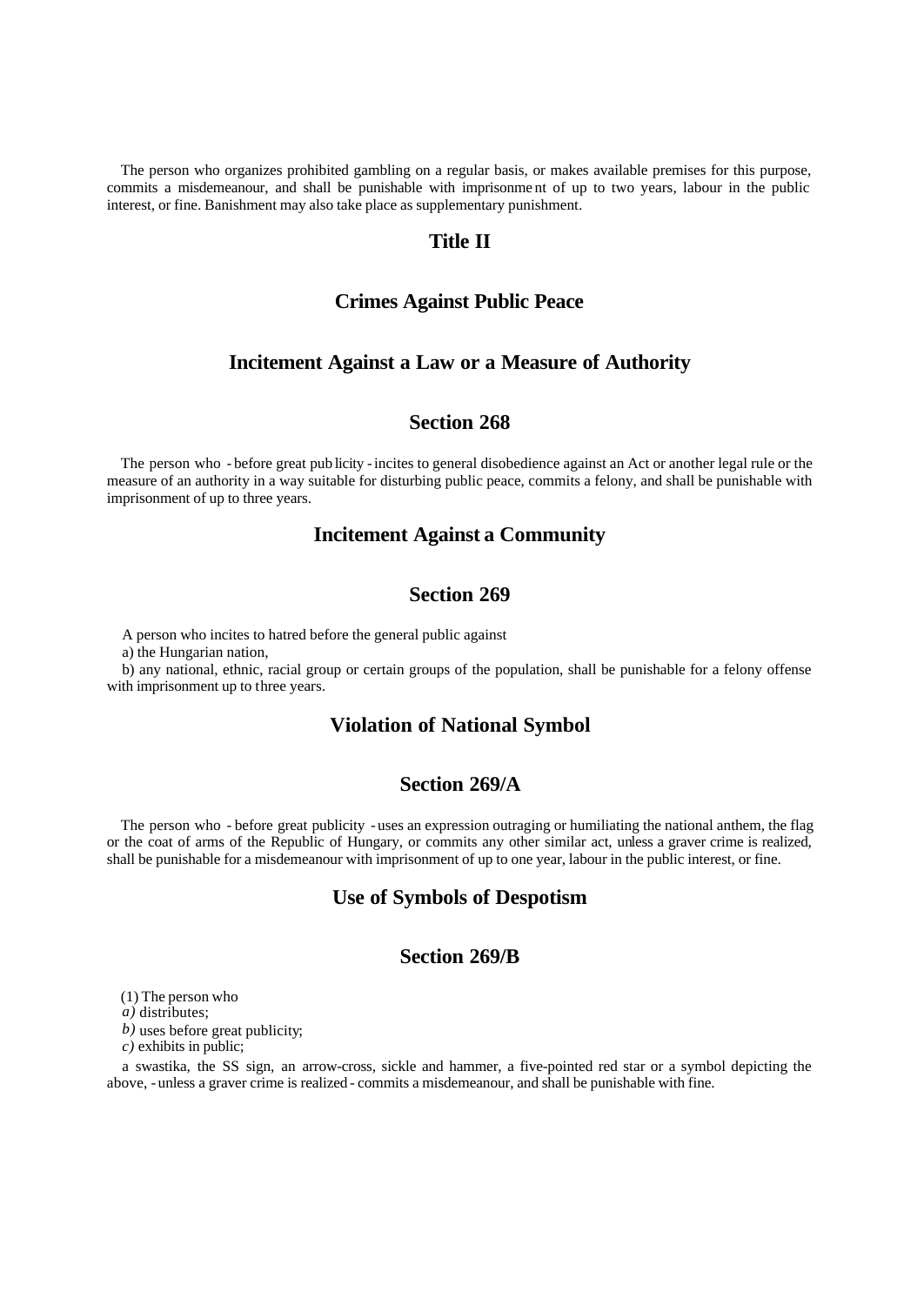(2) The person, who commits the act defined in subsection (1) for the purposes of the dissemination of knowledge, education, science, or art, or with the purpose of information about the events of history or the present time, shall not be punishable.

(3) The provisions of subsections (1) and (2) do not extend to the official symbols of states in force. (4)

# **Scare-mongering**

# **Section 270**

#### **Menacing with Public Danger**

# **Section 270/A**

(1) A person who, in the presence of others, states such an untrue fact suitable for disturbing public peace, that there is a menace of the occurrence of an event involving public danger, commits a misdemeanor and shall be punishable with imprisonment of up to two years, labor in the public interest, or a fine.

(2) The punishment for felony shall be imprisonment of up to three years, if the crime described in subsection (1) is committed by threatening with a radioactive substance.

(3) In the case of subsection (1), the punishment shall be imprisonment of up to three years, in case of subsection (2) imprisonment up to five years, if threatening with public danger has gravely disturbed the public peace.

# **Rowdyism**

# **Section 271**

(1) The person who displays such a ostensively anti-communal, violent conduct, which is suitable for inducing indignation or alarm in other people, - unless a graver crime is realized - commits a misdemeanour, and shall be punishable with imprisonment of up to two years, labour in the public interest, or fine.

(2) The punishment shall be for felony imprisonment of up to three years, if the rowdyism is committed

*a)* in group,

*b)* gravely disturbing public peace.

(3) Banishment may also take place as supplementary punishment.

# **Violation of Public Decency**

#### **Section 272**

A person who gravely violates the regulations governing the distribution of sexual goods, commits a misdemeanor and shall be punishable with imprisonment of up to one year, labor in the public interest, or a fine.

#### **Taking the Law into One's Own Hands**

### **Section 273**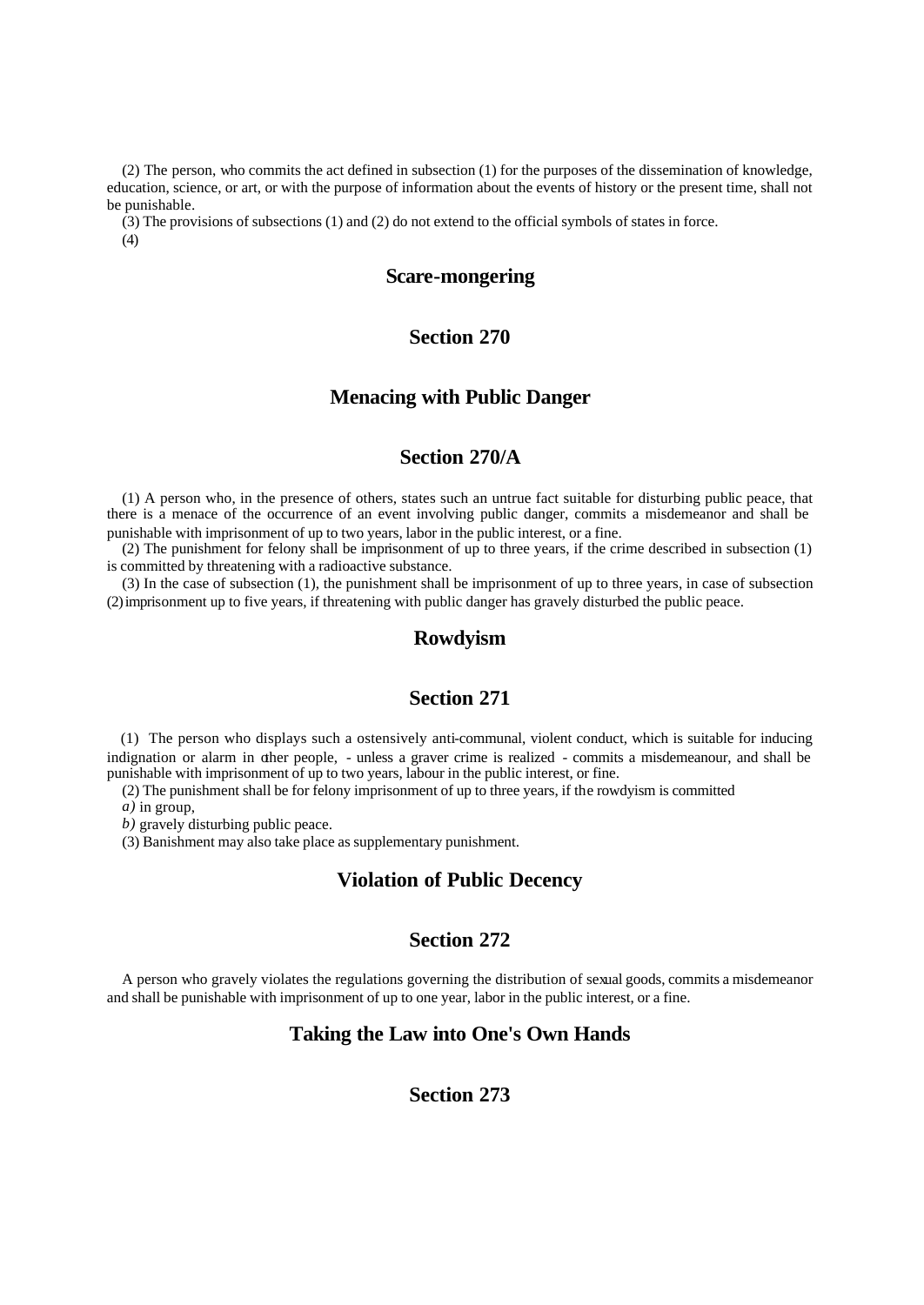(1) A person who with violence or threat, with the purpose of enforcing h is lawful or allegedly lawful pecuniary demand, forces another person to do, not to do, or to endure something, commits a felony, and shall be punishable with imprisonment between one to five years.

(2) Taking the law into one's own hands shall not be realized, if the application of violence or menace is the authorized means of the enforcement of the demand.

### **Confiscation**

# **Section 273/A**

### **Title III**

# **Crime Against Public Confidence**

#### **Forgery of Official Documents**

# **Section 274**

(1) The person who

*a)* prepares a forged official document or falsifies the contents of an official document,

*b)* uses a fake or forged official document or an official document issued under the name of somebody else,

*c)* co-operates in the inclusion of untrue data, facts or declarations in an official document regarding the existence, changing or termination of a right or obligation, commits a felony and shall be punishable with imprisonment of up to three years.

(2) The person who commits preparation for the forging of official documents defined in subsection (1), paragraph a) shall be punishable for misdemeanour with imprisonment of up to one year, labour in the public interest, or a fine.

(3) The person who performs the forging of official documents defined in subsection (1), paragraph *c)* by negligence, shall be punishable for a misdemeanour with fine.

### **Section 275**

The official person who - abusing his official competence -

*a)* prepares a forged official document or falsifies the contents of an official document,

*b)* includes falsely an essential fact in an official document,

commits a felony, and shall be punishable with imprisonment of up to five years.

### **Forgery of a Private Document**

#### **Section 276**

The person who uses a fake, forged private document or a private document with untrue contents for providing evidence for the existence, changing or termination of a right or obligation, commits a misdemeanour, and shall be punishable with imprisonment of up to one year, labour in the public interest, or fine.

# **Abuse of Document**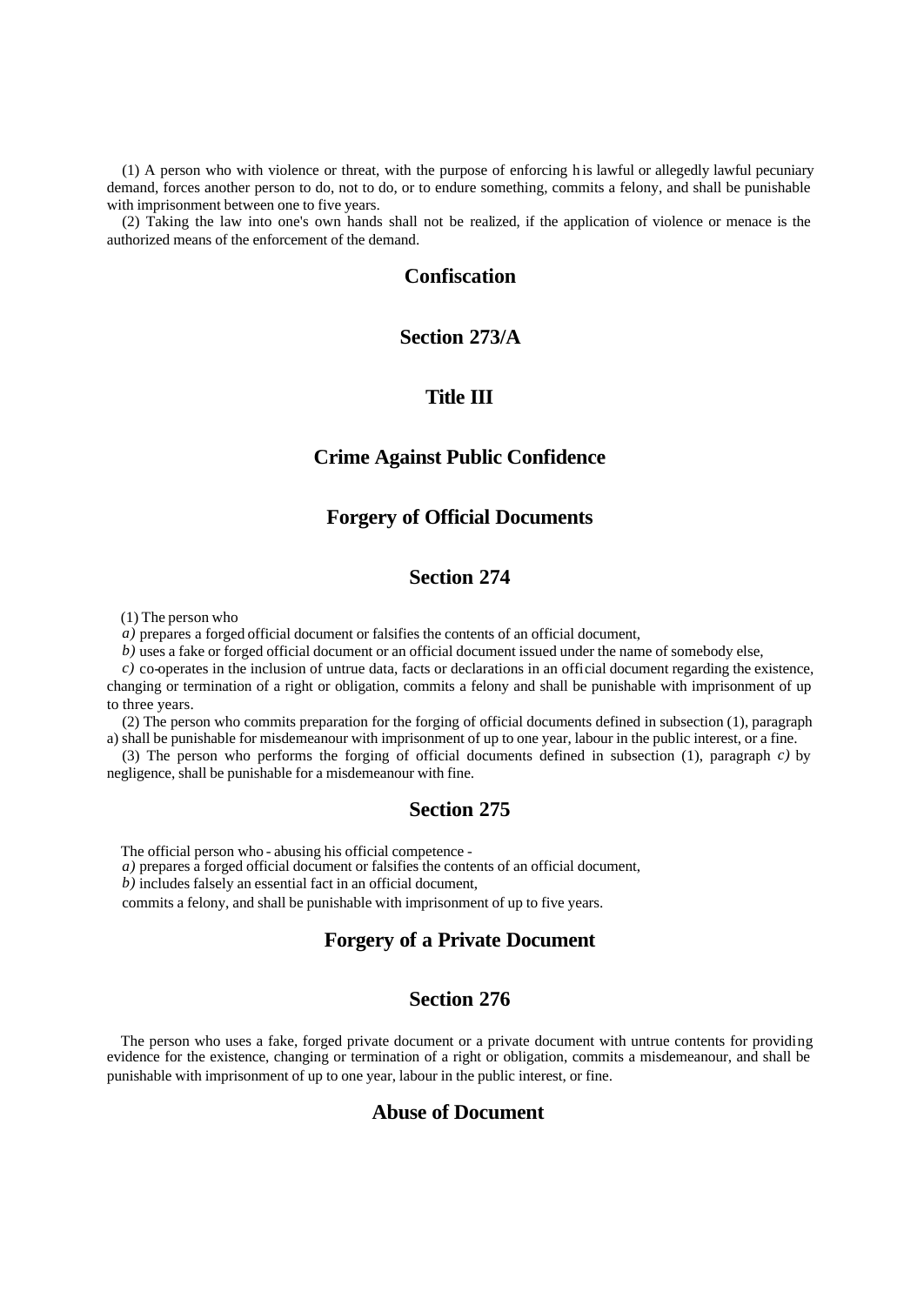#### **Section 277**

(1) The person who unlawfully acquires an official document or a document which is not or not exclusively his own, from another person without the latter's consent, or destroys, damages or conceals the same, commits a misdemeanour, and shall be punishable with imprisonment of up to two years, labour in the public interest, or fine.

(2) A person who perpetrates the act defined in Subsection (1) in respect of a private document in order to gain unlawful advantage or to cause unlawful disadvantage shall be punishable for misdemeanor offense by imprisonment of up to one year, labor in the public interest, or fine.

# **Counterfeiting of Individual Identification Marks**

#### **Section 277/A.**

(1) Any person who

*a)* removes, or counterfeits in some other way, an individual identification mark,

*b)* acquires or uses an article whose individual identification mark is counterfeit or forged, or whose individual identification mark has been removed,

commits a felony offense and shall be punishable with imprisonment of up to three years.

(2) The punishment shall be imprisonment of up to five years if the crime described in Subsection (1) is committed

*a)* in a business-like manner, or

*b*) as part of a criminal conspiracy.

(3) The punishment shall be imprisonment between two to eight years if the crime described in Subsection (1) is committed as part of a criminal conspiracy.

#### **Supply of False Statistical Data**

#### **Section 278**

The person who supplies untrue statistical data or gives untrue information in connection with data supply, commits a misdemeanour, and shall be punishable with imprisonment of up to one year, labour in the public interest, or fine.

# **Title IV**

# **Crimes Against Public Health**

#### **Misuse of Noxious Articles of Public Consumption**

#### **Section 279**

(1) The person who prepares or keeps such article for public consumption with the purpose of distribution, which is noxious for health, commits a misdemeanour, and shall be punishable with imprisonment of up to one year, labour in the public interest, or fine.

(2) The person who distributes noxious articles for public consumption, commits a felony, and shall be punishable for imprisonment of up to three years.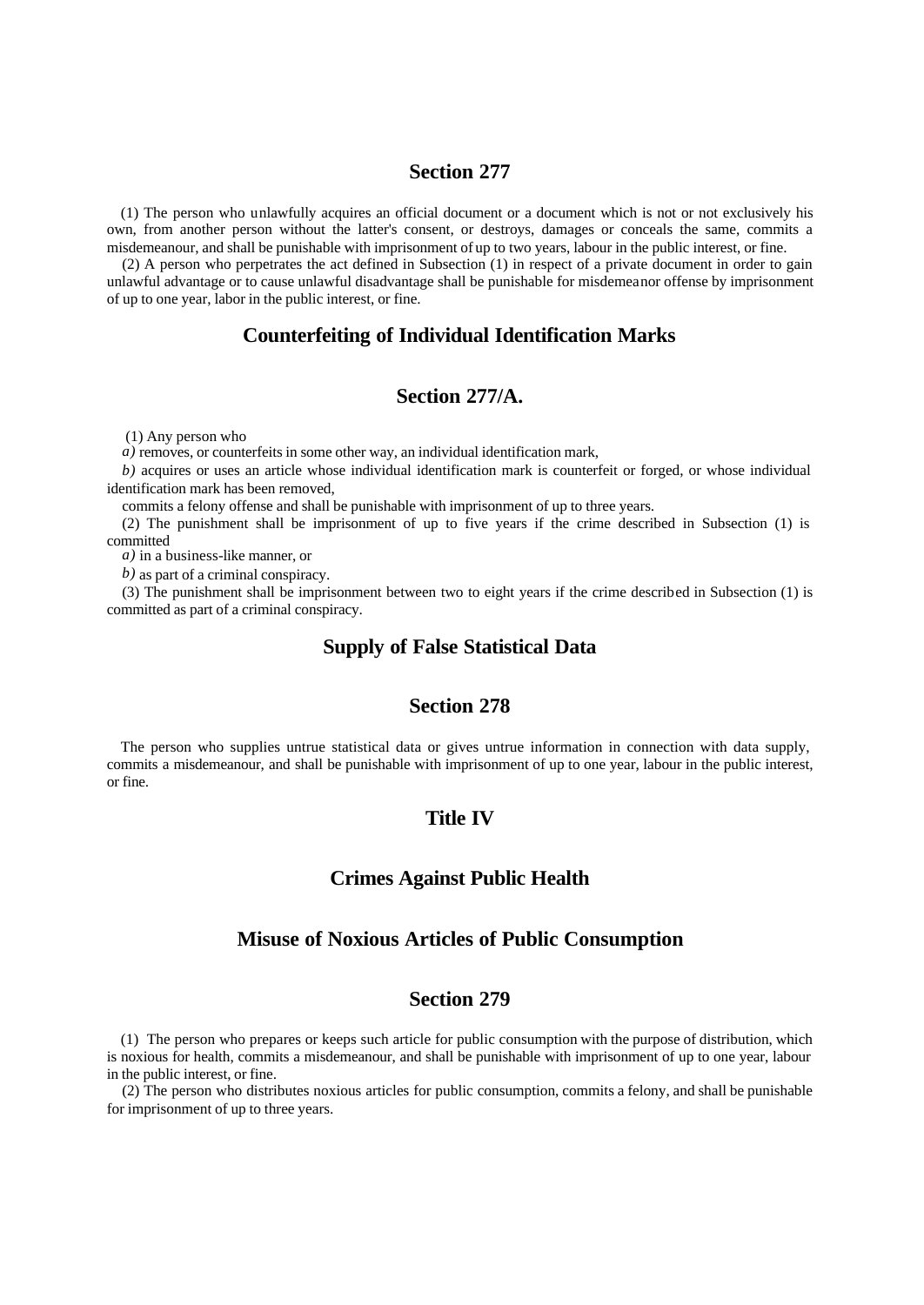(3) The person, who commits the crime defined in subsection (2) by negligence, shall be punishable for a misdemeanour with imprisonment of up to one year, labour in the public interest, or fine.

#### **Damaging of the Environment**

# **Section 280**

(1) The person who damages the environment or any component thereof or displays - infringing his obligation stipulated in a legal rule or official decision - a conduct which is capable of damaging the environment or any element thereof commits a felony and shall be punishable with imprisonment of up to three years.

(2) The person who considerably pollutes the environment or any component of the environment or displays infringing his obligation stipulated in a legal rule or official decision - a conduct capable of polluting the environment or any component thereof shall be punishable in accordance with subsection (1).

(3) The punishment shall be imprisonment of up to five years, if the crime described in subsection (1) causes considerable damage, or is capable of considerably damaging the environment or any component thereof.

(4) The punishment shall be imprisonment from two years to eight years, if the crime damages the environment or any component thereof to such an extent that the natural or earlier state of the environment or environmental component cannot be restored.

(5) The person who commits the damaging of the environment through negligence shall be punishable for misdemeanour in case of subsections (1) to (3) with imprisonment of up to two years, in case of subsection (4) with imprisonment of up to three years.

# **Damaging of Nature**

# **Section 281**

(1) Any person

*a)* who unlawfully obtains, possesses, distributes, imports, exports, is engaged in the trafficking of or destroys 1. a living organism,

2. a specie of a living organism in any form or stage of development,

3. a living organism created by the hybridizing of different species,

4. a progeny of a living organism,

falling under the scope of international treaty or placed under special protection,

*b*) or unlawfully and significantly alters

1. a nature preservation area,

2. the protected habitat of living organisms,

3. a protected cave,

commits a felony offense and shall be punishable wi th imprisonment of up to three years.

(2) The punishment shall be imprisonment of up to five years, if

 $\hat{a}$ ) the damage inflicted to nature as set forth in Paragraph a) of Subsection (1) results in the mass destruction of living organisms,

*b)* the damage inflicted to the natural areas as set forth in Paragraph b) of Subsection (1) results in the irreversible damaging or destruction of the nature preservation area, the habitat of living organisms or the cave.

#### **Unlawful Deposition of Waste Hazardous to the Environment**

# **Section 281/A**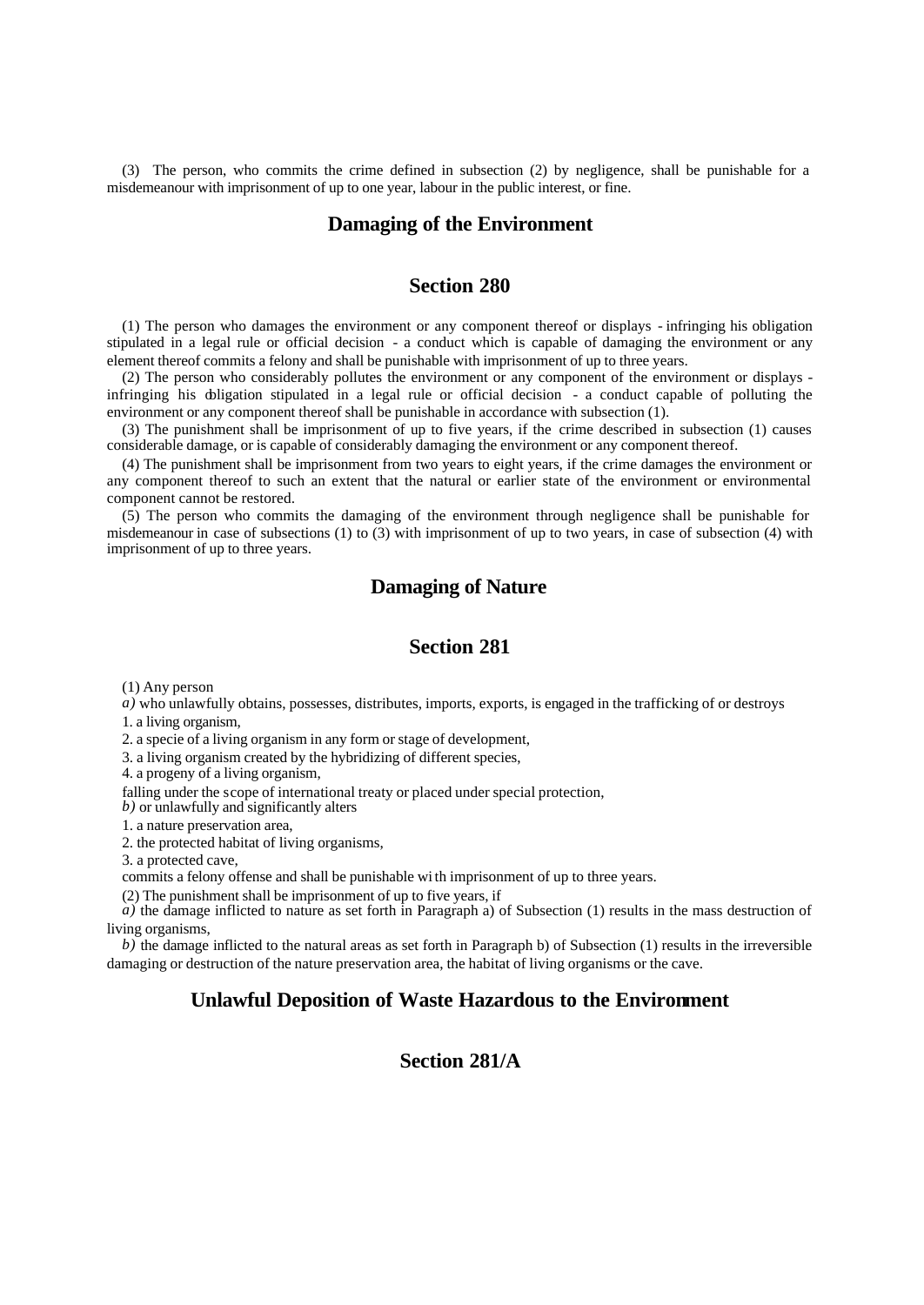The person who - without a licence defined in a legal rule or infringing the obligation stipulated in a legal rule or executable official decision - collects, stores, handles, deposits or transports any waste containing a substance capable of

*a)* endangering human life, physical safety, health,

*b)* polluting water, air, soil or causing permanent changes therein,

*c)* endangering animals or plants,

commits a felony and shall be punishable with imprisonment of up to five years.

(2) The person who deposits - without a licence defined in the legal rule - any waste containing materials that are explosive, inflammable or radioactive, or dangerous for health and the environment, shall be punishable in accordance with subsection (1).

(3) The person who commits the crime defined in subsections (1) and (2) through negligence, shall be punishable for misdemeanour with imprisonment of up to two years.

# **Misuse of Narcotic Drugs**

# **Section 282**

 (1) Any person who, in violation of official regulations, produces, manufactures, acquires, possesses, imports into or exports narcotic drugs from Hungary, or transports such through the territory of Hungary, commits a felony offense and shall be punishable with imprisonment of up to five years.

(2) Any person who, in violation of official regulations, offers or supplies narcotic drugs, or is engaged in the distribution, trafficking or dealing of such, commits a felony offense and shall be punishable with imprisonment between two to eight years.

(3) The punishment shall be imprisonment between two to eight years in respect of Subsection (1) or between five to ten years in respect of Subsection (2), if the criminal act is committed

*a*) in a business-like manner,

*b)* while armed,

*c)* by an official person or a person performing public duties,

*d*) by a person over the age of eighteen using a person under the age of eighteen, or if narcotic drugs are transferred into the possession of such person in consequence of the act,

*e)* by a person who is not addicted to drugs using a drug-addicted person.

(4) In respect of Subsection (2), the punishment shall be imprisonment between five to ten years if the criminal act is committed inside or in the proximity of a building serving the purpose of education, public learning, child welfare, child protection or cultural and educational activities, in facilities of the armed forces or in penal or detention **facilities** 

(5) The punishment shall be imprisonment between five to fifteen years in respect of Subsection (1) or between ten to fifteen years in respect of Subsection (2), if the criminal act is committed

*a)* in respect of a substantial quantity of narcotic drugs;

*b)* as a member of or on behalf of a criminal organization.

(6) Any person providing the financial means for the perpetration of the criminal act of criminal misuse of narcotic drugs shall be punishable as set forth in Subsections (1)-(5).

(7) Any person who instigates, suggests or offers the commission of criminal misuse of narcotic drugs, or agrees in the joint execution of such, commits a felony offense and shall be punishable with imprisonment of up to three years.

(8) If the criminal misuse of narcotic drugs is committed in respect of a small quantity, the punishment shall be imprisonment of up to two years, labor in the public interest or a fine in respect of Subsection (1), or imprisonment of up to two years in respect of the offering and supplying described in Subsection (2).

(9) Any person who

*a)* consumes narcotic drugs in violation of official regulations,

*b)* publicly instigates the use of narcotic drugs,

commits a misdemeanor offense and shall be punishable with imprisonment of up to two years, if such act does not result in a criminal act of greater gravity.

# **Section 282/A**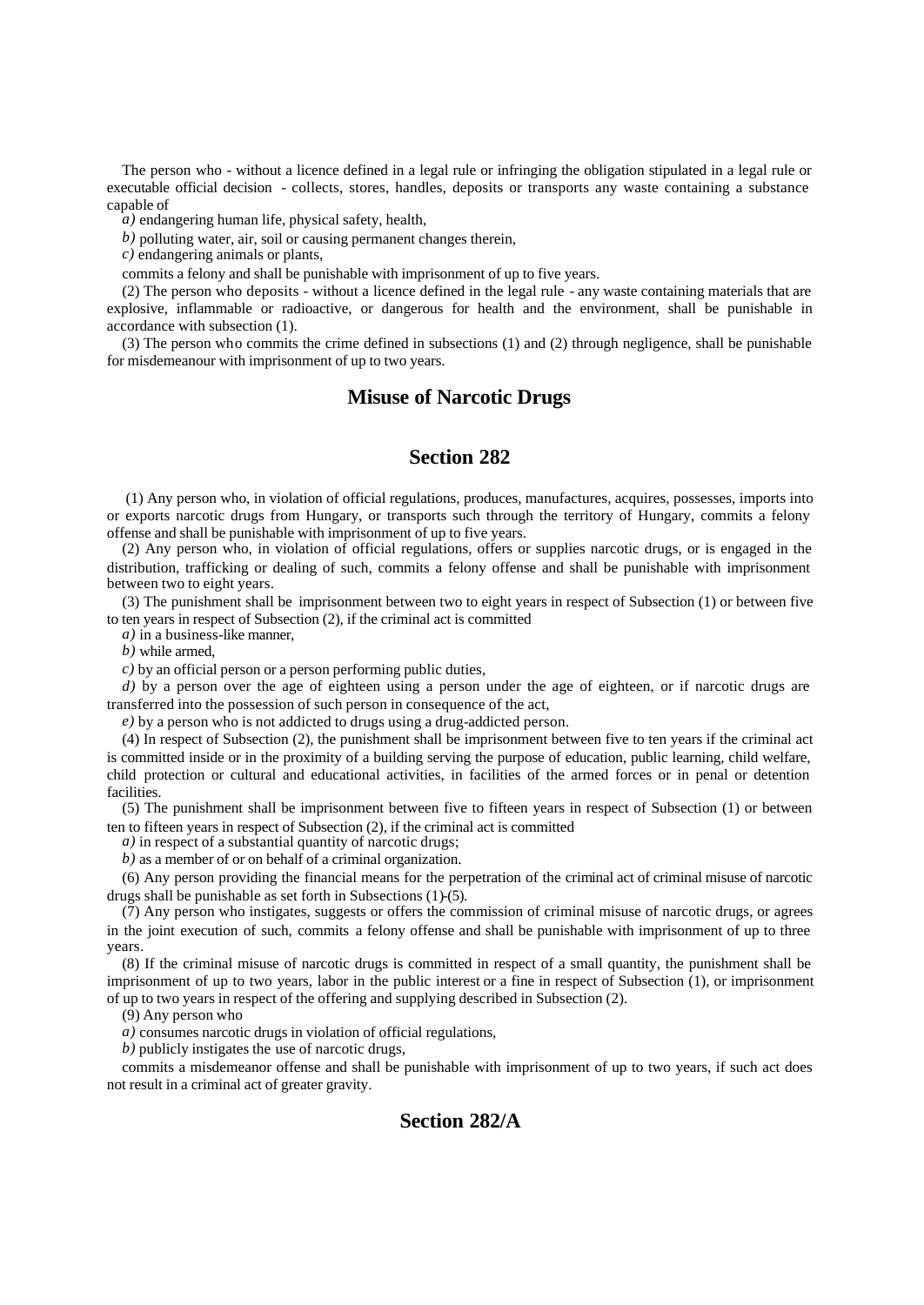(1) A drug -addicted person who, in violation of official re gulations, produces, manufactures, acquires, possesses, imports into or exports narcotic drugs from Hungary, or transports such through the territory of Hungary, commits a misdemeanor offense and shall be punishable with imprisonment of up to two years.

(2) A drug-addicted person who, in violation of official regulations, offers or supplies narcotic drugs, or is engaged in the distribution, trafficking or dealing of such, commits a felony offense and shall be punishable with imprisonment of up to three years.

(3) The punishment shall be imprisonment of up to three years in respect of Subsection (1) or up to five years in respect of Subsection (2), if the criminal act is committed in a business-like manner.

(4) The punishment shall be imprisonment between two to eight years in respect of Subsection (1) or between five to ten years in respect of Subsection (2), if the criminal act is committed in respect of a substantial quantity of narcotic drugs.

(5) A drug-addicted person who, in violation of official regulations

*a)* consumes narcotic drugs or possesses such for his own use,

*b)* produces, manufactures or acquires a small quantity narcotic drugs for his own use,

*c)* offers or supplies narcotic drugs for consumption to a person under the age of eighteen,

commits a misdemeanor offense and shall be punishable with imprisonment of up to one year, labor in the public interest or a fine.

(6) A drug-addicted person shall not be punishable

*a)* in respect of Paragraph a)-b) of Subsection (5), or

*b)* if having committed another criminal act related to the use of narcotic drugs that is punishable with two years of imprisonment at most,

provided, that he proves with a document prior to the rendering of the sentence in the first instance, that he has received continuous treatment for drug-addiction for at least six months.

# **Arousing Pathological Addiction**

# **Section 283**

The person who has completed his eighteenth year of age, and offers assistance or strives to persuade, a person who has not yet completed his eighteenth year to engage in the pathological enjoyment of a substance or agent of narcotic effect, commits a felony, and shall be punishable with imprisonment of up to three years.

# **Aiding in the Production of Narcotic Drugs**

#### **Section 283/A**

 (1) Any person who provides the conditions for or facilitating the illicit production or manufacture of narcotic drugs, and any person who

*a)* produces or has produced,

*b)* supplies, distributes or is engaged in the trafficking of

materials, products, equipment and/or accessories for the production or manufacture of narcotic drugs, commits a felony offense and shall be punishable with imprisonment of up to three years, if such act does not result in a criminal act of greater gravity.

(2) Any person who provides business, technical or organizational know-how of pecuniary value for or facilitating the illicit production or manufacture of narcotic drugs to the producer or manufacturer of such, shall be punishable as set forth in Subsection (1).

(3) In respect of Paragraph a) of Subsection (1), any perso n who confesses his conduct in providing assistance for the production of narcotic drugs before the authorities gains knowledge of the materials, products, equipment and/or accessories having been produced or ordered to be produced for the production or manufacture of narcotic drugs, and if such person surrenders such produced things to the authorities and assists in the efforts to identify the other persons engaged in such production, shall not be punishable.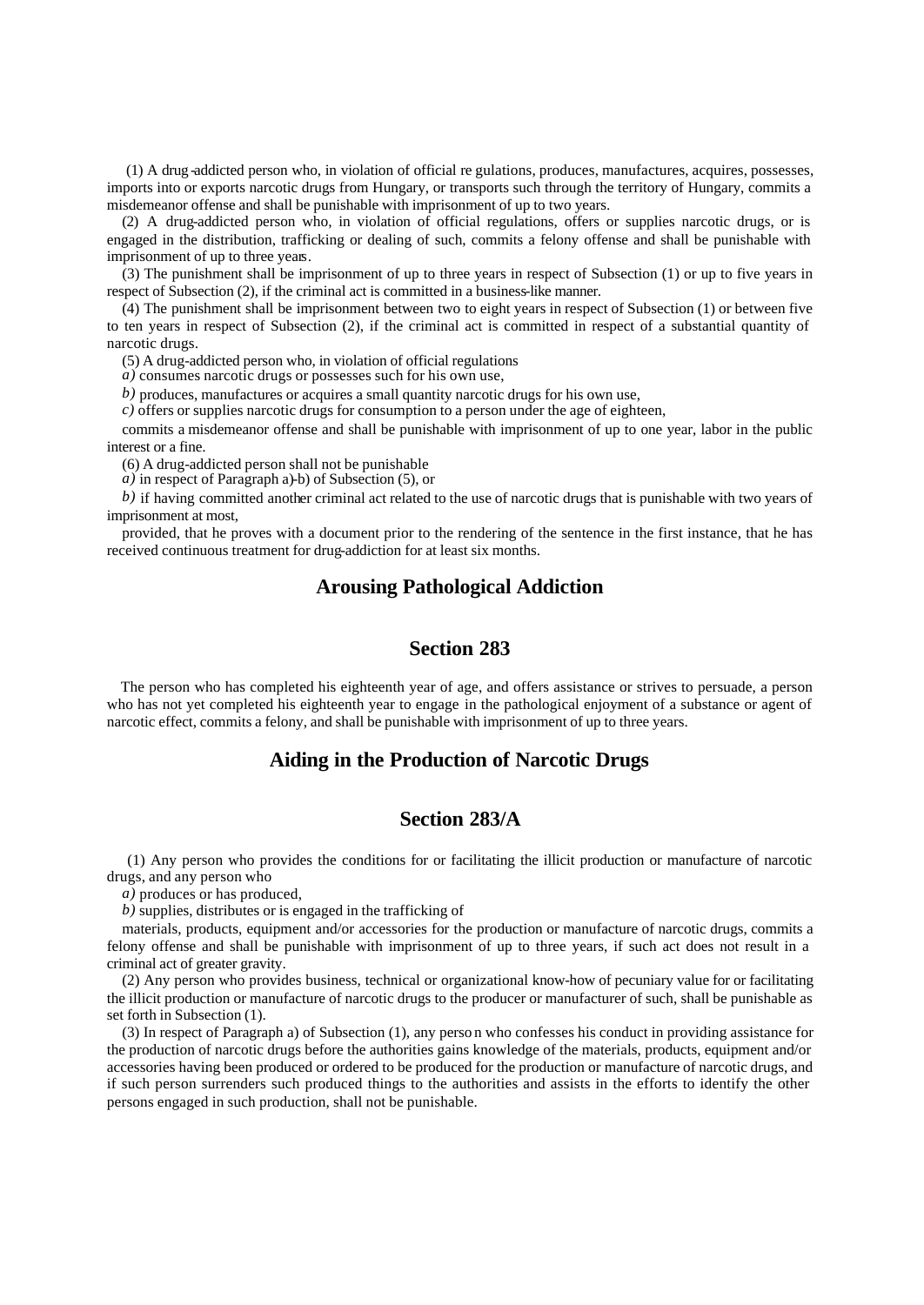#### **Criminal misuse of Performance-Improving Substances or Techniques**

### **Section 283/B**

 (1) Any person who, in violation of the provisions set forth in international treaties, by international organizations, or in legal regulations and in ordinances, produces, manufactures, acquires, possesses, imports into or exports performance-improving substances from Hungary, or transports such through the territory of Hungary for the purpose of increasing the performance of athletes commits a misdemeanor offense and shall be punishable with imprisonment of up to one year, labor in the public interest or a fine.

(2) Any person who subjects himself to a procedure intended to stimulate performance for the purpose of sporting activities in violation of the provisions set forth in international treaties, by international organizations, or in legal regulations and in ordinances shall be punishable as set forth in Subsection (1).

(3) Any person who, in violation of the provisions set forth in international treaties, by international organizations, or in legal regulations and in ordinances, supplies, distributes or is engaged in the trafficking of performanceimproving substances for the purpose of increasing the performance of athletes commits a misdemeanor offense and shall be punishable with imprisonment of up to two years.

(4) Any person who performs a procedure intended to stimulate the performance of an athlete in violation of the provisions set forth in international treaties, by international organizations, or in legal regulations and in ordinances shall be punishable as set forth in Subsection (3).

(5) In respect of Subsections (3)-(4), any person who commits the criminal act

*a)* in a business-like manner,

*b)* as part of a criminal conspiracy,

shall be punishable for a felony offense with imprisonment of up to five years, if such act does not result in a criminal act of greater gravity.

(6) Any person who commits the criminal act set forth in Subsections (3)-(4) and thereby provides performanceimproving substances to or performs a procedure for the purpose of increasing performance on a person under the age of eighteen shall be punishable, if such act does not result in a criminal act of greater gravity, as set forth in Subsection (5), as well as any person who commits the criminal act described in Subsection (3) by using a person under the age of eighteen as an accomplice.

(7) In respect of Subsection (1), any person who confesses his conduct in providing assistance for the production of performance-improving substances before the authorities gains knowledge of materials, products, equipment and/or accessories having been produced or ordered to be produced for the production or manufacture of performance-improving substances, and if such person surrenders such performance-improving substances produced, obtained, possessed or imp orted into the country to the authorities and assists in the efforts to identify the other persons participating in the production, acquisition and/or transportation of such performance-improving substances, shall not be punishable.

(8) Any person who reveals his use of performance-improving substances or having been subjected to a procedure to increase performance while engaged in sporting activities before the medical examination conducted by the authorities shall not be subject to punishment.

# **Infringement of the Rules of Controlling Epidemics**

### **Section 284**

(1) The person who infringes the rules of quarantine, epidemiological supervision or control ordered for preventing the importation or dissemination of an infectious disease subject to quarantine obligation, commits a misdemeanour, and shall be punishable with imprisonment of up to one year, labour in the public interest, or fine.

(2) The person who infringes at the time of an epidemic the rules ordered for segregation, epidemiological supervision or control, commits a misdemeanour, and shall be punishable with imprisonment of up to one year, labour in the public interest, or fine.

(3) The person who infringes the rules of quarantine, other restriction or supervision ordered for preventing the exportation and importation or dissemination of infectious animal diseases or dangerous pests destroying plants,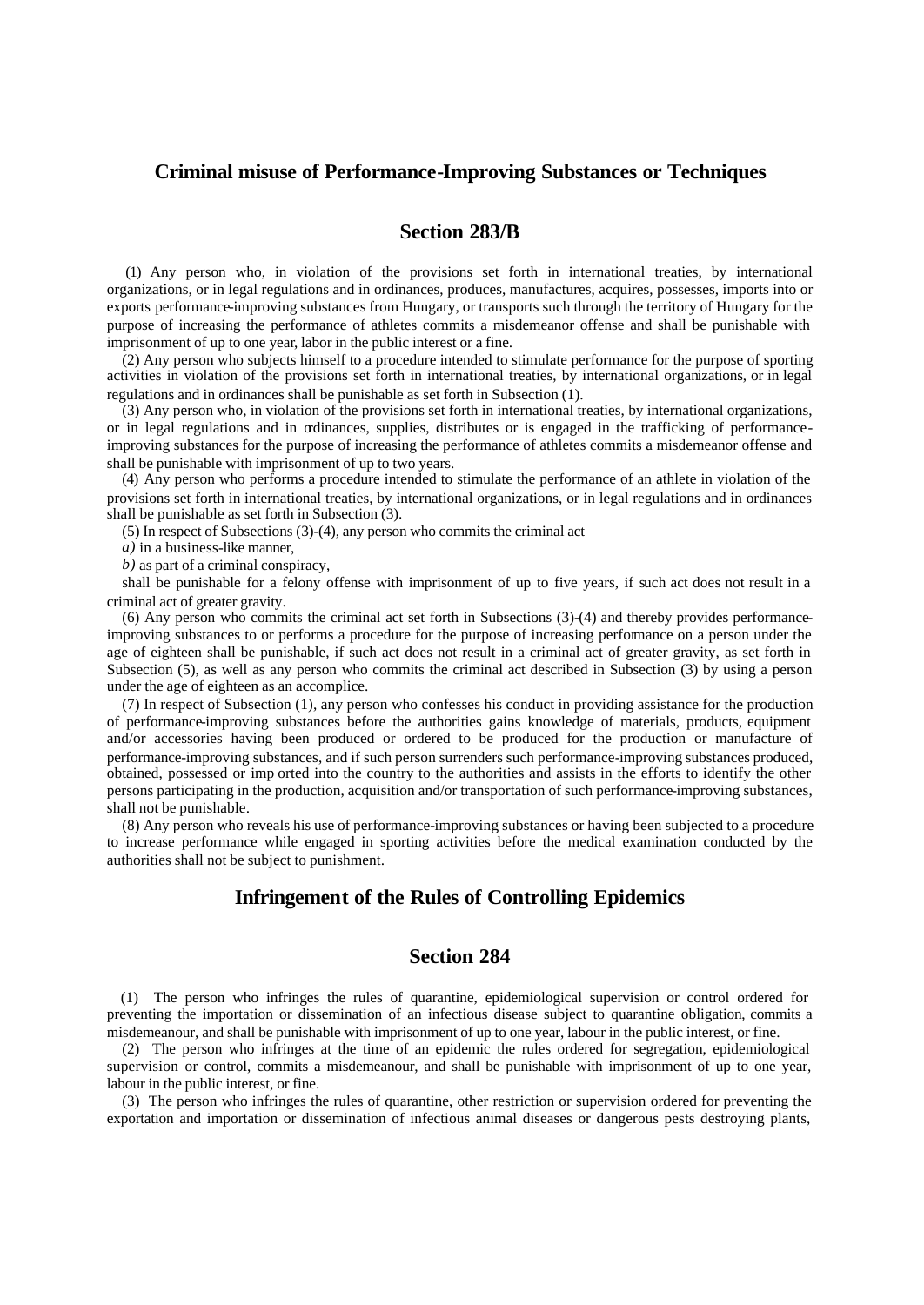commits a misdemeanour, and shall be punishable with imprisonment of up to one year, labour in the public interest, or fine.

### **Charlatanry**

# **Section 285**

(1) The person who without a legal title engages in activities belonging to the sphere of medical practice for compensation or on a regular basis, commits a misdemeanour, and shall be punishable with imprisonment of up to one year, labour in the public interest, or fine.

(2) The punishment shall be for a felony imprisonment of up to three years, if the charlatanry is committed by feigning the entitlement to medical practice.

(3) For the purposes of this Section, entitled to medical practice is the person who has a medical degree acquired at a domestic university or acquired at a foreign university and registered (provided with a Clause of equivalence), or the foreign citizen, who may engage in medical activities without the registration of his degree on the basis of a permission of the Minister of Public Welfare, provided in all cases that he is not under the effect of prohibition from medical activities.

# **Confiscation**

### **Section 286**

 In the case of criminal misuse of explosives or blasting-agents (Section 263), criminal misuse of firearms or ammunition (Section 263/A), arms smuggling (Section 263/B), criminal misuse of radioactive substances (Section 264), criminal operation of a nuclear facility (Section 264/A), criminal misuse of weapons prohibited by international treaty (Section 264/C) criminal misuse of poison (Section 265), violation of obligations relating to the keeping of dangerous dogs (Section 266), organization of illicit animal fights (Section 266/A), criminal misuse of harmful items for public consumption (Section 279), or criminal misuse of narcotic drugs (Sections 282-282/A), aiding in the production of narcotic drugs (Section 283/A) and criminal misuse of performance-improving substances or techniques (Section 283/B) the provisions set forth in Subsection (1) of Section 77/A shall not be applied.

#### **Interpretative Provision**

#### **Section 286/A**

(1) For the purposes of Section 280

*a*) natural element: the earth, the air, the water, the biota (flora and fauna) and the man-made (artificial) environment, as well as the constituents of the aforementioned,

*b) pollution:* loading of the environment or any component thereof to an extent exceeding an emission standard established in a legal rule or official decision.

*c) damaging:* an activity under whose effect a change, pollution or utilization of the environment or any component thereof occurs to such an extent, that as a result the natural or previous state of the environment or environmental component can only be restored with intervention or cannot be restored at all, or any activity affecting the biota unfavourably.

(2) For the purposes of Sections 282, 282/A and 283/A, dangerous psychotropic substances shall also be construed as narcotic drugs for the aspects of criminal misuse.

# *Chapter XVII*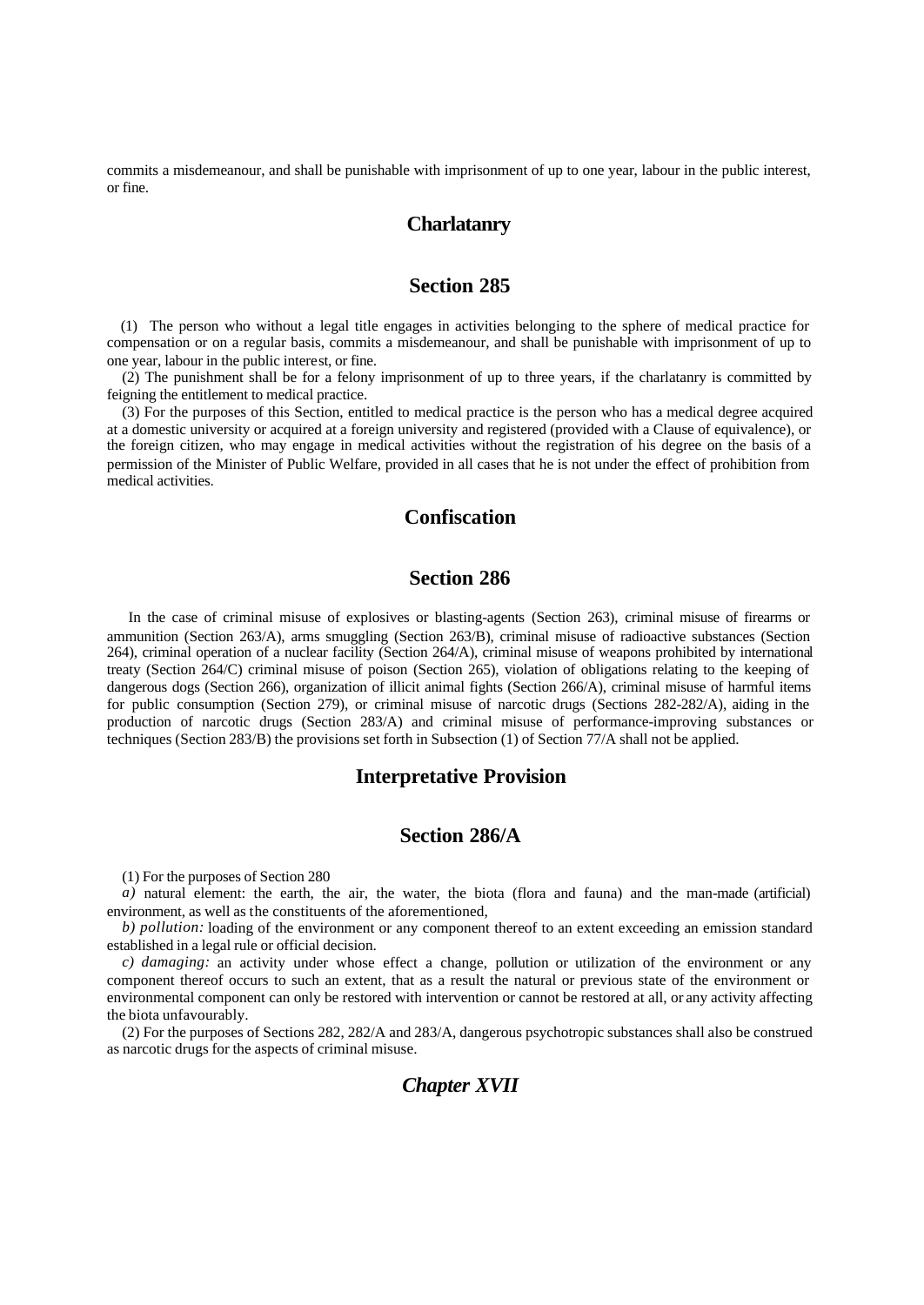#### **Economic Crimes**

# **Title I**

#### **Crimes Violating Economic Obligations and the Order of Economy**

# **Infringement of an Obligation Relating to the Traffic of Internationally Controlled Products and Technology**

### **Section 287**

(1) The person who performs the traffic of internationally controlled products and technologies without an International Import Certificate, export licence or documents substituting the same, commits a felony, and shall be punishable with imprisonment of up to five years.

(2) The end-user shall also be punishable in accordance with subsection (1), who - infringing the Declaration of Final Addressee and Purchaser - uses the internationally controlled product or technology in difference from the International Import Certificate.

# **Acquisition of Unlawful Economic Advantage**

# **Section 288**

The person who - in the interest of the acquisition of an economic advantage - deceives the organ or person entitled to decision, and acquires thereby for himself or somebody else unlawfully the economic advantage provided by the state, commits a felony, and shall be punishable with imprisonment of up to five years.

# **Infringement of Accounting Discipline**

# **Section 289**

The person who infringes

*a)* his reporting, book-keeping or other obligation,

*b)* discipline in connection with certificates

prescribed in the Act on Accounting or in the legal rules based on its authorization, and thereby frustrates or makes more difficult the survey or inspection of his property situation, commits a misdemeanour, and shall be punishable with imprisonment of up to two years.

# **Crime of Bankruptcy**

# **Section 290**

(1) The person, who - in case of insolvency which has occurred within the sphere of his economic activity -

*a*) conceals, keeps secret, damages, destroys, makes unusable any property serving as cover for his debt,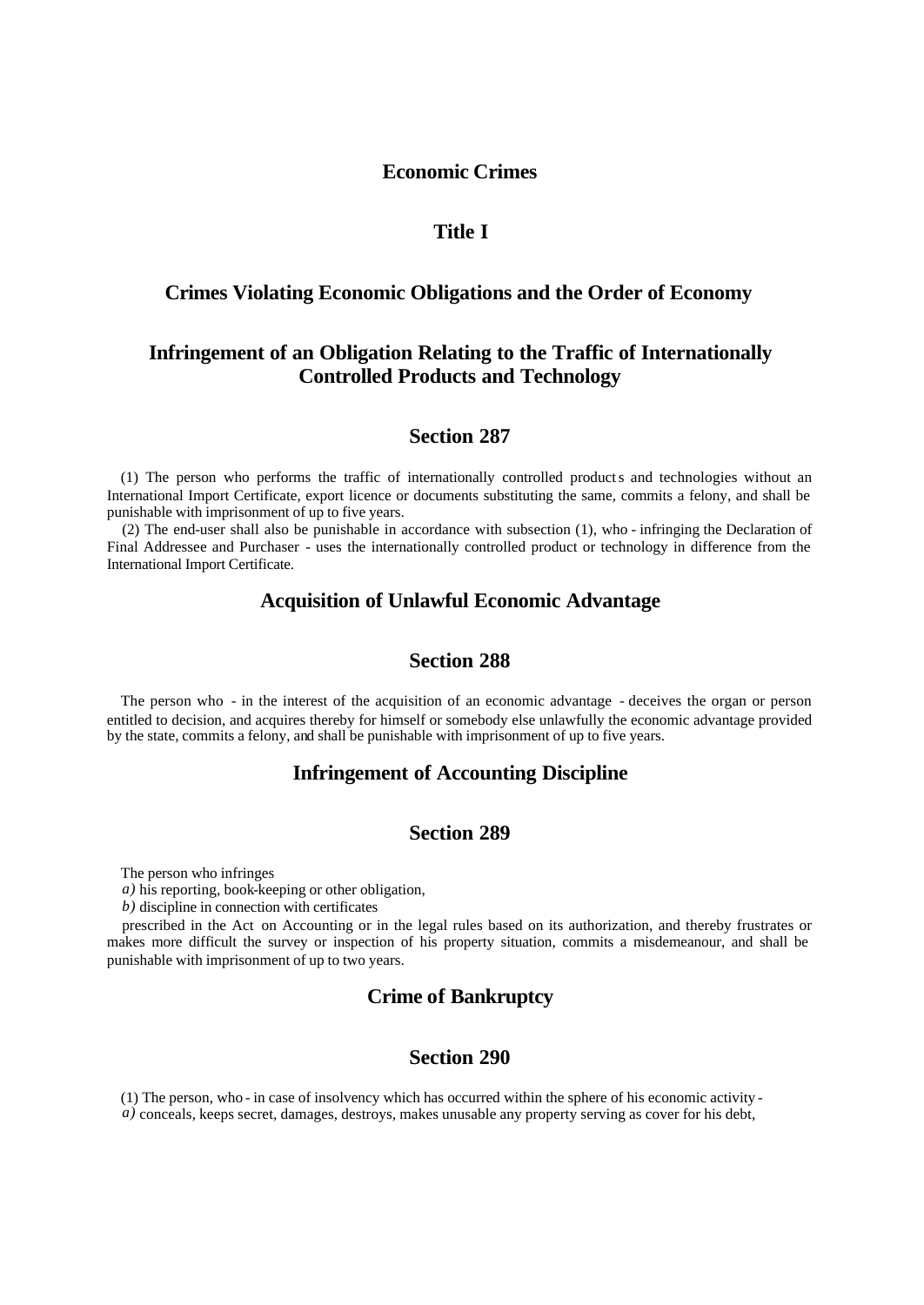*b)* concludes a fictitious transaction, or recognizes a doubtful claim,

*c)* commences or continues a loss-generating business in a way contrary to the requirements of reasonable management,

*d*) diminishes actually or fictitiously his property in a way contrary to the requirements of reasonable economy,

and thereby frustrates partially or wholly the satisfaction of his creditors, commits a felony, and shall be punishable with imprisonment of up to five years.

(2) The punishment shall be imprisonment from two years to eight years, if the action defined in subsection (1) had grave consequences in economic life.

(3) The person who frustrates partly or wholly the satisfaction of his creditors by bringing about his becoming insolvent or the fiction thereof with one of the conducts described in subsection (1), commits a felony, and shall be punishable with imprisonment of up to five years.

(4) The punishment shall be imprisonment from two years to eight years, if the act defined in subsection (3) has grave consequences in economic life.

(5) The person who - following the ordering of liquidation -, fails in his obligation of reporting, preparation of inventory or other obligation to provide information prescribed in a legal rule, and frustrates thereby partly or wholly the result of liquidation, commits a crime, and shall be punishable with imprisonment of up to three years.

(6) The act defined in subsections (1) to (5) shall be punishable, if the bankruptcy proceedings or liquidation proceedings have been instituted, or if the bankruptcy proceedings could not be instituted the liquidation proceedings were omitted due to the failure of the obligatory request.

# **Unlawful Preference of a Creditor**

# **Section 291**

(1) The person who - in the knowledge of his insolvency - gives unlawful preference to one of his creditors to the detriment of the other creditors, commits a misdemeanour, and shall be punishable with imprisonment of up to two years.

(2) The act defined in subsection (1) shall be punishable, if the bankruptcy proceedings or liquidation proc eedings have been instituted, or the bankruptcy proceedings could not be instituted the liquidation proceedings were omitted due to the failure of the obligatory request.

#### **Interpretative Provision**

#### **Section 291/A**

(1) The crime defined in Sections 290 and 291 is committed by the person as a perpetrator, who is entitled to dispose over the assets or a part thereof of an economic organization (debtor), even in case if the insolvency, the diminution of property exists in respect of the economic organization (debtor), and the perpetrator frustrates the satisfaction of a creditor of the economic organization (debtor).

(2) Subsection (1) shall also be applied, if the legal transaction serving as basis for the disposal of the property is invalid.

# **Marketing of Product of Bad Quality**

### **Section 292**

(1) A person who sells, transfers for use or places on the market poor quality products as though they were good quality or takes measures for the performance of such actions, commits a felony and shall be punishable with imprisonment of up to three years.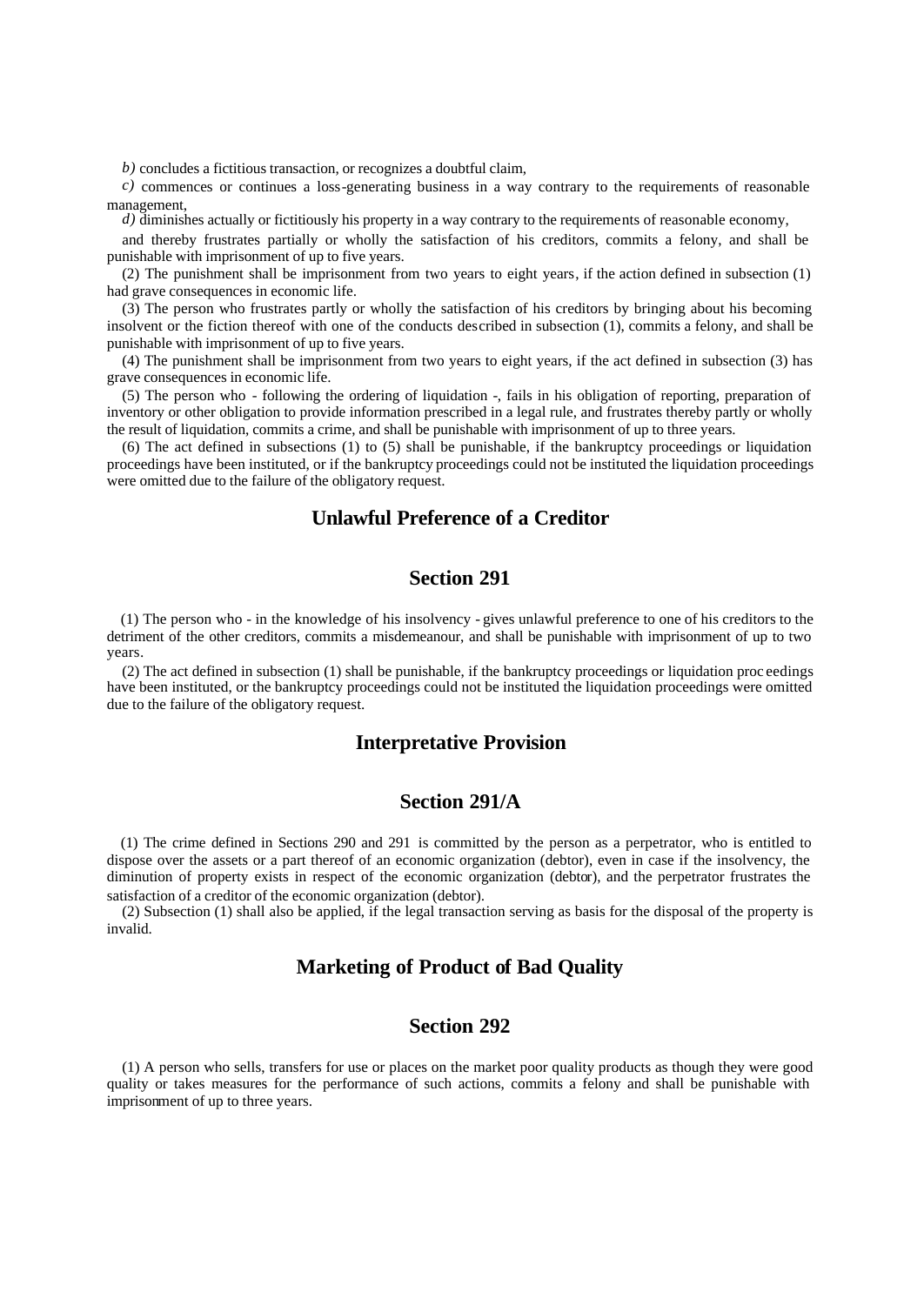(2) A person who commits the crime out of negligence, shall be punishable for a misdemeanor with imprisonment of up to one year, labor in the public interest, or a fine.

(3) A person making preparations for the sale, transfer for use or placement on the market of poor quality products defined in Subsection (1), commits a misdemeanor and shall be punishable with imprisonment of up to one year, labor in the public interest, or a fine.

#### **Section 293**

A person, who violates the rules governing the establishment of the quality of a product, and thereby makes it possible for such product to be sold, transferred for use or placed on the market as being of a quality better than they actually are, commits a felony, and shall be punishable with imprisonment of up to three years.

#### **Section 294**

(1) The product subject to a national standard applicable compulsorily is of poor quality, if it fails to meet even the lowest quality requirements defined in the standard.

(2) Apart from the case defined in subsection (1), that product shall be of bad quality, which cannot be used for its designated purpose, or its usability has been considerably diminished.

# **False Attestation of Quality**

# **Section 295**

(1) The person who attests untrue data for the quality of goods of considerable quantity or value in a document attesting quality, commits a felony, and shall be punishable with imprisonment of up to three years.

(2) The person, who commits the act by negligence, shall be punishable for a misdemeanour with imprisonment of up to one year, labour in the public interest, or fine.

#### **False Marking of Goods**

# **Section 296**

 Any person who produces a product with distinctive appearance, packaging, labeling or name, from which a competitor or his product having distinctive features can be recognized, and who does so without the consent of such competitor, or who acquires such product for the purpose of placing it on the market, commits a felony offense and shall be punishable with imprisonment of up to three years.

## **Deception of Consumer**

### **Section 296/A**

(1) Any person who, in respect of any essential feature of a product, publicly states false facts, or true facts in a deceptive way, or provides deceptive information on any essential feature of the product for the purpose of rendering such more desirable, commits a misdemeanor offense and shall be punishable with imprisonment of up to two years, labor in the public interest or a fine.

(2) For the purposes of subsection (1), the following shall constitute the essential features of goods: their composition, usability, impact on health and the environment, as well as their treatment, origin, whether they meet legal prescriptions, the national standards or the customary requirements for the goods, as well as where the utilization of the goods requires the satisfaction of conditions essentially differing from the customary ones.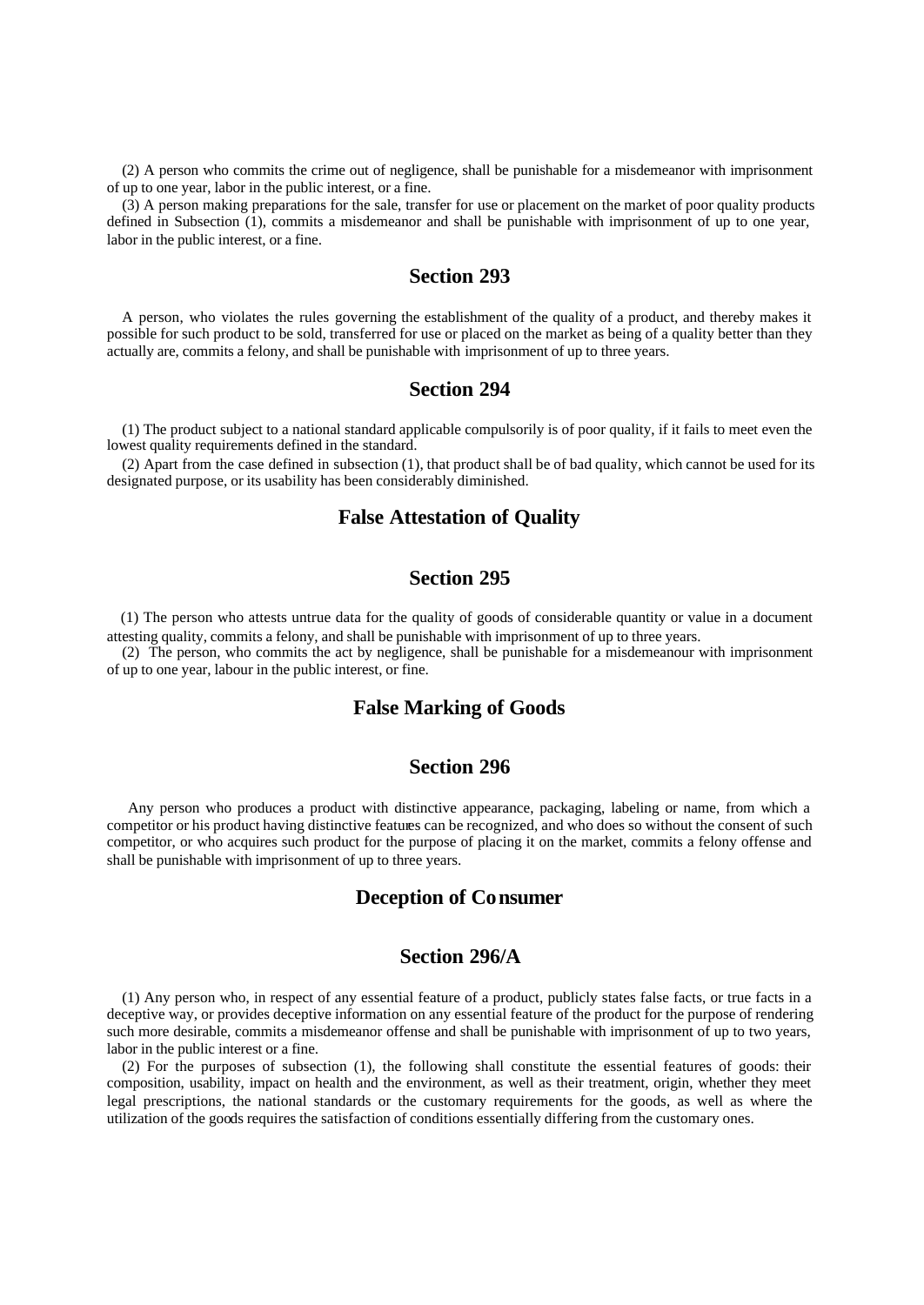(3) For the purposes of subsection (1), the opportunity for winning, or any other advantageous outcome promised for the purchase of the goods, shall also constitute an essential feature of the goods.

### **Withdrawal of the Cover of Debt**

# **Section 297**

(1) The person who withdraws property serving as cover for a debt resulting from economic activities, and frustrates thereby partly of wholly the settlement of the debt, commits a felony, and shall be punishable with imprisonment of up to five years.

(2) The perpetrator shall not be punishable, if the debt is settled until the submission of the indictment.

#### **Credit Fraud**

# **Section 297/A**

The person who uses a document with untrue contents in the interest of the favourable adjudgment of the extension, termination, of credits to be extended for the exercise of his economic activities or of the changing of the conditions of credit, commits a felony, and shall be punishable with imprisonment of up to three years.

### **Foreign Trade Activities without Licence**

## **Section 298**

The person, who engages in foreign trade activities subject to licence without licence, or exports or imports goods without licence for exportation or importation, commits a felony, and shall be punishable with imprisonment of up to three years.

# **Abuse of Authority by the Senior Officer of an Economic Association**

#### **Section 298/A**

 A senior officer of a business association, or a member vested with management authority, who deceives any member of the company in respect of the pecuniary assets of the company, commits a misdemeanor offense and shall be punishable with imprisonment of up to two years, labor in the public interest or a fine, if such act does not result in a criminal act of greater gravity.

# **Curtailment of Registered Capital or Primary Capital**

### **Section 298/B**

The senior officer of a company limited by shares or of a limited liability company, who withdraws partly or wholly the registered capital or primary capital, commits a felony, and shall be punishable with imprisonment of up to three years.

### **Indication of Untrue Value**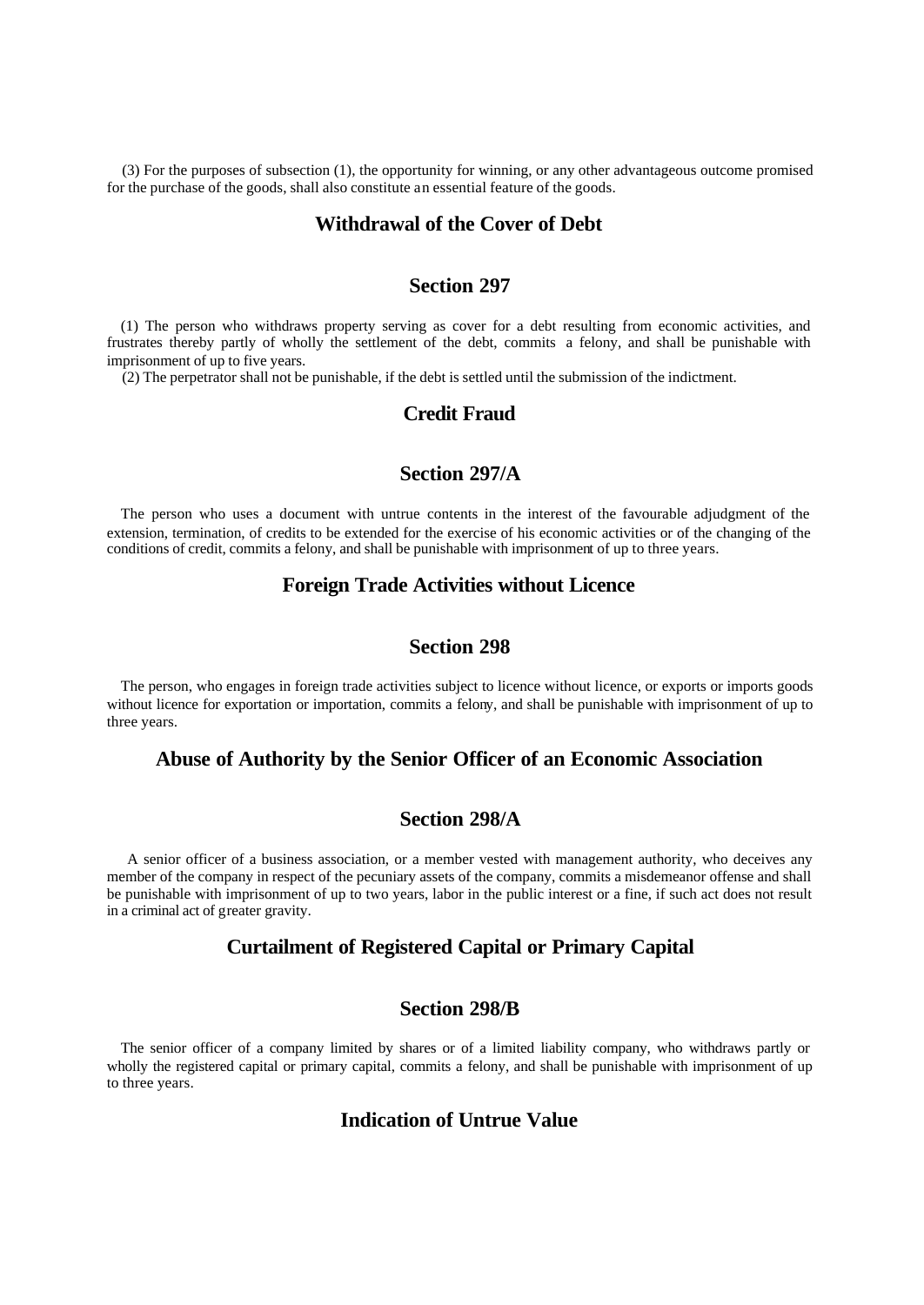# **Section 298/C**

 (1) Any person who partakes in the act of indicating the value of a non-cash contribution (non-cash deposit) provided to a business association at an amount higher than the value prevailing at the time when provided in the articles of association of such association, or, if the value of a non-cash contribution was established by an auditor, at an amount higher than established by the auditor, commits a felony offense and shall be punishable with imprisonment of up to three years.

(2) Any person who partakes in the act of indicating the value of a non-cash contribution (non-cash deposit) provided to a business association, or the value of assets belonging to the sub-systems of the state budget, or owned by the state or by a local government, in the articles of association at an amount lower than the value established by the auditor shall also be punishable as set forth in Subsection (1).

# **Unauthorized Financial Service Activities**

#### **Section 298/D**

A person who performs financial services or complementary financial services without the license prescribed by law, commits a felony and shall be punishable with imprisonment between one to five years.

## **Unauthorized Investment Service Activities**

### **Section 298/E**

A person who performs investment services or complementary investment services without the license prescribed by law, commits a felony and shall be punishable with imprisonment between one to five years.

#### **Unauthorized Insurance Activity**

### **Section 298/F**

The person who carries out insurance activities without the licence prescribed in a legal rule, commits a misdemeanour and shall be punishable with imprisonment of up to two years, labour in the public interest, or a fine.

#### **Failure to Supply Economic Data**

# **Section 299**

The person who fails to report data, rights or facts to be registered in authentic records connected with economic activities, or fails to report the change in such data, rights or facts, - if the obligation of reporting is prescribed in a legal rule -, commits a misdemeanour, and shall be punishable with imprisonment of up to two years, labour in the public interest, or fine.

# **Insider Trading in Securities**

# **Section 299/A**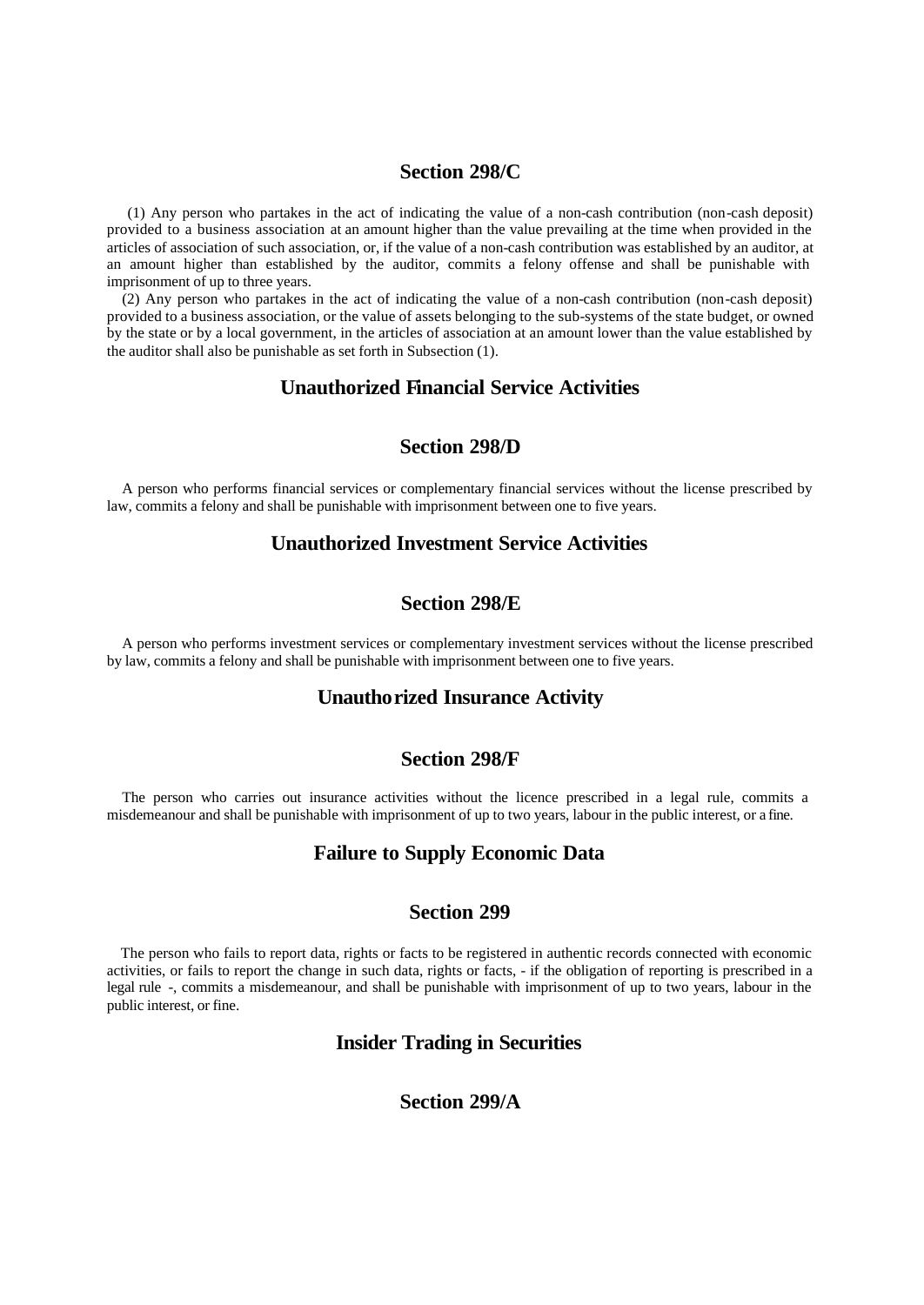(1) The person who concludes a securities transaction for the acquisition of an advantage by utilizing insider's information, commits a felony, and shall be punishable with imprisonment of up to three years.

(2) The person who entrusts another person for the acquisition of advantage, in view of the insider's information possessed by him, to conclude a securities transaction for the securities affected by the insider's information, shall also be punishable in accordance with subsection (1).

(3) For the purposes of subsections (1) and (2), insider's information is: such - not yet published - information related to the financial, economic or legal situation of the issuer of the securities affected by public offering, as well as of the person who has undertaken suretyship or guarantee for the liability embodied in the security publicly distributed, furthermore of the distributor of securities, which is suitable for the essential influencing of the value, price of the securities, if becoming public.

# **Fraud Regarding Capital Investment**

## **Section 299/B**

The person who - by the communication or rumouring of untrue data or the concealing of data concerning the financial situation of an economic organization - induces other persons to make capital investment or the increase of the investment, commits a felony, and shall be punishable with imprisonment of up to three years.

# **Organization of a Pyramid Game**

# **Section 299/C**

The person who organizes a game based on the collection and distribution of the money of others in a predetermined form and way, which also contains an element of risk, in which the participants joining in a chain-like manner pay cash to, or perform another service for the participants preceding them in the chain, directly or through the organizer, commits a felony and shall be punishable with impris onment of up to three years.

#### **Infringement of Business Secret**

#### **Section 300**

(1) The person, who acquires, uses or publishes unlawfully a business secret for profit-making or causing disadvantage to another person, commits a felony, and shall be punishable with imprisonment of up to three years.

(2) For the purposes of Subsection (1), any fact, information, solution or data, connected to economic activities, the secrecy of which falls in the reasonable interests of the entitled party, provided that such party has taken the measures necessary in the interest of maintaining the confidentiality of such, shall be deemed as a business secret.

# **Infringement of Bank Secret**

#### **Section 300/A**

(1) The person obliged to keep bank secret, who makes available for an incompetent person data qualifying as bank secret, commits a misdemeanour, and shall be punishable with imprisonment of up to two years, labour in the public interest or fine.

(2) The punishment shall be for a felony imprisonment of up to three years, if the crime is committed

*a)* for acquiring unlawful advantage;

*b)* causing disadvantage to the financial institution or to another party.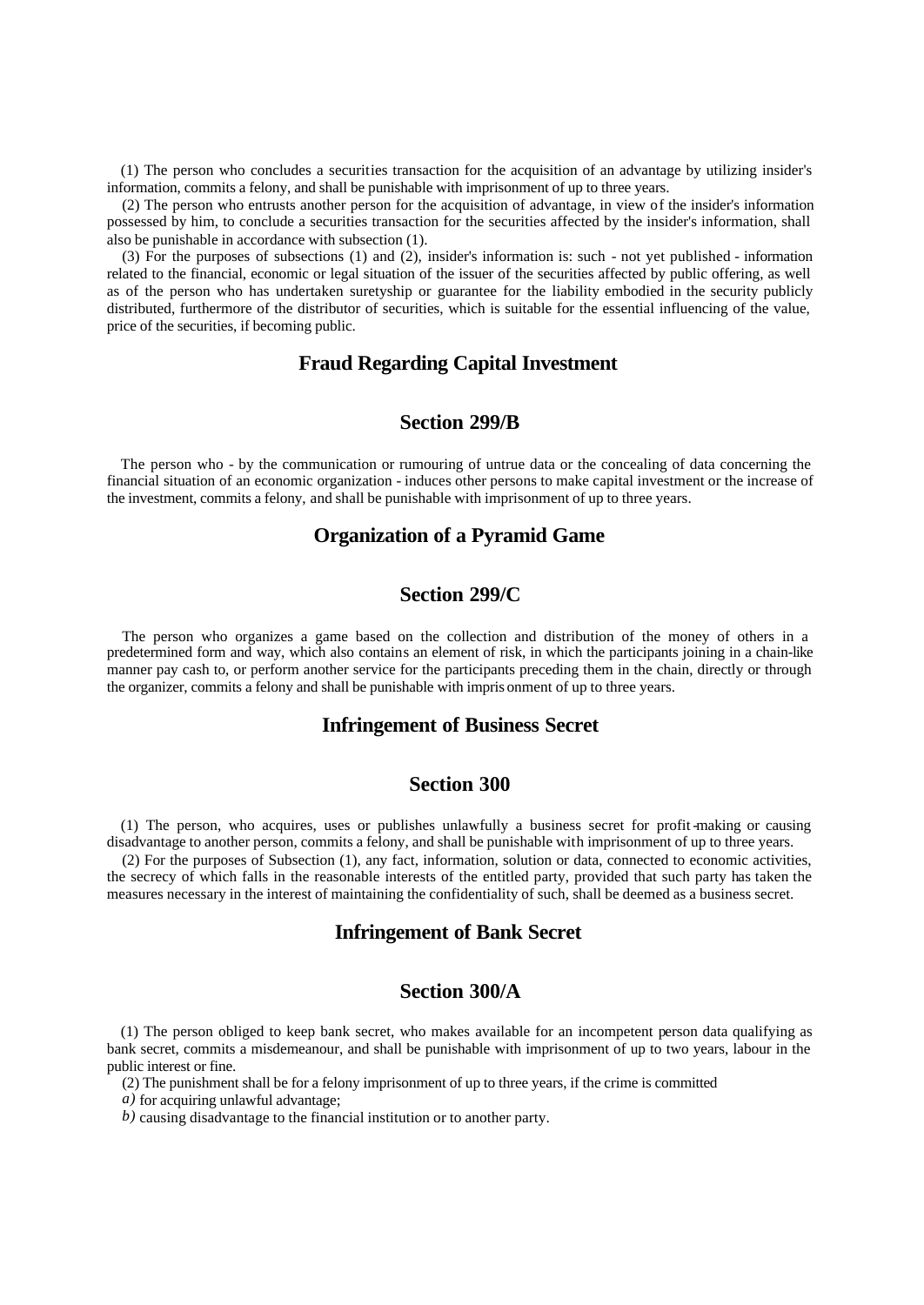#### **Section 300/B**

The person shall not be punishable for the infringement of business secret and for the infringement of bank secret, who satisfies his obligation of reporting in the case of money laundering defined in Section 303, or initiates such report even if the report made by him in bona fide was unfounded.

# **Fraud Committed with Computer**

#### **Section 300/C**

(1) The person who - for acquiring unlawful profit or causing damage - influences the result of computerized data processing by changing the program, deletion, input of erroneous or deficient data, or by carrying out other unauthorized operations, commits a felony, and shall be punishable with imprisonment of up to three years.

(2) The punishment shall be

*a)* imprisonment of up to five years, if the computer fraud causes considerable damage;

*b*) imprisonment from two years to eight years, if the computer fraud causes especially great damage;

*c)* imprisonment between five to ten years for computer fraud that causes particularly substantial damage.

(3) A computer fraud is also committed by the person who commits the act described in subsections (1) and (2) by the utilization of an electronic card used for public telephone service or for public cellular radio -telephone service, or by the alteration of the software of a microcomputer controlling a public cellular telephone.

# **Violation of Securities Secrecy**

# **Section 300/D**

(1) A person required to keep securities secrets who provides access to data declared securities secrets for third persons, commits a misdemeanor and shall be punishable with imprisonment of up to two years, labor in the public interest, or a fine.

(2) The punishment for felony shall be three years imprisonment, if the crime was committed

*a)* for illegally gaining an advantage,

*b*) by causing disadvantage to an investment service provider, stock exchange or clearing house, or to another person.

(3) No punishment shall be applied against a person for violation of securities secrecy in consequence of such person filing, or initiating a report on a case of suspected money laundering as described in Section 303, pursuant to being obliged to do so, even if the report made in good in faith, proved to be unsubstantiated.

#### **Profiteering**

## **Section 301**

(1) A person who requests, stipulates or accepts a price higher than the official price or the price otherwise fixed obligatorily for him for goods, commits a misdemeanor, and shall be punishable with impris onment of up to two years, labor in the public interest, or a fine.

(2) The punishment shall be for a felony imprisonment of up to five years, if the profiteering is committed

*a)* in a business-like manner,

*b)* as part of a criminal conspiracy,

*c)* for a considerable quantity of goods,

*d)* for achieving a considerable measure of profit.

(3)

(4) The person who commits the crime by negligence, shall be punishable for a misdemeanour with fine.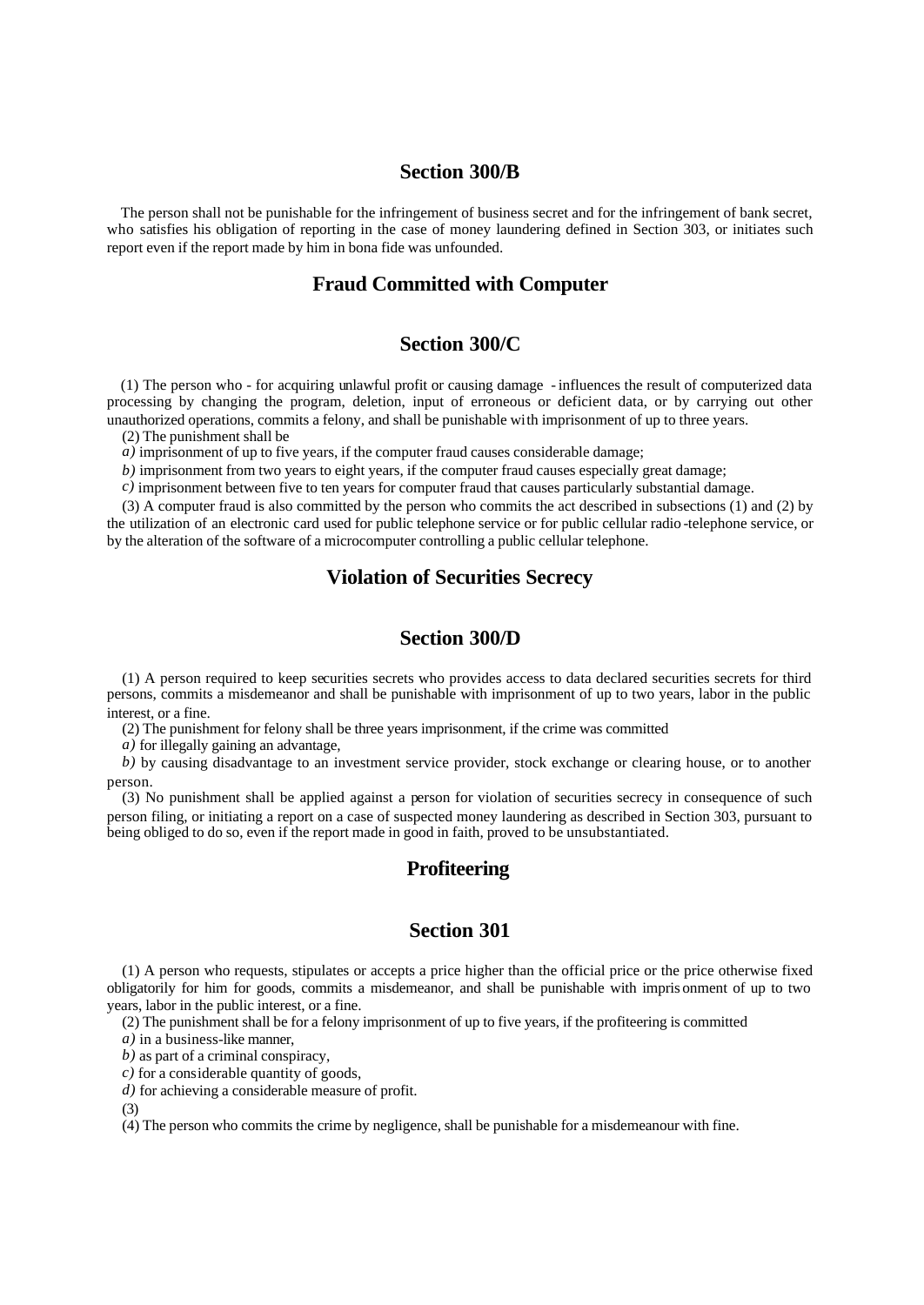# **Section 302**

Profiteering in accordance with Subsection (1) of Section 301 shall also be committed, if a price corresponding to the official price of goods of better quality than the actual quality is requested, stipulated or accepted for the goods.

#### **Money Laundering**

#### **Section 303**

(1) A person who conceals pecuniary assets gaine d in connection with the perpetration of a criminal act that is punishable by imprisonment pursuant to this Act, by

*a*) concealing or dissimulating their origin or true nature,

*b)* supplying false data concerning their origin or true nature to the authorities,

commits a felony, and shall be punishable with imprisonment of up to five years.

(2) The person shall also be punishable in accordance with subsection (1), who

*a)* obtains, uses or utilizes the pecuniary assets mentioned there for himself or for a third party,

*b)* hides, handles, sells them or performs any financial or banking operation with the pecuniary assets or with their countervalue, or acquires other pecuniary assets for the countervalue thereof,

if he knew the origin of the pecuniary assets at the time of perpetration.

(3) The punishment shall be imprisonment from two years to eight years, if the money laundering is committed

*a)* in a business-like manner or as part of a criminal organization

*b)* as an officer or employee of a financial institution, securities distributing, investment fund handling, insurance institution or an institution dealing in the organization of gambling,

*c)* as an official person,

*d)* as an attorney-at-law.

(4) Any person who fails to meet his obligation of reporting, as prescrib ed in the Act on the Prevention and Obstruction of Money Laundering, commits a felony offense and shall be punishable with imprisonment of up to three years.

(5) The person who fails to meet his obligation of reporting mentioned in subsection (4) by negligence, commits a misdemeanour and shall be punishable with imprisonment of up to two years, labour in the public interest, or fine.

(6) The person who voluntarily reports to the authorities or initiates such a report shall not be punishable for money laundering, provided that the act has not yet been revealed, or it has been revealed only partially.

# **Title II**

# **Counterfeiting of Money and Stamp**

# **Counterfeiting of Money**

# **Section 304**

(1) The person who

*a)* copies or forges money in circulation with the purpose of distribution,

*b)* obtains counterfeit or forged money with the purpose of distribution,

*c)* distributes counterfeit or forged money,

commits a felony and shall be punishable with imprisonment from two years to eight years.

(2) The punishment shall be imprisonment from five years to ten years, if the counterfeiting is committed

*a)* as part of a criminal conspiracy,

*b)* in respect of money of a large quantity or high value.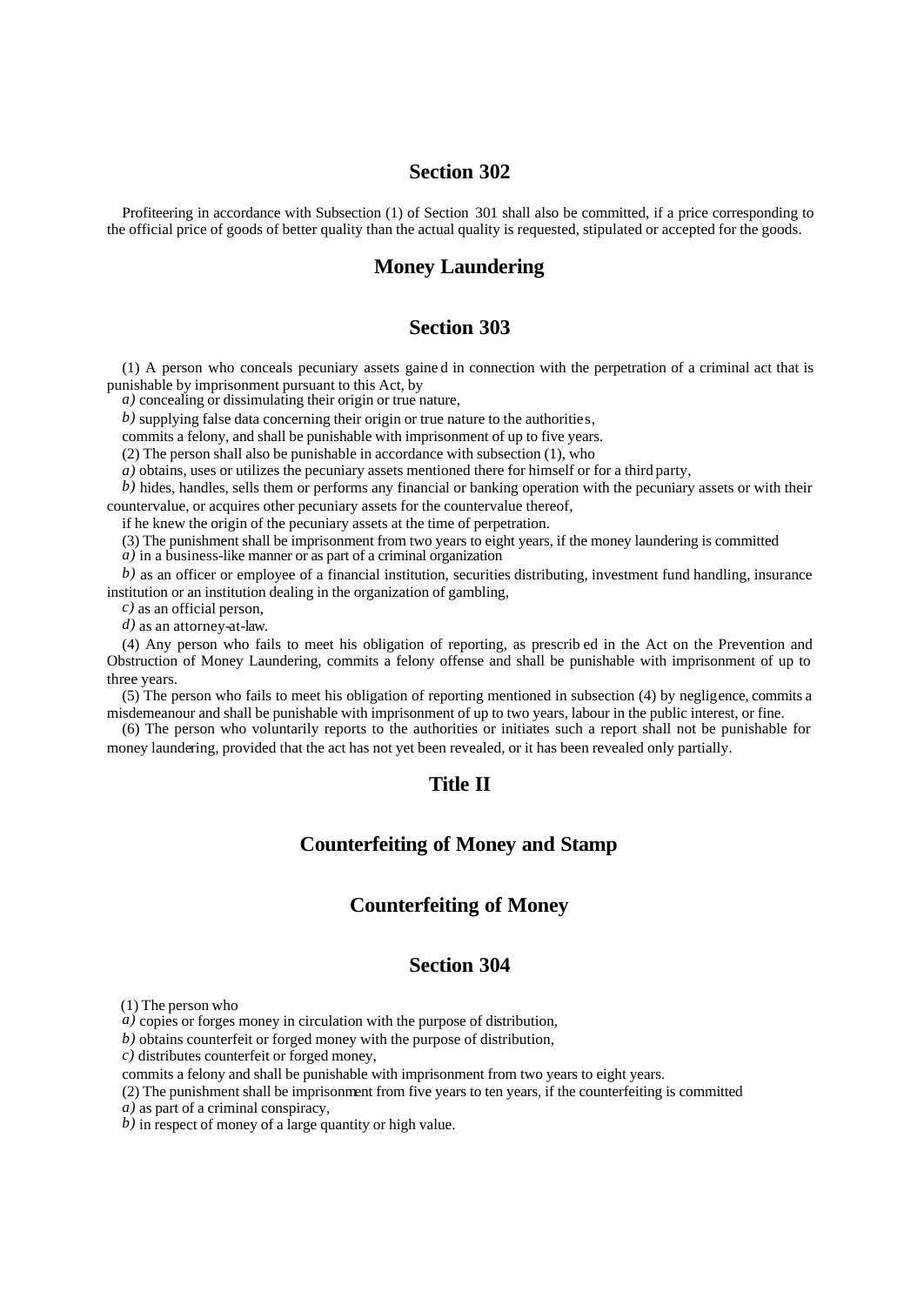(3) The punishment shall be imprisonment of up to five years, if the object of counterfeiting is small change, or if the quantity or value of the counterfeit or forged money is not considerable.

(4) The person who commits preparation for counterfeiting, shall be punishable for misdemeanour with imprisonment of up to one year.

(5)

#### **Section 305**

For the purposes of Section 304

*a*) any changing of money withdrawn from circulation, so that it makes the appearance of money in circulation shall be considered imitation of money in circulation,

*b*) the application or removal of a sign serving as indication that the money is valid only in a definite country, furthermore the diminution of the precious metal content of the money, shall also be considered as counterfeiting of money.

### **Disbursement of Counterfeit Money**

# **Section 306**

(1) The person who distributes counterfeit or forged money acquired lawfully as genuine or unforged, commits a misdemeanour and shall be punishable with imprisonment of up to one year, labour in the public interest, or fine.

(2) The punishment shall be for a felony imprisonment of up to three years, if the crime is committed for money of a large quantity or high value.

#### **Counterfeiting of Stamps**

# **Section 307**

(1) The person who - with the aim of distribution or utilization

*a)* imitates or forges a stamp,

*b)* obtains a counterfeit or forged stamp,

commits a felony, and shall be punishable with imprisonment of up to three years.

(2) The person shall also be punishable in accordance with subsection (1), who distributes or utilizes counterfeit, forged or used stamps as genuine or unused.

(3) The punis hment shall be imprisonment of up to five years, if the counterfeiting of stamp is committed

*a)* as part of a criminal conspiracy,

*b)* in respect of stamps of a large quantity or high value.

(4) The punishment shall be for a misdemeanour imprisonment of up to one year, labour in the public interest, or fine, if the quantity or value of the counterfeit, forged or reutilized stamp is not considerable.

Section 308

(1) For the purposes of Section 307, distribution shall also mean distribution for the collection of stamps, and counterfeiting shall also mean the unlawful changing of a stamp serving the purposes of collection.

(2) Foreign stamps are granted protection identical with that of domestic ones.

# **Title III**

# **Financial Crimes**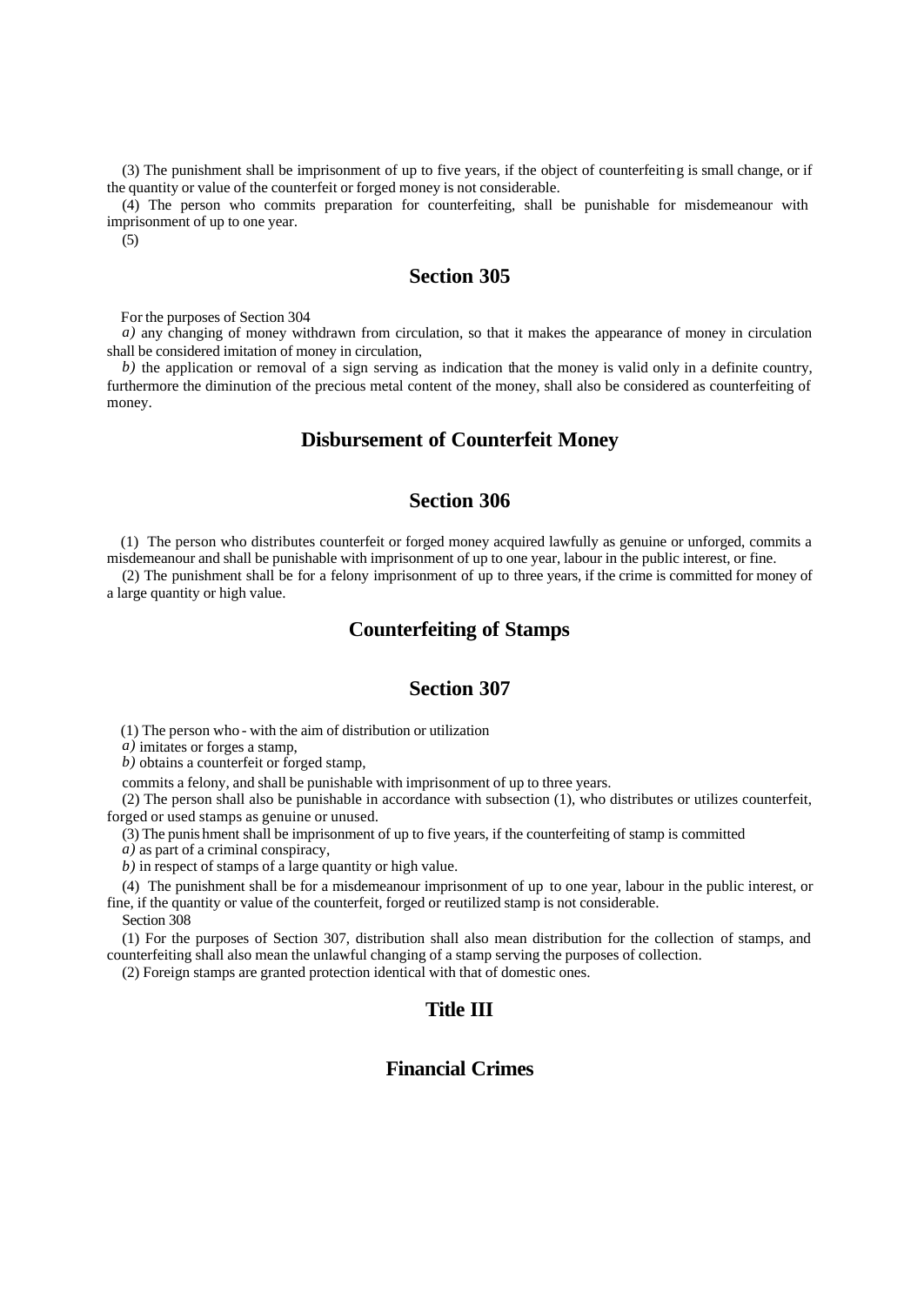### **Crime in Respect of Foreign Exchange**

## **Section 309**

(1) The person who - infringing the provisions of the Act on Foreign Exchange -

*a)* fails to meet his obligation as to transferring home, bringing home or exchanging into forint any convertible foreign exchange, foreign currency,

*b)* uses the foreign exchange, foreign currency purchased without the licence of the foreign exchange authorities or without prior reporting to the foreign exchange authority, for a purpose which requires such licence or reporting,

*c)* fails to report his claim in foreign exchange against a person qualifying as foreign for the purposes of the foreign exchange regulations,

*d)* takes abroad or sends abroad any foreign or domestic means of payment, pecuniary value,

*e)* fails to meet his obligation of obtaining licence, reporting or alienating related to a foreign direct enterprise, foreign real estate, security or loan transactions as well as transactions performed with money market and transferable instruments,

if he commits the crime for a lesser value, shall be punishable for misdemeanour with imprisonment of up to one year, labour in the public interest or a fine.

(2) The punishment shall be for a felony imprisonment of up to three years, if the crime is committed

*a)* in a business-like manner,

*b)* as part of a criminal conspiracy,

*c)* in respect of a higher value,

*d)* in respect of an object considered a cultural good.

(3) The punishment shall be imprisonment from one year to five years, if the crime is committed

*a)* in respect of a considerable value,

*b)* in a business-like manner or as part of a criminal conspiracy for a higher value.

(4) The punishment shall be imprisonment from two years to eight years, if the crime is committed

*a)* in respect of an especially high value,

*b)* in a business-like manner or as part of a criminal conspiracy for a considerable value,

*c)*

(5) The punishment shall be imprisonment between five years to ten years, if the crime

*a)* involves particularly substantial value,

*b)* is committed in a business-like manner or in criminal conspiracy and involves particularly considerable value,

*c)* is committed as part of a criminal organization.

(6) A person who commits a crime by negligence in relation to substantial value or greater shall be punishable for misdemeanor offense by imprisonment of up to one year, labor in the public interest, or a fine.

# **Tax and Social Security Fraud**

### **Section 310**

(1) A person, who untruthfully states or conceals any fact (data) relevant for the establishment of tax obligation, social security contribution, accident insurance contribution, health insurance contribution, pension contribution or private pension fund membership fees before the authorities, or the private pension fund in respect of such fees, and thereby or by other fraudulent conduct diminishes tax revenues, the amount of revenues from social security contributions, accident insurance contributions, from health insurance contributions, pension contributions or of private pension funds from membership fees, commits a misdemeanor and shall be punishable by imprisonment of up to two years, labor in the public interest, or a fine.

(2) The punishment shall be imprisonment of up to three years for a felony, if the amount of tax revenue, revenue from social security contribution, accident insurance contribution, health insurance contribution, pension contribution or the revenues of private pension funds from membership fees is reduced by a considerable degree as a consequence of the crime.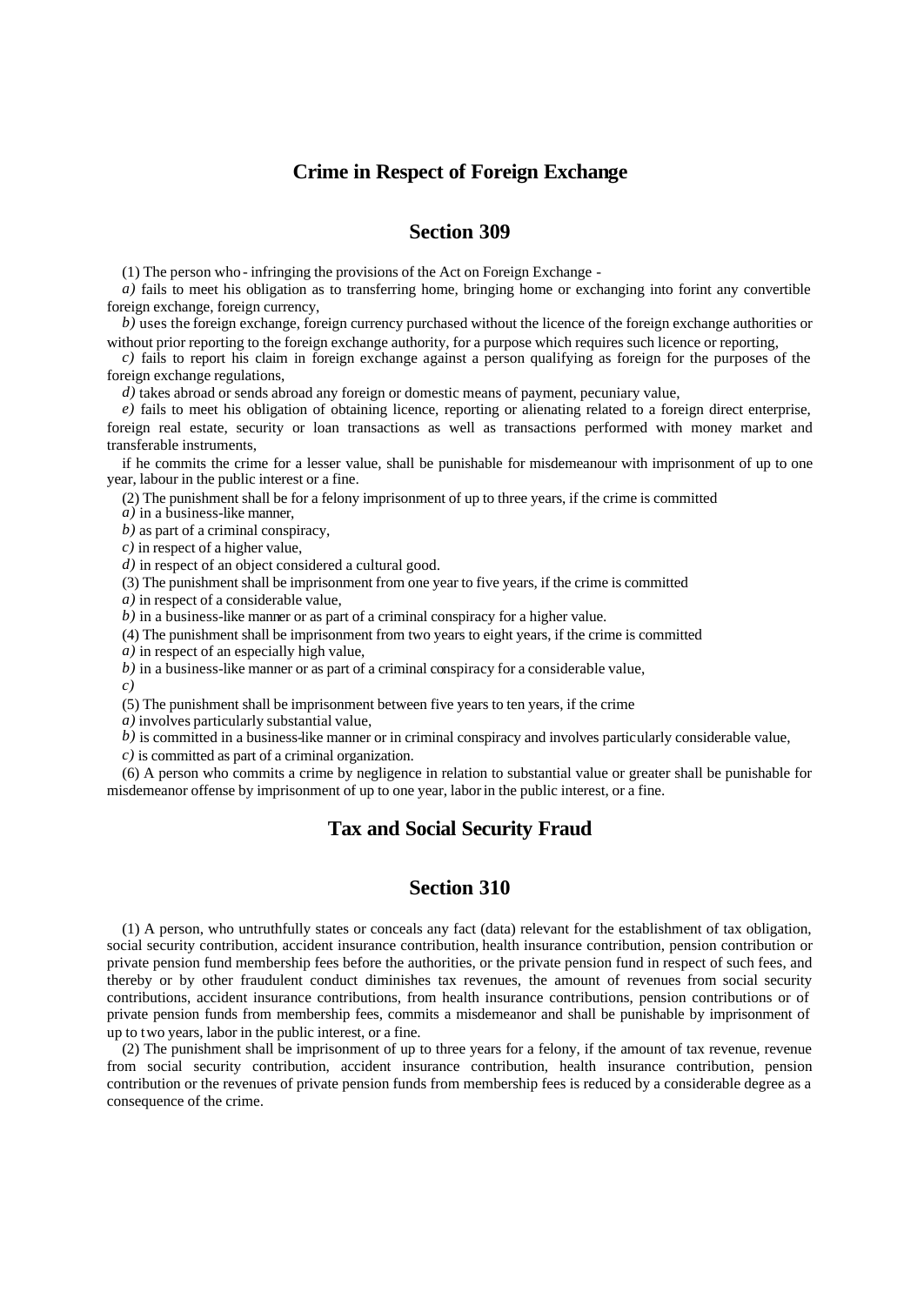(3) The punishment shall be imprisonment between one to five years, if the amount of tax revenues, revenues from social security contribution, accident insurance contribution, from health insurance contribution, from pension contribution or the revenues of private pension funds from membership fees is reduced by a substantial degree as a consequence of the crime.

(4) The punishment shall be imprisonment between two to eight years, if

*a*) the amount of tax revenues, revenues from social security contribution, accident insurance contribution, from health insurance contribution, from pension contribution or the revenues of private pension funds from membership fees is reduced by a particularly considerable or higher degree as a consequence of the crime,

*b)* the tax or social security fraud was committed as part of a criminal organization.

(5) A person shall be punishable in accordance with Subsections (1)-(4), who defrauds the authority with the purpose of the non-payment of an established tax, social security contribution, accident insurance contribution, health insurance contribution, pension contribution or membership fees to a private pension fund, if he thereby considerably delays or impedes the collection of the tax, social security contribution, accident insurance contribution, health insurance contribution, pension contribution or private pension fund membership fees.

(6) The perpetrator of the crime described in Subsection (1) above shall not be punishable if settling his tax debt, social security contribution, accident insurance contribution, health insurance contribution, pension contribution debts or membership fees owed to a private pension fund prior to indictment.

# **Violation of Payment Obligation to the Labor Market Fund**

#### **Section 310/A**

(1) A person who untruthfully states or conceals any fact (data) relevant from the aspect of the establishment of employer's or employee's contribution payable into the Labor Market Fund, or of the rehabilitation or vocational training contribution, before the authorities, and thereby or by any other fraudulent conduct diminishes the revenues from the employer's or employee's contribution or the rehabilitation or vocational training contribution, commits a misdemeanor offense, and shall be punishable by imprisonment of up to one year, labor in the public interest, or fine.

(2) The punishment shall be imprisonment of up to three years for a felony, if the amount of revenues from employer's or employee's contribution, or from rehabilitation or vocational training contribution is reduced by a considerable degree as a consequence of the crime.

(3) The punishment shall be imp risonment of up to five years, if the amount of revenues from employer's or employee's contribution, or of the rehabilitation or vocational training contribution is reduced by a particularly considerable or higher degree as a consequence of the crime.

(4) A person shall be punishable in accordance with Subsections (1)-(3), who defrauds the authority with the purpose of the non-payment of an established employer's or employee's contribution, or of the rehabilitation or vocational training contribution, if he thereby considerably delays or impedes the collection of the employer's or employee's contribution.

(5) The perpetrator of the crime described in Subsection (1) above shall not be punishable if settling his employer's or employee's contribution debt, or of the rehabilitation or vocational training contribution debt prior to indictment.

# **Infringement of the Obligation of Payment of Social Security, Health Insurance, or Pension Contribution**

### **Section 310/B**

(1) An employer who fails to pay the health insurance or pension contribution or the private pension fund membership fee deducted from the payroll of the insured for reasons within his control, commits a misdemeanor offense and shall be punishable by imprisonment of up to one year, labor in the public interest, or a fine.

(2) An employer or other organ, private entrepreneur, business association or partnership, who (which) fails to pay the social security contribution, accident insurance contribution, health insurance or pension contribution for reasons within his (its) control shall be punishable in accordance with Subsection (1).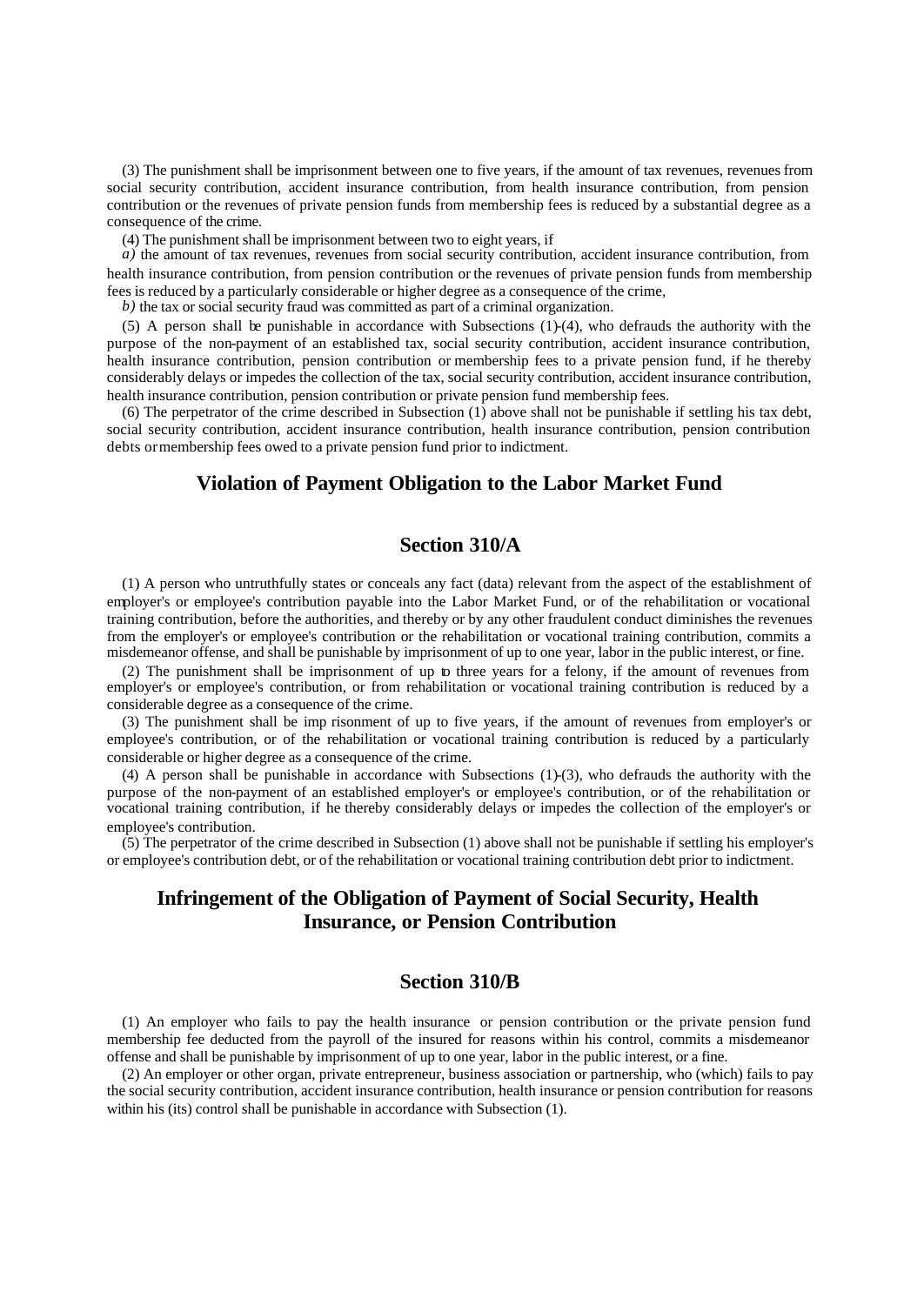(3) The punishment shall be imprisonment of up to three years for a felony, if the unpaid social security contribution, accident insurance contribution, health insurance or pension contribution, or private pension fund membership fee is of considerable amount, or imprisonment of up to five years, if the unpaid social security contribution, accident insurance contribution, health insurance or pension contribution, or private pension fund membership fee constitutes a particularly considerable or higher amount.

(4) The perpetrator shall not be punishable if settling his debt of employer's or employee's contribution debt, social security contribution, accident insurance contribution, health insurance or pension contribution, or private pension fund membership fee prior to indictment.

(5) If the party subject to payment obligation is not a natural person, the crime defined in Subsections  $(1)$ -(3) may be committed as perpetrator by the person responsible by authorization to perform the payment of such contributions.

#### **Misuse of Excise**

# **Section 311**

# **Smuggling and Receiving of Smuggled Goods**

# **Section 312**

(1) The person who

*a)* withholds dutiable goods from customs inspection, or makes an untrue declaration before the authorities in respect of the circumstances relevant from the aspect of setting customs duty or customs bond (smuggling),

 $\overline{b}$ ) acquires, conceals, or co-operates in the alienation of, smuggled dutiable goods for pecuniary profit (receiving smuggled goods),

commits a misdemeanour, and shall be punishable with imprisonment of up to one year, labour in the public interest, or a fine.

(2) The punishment shall be for a felony imprisonment of up to three years, if the crime is committed

*a)* in a business-like manner,

*b)* as part of a criminal conspiracy,

*c)* in respect of dutiable goods of considerable value,

*d)* in respect of an object considered a cultural good.

(3) The punishment shall be imprisonment of up to five years, if the crime is committed

*a)* for dutiable goods of especially high value,

*b)* in a business-like manner or as part of a criminal conspiracy for dutiable goods of considerable value.

(4) The punishment shall be imprisonment between two to eight years, if the crime is committed

*a)* in respect of dutiable goods of particularly substantial value,

*b*) in a business-like manner or as part of a criminal conspiracy in respect of dutiable goods of particularly considerable value,

*c)* as part of a criminal organization.

# **Use of Bank Card Without Sufficient Funds to Cover**

# **Section 312/A**

The person who uses an uncovered bank card - unless a graver crime is involved - commits a misdemeanour and shall be punishable with imprisonment of up to two years, labour in the public interest or a fine.

#### **Misuse of Cheque**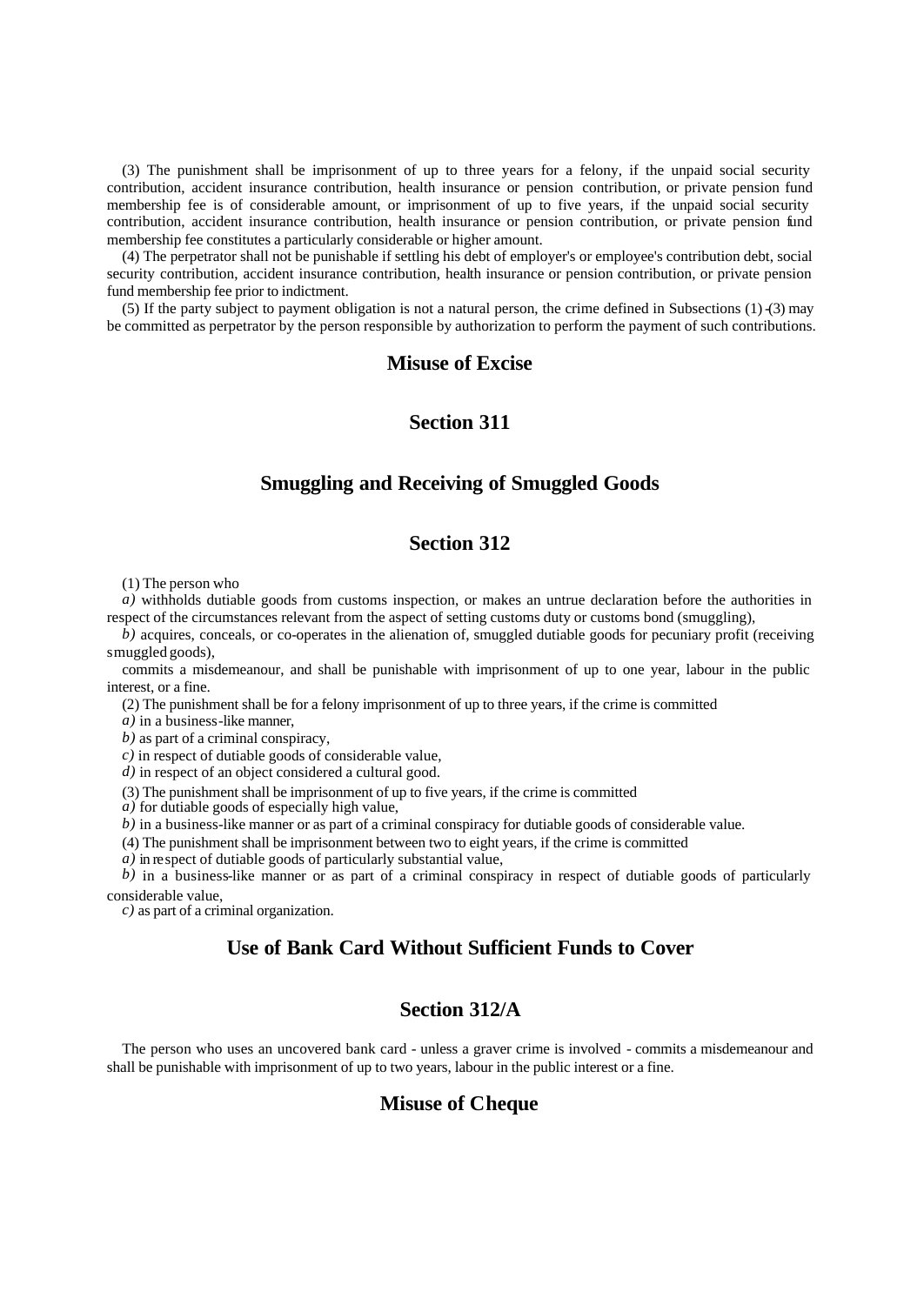### **Section 313**

The person who issues or circulates uncovered cheque - unless a graver crime is realized -, commits a misdemeanour and shall be punishable with imprisonment of up to two years, labour in the public interest, or fine.

#### **Forgery of Bills of Exchange**

#### **Section 313/A**

The person who circulates forged or falsified bills of exchange, unless a graver crime is realized, commits a misdemeanour, and shall be punishable with imprisonment of up to two years, labour in the public interest, or fine.

#### **Forgery of Bank Card**

#### **Section 313/B**

(1) The person who - with the purpose of utilization

*a)* forges a bank card or prepares a fake bank card,

*b)* obtains a fake or forged bank card, unless a graver crime is realized, commits a misdemeanour, and shall be punishable with imprisonment of up to two years, labour in the public interest, or fine.

(2) The person who commits the forgery of bank card in respect of the cheque belonging to the cheque guarantee card, shall also be punishable in accordance with subsection (1).

(3) Any person involved in the preparation for the forgery of bank cards commits a misdemeanor offense and shall be punishable with a fine.

# **Misuse of Bank Card**

#### **Section 313/C**

(1) Any person who

*a)* uses a counterfeit or forged bank card for unauthorized gain,

*b)* uses a bank card without proper authorization,

*c)* accepts payment by a counterfeit or forged bank card or by one that is used without proper authorization,

and thereby causes damage, commits a criminal misuse of bank card.

(2) The punishment shall be for a misdemeanour imprisonment of up to two years, labour in the public interest, or fine, if the misuse of bank card causes a smaller damage, or a misuse of bank card not exceeding the value limit of a crime is committed

*a)* as part of a criminal conspiracy,

*b)* in a business-like manner.

(3) The punishment shall be for a felony imprisonment of up to three years, if

*a)* the misuse of bank card causes a greater damage,

*b)* the misuse of bank card causing a smaller damage is committed in the manner defined in subsection (2), paragraphs *a)* and *b)*.

(4) The punishment shall be imprisonment from one year to five years, if

*a)* the misuse of bank card causes a considerable damage,

*b)* the misuse of bank card causing a greater damage is committed in the manner defined in subsection (2), paragraphs *a)* and *b)*.

(5) The punishment shall be imprisonment from two years to eight years, if

*a)* the misuse of bank card causes especially great damage,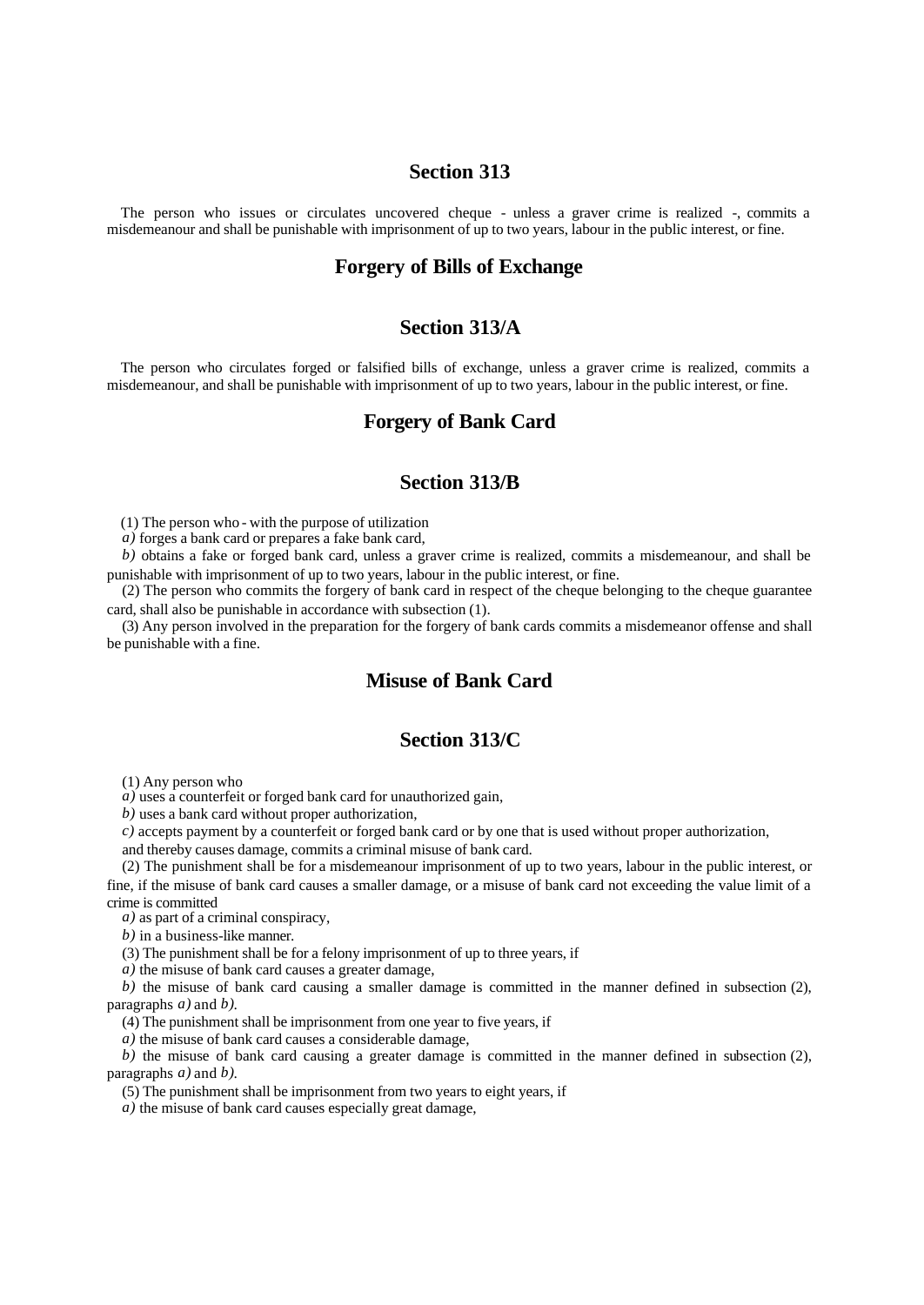*b*) the misuse of bank card causing a considerable damage is committed in the manner defined in subsection (2), paragraphs *a)* and *b)*.

(6) The punishment shall be imprisonment between five to ten years for bank card fraud, if committed

*a)* for a particularly substantial amount,

*b*) for a particularly considerable amount in the manner described in Paragraph a)-b) of Subsection (2) above.

(6) A person, who commits the crime of bank card fraud in respect of a check secured by a check guarantee card, shall also be punishable in accordance with Subsections (2)-(6).

### **Interpretative Provision**

# **Section 313/D**

For the purposes of Section 312/A as well as Sections 313/B and 313/C, a bank card is any card issued by any legal entity performing financial institution's activities, which serves for the withdrawal of money or the settlement of the consideration for goods or services.

#### **Title IV**

# **Miscellaneous Provisions**

# **Confiscation**

# **Section 314**

## **Interpretative Provision**

### **Section 315**

(1) For the purposes of this Chapter, goods shall also mean industrial services or other services of economic nature, and price shall also mean any compensation of pecuniary value due for the goods (services). (2)

#### *Chapter XVIII*

## **Crimes Against Property**

## **Theft**

# **Section 316**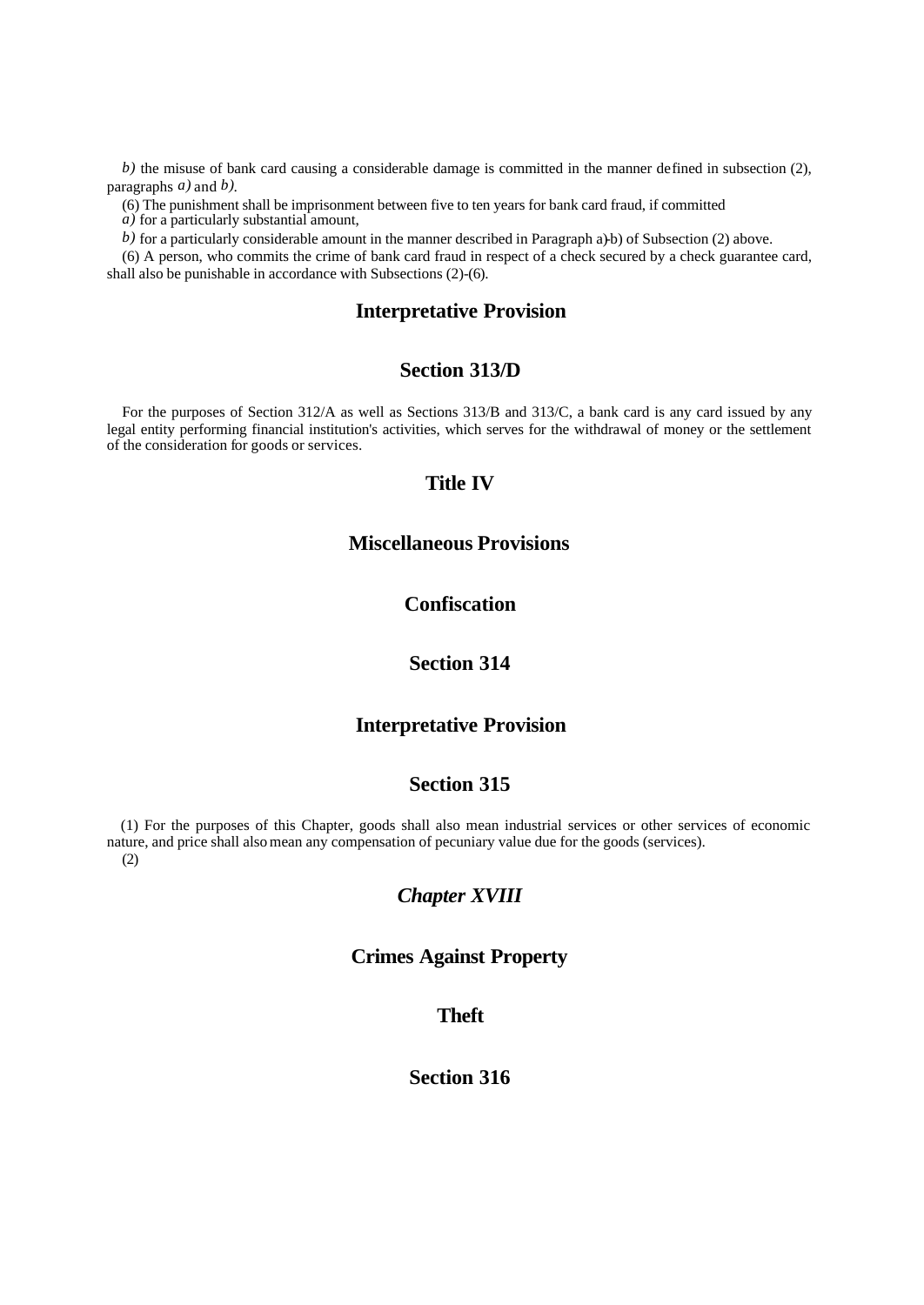(1) The person who takes away an alien thing from somebody else in order to unlawfully appropriate it, commits theft.

(2) The punishment shall be for a misdemeanour imprisonment of up to two years, labour in the public interest, or fine, if the theft is committed in respect of a smaller value or the theft committed in respect of the value of a minor offence is committed

*a)* as part of a criminal conspiracy,

*b)* at the scene of a public danger,

*c)* in a business-like manner,

*d)* with violence against a thing,

*e)*

*f)* entering premises or a fenced place belonging thereto with deception or without the knowledge and consent of the entitled party (user),

*g)* with the use of a false or stolen key,

*h*) to the detriment of a party who is sharing the use of a flat or similar premises with the perpetrator,

*i)* through pickpocketing,

*j)* exploiting the state of being incapable of preventing the crime of another person.

(3)

(4) The punishment shall be for a felony imprisonment of up to three years, if

*a)* the theft is committed in respect of a greater value,

*b)* the theft committed in respect of a smaller value is committed

1. in the manner defined in subsection (2), paragraphs *a)* to *d)*,

2. in respect of an object considered a cultural good.

(5) The punishment shall be imprisonment from one year to five years, if

*a)* the theft if committed in respect of a considerable value,

*b*) the theft committed in respect of a greater value is committed in the manner defined in subsection  $(2)$ , paragraph *a)* to *d)*.

*6)* The punishment shall be imprisonment from two years to eight years, if

*a)* the theft is committed in respect of an especially high value,

*b*) the theft committed in respect of a considerable value is committed in the manner defined in subsection (2), paragraphs *a)* to *d),*

*c)*

(7) The punishment shall be imprisonment between two to eight years for the crime of theft if committed

*a)* in respect of particularly substantial value,

*b)* in respect of a particularly considerable amount in the manner described in Paragraphs a)-d) of Subsection (2) above,

*c)* as part of a criminal organization.

# **Embezzlement**

# **Section 317**

(1) The person who unlawfully appropriates or disposes of as its own over an alien thing entrusted to him, commits embezzlement.

(2) The punishment shall be for a misdemeanour imprisonment of up to two years, labour in the public interest, or fine, if the embezzlement is committed in respect of a smaller value, or the embezzlement committed in respect of the value of minor offence is committed

*a)* as part of a criminal conspiracy,

*b)* at the scene of public danger,

*c)* in a business-like manner.

*d)*

(3)

(4) The punishment shall be for a felony imprisonment of up to three years, if

*a)* the embezzlement is committed for a greater value,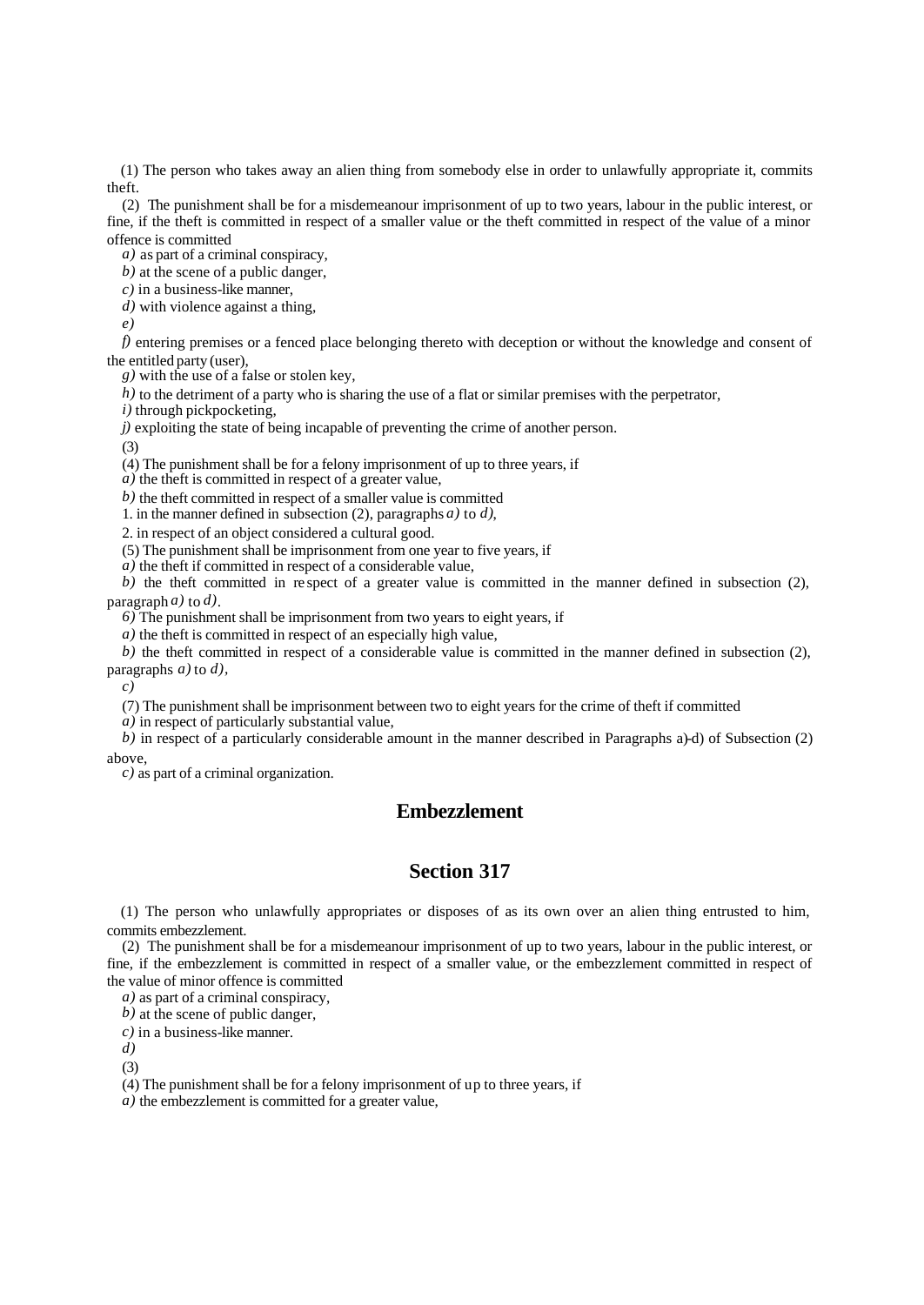*b)* the embezzlement committed in respect of a smaller value is committed in the manner defined in subsection (2), paragraphs *a)* to *c),*

*c)* the embezzlement is committed in respect of an object qualified as part of cultural heritage.

(5) The punishment shall be imprisonment from one year to five years, if

*a)* the embezzlement is committed for a considerable value,

*b*) the embezzlement committed for a larger value is committed in the manner defined in subsection (2), paragraphs *a)* to *c)*.

(6) The punishment shall be imprisonment from two years to eight years, if

*a)* the embezzlement is committed for an especially high value,

*b)* the embezzlement committed for a considerable value is committed in the manner defined in subsection (2), paragraphs *a)* to *c)*.

(7) The punishment shall be imprisonment between five to ten years for the crime of embezzlement if committed

*a)* in respect of particularly substantial value,

*b)* in respect of particularly considerable amount in the manner described in Paragraphs a)-c) of Subsection (2) above.

### **Fraud**

# **Section 318**

(1) The person who - for unlawful profit-making - leads somebody into error or keeps in error and causes damage thereby, commits fraud.

(2) The punishment shall be for a misdemeanour imprisonment of up to two years, labour in the public interest, or fine, if the fraud causes a smaller damage, or the fraud not exceeding the value limit for minor offence is committed

*a)* as part of a criminal conspiracy,

*b*) on the scene of public danger,

*c)* in a business-like manner.

*d)*

(3)

(4) The punishment shall be for a felony imprisonment of up to three years, if

*a)* the fraud causes a greater damage,

*b)* the fraud causing a smaller damage is committed in the manner defined in subsection (2), paragraphs *a)* to *c)*.

(5) The punishment shall be imprisonment from one year to five years, if

*a)* the fraud causes considerable damage,

*b)* the fraud causing greater damage is committed in the manner defined in subsection (2), paragraphs *a)* to *c)*.

(6) The punishment shall be imprisonment from two years to eight years, if

*a)* the fraud causes an especially great damage,

*b)* the fraud causing a considerable damage is committed in the manner defined in subsection (2), paragraphs *a)* to *c),*

*c)*

(7) The punishment shall be imprisonment between five to ten years for the crime of fraud if committed

*a)* causing particularly substantial damage,

*b)* causing particularly considerable damage in the manner described in Paragraphs a)-c) of Subsection (2) above, *c)* as part of a criminal organization.

# **Fraudulent Breach of Trust**

# **Section 319**

(1) The person who has been entrusted with the administration of alien property, and causes pecuniary disadvantage by breaching his obligation resulting therefrom, commits fraudulent breach of trust.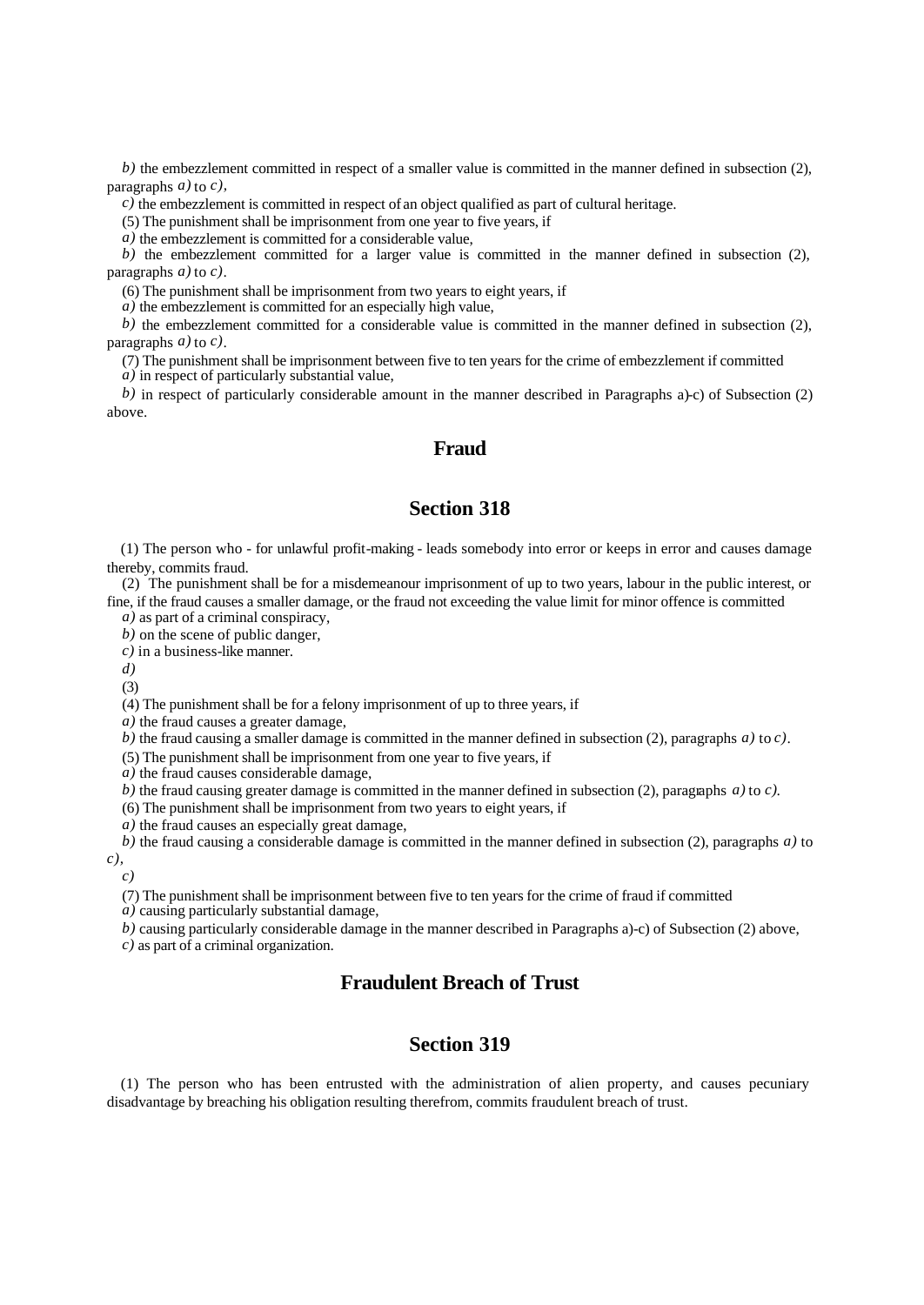(2) The punishment shall be for misdemeanour imprisonment of up to one year, labour in the public interest or fine, if the fraudulent breach of trust causes a smaller pecuniary disadvantage.

(3) The punishment shall be for a felony

*a)* imprisonment of up to three years, if the fraudulent breach of trust causes a greater pecuniary disadvantage,

*b)* imprisonment from one year to five years, if the fraudulent breach of trust causes a considerable pecuniary disadvantage,

*c)* imprisonment from two years to eight years, if the fraudulent breach of trust causes an especially great pecuniary disadvantage.

*d*) imprisonment between five to ten years for a felony, if the crime of fraudulent breach of trust results in particularly substantial damage.

# **Negligent Administration**

# **Section 320**

(1) The person who has been entrusted with the administration or supervision of an alien property, the administration or supervision of which is based on law, and causes pecuniary disadvantage by negligence by infringing or neglecting his obligation resulting therefrom, commits a misdemeanour, and shall be punishable with imprisonment of up to two years, labour in the public interest, or fine.

(2) The punishment shall be imprisonment of up to three years, if the act of negligent administration causes particularly considerable or greater pecuniary injury.

#### **Robbery**

## **Section 321**

(1) The person, who takes away an alien thing for unlawful appropriation from another person in such a way that he applies for this purpose violence or direct menace against life or limbs against somebody or puts somebody into an unconscious state or state of incapability for defence, commits a felony, and shall be punishable with imprisonment from two years to eight years.

(2) It is also a robbery, if a thief caught in the act applies violence or direct menace against life or limbs for keeping the thing.

(3) The punishment shall be imprisonment from five years to ten years, if the robbery is committed

*a)* in an armed manner,

*b)* in respect of a considerable value,

*c)* as part of a criminal conspiracy, or in group.

*d)* against an official person in the course of his official proceedings, or against a person performing public duties in the course of such proceedings.

(4) The punishment shall be impris onment from five years to fifteen years, if the robbery is committed

*a)* for a particularly considerable or greater value,

*b)* for a significant value against an official person in the course of his official proceedings, or against a person performing public duties in the course of such proceedings, and/or for a significant value in an armed manner, as part of a criminal conspiracy or in a group,

*c)* in an armed manner, as part of a criminal conspiracy or in a group against an official person in the course of his official proceedings, or against a person performing public duties in the course of such proceedings,

*d*) as part of a criminal organization

# **Robbery through Inebriation or Intimidation**

### **Section 322**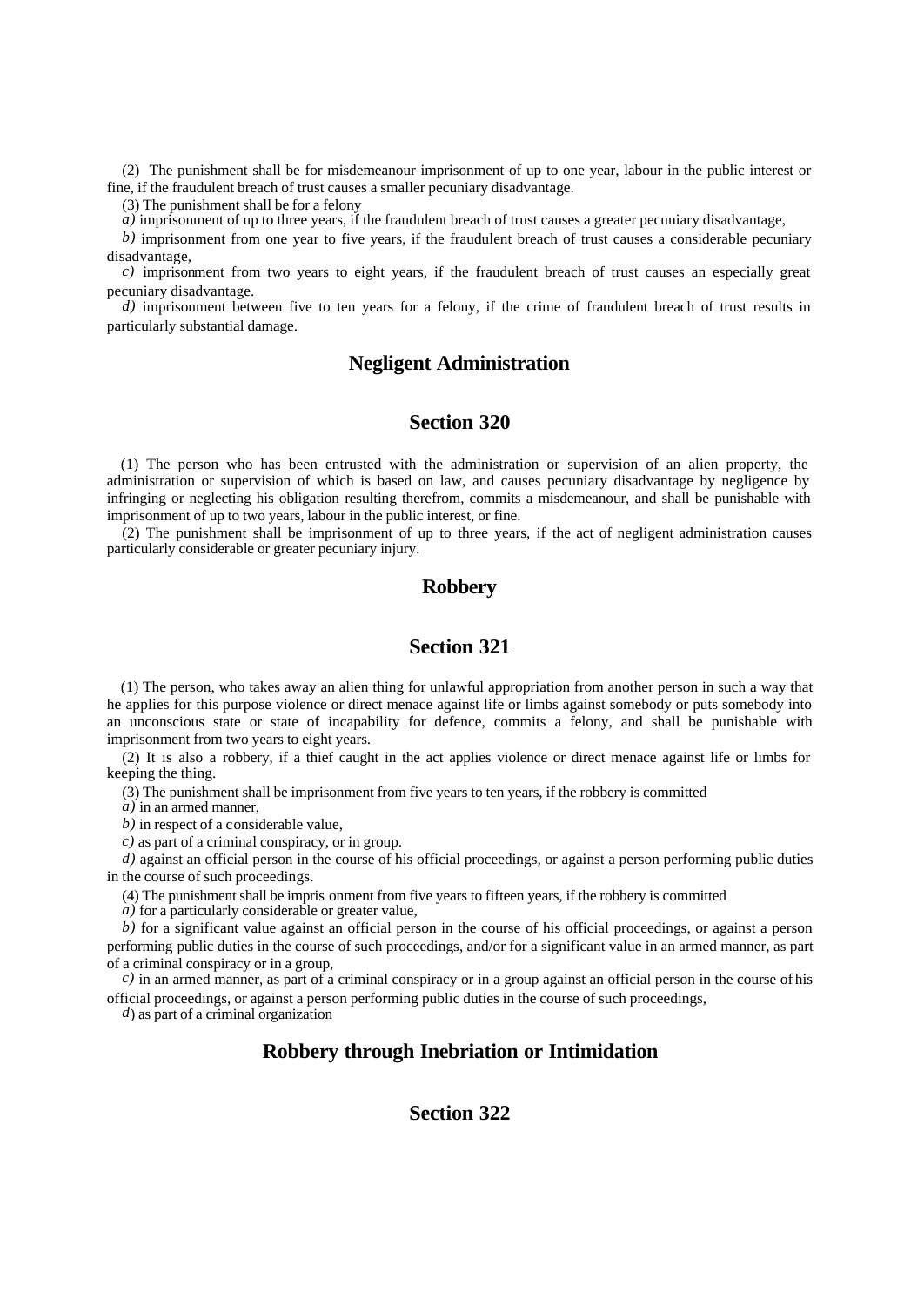(1) The person, who takes away an alien thing for unlawful appropriation

*a)* from another person in such a manner, that he inebriates him for this purpose,

*b*) takes away from a person under the influence of violence or of direct menace against life or limbs applied by him in the course of the perpetration of another crime,

commits a felony, and shall be punishable with imprisonment of up to five years.

(2) The punishment shall be imprisonment from two years to eight years, if the plundering is committed

*a)* in respect of a considerable value,

*b)* as part of a criminal conspiracy, or in group

(3) The punishment shall be imprisonment between five to ten years for the crime of plundering if committed

*a)* in respect of particularly considerable or greater value,

*b)* in respect of substantial value, as part of a criminal organization or in groups.

# **Blackmailing**

#### **Section 323**

(1) The person who with violence or threat, for unlawful gain, forces another person to do, not to do or to endure something, and thereby causes damage, commits a felony, and shall be punishable with imprisonment between one to five years.

(2) The punishment shall be imprisonment from two years to eight years, if the blackmailing is committed

*a)* as part of a criminal conspiracy,

*b)* with menace against life or limbs or another similarly grave menace,

*c)* as an official person by using this character, or by feigning official commitment or quality.

(3) The punishment shall be imprisonment between five to ten years if the blackmail is committed as part of a criminal organization.

# **Deterioration**

#### **Section 324**

(1) The person who causes damage by the destruction or deterioration of an alien property item, commits deterioration.

(2) The punishment shall be for a misdemeanour imprisonment of up to one year, labour in the public interest, or fine, if

*a)* the deterioration causes a smaller damage,

*b*) the deterioration not exceeding the value limit of a minor offence is committed as part of a criminal conspiracy.

(3) The person shall be punishable for a felony with imprisonment of up to three years, who

*a)* causes a greater damage,

*b*) vandalizes an object considered a cultural good, an archeological site or a historic monument,

(4) The punishment shall be imprisonment between one to five years, if the deterioration or vandalism

*a)* causes considerable damage,

*b*) causes the destruction of the object considered a cultural good, the archeological site or historic monument.

*c)* is committed using explosives or blasting agents.

(5) The punishment shall be imprisonment from two years to eight years, if the deterioration causes especially great damage.

(6) The punishment shall be imprisonment between five to ten years if the crime of vandalism results in particularly substantial damage.

# **Unlawful Appropriation**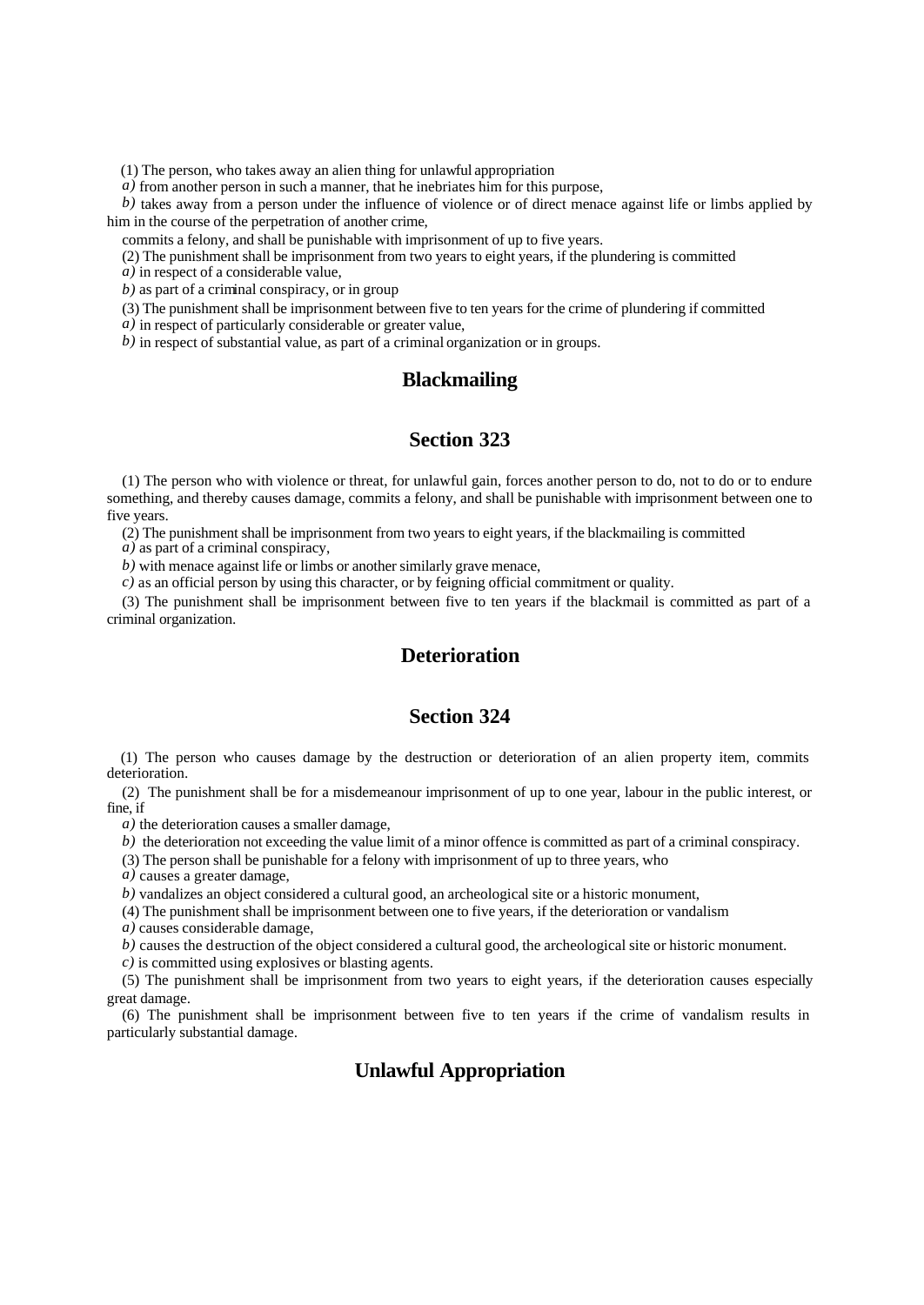(1) The person who appropriates an alien thing found by him, or fails to deliver it to the authorities or to the person who lost it, furthermore, who appropriates an alien thing, which got to him by chance or by error, or does not return it within eight days, commits a misdemeanour, and shall be punishable with imprisonment of up to one year, labour in the public interest, or fine.

(2) The punishment shall be imprisonment of up to two years if such conversion is committed in respect of objects considered cultural goods.

# **Receiving of Stolen Goods**

### **Section 326**

(1) The person who - for pecuniary profit-making - obtains, conceals or co-operates in the alienation of, a thing originating from theft, embezzlement, fraud, fraudulent breach of trust, robbery, robbery through inebriation or intimidation, blackmailing, unlawful appropriation or receiving of stolen goods, commits receiving of stolen goods.

(2) The punishment shall be for a misdemeanour imprisonment of up to two years, labour in the public interest or fine, if receiving of stolen goods is committed

*a)* in respect of a smaller value,

*b)* in respect of a value established for minor offence, in a business-like manner.

(3) The punishment shall be for a felony imprisonment of up to three years, if receiving of stolen goods is committed in respect of a greater value or for an object considered a cultural good.

(4) The punishment shall be imprisonment from one year to five years, if receiving of stolen goods is committed *a)* in respect of a considerable value,

*b)* in respect of a greater value in a business-like manner.

(5) The punishment shall be imprisonment between two to eight years for the crime of receiving stolen goods is committed

*a)* in respect of particularly considerable value,

*b)* in respect of substantial value in a business-like manner.

(6) The punishment shall be imp risonment between five to ten years, if receiving of stolen goods is committed

*a)* for a particularly substantial value,

*b)* for a particularly considerable value in a business-like manner,

*c)* as part of a criminal organization.

# **Use of a Vehicle Without Authority**

#### **Section 327**

(1) A person who takes away from another person a motor vehicle not belonging to him in order to use such without authorization, or uses a vehicle thus taken away or entrusted to him without authorization, commits a felony and shall be punishable with imprisonment of up to three years.

(2) The punishment shall be for a felony imprisonment of up to five years, if the crime is committed

*a)* with violence or direct threat against life or limb,

*b)* as part of a criminal conspiracy.

(3) The punishment shall be for a felony imprisonment between two to eight years if the crime defined in Paragraph a) of Subsection (2) was committed with a weapon or as part of criminal conspiracy.

# **Defrauding of Buyers**

### **Section 328**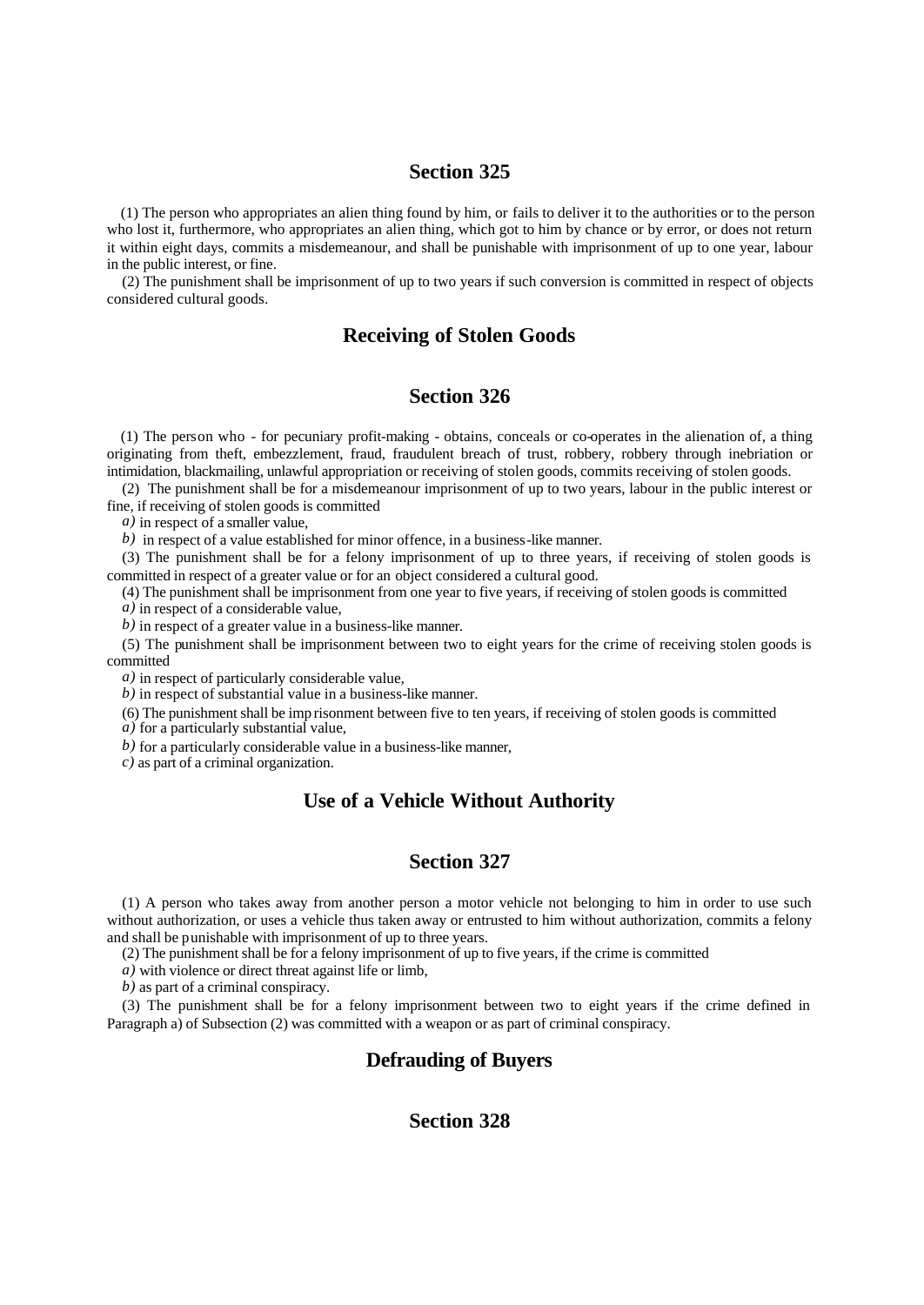(1) The person who - in the course of direct distribution of goods for consumers - pursues an activity defrauding the buyers

*a)* with false measuring or calculation;

*b)*

*c)* with the deterioration of the quality of goods,

unless a graver crime is realized, commits a misdemeanour, and shall be punishable with imprisonment of up to one year, labour in the public interest, or fine.

(2) The person shall also be punishable in accordance with subsection (1), who commits the acts listed there in the course of a service of economic nature to the detriment of the customers.

(3) The person who commits the defrauding of buyers in a business-like manner, commits a felony, and shall be punishable with imprisonment of up to three years.

# **Usurpation**

#### **Section 329**

(1) A person who

*a*) connotes as his own the intellectual product of another person and thereby causes financial injury to the rightholder of record,

*b)* misusing his position, office or membership at an economic organization makes the utilization of an intellectual product of another person, or the enforcement of rights associated therewith, conditional upon being given a share from the fee received for, or from the profits or proceeds generated by such product,

commits a felony and shall be punishable by imprisonment of up to three years.

(2) For the purposes of this Section "intellectual product" means literary, scientific and artistic works, inventions, industrial design, know-how, topography of microelectronic semiconductors, and other innovations.

# **Infringement of Copyright and Neighboring Rights**

# **Section 329/A**

(1) A person who infringes a right of the author of a literary, scientific or artistic creation attached to such work, a right of a performing artist attached to his performance, a right of a producer of a sound recording attached to his sound recording, a right of a radio or television organization attached to its program, or a right of the producer of motion picture attached to such work, for the purpose of gaining profits and/or thereby causing financial injury, commits a misdemeanor offense and shall be punishable by imprisonment of up to two years, labor in the public interest, or a fine.

(2) The punishment shall be imprisonment of up to three years for a felony, if the infringement of copyright or neighboring rights

*a)* causes substantial financial injury,

*c)* is committed in a business-like manner.

(3) The punishment shall be

*a)* imprisonment of up to five years, if the infringement of copyright or neighboring rights results in particularly considerable financial injury,

*b)* imprisonment between two to eight years, if the infringement of copyright or neighboring rights results in particularly substantial financial injury.

(4) A person who commits an infringement of copyright or neighboring rights by negligence shall be punishable for misdemeanor offense by imprisonment of up to one year, labor in the public interest, or a fine.

# **Circumvention of Technological Measures for the Protection of Copyright and Neighboring Rights**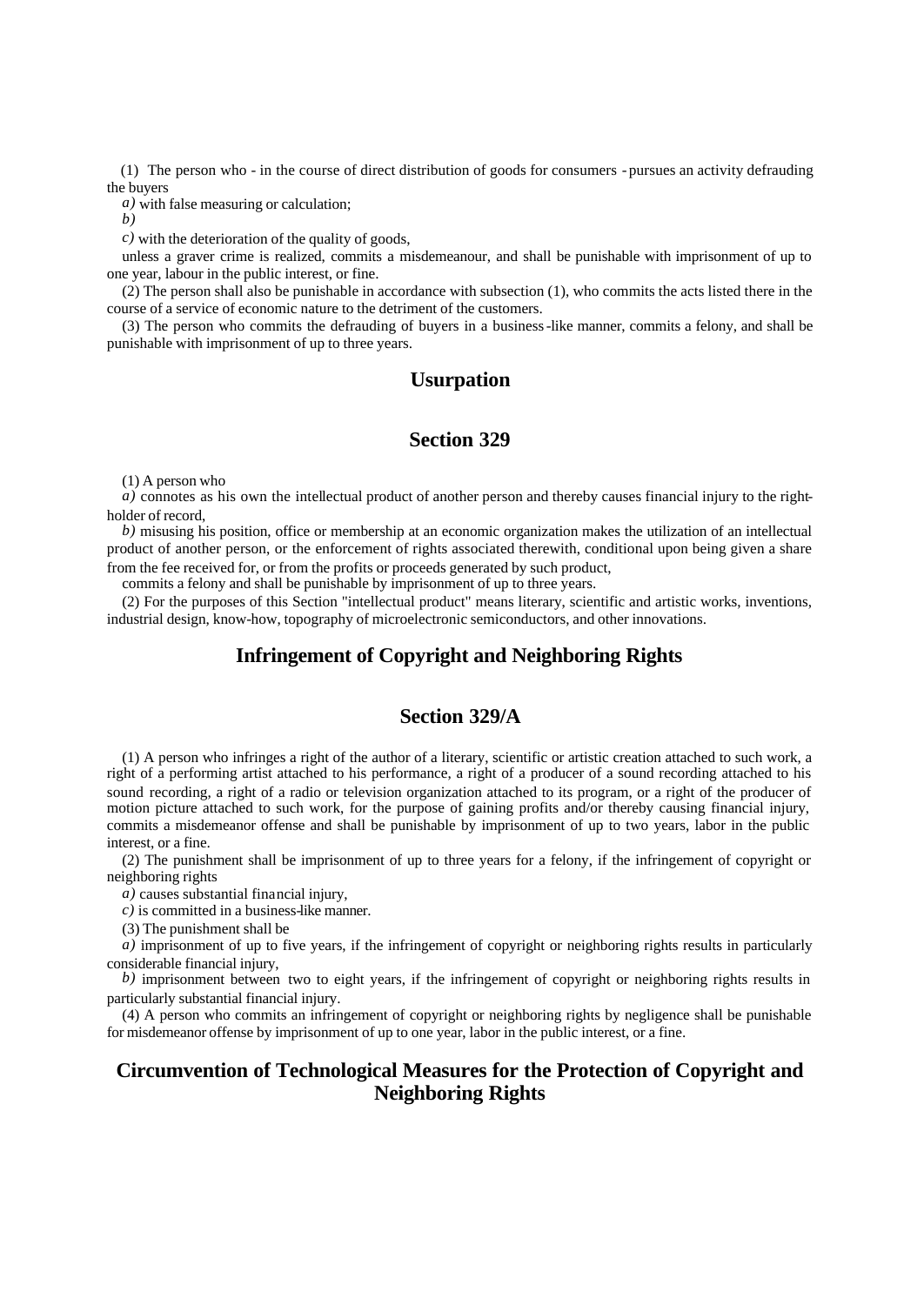#### *Section 329/B.*

(1) A person who

*a)* manufactures or fabricates,

*b)* furnishes, distributes or markets

any instrument, product, equipment and/or accessory for the circumvention of the technological measures defined in the Act on Copyright instituted for the protection of copyright and neighboring rights commits a misdemeanor offense and shall be punishable by imprisonment of up to two years, labor in the public interest, or a fine.

(2) A person who conveys economic, technical and/or organizational information to another person for the purpose of and as necessary for the circumvention of technological measures instituted for the protection of copyright and neighboring rights shall be punishable as set forth in Subsection (1) above.

(3) The punishment shall be imprisonment of up to three years for a felony, if the circumvention of technological measures instituted for the protection of copyright and neighboring rights is committed in a business-like manner.

(4) A person implicated in the offense described in Paragraph a) of Subsection (1) above shall not be punishable if voluntarily confessing to the authorities his involvement in the manufacture or production of any instrument, product, equipment and/or accessory intended for the circumvention of the technological measures instituted for the protection of copyright and neighboring rights prior to the authorities gaining knowledge of such, and if surrenders such manufactured and fabricated objects to the authorities, and if provides information concerning any other individuals participating in manufacture or production.

# **Falsifying Data Related to Copyright Management**

#### *Section 329/C.*

A person who, for pecuniary gain, unlawfully removes or falsifies any data or information - defined as such in the Act on Copyright - and published in connection with the use of a work or performance of another person that is protected by copyright or neighboring rights, commits a misdemeanor offense and shall be punishable by imprisonment of up to two years, labor in the public interest, or a fine.

#### **Violation of Industrial Design Rights**

#### *Section 329/D.*

(1) A person who violates the right of the holder of a patent, know-how, industrial design, patented topography, trade mark or geographical indication by imitating or copying the patented article, and thereby causes financial injury, commits a misdemeanor offense and shall be punishable by imprisonment of up to two years, labor in the public interest, or a fine.

(2) The punishment offense shall be imprisonment of up to three years for a felony, if the violation of industrial design rights

*a)* causes substantial financial injury,

*b)* is committed in a business-like manner.

(3) The punishment shall be

*a)* imprisonment of up to five years, if the violation of industrial design rights results in particularly considerable financial injury,

*b)* imprisonment between two to eight years, if the violation of industrial design rights results in particularly substantial financial injury.

#### **Infringement of Credit**

### **Section 330**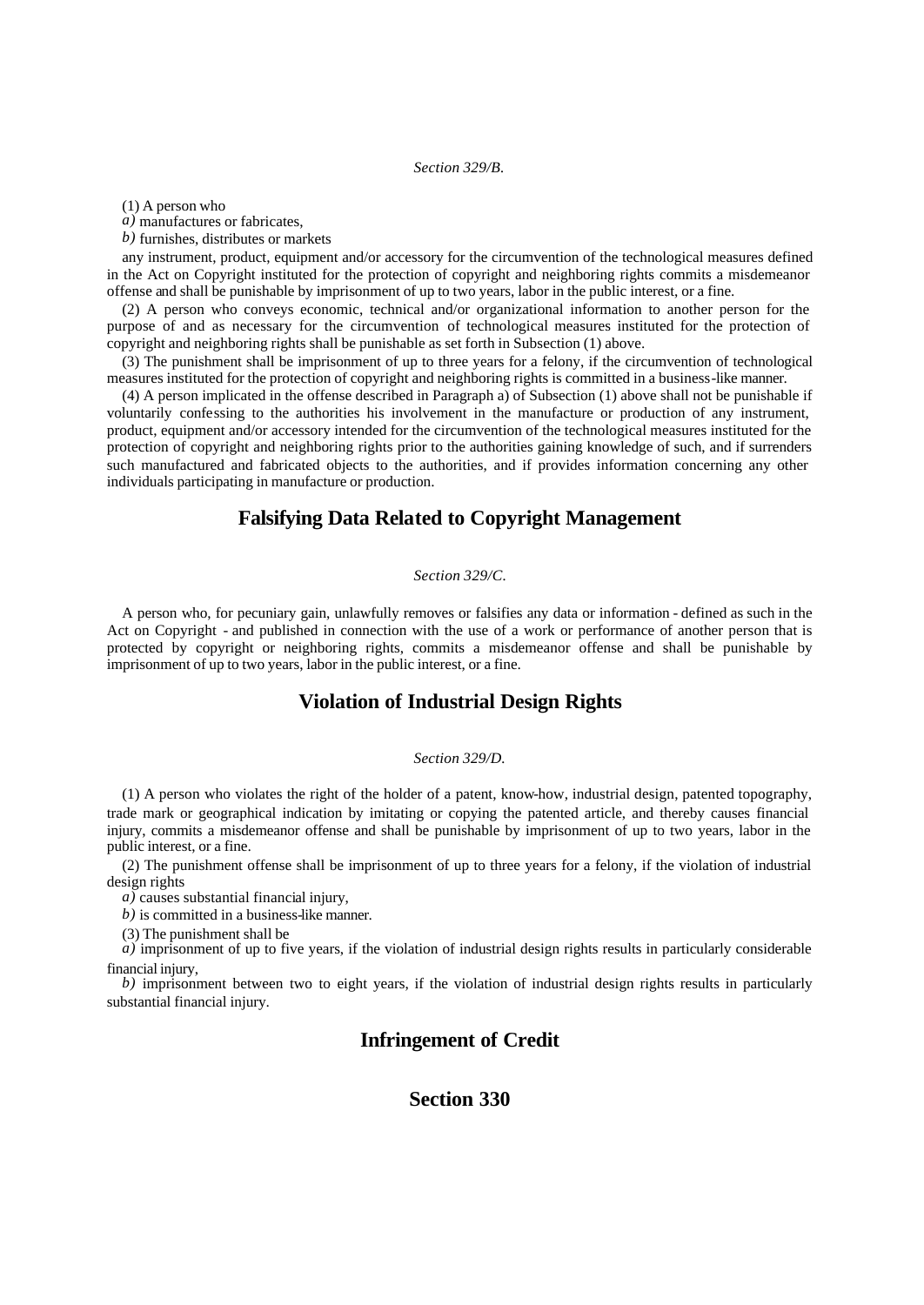The person who withdraws wholly or partially the cover of a credit, or frustrates in any other manner the satisfaction of a creditor from the cover, commits a misdemeanour, and shall be punishable with imprisonment of up to one year, labour in the public interest, or fine.

# **Withdrawal of the Cover of Debt**

### **Section 330/A**

#### **Private Motion**

### **Section 331**

For the following acts of crime causing damage in personal property: theft, embezzlement, fraud, fraudulent breach of trust, deterioration, unlawful appropriation, receiving of stolen goods, and arbitrary taking away of vehicle, the perpetrator shall only be punishable upon private motion, if the injured party is his relative.

#### **Active Repentance**

### **Section 332**

The punishment may be mitigated without limitation - in a case deserving special appreciation even dispensed with - if the perpetrator of theft, embezzlement, fraud, fraudulent breach of trust, deterioration, receiving of stolen goods, unlawful appropriation or arbitrary taking away of vehicle reports the act - before its being detected - to the authorities or to the injured party, and refunds the damage or does everything that may be expected of him in order to refund the damage.

### **Interpretative Provisions**

# **Section 333**

For the purposes of this Chapter

1. the term "object" shall also refer to electricity and other forms of energy to be used in the economy, as well as to documents embodying pecuniary right and uncertificated securities which in themselves ensure disposal over the pecuniary value or right attested therein, or, in respect of uncertificated securities, to the beneficiary of the securities account,

 $\mathcal{L}$ 3.

4. crimes of similar character from the aspect of special recidivism are crimes against property.

# *Chapter XIX*

# **Crimes Against Military Defence Obligation**

#### **Infringement of Obligation of Joining up**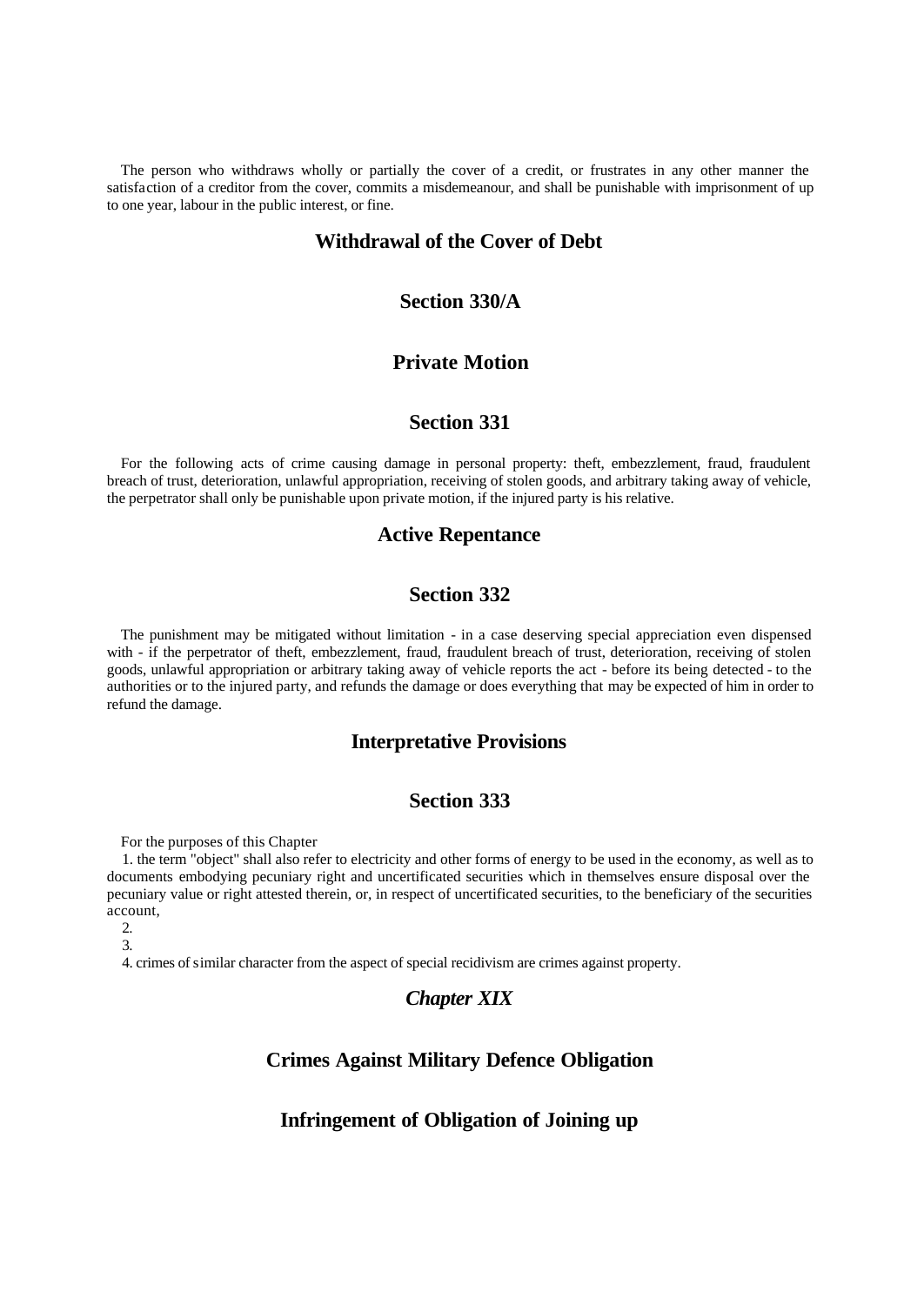(1) The person liable to do military service, who does not meet his obligation of joining the army, commits a misdemeanour, and shall be punishable with imprisonment of up to two years, in war-time for felony with imprisonment from one year to five years.

(2) The person who commits the crime by negligence, shall be punishable for a misdemeanour with imprisonment of up to one year or up to three years in accordance with the distinction laid down in subsection (1).

#### **Evasion of Military Service**

#### **Section 335**

(1) The person liable to military service who - with the aim of withdrawing himself from military service - does not meet his obligation of reporting or joining up, commits a felony, and shall be punishable with imprisonment of up to three years.

(2) The person liable to military service, who - with the aim defined in subsection (1) -

*a)* mutilates his body, injures his health or displays a misleading conduct,

*b)* leaves without permission for abroad or remains durably abroad, is punishable with imprisonment of up to five years.

(3) In war-time, the perpetrator of the crime defined in subsections (1) and (2) shall be punishable with imprisonment from five years to fifteen years.

#### **Refusal of Military Service**

#### **Section 336**

The person liable to military service who refuses performance of military service, commits a felony and shall be punishable with imprisonment of up to five years, in war-time with imprisonment from five years to fifteen years.

### **Evasion of Civil Service**

# **Section 336/A**

 (1) Any person eligible for civil service who fails to respond to the request for the commencement or continuation of civil service commits a misdemeanor offense and shall be punishable with imprisonment of up to two years.

(2) Any person eligible for or performing civil service, who fails to comply with his obligation of appearance with the intention of evading civil service, commits a felony offense and shall be punishable with imprisonment of up to three years.

(3) Any person eligible for or performing civil service, who, with the intention described in Subsection (2),

*a)* mutilates his body, inflicts damage to his health or exhibits misleading demeanor,

*b)* fails to comply with his obligation to perform civil service,

shall be punishable with imprisonment of up to five years.

(4) Any person performing civil service, who commits the criminal act set forth in Paragraph a) of Subsection (3) with the intention of temporarily evading civil service, shall be punishable for a misdemeanor offense with imprisonment of up to one year.

(5) Any person performing civil service, who is unlawfully absent from the assigned place of service, and such absence exceeds ten workdays, commits a misdemeanor offense and shall be punishable with imprisonment of up to one year.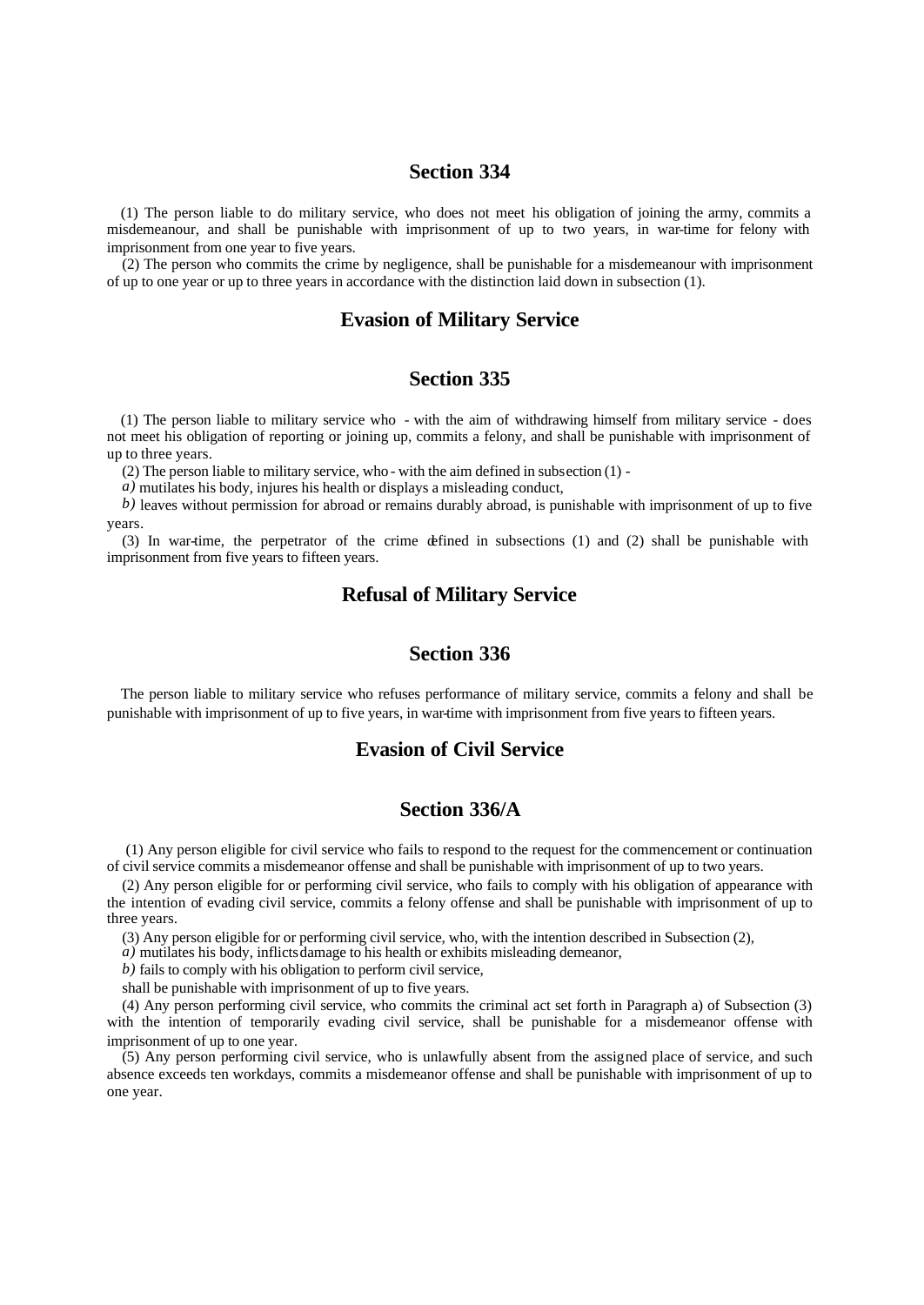### **Refusal of Civil Service**

#### **Section 336/B**

 Any person eligible for or performing civil service, who refuses to perform civil service commits a felony offense and shall be punishable with imprisonment of up to five years.

# **Impeding of Performance of Civilian Service**

# **Section 336/C**

The person who commits an act with the aim of withdrawing definitively a person liab le to military service from civilian service, shall be punishable for a felony with imprisonment of up to three years.

# **Omission of Obligation of Reporting**

# **Section 337**

The person liable to military service who - in war-time -

*a)* omits his obligation of reporting, commits a misdemeanour and shall be punishable with imprisonment of up to one year,

*b*) does not meet his obligation of appearance, commits a felony and shall be punishable with imprisonment of up to three years.

# **Impeding the Performance of Military Service Obligation**

### **Section 338**

(1) The person who commits an act with the aim of frustrating that the person liable to military service perform his obligation described in Section 334 or Section 337, commits a misdemeanour or felony in accordance with the distinctions contained in these Sections, and shall be punishable with the punishments defined there.

(2) The person who commits an act with the aim of withdrawing a person liable to military service from military service in the manner defined in Section 335, shall be punishable in accordance with the distinction laid down there.

#### **Infringement of Obligation of Civil Defence**

### **Section 339**

(1) The person who does not perform his civil defence service in war-time, commits a felony and shall be punishable with imprisonment of up to three years.

(2) The punishment shall be imprisonment from two years to eight years, if the crime causes a serious danger.

(3) The person who perpetrates the crime defined in subsection (2) by negligence, shall be punishable for misdemeanour with imprisonment of up to three years.

# **Infringement of Military Defence Obligation to Work**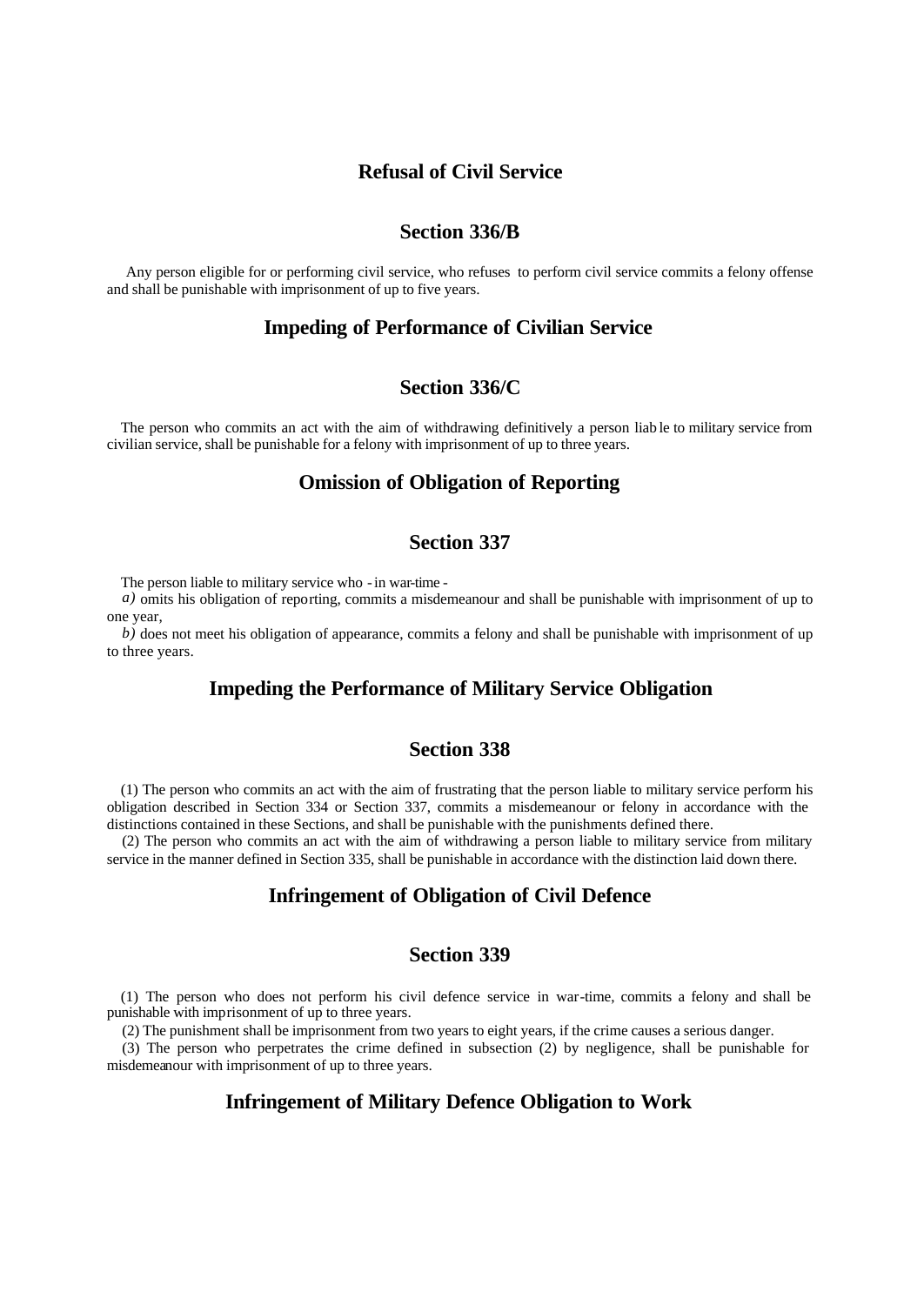The person obliged to military defence work, who gravely infringes this obligation by non-attendance or in any other manner, commits a felony and shall be punishable with imprisonment of up to three years.

# **Infringement of Obligation to Provide Service**

## **Section 341**

The person who - in war-time - seriously infringes or evades his military defence obligation consisting in providing economic or material service, commits a felony and shall be punishable with imprisonment of up to five years.

#### **Active Repentance**

# **Section 342**

The punishment may be mitigated without limitation, if the perpetrator of the crime defined in this Chapter voluntarily meets his omitted obligation.

# *Chapter XX*

#### **Military Crimes**

#### **Title I**

# **Service Crimes**

### **Desertion**

### **Section 343**

(1) The person who - with the aim of withdrawing himself from the performance of his military service -, arbitrarily leaves his place of service or remains absent therefrom, commits a felony and shall be punishable with imprisonment from one year to five years.

(2) The punishment shall be imprisonment from two years to eight years, if the desertion is committed

*a)* in an armed manner,

*b)* in group,

*c*) in the course of the performance of an important service or by using the service,

*d)* with the application of violence against a person.

(3) The person who deserts abroad, shall be punishable with imprisonment from five years to fifteen years.

(4) The person who deserts abroad in the manner defined in subsection (2), paragraphs *a)* to *c)*, or commits desertion in war-time, shall be punishable with imprisonment from ten years to fifteen years or with life imprisonment.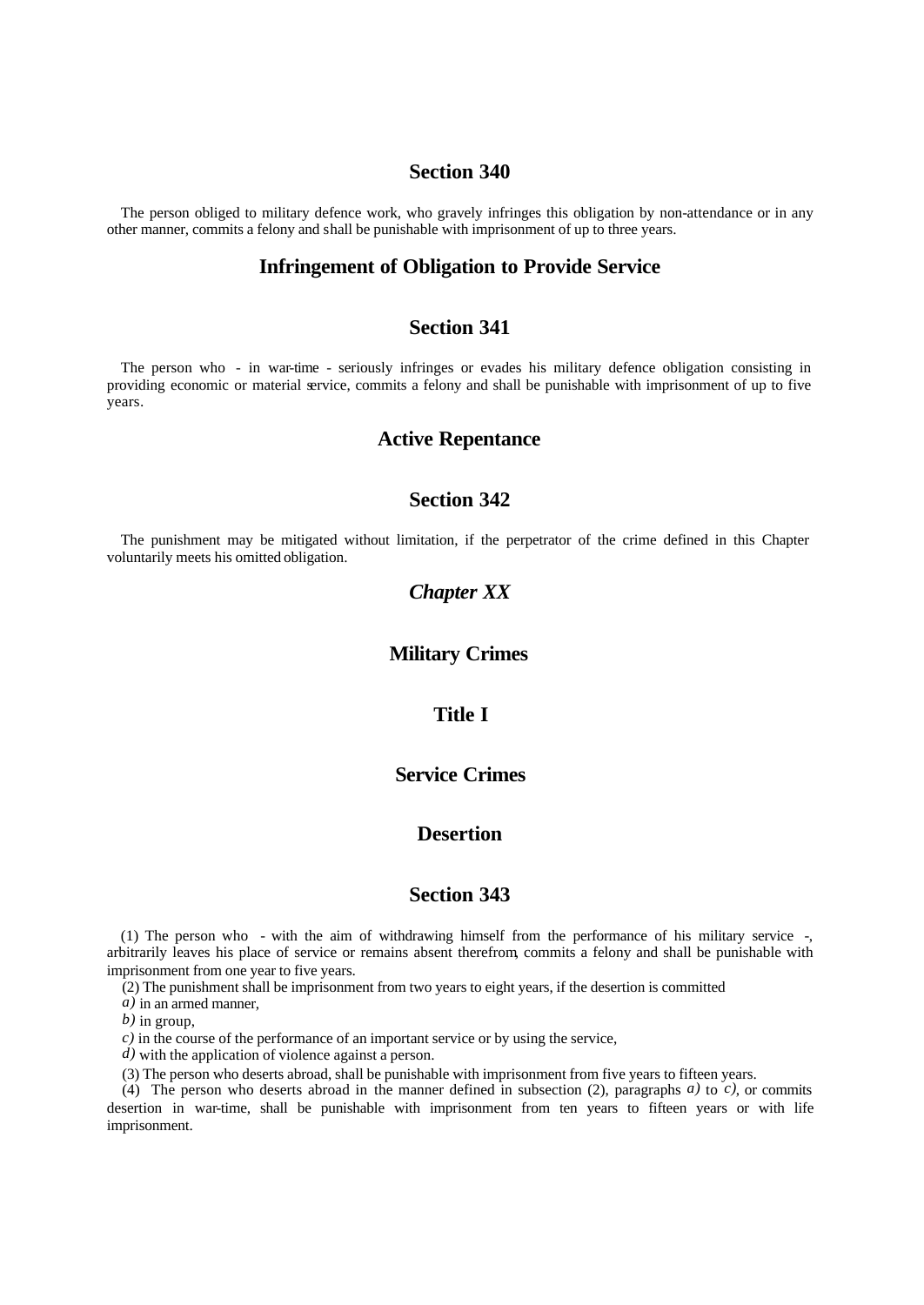(5) The person who commits preparation for desertion as defined in subsection (2) or subsection (3), shall be punishable for a felony with imprisonment from one year to five years, in war-time from five years to ten years.

(6)

(7) The punishment of the perpetrator of desertion may be mitigated without limitation, if he voluntarily presents himself to the authorities.

# **Omission of Reporting**

# **Section 344**

The person who credibly learns that perpetration of desertion abroad is prepared or such a crime not yet detected has been committed, and fails to report that as soon as he can, commits a felony and shall be punishable with imprisonment of up to three years. The relative of the perpetrator shall not be punishable for omitting the reporting.

### **Arbitrary Leave**

# **Section 345**

(1) The person who arbitrarily leaves his service post or remains absent therefrom, and his absence exceeds fortyeight hours, commits a misdemeanour, and shall be punishable with imprisonment of up to one year, in war-time for a felony with imprisonment from one year to five years.

(2) If the duration of arbitrary absence exceeds nine days, the punishment shall be for a felony imprisonment of up to three years, in war-time imprisonment from two years to eight years.

# **Evasion from Service**

#### **Section 346**

(1) The person who - with the aim of withdrawing himself from the performance of his military service - mutilates his body, injures his health or displays a misleading conduct, shall be punishable with imprisonment from one year to five years, in war-time with imprisonment from ten years to fifteen years or with life imprisonment.

(2) The person who commits the crime defined in subsection (1) for temporarily withdrawing himself from the performance of his military service, shall be punishable for misdemeanour with imprisonment of up to one year, in war-time for a felony with imprisonment from one year to five years.

(3) If the duration of temporary withdrawal exceeds six days, the punishment shall be for a felony imprisonment of up to three years, in war-time imprisonment from two years to eight years.

# **Refusal of Service**

### **Section 347**

The person who refuses to perform his military service, commits a felony and shall be punishable with imprisonment from one year to five years, in war-time with imprisonment from ten years to fifteen years, or life imprisonment.

# **Breach of Duty in Service**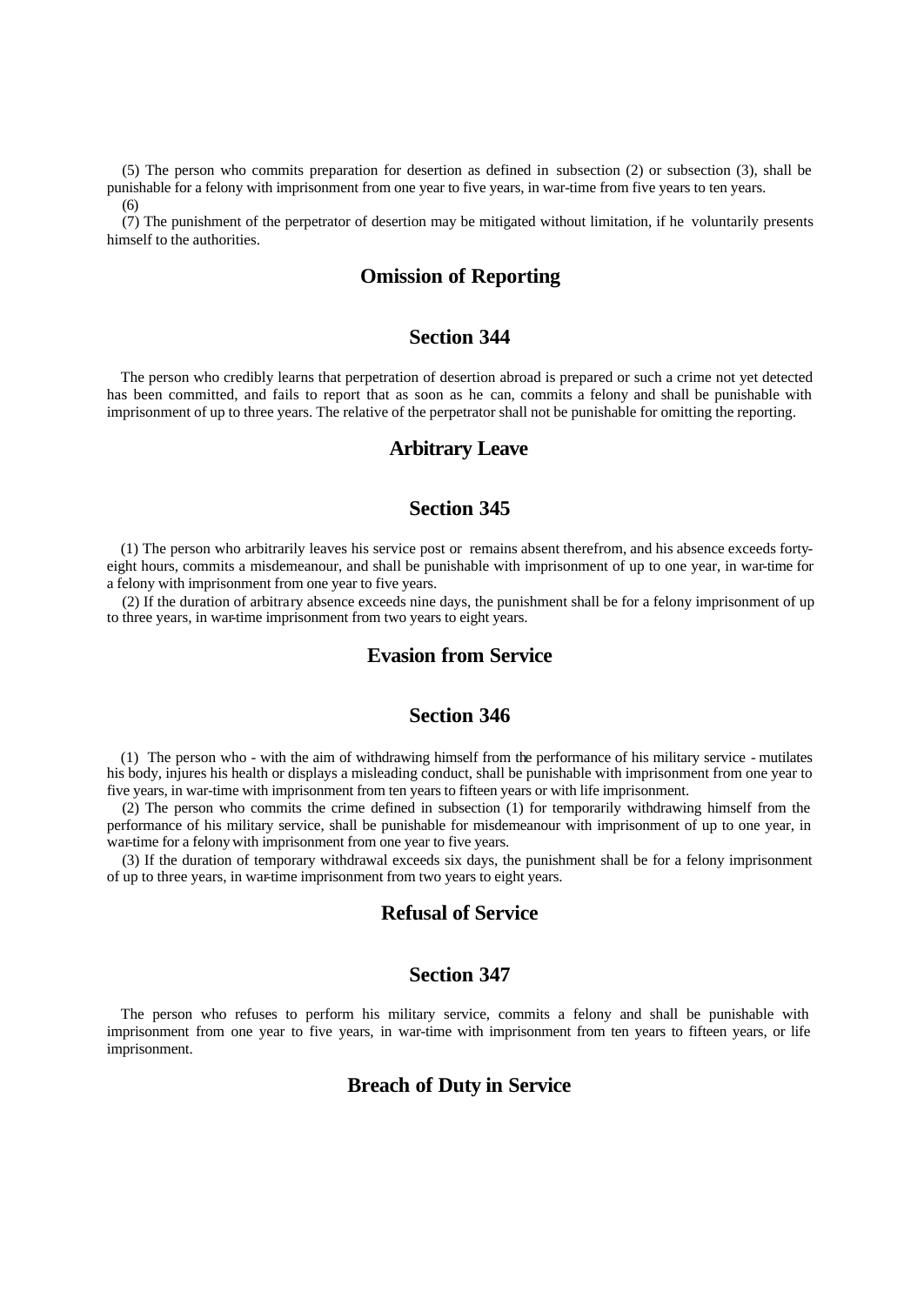(1) The person who falls asleep, consumes alcoholic drink, leaves his post or otherwise gravely infringes an order concerning the performance of service in guard, duty post, or other preparedness duty, commits a misdemeanour and shall be punishable with imprisonment of up to one year.

(2) The punishment shall be for a felony imprisonment of up to five years, in war-time imprisonment from two years to eight years, if the crime involves the danger of considerable disadvantage for the service.

(3) The punishment shall be for a felony imprisonment from ten years to fifteen years or life imprisonment, if the crime is committed in a combat situation and an especially great disadvantage results therefrom.

(4) The person who commits the crime by negligence, shall be punishable in case of subsection (2) for a misdemeanour in accordance with the distinction made there, with imprisonment of up to one year or up to three years, in case of subsection (3) with imprisonment of up to five years.

#### **Evasion from Performing a Service Task**

## **Section 349**

(1) The person who withdraws himself from an important service duty with deception or absence, or makes himself incapable of the performance thereof, commits a misdemeanour and shall be punishable with imprisonment of up to one year.

(2) The punishment shall be for a felony imprisonment of up to three years, in war-time from one year to five years, if the crime involves the danger of considerable disadvantage for the service.

### **Infringement of the Obligation of Reporting**

# **Section 350**

(1) The person who fails to make a report in an important service matter in due time, or makes an untrue report, commits a misdemeanour and shall be punishable with imprisonment of up to one year.

(2) The punishment shall be for a felony imprisonment of up to three years, in war-time imprisonment from one year to five years, if a considerable disadvantage results from the crime for the service.

### **Abuse of Authority in Service**

#### **Section 351**

(1) The person who - in order to cause unlawful disadvantage or to obtain unlawful advantage - abuses his authority or position in service, unless a graver crime is realized, commits a misdemeanour and shall be punishable with imprisonment of up to two years.

(2) The punishment shall be for a felony imprisonment of up to five years, if a considerable disadvantage results from the crime.

## **Title II**

# **Insubordination**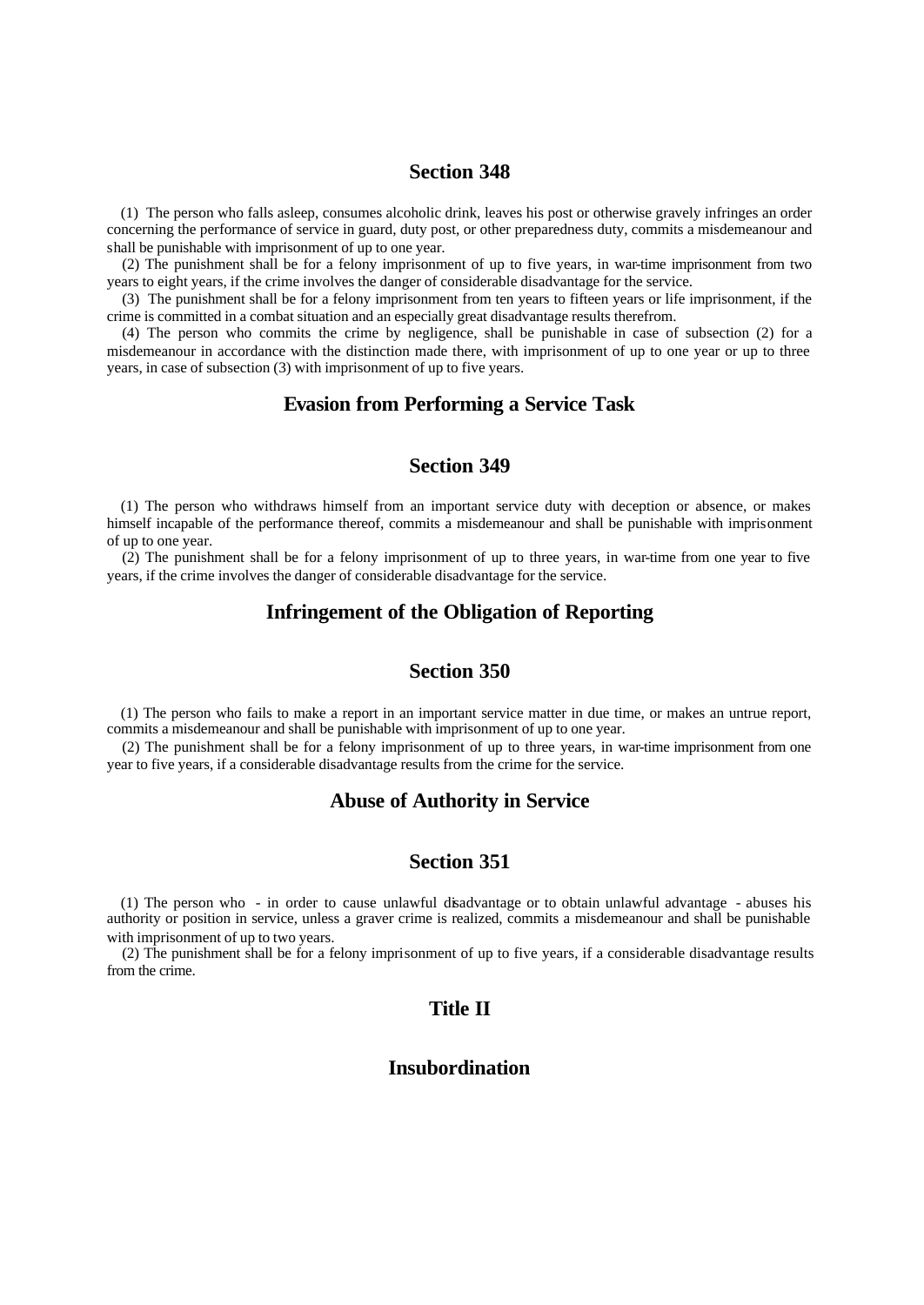### **Mutiny**

# **Section 352**

(1) The person who participates in an open insubordination in group directed against the order of service and discipline, which considerably disturbs the performance of service duties, commits a felony and shall be punishable with imprisonment from two years to eight years.

(2)  $\alpha$ ) The initiator, organizer and head of the mutiny,

*b)* its participants, if they apply violence against a superior or a party acting against the mutiny

shall be punishable with imprisonment from five years to fifteen years.

(3) *a)* The initiator, organizer and head of the mutiny, if the mutiny involves especially grave consequences,

*b)* the participants, if their acts committed in the course of the mutiny cause death, or otherwise involve especially grave consequences, shall be punishable with imprisonment from ten years to fifteen years, or life imprisonment.

(4) In war-time the punishment shall be in case of subsection (1) imprisonment from five years to fifteen years, in case of subsection (2), and in combat situation also in case of subsection (1) imprisonment from ten years to fifteen years, or life imprisonment.

(5) In case of subsection (1), the punishme nt of the person, who terminates mutiny before it has graver consequences, or after having been ordered thereto, may be mitigated without limitation.

(6) The person who commits preparation to mutiny, shall be punishable for a felony with imprisonment from one year to five years, in war-time with imprisonment from two years to eight years.

#### **Omission of Impeding Mutiny**

# **Section 353**

The person who fails to impede, as best he can, a mutiny or its preparation which has come to his knowledge or does not report it without delay, commits a felony and shall be punishable with imprisonment of up to three years.

#### **Disobedience to Orders**

#### **Section 354**

(1) The person who does not perform an order, commits a misdemeanour and shall be punishable with imprisonment of up to one year, in case of perpetration in group for a felony with imprisonment of up to three years.

(2) The punishment shall be for a felony imprisonment of up to five years, in war-time from two years to eight years, if the disobedience

*a*) is done in the presence of other subordinates either with the express refusal of the performance of the order or in any other insolent manner,

*b)* involves the danger of considerable disadvantage for service or discipline.

(3) The person who does not perform a combat order in war, shall be punishable with imprisonment from ten years to fifteen years, or with life imprisonment.

(4) The person, who commits the crime by negligence, shall be punishable for a misdemeanour in case of subsection (2), paragraph b) with imprisonment of up to one year, in war-time up to three years, in case of subsection (3) with imprisonment of up to five years.

#### **Violence Against a Superior or Service Personnel in Authority**

# **Section 355**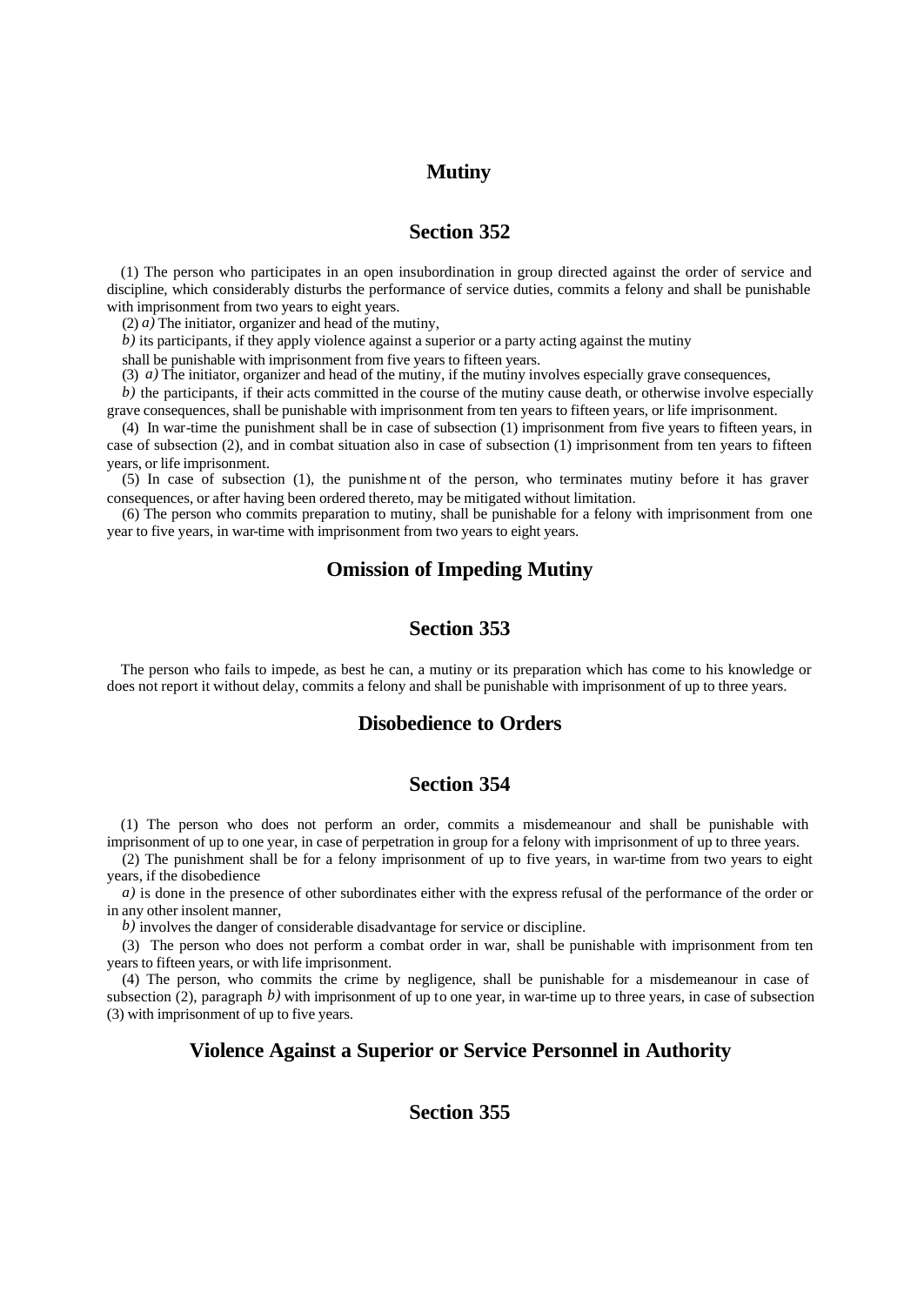(1) The person who applies violence against

*a)* a superior,

*b)* a person in a position senior to his, a guard or other service personnel in authority during or because of the latter's performance of their service, menaces therewith or displays active resistance, commits a felony and shall be punishable with imprisonment of up to three years, in war-time from one year to five years.

(2) The punishment shall be imprisonment of up to five years, in war-time from two years to eight years, if

*a)* the crime is committed in arms or in group,

*b)* the crime is a simultaneous disobedience to an order,

*c)* the crime involves grievous bodily harm or the danger of considerable disadvantage for the service or discipline.

(3) The punishment shall be imprisonment from two years to eight years, in war-time from five years to ten years, if the crime causes durable handicap, a grievous deterioration of health or danger to life.

(4) The punishment shall be imprisonment from five years to fifteen years, if the crime causes the death of the injured party.

(5) The punishment shall be imprisonment from ten y ears to fifteen years or life imprisonment, if

*a)* the crime also realizes intentional homicide,

*b)* the crime is committed in a combat situation.

(6) The provisions of this Section shall also apply, if the crime is committed against a person voluntarily defending a person defined in subsection (1) or against a person doing the above under command.

# **Infringement of Service Authority**

# **Section 356**

(1) The person who infringes the authority

*a)* of a superior

*b)* of a person in a position senior to his, a guard or other service personnel in authority performing duty

in front of somebody else or in a conspicuously gross manner, commits a misdemeanour, and shall be punishable with imprisonment of up to one year.

(2) The punishment shall be for a felony imprisonment of up to three years, if the crime is committed in front of several soldiers or otherwise in public.

# **Incitement**

#### **Section 357**

(1) The person who incites discontent among soldiers with the superior, an order or in general the order of service or discipline, commits a misdemeanour and shall be punishable with imprisonment of up to one year.

(2) The punishment shall be for a felony imprisonment of up to three years, if

*a)* the incitement is committed in the course of the performance of service,

*b)* the incitement entails considerable disadvantage for the service or discipline.

### **Title III**

### **Crimes of Superiors**

# **Insult of Subordinate**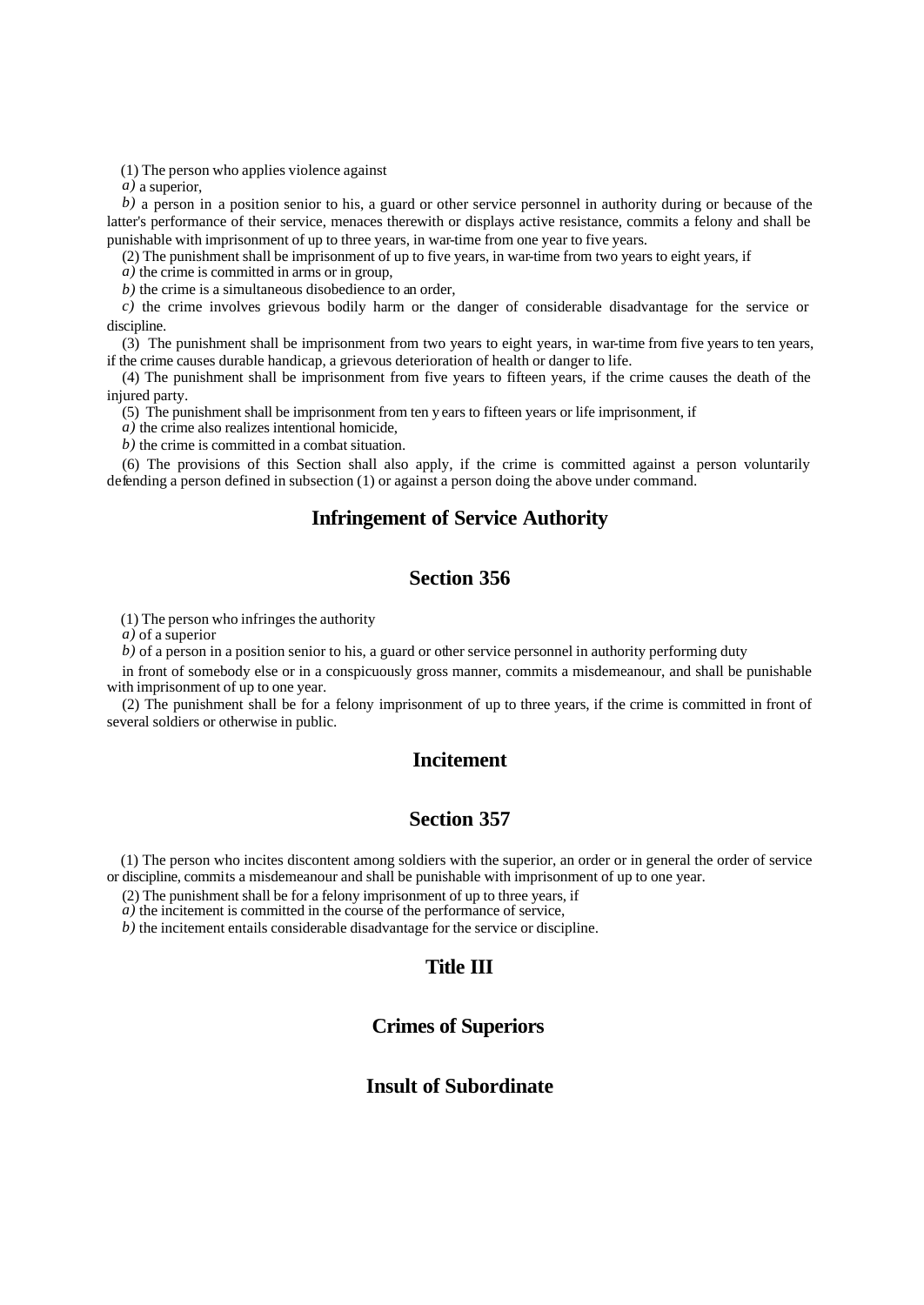(1) The person who insults his subordinate in his human dignity in front of somebody else or in a conspicuously gross manner, commits a misdemeanour and shall be punishable with imprisonment of up to one year.

(2) The punishment shall be for a felony imprisonment of up to three years, if the crime is committed

*a)* for a base reason,

*b)* causing grievous bodily or psychic torment,

*c)* to the injury of several subordinates.

(3) The punishment shall be imprisonment from one year to five years, if the crime causes grievous bodily harm or considerable disadvantage to the service.

# **Abuse of the Power of a Superior**

### **Section 359**

The person who abusing his power as a superior

*a)* inflicts a disciplinary punishment on his subaltern,

*b)* restricts him in the exercise of his right to complaint,

*c)* curtails his remuneration, or financially burdens him,

*d)* utilizes him for a private purpose,

*e)* accords to him a more favourable or disadvantageous treatment in comparison with the others,

commits a misdemeanour and shall be punishable with imprisonment of up to one year.

# **Omission of Superior's Care**

### **Section 360**

(1) The person who infringes his superior's obligation by omitting a measure required for the material provision of his subordinate or for protecting him from some menacing danger or for rescuing him, unless a graver crime is realized, commits a misdemeanour and shall be punishable with imprisonment of up to one year.

(2) The punishment shall be for a felony imprisonment of up to five years, in war-time from two years to eight years, if the crime involves considerable disadvantage for the service or discipline.

(3) The person who commits the crime defined in subsection (2) by negligence, shall be punishable for a misdemeanour - in accordance with the distinction made there - with imprisonment of up to one year, or up to three years.

# **Omission of Taking Measures by a Superior**

# **Section 361**

(1) The person who infringing his obligation as a superior, omits to take the necessary measures

*a*) for impeding the infringement of duty or crime of a subordinate, or for calling him to account,

*b)* for surmounting any disturbance menacing the order of service, the discipline or public security, commits a misdemeanour and shall be punishable with imprisonment of up to one year.

(2) If the crime involves considerable disadvantage for the service, the discipline or public security, the punishment shall be for a felony imprisonment of up to five years, in war-time from two years to eight years.

(3) The person who commits the crime defined in subsection (2) by negligence, shall be punishable for a misdemeanour - in accordance with the distinction made there - with imprisonment of up to one year or up to three years.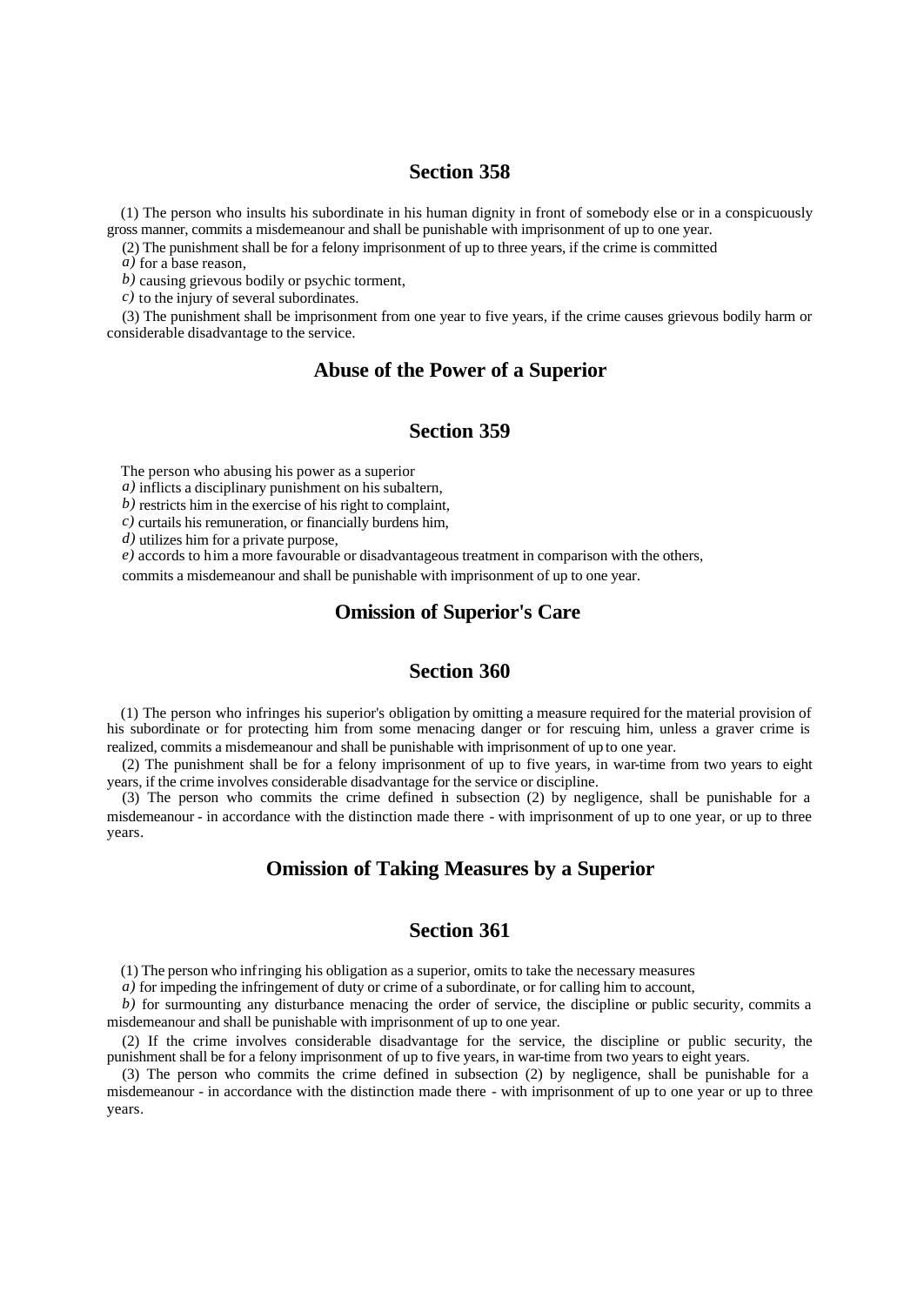# **Omission of Control**

# **Section 362**

(1) The person who infringes his duty as a superior by failing to control the performance of the service of his subordinates, and this involves a considerable disadvantage for the service or discipline, commits a misdemeanour and shall be punishable with imprisonment of up to one year.

(2) If the crime involves especially great disadvantage for the service or discipline, the punishment shall be for a felony imprisonment of up to five years, in war-time from two years to eight years.

(3) The person who commits the crime defined in subsection (2) by negligence, shall be punishable for a misdemeanour - in accordance with the distinction made there - with imprisonment of up to one year or up to three years.

#### **Title IV**

#### **Crimes Endangering Ability for Combat**

### **Endangering of Combat Readiness**

# **Section 363**

(1) The person who directly endangers the combat readiness of a military unit by infringing his service duty through

*a)* failing to provide for the required armaments, fighting outfit or other war material, or the protection of their stocks,

*b)* destroying, rendering unusable or otherwise withdrawing from its designated purpose important armaments, fighting outfit, or other important war material,

commits a felony and shall be punishable with imprisonment from one year to five years, in war-time from two years to eight years.

(2) If the crime involves especially great disadvantage for the service, the punishment shall be imprisonment from two years to eight years, in war-time imprisonment from ten years to fifteen years, or life imprisonment.

(3) The person who commits the crime by negligence, shall be punishable for misdemeanour in case of subsection (1) - in accordance with the distinction made there - with imprisonment of up to one year or up to three years, in the case of subsection (2) - in accordance with the distinction made there - with imprisonment of up to three years or up to five years.

# **Infringement of Commander's Obligations**

### **Section 364**

The person who in a combat situation, by the infringement of his commander's obligations

*a)* surrenders the subordinate soldiers to the enemy or allows them to be captured,

*b*) destroys without compelling necessity an important battle position, equipment, combat material or any other war material entrusted to him, or yields it to the enemy in a usable state,

*c)* does not display the resistance against the enemy of which he is capable

commits a felony and shall be punishable with imprisonment from ten to fifteen years, or life imprisonment.